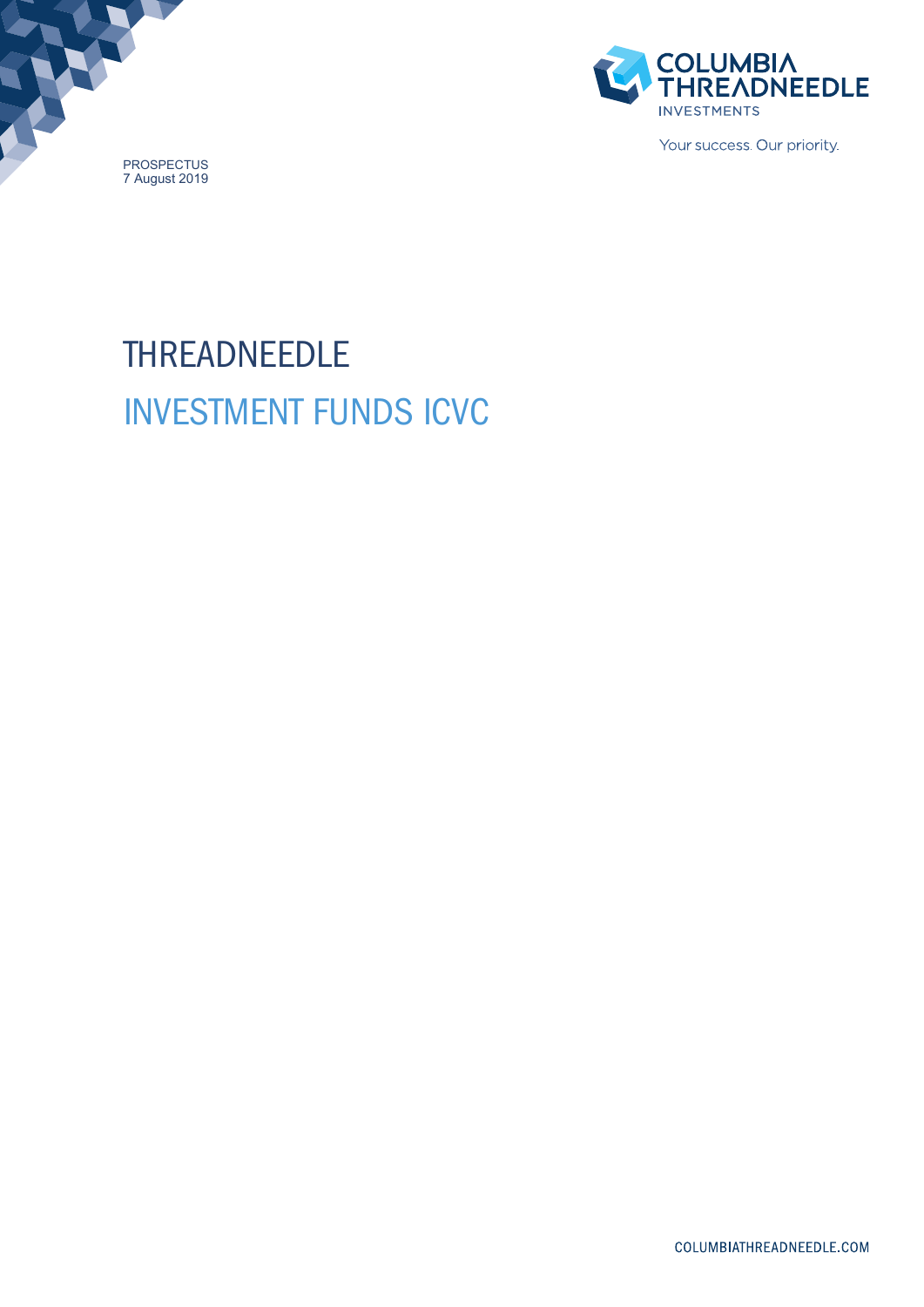# **Contents**

| Prospectus of Threadneedle Investment Funds ICVC2               |  |
|-----------------------------------------------------------------|--|
|                                                                 |  |
|                                                                 |  |
|                                                                 |  |
|                                                                 |  |
| Investment objectives, policies and other details of the Funds9 |  |
| Buying, selling, switching and conversion of Shares 25          |  |
|                                                                 |  |
|                                                                 |  |
|                                                                 |  |
|                                                                 |  |
|                                                                 |  |
|                                                                 |  |
| Restrictions and Compulsory Transfer and Redemption 30          |  |
|                                                                 |  |
| Issue of Shares in exchange for in specie assets 31             |  |
|                                                                 |  |
|                                                                 |  |
|                                                                 |  |
| Price per Share in each Fund and each Class33                   |  |
|                                                                 |  |
|                                                                 |  |
|                                                                 |  |
|                                                                 |  |
|                                                                 |  |
|                                                                 |  |
|                                                                 |  |
|                                                                 |  |
|                                                                 |  |
|                                                                 |  |
|                                                                 |  |
|                                                                 |  |
|                                                                 |  |
|                                                                 |  |
|                                                                 |  |
|                                                                 |  |
|                                                                 |  |
|                                                                 |  |
|                                                                 |  |

| Winding up of the Company or a Fund of the Company  51                                                       |  |
|--------------------------------------------------------------------------------------------------------------|--|
|                                                                                                              |  |
|                                                                                                              |  |
|                                                                                                              |  |
|                                                                                                              |  |
|                                                                                                              |  |
|                                                                                                              |  |
|                                                                                                              |  |
|                                                                                                              |  |
|                                                                                                              |  |
|                                                                                                              |  |
|                                                                                                              |  |
|                                                                                                              |  |
| Appendix I Eligible securities markets and                                                                   |  |
| Appendix II Investment management and borrowing powers                                                       |  |
| Appendix III List of states, local authorities or public<br>international bodies issuing or guaranteeing the |  |
|                                                                                                              |  |
|                                                                                                              |  |
| Appendix VI Share class availability and fund launch dates  88                                               |  |
| Appendix VII Hedged Share Classes availability 90                                                            |  |
|                                                                                                              |  |
|                                                                                                              |  |
|                                                                                                              |  |
| Representative and Paying Agent in Switzerland 94                                                            |  |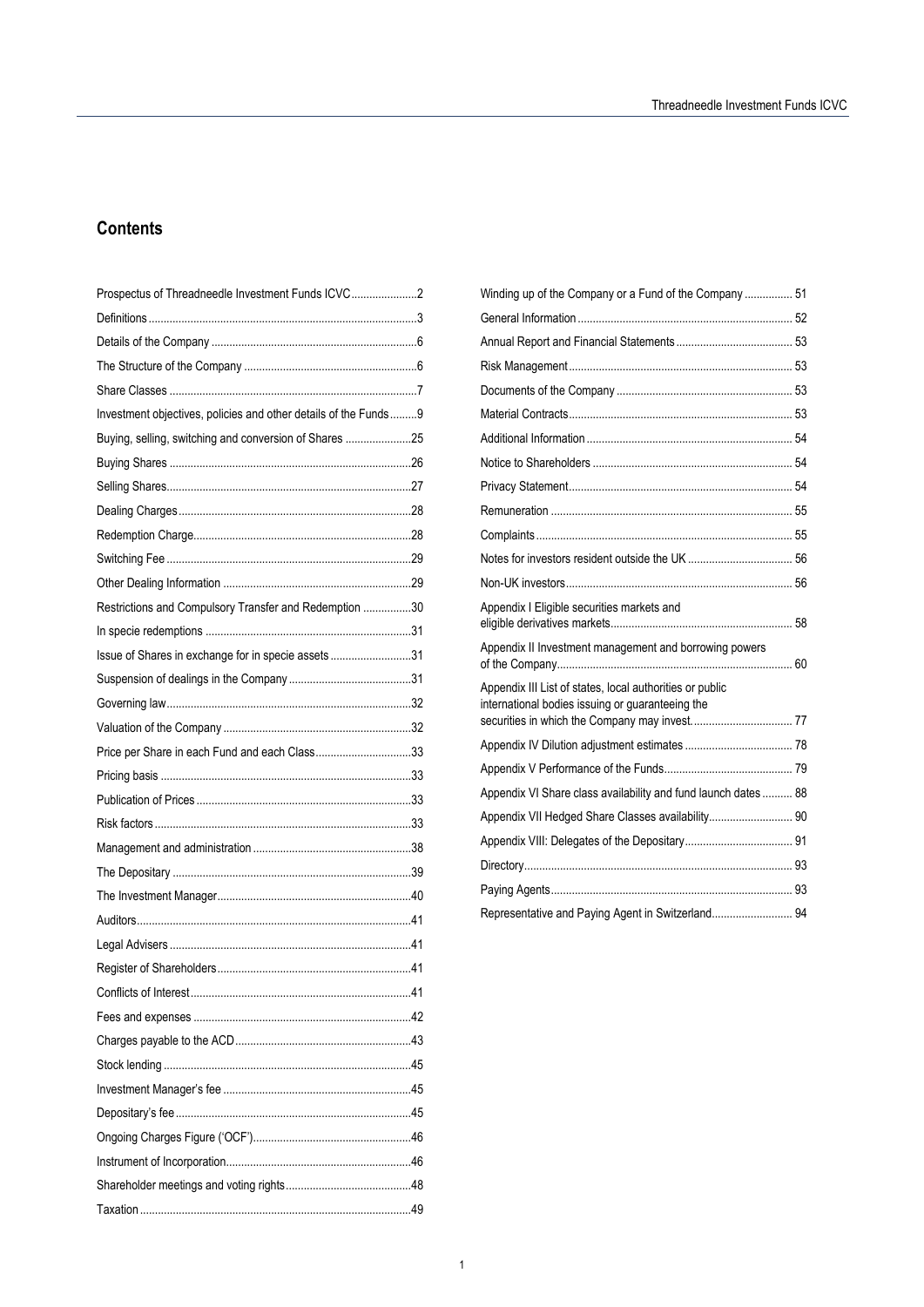# **Important: If you are in any doubt about the contents of this Prospectus you should consult your financial adviser.**

Threadneedle Investment Services Limited, the Authorised Corporate Director of the Company (the 'ACD'), is the person responsible for the information contained in this Prospectus. To the best of its knowledge and belief (having taken reasonable care to ensure that such is the case) the information contained herein does not contain any untrue or misleading statement or omit any matters required by the FCA Rules to be included in it. Threadneedle Investment Services Limited accepts responsibility accordingly.

# **Prospectus of Threadneedle Investment Funds ICVC**

(An open-ended investment company with variable capital incorporated with limited liability and registered in England and Wales under registered number IC000002.)

This document constitutes the Prospectus for Threadneedle Investment Funds ICVC, which has been prepared in accordance with the FCA Rules. The Company is also subject to the OEIC Regulations. The Instrument of Incorporation of the Company is registered with the FCA. The FCA product reference number for the Company is 183487.

This Prospectus is dated and is valid as at 7 August 2019 and replaces any previous Prospectuses issued by the Company.

Copies of this Prospectus have been sent to the FCA and the Depositary.

No person has been authorised by the Company or the ACD to give any information or to make any representations in connection with the offering of Shares other than those contained in the Prospectus and, if given or made, such information or representations must not be relied on as having been made by the Company or the ACD. The delivery of this Prospectus or the issue of Shares shall not, under any circumstances, create any implication that the affairs of the Company have not changed since the date hereof.

The distribution of this Prospectus and the offering of Shares in certain jurisdictions may be restricted by law. Persons into whose possession this Prospectus comes are required by the Company and the ACD to inform themselves about and to observe any such restrictions. This Prospectus does not constitute an offer or solicitation by anyone in any jurisdiction in which such offer or solicitation is not authorised or to any person to whom it is unlawful to make such offer or solicitation.

Potential investors should not treat the contents of this Prospectus as advice relating to legal, taxation, investment or any other matters and are recommended to consult their own professional advisers concerning the acquisition, holding or disposal of Shares.

The provisions of the Company's Instrument of Incorporation are binding on each of its Shareholders (who are taken to have notice of them).

This Prospectus has been approved for the purpose of section 21 of the Financial Services and Markets Act 2000 (the 'Act') by the ACD.

This Prospectus is based on information, law and practice at the date hereof. The Company shall not be bound by an out of date Prospectus when it has issued a new Prospectus or addendum and investors should check with the ACD that this is the most recently published Prospectus.

Copies of this Prospectus can be provided in large print or on computer disk upon request.

Shares in the Company are not available for offer or sale in any state in the United States, or to persons (including companies, partnerships, trusts or other entities) who are 'US Persons' nor may Shares be owned or otherwise held by such persons. Accordingly, this Prospectus may not be distributed in the United States or to a US Person. The ACD reserves the right to give notice to any Shareholder that is or that subsequently becomes incorporated in the United States or to a US Person to (i) transfer the Shares to a person that is not a US Person or (ii) request a redemption or cancellation of the Shares and the ACD may redeem or cancel the Shares if the Shareholder fails to make such transfer or request within 30 days of that notice provided by the ACD.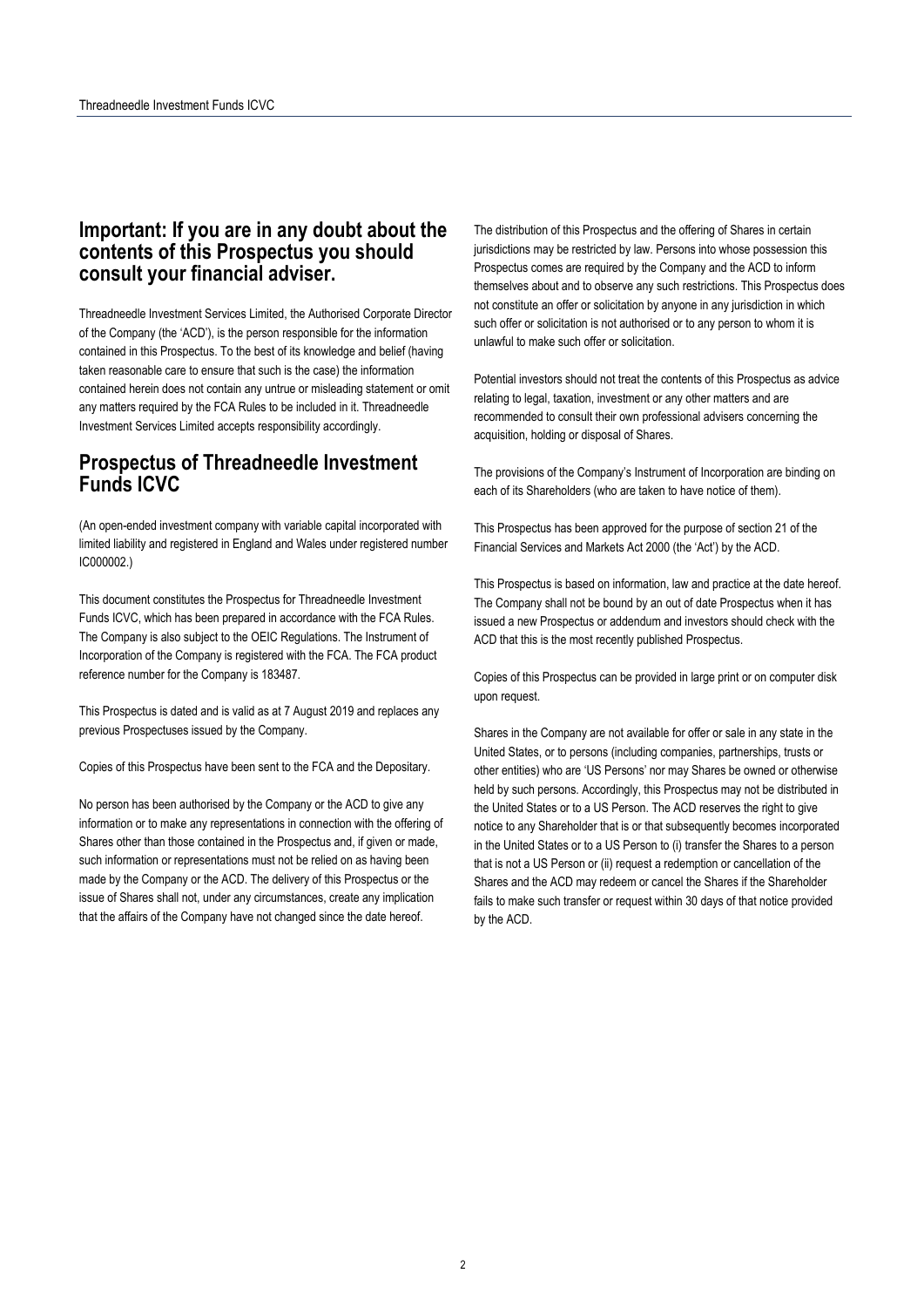# **Definitions**

'Accumulation Shares' means Gross Paying Shares (of whatever Class) in Funds of the Company as may be in issue from time to time in respect of which income allocated thereto is credited periodically to capital pursuant to the FCA Rules.

'ACD' means Threadneedle Investment Services Limited, the authorised corporate director of the Company.

'Approved Bank' means one of certain institutions as defined in the glossary to the FCA Handbook.

'Base Currency' means Pounds Sterling and is the currency in which the accounts of the Company are to be prepared.

'China–Hong Kong Stock Connect Programme' means the Shanghai-Hong Kong and Shenzhen-Hong Kong Stock Connect Programmes, and other similar regulated securities trading and clearing linked Programmes which may be approved by the relevant authorities from time to time.

'Class' or 'Classes' means in relation to Shares, means (according to the context) all of the Shares related to a single Fund or a particular class or classes of Share related to a single Fund.

'Class D' means Shares that are available to certain investors in the European Fund, UK Select Fund and UK Equity Income Fund.

'Class L' means Shares that are available at the ACD's discretion to certain investors in the European Fund, UK Select Fund and UK Equity Income Fund.

'Class N' means Shares that are available at the ACD's discretion to eligible distributors that have entered into separate fee arrangements with their clients and which distribute on a monthly basis.

'Class X' means Shares that have been designed to accommodate an alternative charging structure whereby instead of an annual management fee charge to the Fund, the investor is invoiced directly by the ACD as set out in the agreement between the ACD and each Eligible Shareholder.

'Class Z' means Shares that are available at the ACD's discretion to eligible distributors that have entered into separate fee arrangements with their clients.

'COLL' means the appropriate chapter or rule in the FCA Rules.

'Commitment Approach' means a method for calculating leverage which takes into account the exposure of the Fund to derivative instruments with the exclusion of derivative instruments which are used for reducing risk (i.e. derivative instruments used for hedging and netting purposes).

'Company' means Threadneedle Investment Funds ICVC.

'Conversion' means the conversion of Shares in one Class in a Fund to Shares of another Class in the same Fund and 'Convert' shall be construed accordingly.

'Dealing Day' means Monday to Friday excluding public and bank holidays in England and Wales and other days at the ACD's discretion.

'Depositary' means Citibank Europe plc, UK Branch, the depositary of the Company.

'EEA State' means a member state of the European Union and any other state that is within the European Economic Area.

'Eligible Institution' means one of certain credit institutions as defined in the glossary to the FCA Handbook.

'Eligible Shareholder' means an existing or new investor of the Company that is eligible at the ACD's discretion to invest in the Class X Shares upon entering into an agreement with the ACD and fulfilling the eligibility conditions set by the ACD from time to time.

'EPM' or 'Efficient Portfolio Management' means the use of techniques and instruments which relate to transferable securities and approved moneymarket instruments and which fulfil the following criteria:

- they are economically appropriate in that they are realised in a cost effective way; and
- they are entered into for one or more of the following specific aims:
	- reduction of risk;
	- reduction of cost:
	- generation of additional capital or income for the scheme with a risk level which is consistent with the risk profile of the scheme and the risk diversification rules laid down in COLL.

'European Money Market Fund Regulation' means Regulation (EU) 2017/1131 of the European Parliament and of the Council of 14 June 2017 on money market funds.

'Fraction' a smaller denomination Share (on the basis that ten-thousand smaller denomination Shares make one larger denomination Share).

'FCA' means the Financial Conduct Authority or any successor organisation.

'FCA Handbook' means the FCA Handbook of Rules and Guidance.

'FCA Rules' means the rules contained in the Collective Investment Schemes Sourcebook published as part of the FCA Handbook that shall, for the avoidance of doubt, not include guidance or evidential requirements contained in that Sourcebook.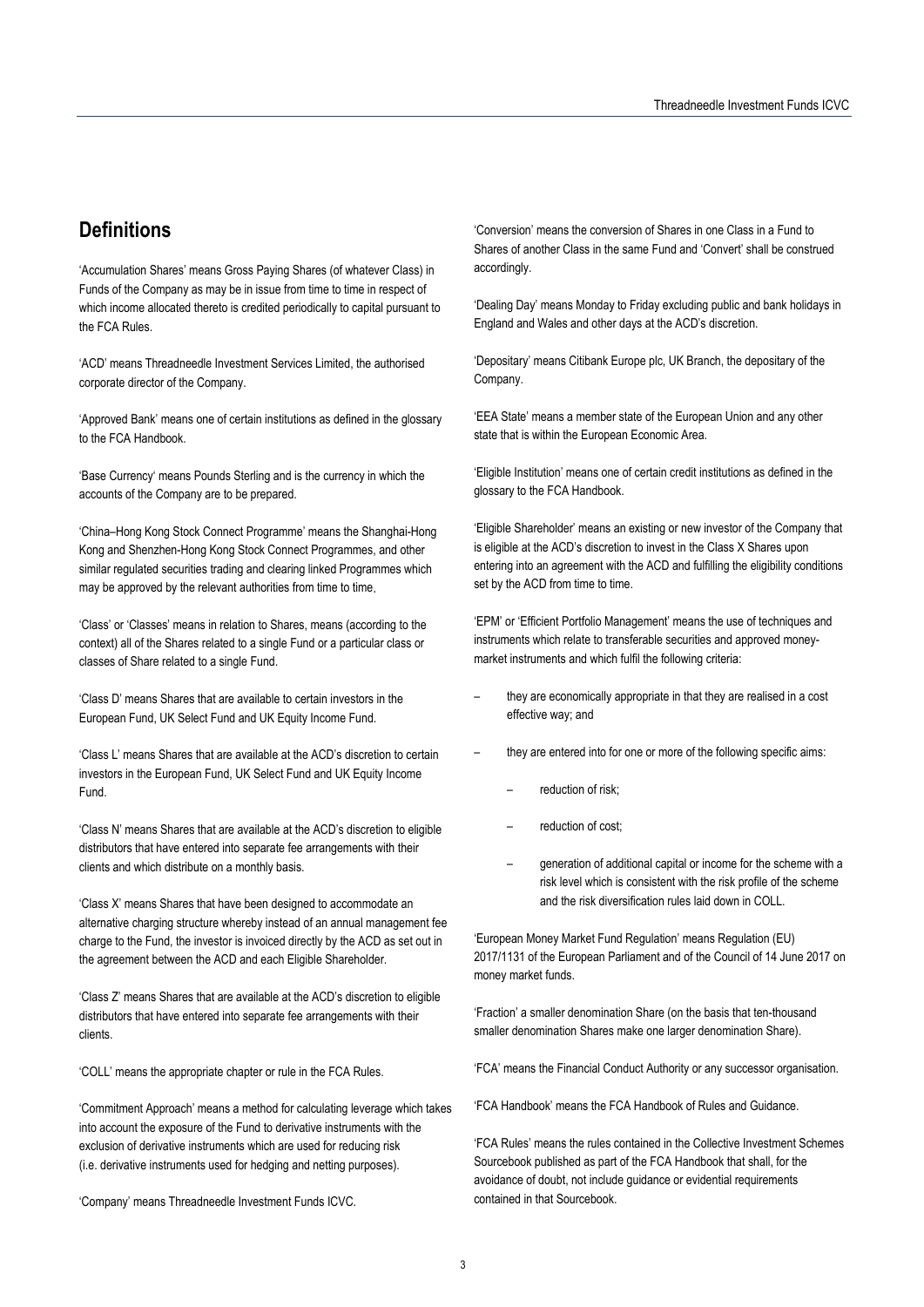'Fund' or 'Funds' means a sub-fund of the Company (being part of the Scheme Property of the Company which is pooled separately) and to which specific assets and liabilities of the Company may be allocated and which is invested in accordance with the investment objective applicable to such sub-fund.

'Global Exposure' is a measure of leverage generated by a UCITS through the use of financial derivative instruments (including embedded derivatives) or the market risk of the UCITS portfolio as further set out in the section with the heading "Use of derivatives and forward transactions for investment purposes" on page 35.

'Gross Paying Shares' means Shares (of whatever Class) in Funds of the Company as may be in issue from time to time in respect of which income allocated to holders is (i) in the case of Accumulation Share credited periodically to capital or (ii) in the case of Income Shares distributed periodically to the holders. In either case in accordance with relevant tax law without any tax being deducted or accounted for by the Company.

'Hedged Currency' means the currency in which the Hedged Share Class is denominated.

'Hedged Share Class' or 'Hedged Share Classes' means (according to the context) a Portfolio Currency Hedged Share Class or a Reference Currency Hedged Share Class.

'Income Shares' means Shares (of whatever Class) in Funds of the Company as may be in issue from time to time in respect of which income allocated thereto is distributed periodically to the holders thereof pursuant to the FCA Rules.

'Investment Manager' means Threadneedle Asset Management Limited, the investment manager to the ACD.

'IPA Shares' means Shares available to Individual Pensions Accounts only.

'Limited Issue Fund' means a Fund whose Shares are Limited Issue Shares.

'Limited Issue Shares' means Shares which, in accordance with the FCA Rules, may only be issued at limited times and in the circumstances as specified in the Prospectus.

'near cash' means money, deposits or investments which, in each case, fall within the definition of "Near Cash" and/or "Money-Market Instrument" set out in the FCA Handbook

'Net Asset Value' or 'NAV' means the value of the Scheme Property of the Company (or of any Fund as the context requires) less the liabilities of the Company (or of the Fund concerned) as calculated in accordance with the Company's Instrument of Incorporation.

'OECD' means the Organisation for Economic Co-operation and Development.

'OEIC Regulations' means the Open-Ended Investment Companies Regulations 2001, as amended.

'PEA' means "*Plan d'Epargne en Actions"*, a tax efficient savings scheme for French resident investors.

'Portfolio Currency' or 'Portfolio Currencies' means (according to the context) the currency or currencies in which the underlying assets of the Fund are invested in line with the investment objective and policy applicable to the Fund.

'Portfolio Currency Hedged Share Class' or 'Portfolio Currency Hedged Share Classes' means (according to the context) a share class or classes which allow the use of currency hedging transactions to reduce the effect of exchange rate fluctuations between the Portfolio Currencies and the Hedged Currency.

'PRC' means the People's Republic of China.

'Reference Currency' or 'Reference Currencies' means (according to the context) the primary investment currency of the share class against which the currency hedging transaction will be applied in order to reduce any exchange rate fluctuation with the Hedged Currency.

'Reference Currency Hedged Share Class' or 'Reference Currency Hedged Share Classes' means (according to the context) a share class or classes which allow the use of currency hedging transactions to reduce the effect of exchange rate fluctuations between the Reference Currency and the Hedged Currency as set out in Appendix VII.

'Scheme Property' means the property of the Company required under the FCA Rules to be given for safe-keeping to the Depositary.

'Share' or 'Shares' means a share or shares in the Company (including larger denomination Shares and Fractions).

'Shareholder' means a holder for the time being of Shares.

'Switch' means the exchange of Shares of one Fund for Shares of another Fund.

'US Person' means, for the purposes of the Foreign Account Tax Compliance Act, a US citizen or resident individual, a partnership or corporation organised in the United States or under the laws of the United States or any State thereof, a trust if (i) a court within the United States would have authority under applicable law to render orders or judgements concerning substantially all issues regarding administration of the trust, and (ii) one or more US person has the authority to control all substantial decisions of the trust, or an estate of a decedent that is a citizen or resident of the United States. This definition shall be interpreted in accordance with sections 1471 to 1474 of the US Internal Revenue Code of 1986.

'Valuation Point' means the point, whether on a periodic basis or for a particular valuation, decided by the ACD, at which the ACD carries out a valuation of the property of the Company or a Fund (as the case may be) for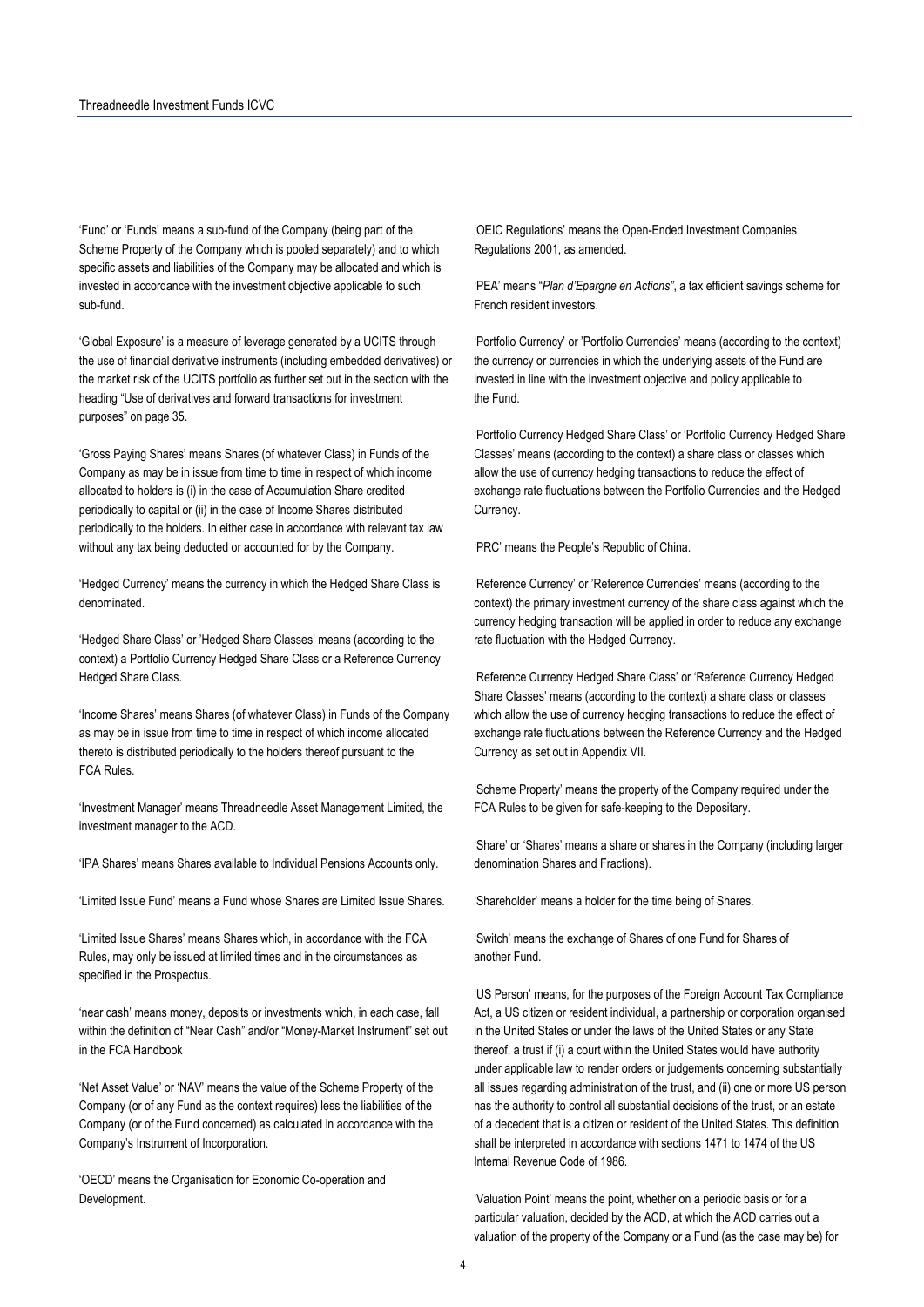the purpose of determining the price at which Shares of a Class may be issued, cancelled, sold or redeemed. The current Valuation Point is 12 noon UK time on each Dealing Day.

"Variable Net Asset Value Short-Term Money Market Fund" means a Fund that complies with the specific requirements laid down in Articles 29 and 30 and in Article 33(1) of EU Regulation and invests in eligible money market instruments referred to in Article 10(1) and is subject to the portfolio rules set out in Article 24; 2017/1131 (the EU Money Market Funds Regulation).

'Weighted Average Life' means the average length of time to legal maturity of all of the underlying assets in the Fund reflecting the relative holdings in each asset.

'Weighted Average Maturity' means the average length of time to legal maturity or, if shorter, to the next interest rate reset to a money market rate, of all of the underlying assets in the Fund reflecting the relative holdings in each asset.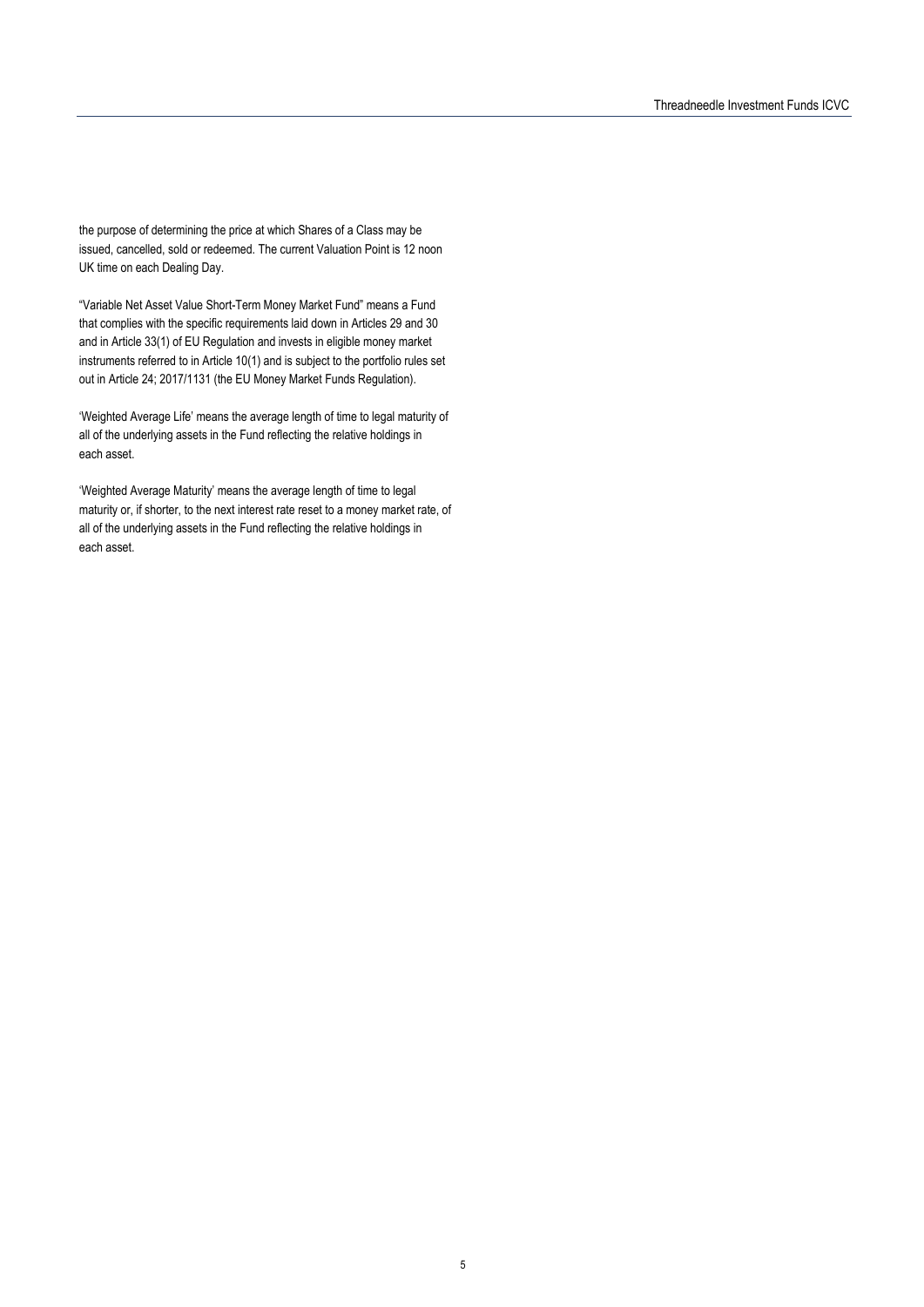# **Details of the Company**

#### **General**

THREADNEEDLE INVESTMENT FUNDS ICVC is an open-ended investment company with variable capital incorporated in England and Wales under registered number IC000002 and authorised by the FCA with effect from 18 June 1997.

The Company has been certified by the FCA as eligible to enjoy the rights conferred by the Undertakings for Collective Investment in Transferable Securities Directive (2009/65/EC) (the 'UCITS Directive'). Accordingly, the Company is a 'UCITS Scheme' for the purposes of the FCA Rules.

At the referendum held in June 2016, the United Kingdom voted to leave the European Union. The UK invoked Article 50 of the Lisbon Treaty to negotiate the exit from the European Union. There is a significant degree of uncertainty about how negotiations relating to the UK's withdrawal will be concluded, as well as the potential consequences and precise timeframe for this.

The full scope of the changes and the consequences on the legal framework is currently not known. Depending on the outcome of the UK's negotiations with the European Union, and the existence or otherwise of any formal implementation period, it is possible that the Funds may no longer be eligible to enjoy the rights set out in the UCITS Directive. Ceasing to be so eligible may impact the ability of non-UK domiciled investors to make new investments in the Company.

Shareholders of the Company are not liable for the debts of the Company.

Head Office: Cannon Place, 78 Cannon Street, London EC4N 6AG.

Address for Service: The head office is the address of the place in the United Kingdom for service on the Company of notices or other documents required or authorised to be served on it.

Base Currency: The base currency of the Company is Pounds Sterling. Each Fund is designated in Pounds Sterling.

| Share Capital: | Maximum  | £100,000,000,000 |
|----------------|----------|------------------|
|                | Minimum: | £100             |

Shares in the Company have no par value. The share capital of the Company at all times equals the sum of the NAV of each of the Funds.

Shares in the Company can be marketed in other EEA States if the ACD so decides. The Shares are currently registered for public offer in a number of countries outside the UK including Austria, Belgium, Denmark, Finland, France, Ireland, Italy, Luxembourg, the Netherlands, Norway, Portugal, Spain and Sweden. Certain Funds are currently registered for public offer in Hong Kong. Some of the Funds are registered for offer and sale in Switzerland, and to 'approved' pension funds in Peru and Chile. In Singapore, certain Funds are currently restricted schemes and are only available for marketing

to accredited investors (as defined under Singapore law), or as recognised schemes.

A separate Prospectus applies to the distribution of the Funds in Switzerland and is available upon request from the ACD. The Sterling Short-Term Money Market Fund is currently only registered for public offer in the UK and it is not intended to be registered outside the UK unless otherwise decided by the ACD.

The Company issues and redeems Shares in each of its available Classes at a price related to the relevant NAV.

# **The Structure of the Company**

#### **The Funds**

The Company is structured as an umbrella company, in that different Funds may be established from time to time by the ACD with the approval of the FCA and the agreement of the Depositary. On the introduction of any new Fund or Class, a revised Prospectus will be prepared setting out the relevant details of each Fund or Class.

The assets of each Fund will be treated as separate from those of every other Fund and will be invested in accordance with the investment objective and investment policy applicable to that Fund. The Funds that are currently available are as follows:

| Name of Fund                                                                | <b>Product Reference</b><br>Number (PRN) |
|-----------------------------------------------------------------------------|------------------------------------------|
| American Fund                                                               | 638113                                   |
| American Select Fund                                                        | 638121                                   |
| American Smaller Companies Fund (US)                                        | 638124                                   |
| Asia Fund                                                                   | 638105                                   |
| Dollar Bond Fund                                                            | 638108                                   |
| <b>Emerging Market Bond Fund</b>                                            | 638117                                   |
| European Bond Fund                                                          | 638104                                   |
| European Fund                                                               | 638122                                   |
| European Select Fund                                                        | 638118                                   |
| European Smaller Companies Fund                                             | 638115                                   |
| Global Bond Fund                                                            | 638119                                   |
| Global Select Fund                                                          | 638120                                   |
| High Yield Bond Fund                                                        | 638098                                   |
| Japan Fund                                                                  | 638123                                   |
| Latin America Fund                                                          | 638114                                   |
| Monthly Extra Income Fund                                                   | 638100                                   |
| Sterling Bond Fund                                                          | 638102                                   |
| Sterling Corporate Bond Fund <sup>1</sup>                                   | 638101                                   |
| Sterling Short-Term Money Market Fund (formerly<br>known as "Sterling Fund" | 638129                                   |
| Strategic Bond Fund                                                         | 638116                                   |

 $\overline{\phantom{a}}$ 

<sup>1</sup> UK Corporate Bond Fund until 30 August 2019 (inclusive)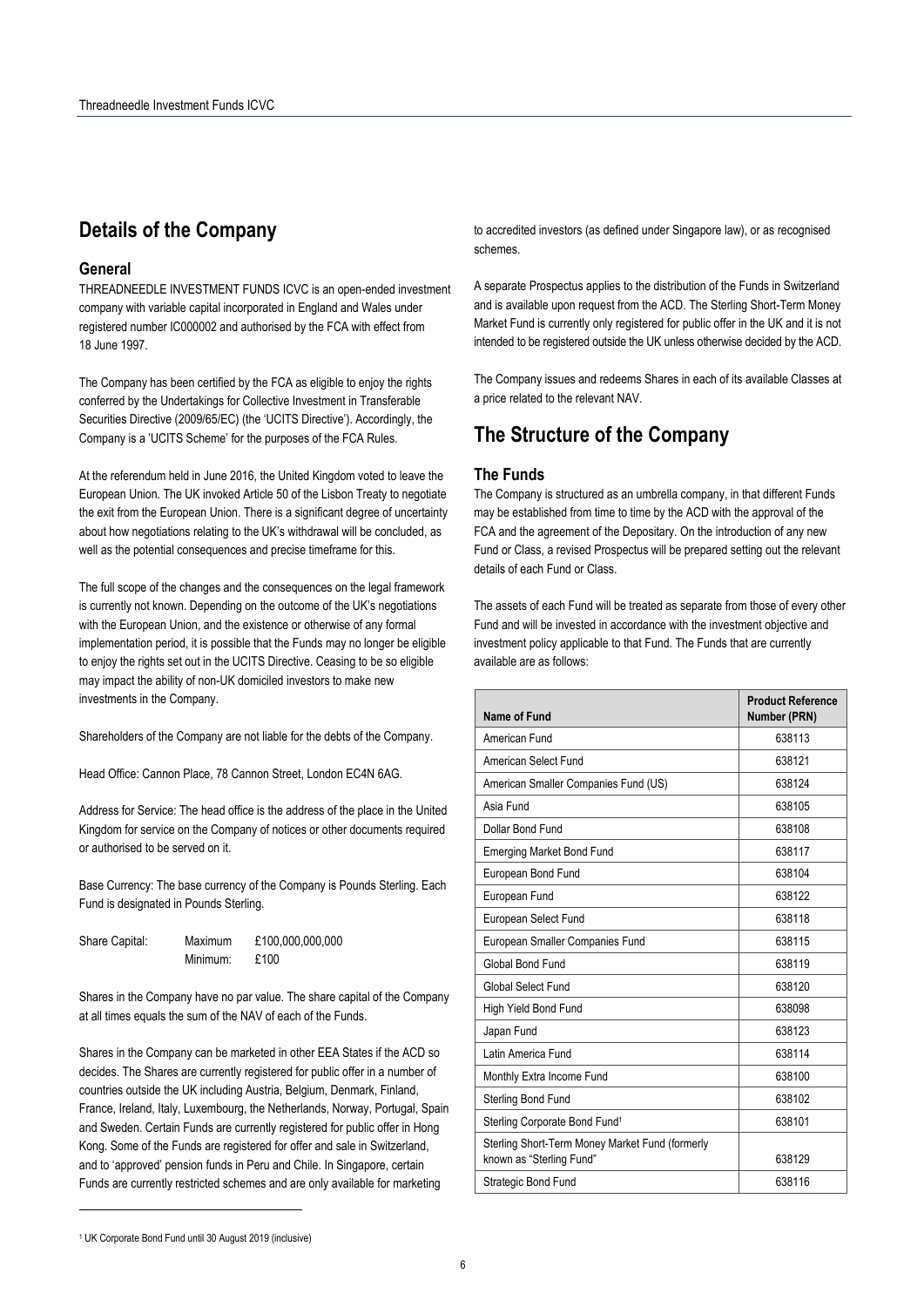| Name of Fund                                                                    | <b>Product Reference</b><br>Number (PRN) |
|---------------------------------------------------------------------------------|------------------------------------------|
| UK Equity Income Fund                                                           | 638112                                   |
| UK Equity Opportunities Fund (formerly known as "UK<br>Overseas Earnings Fund") | 638103                                   |
| UK Fund                                                                         | 638099                                   |
| UK Growth & Income Fund                                                         | 638110                                   |
| UK Institutional Fund                                                           | 638095                                   |
| UK Monthly Income Fund                                                          | 638107                                   |
| UK Select Fund                                                                  | 638109                                   |
| UK Smaller Companies Fund                                                       | 638097                                   |

The Sterling Short-Term Money Market Fund is a Variable Net Asset Value Short-Term Money Market Fund and the Fund's investment objectives and policies meet the conditions required of a Variable Net Asset Value Short-Term Money Market Fund.

Each of the Funds will be managed so as to be eligible as ISA investments for the purposes of the Individual Savings Account ("ISA") Regulations 1998 (as amended). Details of the Funds currently available, including their investment objectives and policies, are contained in the section with the heading 'Investment objectives, policies and other details of the Funds' on page 9.

Each Fund will be charged with the liabilities, expenses, costs and charges of the Company attributable to that Fund and, within the Funds, charges will be allocated between Classes in accordance with the terms of issue of Shares of those Classes. The liabilities, expenses and charges directly attributable to a Hedged Share Class will be charged to that specific Hedged Share Class. Any assets, liabilities, expenses, costs or charges not attributable to a particular Fund may be allocated by the ACD in a manner which is fair to the Shareholders generally, but they will normally be allocated to all Funds pro rata to the NAV of the relevant Funds.

The Funds are segregated portfolios of assets and, accordingly, the assets of a Fund belong exclusively to that Fund and shall not be used to discharge directly or indirectly the liabilities of, or claims against, any other person or body, including the umbrella, or any other Fund, and shall not be available for any such purpose.

While the OEIC Regulations provide for segregated liability between Funds, the concept of segregated liability is relatively new. Accordingly, where claims are brought by local creditors in foreign courts or under contracts which are subject to the laws of other countries it is not yet known how those foreign courts will react to provisions of the OEIC Regulations which provide for segregated liability between Funds.

The ACD makes the details of the target market for each of the Funds available on the website www.columbiathreadneedle.com. This will include the types of investor the Fund is targeted at, their knowledge and experience and risk tolerance. This information can also be obtained by contacting the ACD using the contact details set out in the Directory.

# **Share Classes**

Several Classes of Share may be issued in respect of each Fund.

Subject to compliance with the OEIC Regulations and the FCA Rules, the ACD may create new Classes of Share in respect of any Fund.

The Funds will make Accumulation Shares and/or Income Shares available. The types of Shares that are currently available are set out in Appendix VI and Appendix VII.

Holders of Income Shares are entitled to be paid the income attributed to such Shares on the relevant interim and annual allocation dates.

Holders of Accumulation Shares are not entitled to be paid the income attributable to such Shares, but that income is automatically transferred to (and retained as part of) the capital assets of the relevant Fund on the relevant interim and/or annual accounting dates. The price of Accumulation Shares increases to reflect this.

Where a Fund has different Classes, each Class may attract different charges and expenses and so monies may be deducted from Classes in unequal proportions. In these circumstances the proportionate interests of the Classes within a Fund will be adjusted accordingly.

The table below shows the types of Share that are currently available as well as the types of investor for whom each Share Class may be available:

| <b>Share Class</b> | Availability                                                                                                                                                                                                                                                                                                                                                                                                                                                                                                                                                                                                                                                                                                                                                                       |
|--------------------|------------------------------------------------------------------------------------------------------------------------------------------------------------------------------------------------------------------------------------------------------------------------------------------------------------------------------------------------------------------------------------------------------------------------------------------------------------------------------------------------------------------------------------------------------------------------------------------------------------------------------------------------------------------------------------------------------------------------------------------------------------------------------------|
| Class 1            | Available to retail and institutional investors seeking<br>income or growth (or a combination of both) over the<br>medium to long-term                                                                                                                                                                                                                                                                                                                                                                                                                                                                                                                                                                                                                                             |
| Class 2            | Available at the ACD's discretion to institutional investors<br>and eligible distributors that have entered into separate fee<br>arrangements with their clients. If operating within the<br>European Union (ex UK), the distributors will ordinarily be<br>distributors providing (i) discretionary portfolio<br>management; (ii) investment advice on an independent<br>basis or (iii) investment advice on a non-independent basis<br>where those distributors have agreed with their clients to<br>receive fee-based remuneration and will not receive<br>commission and/or trail fees, each as defined in the<br>Markets in Financial Instruments Directive. For distributors<br>operating under (i), (ii) or (iii) above no minimum<br>subscription/investment level applies |
| Class D            | Intended to be available to retail and institutional investors<br>seeking income or growth (or a combination of both) over<br>the medium to long-term at the ACD's discretion                                                                                                                                                                                                                                                                                                                                                                                                                                                                                                                                                                                                      |
| Class L            | Available to non-retail investors at the ACD's discretion                                                                                                                                                                                                                                                                                                                                                                                                                                                                                                                                                                                                                                                                                                                          |
| Class M            | Available to retail and institutional investors (distributions<br>paid monthly) seeking income or growth (or a combination<br>of both) over the medium to long-term                                                                                                                                                                                                                                                                                                                                                                                                                                                                                                                                                                                                                |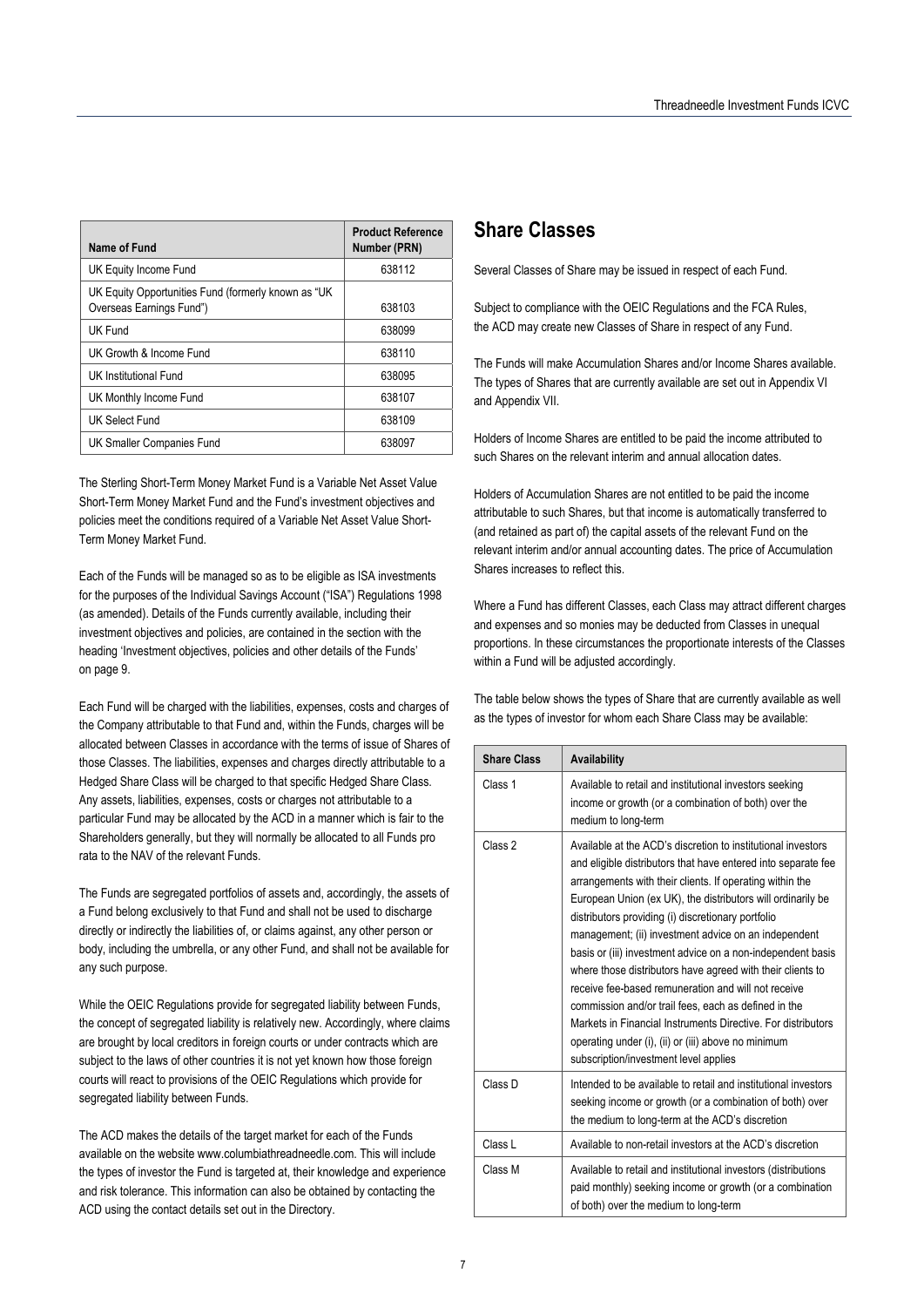| <b>Share Class</b> | Availability                                                                                                                                                                                                                                                                                                                                                                                                                                                                                                                                                                                                                                                                                                                                         |
|--------------------|------------------------------------------------------------------------------------------------------------------------------------------------------------------------------------------------------------------------------------------------------------------------------------------------------------------------------------------------------------------------------------------------------------------------------------------------------------------------------------------------------------------------------------------------------------------------------------------------------------------------------------------------------------------------------------------------------------------------------------------------------|
| Class N            | Available at the ACD's discretion to eligible distributors<br>which have entered into separate fee arrangements with<br>their clients and which distribute on a monthly basis                                                                                                                                                                                                                                                                                                                                                                                                                                                                                                                                                                        |
| Class X            | Available only to Eligible Shareholders                                                                                                                                                                                                                                                                                                                                                                                                                                                                                                                                                                                                                                                                                                              |
| Class Z            | Available at the ACD's discretion to eligible distributors<br>which have entered into separate fee arrangements with<br>their clients. If operating within the European Union (ex<br>UK), the distributors will ordinarily be distributors providing<br>(i) discretionary portfolio management; (ii) investment<br>advice on an independent basis or (iii) investment advice<br>on a non-independent basis where those distributors have<br>agreed with their clients to receive fee-based remuneration<br>and will not receive commission and/or trail fees, each as<br>defined in the Markets in Financial Instruments<br>Directive. For distributors operating under (i), (ii) or (iii)<br>above no minimum subscription/investment level applies |

Existing Shareholders in Class 2 Shares or Class Z Shares, who held such Shares as at 1 January 2018 but no longer comply with the requirements set out above, can continue to hold such Shares and will be able to continue to apply for additional subscriptions in Class 2 Shares or Class Z Shares respectively.

Shareholders are entitled (subject to certain restrictions) to Convert or Switch all or part of their Shares in a Class or a Fund for Shares in another Class within the same Fund or for Shares of the same or another Class within a different Fund. Details of this switching facility and the conversion facility and the restrictions are set out in the section 'Buying, selling and switching Shares'. Shareholders can only Switch or Convert into the Class X Shares if they are classified as an Eligible Shareholder.

### **Hedged Share Classes**

The ACD may make Hedged Share Classes available for some Funds. Threadneedle offers two types of Hedged Share Classes: Reference Currency Hedged Share Classes and Portfolio Currency Hedged Share Classes. Reference Currency Hedged Share Classes hedge the Hedged Currency against the Reference Currency of the Fund. Portfolio Hedged Share Classes hedge, in proportion, the principal currencies of the underlying assets of the Fund attributable to the Share Class against the Hedged Currency.

Where undertaken, the effects of hedging will be reflected in the value of the relevant Hedged Share Class. Hedged Share Classes allow the ACD to use currency hedging transactions to reduce the effect of exchange rate fluctuations between the Reference Currency, or Portfolio Currencies and the Hedged Currency. The aim is that the Hedged Share Class should reflect the actual return of the Reference Currency of the Fund or the various Portfolio Currencies within the Fund, as applicable, plus or minus the interest rate differential between the Hedged Currency and the Portfolio Currency or Reference Currency. However, other factors will impact the return of the Hedged Share Class which will mean that the Hedged Share Class will not perfectly achieve this aim. These factors include but are not limited to:

(i) any unrealised profit/loss on the currency forward remains uninvested until the hedge is rolled over and any profit or loss is crystallised;

- (ii) transaction costs;
- (iii) short term interest rate changes;
- (iv) the timing of the market value hedge adjustments relative to the Fund's Valuation Point; and
- (v) intra-day volatility of the value of the currency of the assets of the Fund in relation to the existing hedge.

The cost and expenses associated with the hedging transactions in respect of the relevant Hedged Share Class and any benefits of the hedging transactions will accrue to Shareholders in that Hedged Share Class only. The instruments used to carry out the hedging will all be permitted under Appendix II.

The ACD will aim to hedge between 95% and 105% of the proportion of the Net Asset Value attributable to a Hedged Share Class. When assessing the hedging transactions in respect of a Hedged Share Class both the capital and income values of the relevant Hedged Share Class will be taken into account.

The ACD will review the relevant hedging positions daily and, if appropriate, adjust the hedge to reflect investor in- and outflows.

It should be noted that hedging transactions may be entered into whether or not the currency of a Hedged Share Class is declining or increasing in value relative to the Reference Currency or Portfolio Currencies; consequently, where such hedging is undertaken, it may protect investors in the relevant class against a decrease in the value of this currency being hedged but it may also preclude investors from benefiting from an increase in the value of this currency. Investors in Hedged Share Classes will still be exposed to the market risks that relate to the underlying investments in a Fund and any exchange rate risks that arise from the policy of the relevant Fund that is not fully hedged.

There can be no guarantee that the hedging strategy applied in Hedged Share Classes will entirely eliminate the adverse effects of changes in exchange rates between the Reference Currency or Portfolio Currencies and the Hedged Currency.

The Reference Currency for each Reference Currency Hedged Share Class is set out in Appendix VII.

### **Limited Issue**

The ACD may, at any time in the future, decide to limit the issue of Shares in respect of a Fund or one or more particular Share Classes of a Fund if the ACD is of the opinion that this is appropriate to do so. The ACD will notify Shareholders if it makes such a determination, setting out the reasons for so limiting the capacity of the relevant Fund or Share Class. The reasons may include situations where, for example, the ACD considers that substantially all of the subscriptions relating to a Business Day, if accepted, could not be efficiently invested; could not be invested without compromising the investment objectives and policies of the Fund; or might materially prejudice existing Shareholders' interests. Currently none of the Funds are Limited Issue Funds.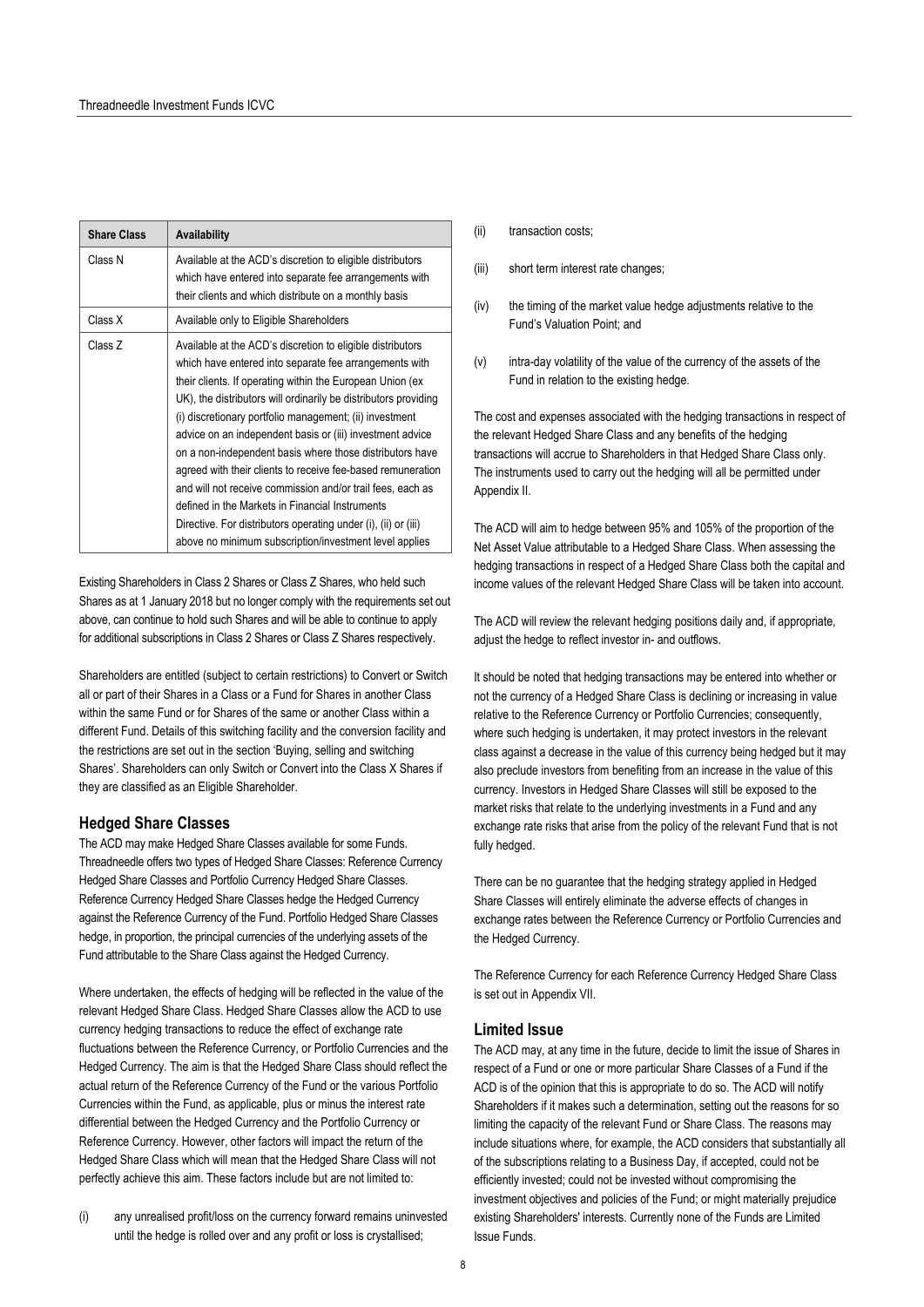# **Investment objectives, policies and other details of the Funds**

Investment of the assets of each of the Funds must comply with the FCA Rules, the investment objective and policy of the relevant Fund, and in the case of the Sterling Short-Term Money Market Fund, the European Money Market Fund Regulation. Details of these investment objectives and policies are set out below. The eligible securities markets and eligible derivatives markets on which the Funds may invest are set out in Appendix I. A detailed statement of the general investment and borrowing restrictions and the extent to which each Fund may use derivatives is set out in Appendix II.

The investment policy of a Fund may mean that at times it is appropriate not to be fully invested but to hold cash or near cash. The circumstances when this may occur are set out in Appendix II.

All Funds may use derivatives for Efficient Portfolio Management. The aim of any derivative or forward is to assist the ACD in meeting the investment objectives of the Fund by reducing risk and/or reducing cost and/or generating additional income or capital with a level of risk which is consistent with the risk profile of the Fund and the risk diversification rules within which it operates. The use of derivatives or forwards for the purposes of Efficient Portfolio Management will not materially alter the risk profile of the Fund. Further details are set out in Appendix II at paragraph 19. Where a Fund may invest in derivatives for investment purposes, this will be stated in the investment policy of each Fund.

Where the investment policy of a Fund contains words such as 'primarily', 'principally' or 'mainly' in the description of its investment policy, the relevant Fund will invest not less than two-thirds of the value of the property of that Fund in the specified kind of assets.

Where the investment policy of a Fund contains the term 'significant' in the description of its investment policy that term shall mean not less than two thirds.

Where the investment policy of a Fund contains the word "predominantly" in the description, the relevant Fund will invest not less than three-quarters of the value of the property of that Fund in the specified kind of assets.

With regard to the High Yield Bond Fund, the term 'below investment grade' means below an average rating of BBB-. For these purposes the average rating is the average based on a simple linear methodology using ratings from Standard & Poor's, Moody's and Fitch. If only two ratings are available the average of those ratings shall be used. If only one rating is available, that single rating will apply.

Where the name of the Fund refers to investments in bonds, then that Fund will invest at least two thirds of its total assets in straight bonds, other debt securities included in recognised bond indices (for example Merrill Lynch, iBoxx, etc) and derivatives of such constituents, a maximum of 10% of its assets in equities or other participation rights and a maximum of 25% of its total assets in options and convertible bonds and a maximum of one-third of its assets in money market instruments, if such investments are permitted by the investment policy of that Fund. For further details please refer to Appendix II.

Bond funds and particularly high yield bond funds are generally permitted to invest in a range of fixed interest securities which include non-traditional types of debt securities. These may include (without limitation), regulatory capital (such as Tier 1 and Tier 2 capital), subordinated debt and various forms of contingent capital securities including, but not limited to, contingent convertible bonds. These securities may possess features such as coupon deferral or cancellation, resettable coupon rates, loss of capital or conversion to equity. Such investments may be made by the Funds but will only be permitted in accordance with the Fund's investment objectives and policies and within the existing risk profile of the Fund.

Where the Investment Objective or Policy contains the term 'maturity' it refers to the final payment date of a financial instrument, at which point the remaining principal and any interest is due to be paid. Where the Investment Objective or Policy contains the term Commercial Paper it is an unsecured promissory note with a fixed maturity of 1 to 365 days (unless otherwise specified).

Where the investment policy of the Fund permits it to invest in equity related securities these may include participatory notes (p-notes) and/or warrants (including low exercise price warrants).

Where the investment policy of a Fund permits it to invest in other collective investment schemes it may invest in other Funds of the Company provided that the investing Fund complies with the FCA and the OEIC Regulations.

# **UK Equity Income Fund**

### **Investment Objective and Policy**

The Fund aims to provide income combined with prospects for capital growth over the long term. It looks to provide an income yield higher than the FTSE All-Share Index over rolling 3-year periods, after the deduction of charges.

The Fund is actively managed, and invests at least 90% of its assets in the shares of companies listed on the London Stock Exchange; predominantly companies domiciled in the UK, or which have significant UK business operations.

The Fund selects companies that exhibit above average income generation potential, as well as those considered to offer opportunities more by way of share price or dividend growth. These companies may be selected from any industry or economic sector, and whilst there is no restriction on size, investment tends to focus on the larger companies included in the FTSE All-Share Index.

The FTSE All-Share Index is regarded as an appropriate performance measure of the UK stock market, with over 600 companies currently included. The income yield of this index provides a suitable target benchmark against which the level of income generated by the Fund will be measured and evaluated over time.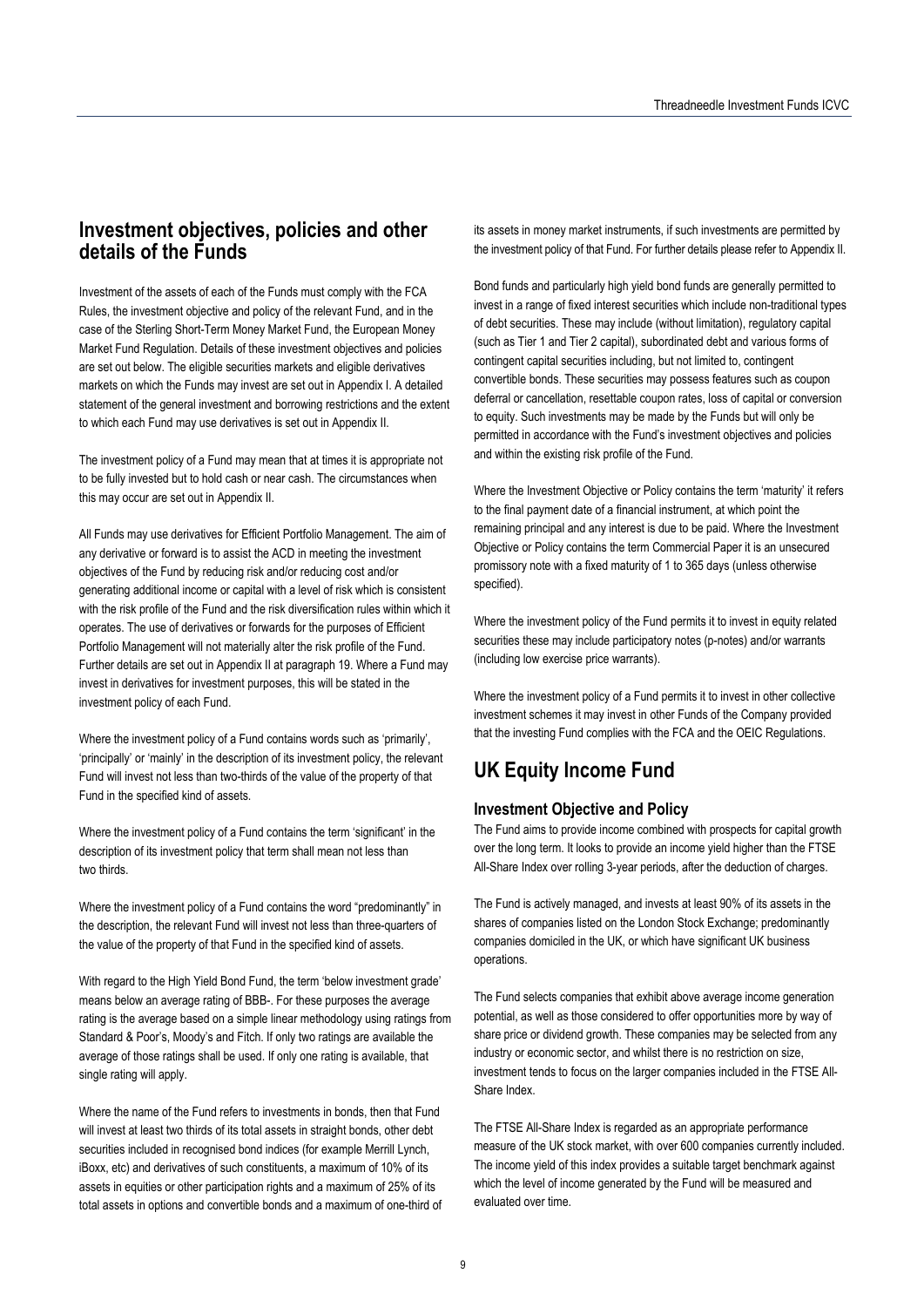The Fund typically invests in fewer than 60 companies, which may include shares of some companies not within the Index. The Fund may invest in other securities (including fixed interest securities) and collective investment schemes (including funds managed by Columbia Threadneedle companies), when deemed appropriate.

The Fund may also hold money market instruments, deposits, cash and near cash.

The Fund is not permitted to invest in derivatives for investment purposes, but derivatives may be used with the aim of reducing risk or managing the Fund more efficiently.

#### **Other information**

The following benchmarks are currently used as a point of reference against which the Fund's performance may be compared:

Peer Group: Many funds sold in the UK are grouped into sectors by the Investment Association (the trade body that represents UK investment managers), to facilitate comparison between funds with broadly similar characteristics (peer groups). This Fund is currently included in the IA UK Equity Income sector. Performance data on funds within this sector may be used when evaluating the performance of this Fund.

Index: The FTSE All-Share Index provides a benchmark against which overall performance of the Fund can be evaluated.

#### **Investor Profile**

The Fund may be suitable for investors with an investment horizon of more than five years seeking income and potential capital growth who are prepared to tolerate large price fluctuations. If investors are uncertain if the Fund is suitable for them, they are advised to contact a financial adviser.

#### **Risk Factors**

Investors should note the "Risks factors" section of this Prospectus in terms of risks applicable to investing in the Company and in particular the section "Risk to Capital Growth".

These "Risk factors" must be understood before making an investment in the Fund.

# **UK Monthly Income Fund**

### **Investment Objective and Policy**

The Fund aims to provide a monthly income combined with prospects for capital growth over the long term. It looks to provide an income yield higher than the FTSE All-Share Index over rolling 3-year periods, after the deduction of charges.

The Fund is actively managed, and invests at least 90% of its assets in shares of companies listed on the London Stock Exchange; predominantly companies domiciled in the UK, or which have significant UK business operations.

The Fund focuses on selecting companies that exhibit strong potential for paying attractive and sustainable dividend income. These companies may be chosen from any industry or economic sector, and whilst there is no restriction on size, investment tends to focus on the larger companies included in the FTSE All-Share Index.

The FTSE All-Share Index is regarded as an appropriate performance measure of the UK stock market, with over 600 companies currently included. The income yield of this index provides a suitable target benchmark against which the level of income generated by the Fund will be measured and evaluated over time.

The Fund typically invests in fewer than 70 companies, which may include shares of some companies not within the Index. The Fund may invest in other securities (including fixed interest securities) and collective investment schemes (including funds managed by Columbia Threadneedle companies), when deemed appropriate.

The Fund may also hold money market instruments, deposits, cash and near cash.

The Fund is not permitted to invest in derivatives for investment purposes, but derivatives may be used with the aim of reducing risk or managing the Fund more efficiently.

### **Other Information**

The following benchmarks are currently used as a point of reference against which the Fund's performance may be compared:

Peer Group: Many funds sold in the UK are grouped into sectors by the Investment Association (the trade body that represents UK investment managers), to facilitate comparison between funds with broadly similar characteristics (peer groups). This Fund is currently included in the IA UK Equity Income sector. Performance data on funds within this sector may be used when evaluating the performance of this Fund.

Index: The FTSE All-Share Index provides a benchmark against which overall performance of the Fund can be evaluated.

#### **Investor Profile**

The Fund may be suitable for investors with an investment horizon of more than five years seeking income and potential for capital growth who are prepared to tolerate large price fluctuations. If investors are uncertain if the Fund is suitable for them, they are advised to contact a financial adviser.

#### **Risk Factors**

Investors should note the "Risks factors" section of this Prospectus in terms of risks applicable to investing in the Company and in particular the section "Risk to Capital Growth".

These "Risk factors" must be understood before making an investment in the Fund.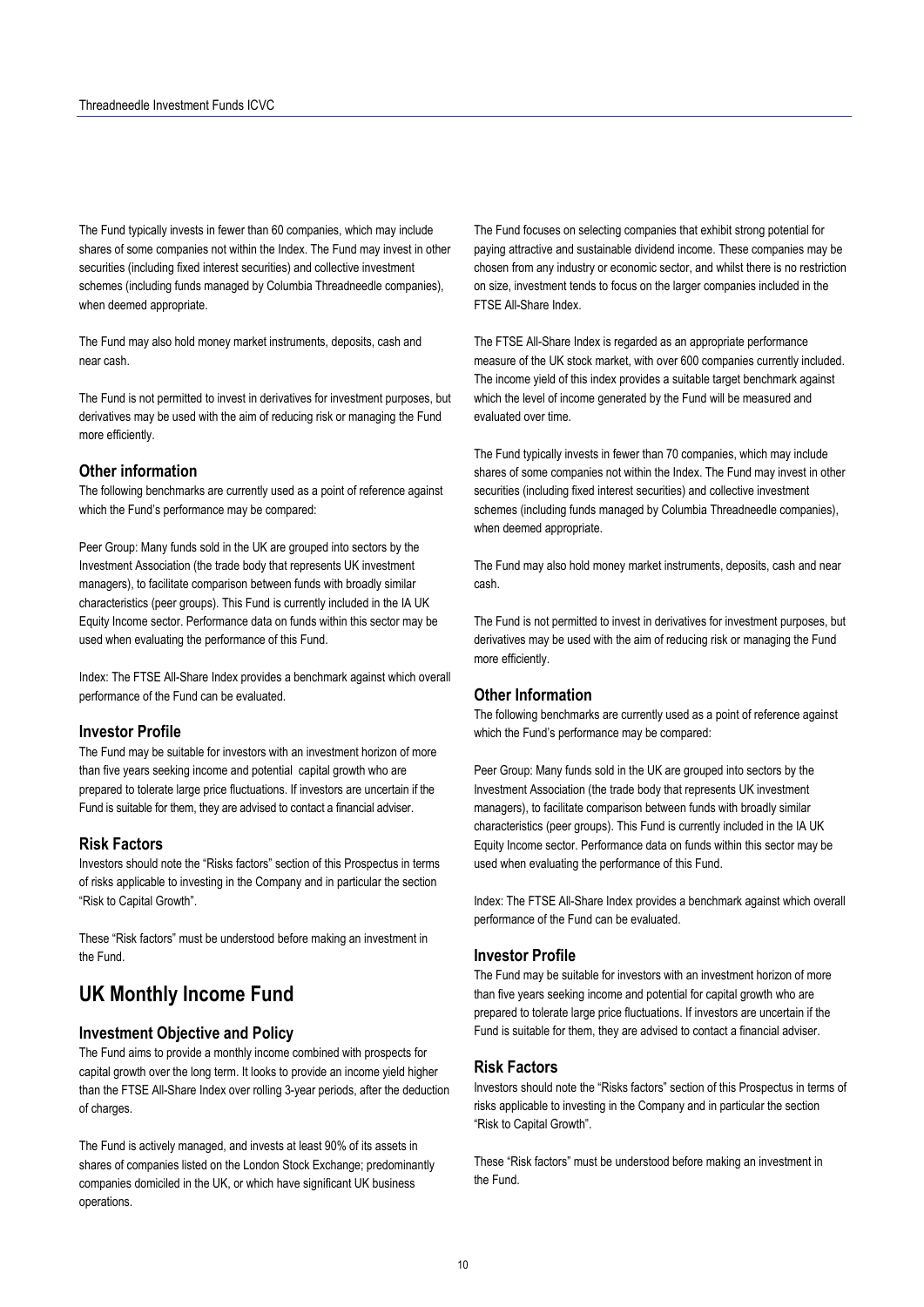# **Sterling Corporate Bond Fund (from 31 August 20192**

### **Investment Objective and Policy (from 31 August 2019)2**

The Fund aims to provide income with the prospect of some capital growth over the long term (5 years or more).

The Fund is actively managed, and invests at least two-thirds of its assets in investment grade corporate bonds that are denominated in sterling (or hedged back to sterling, if a different currency), issued by UK companies and companies worldwide. In addition, the Fund may invest in other bonds (including below investment grade corporate bonds, and government bonds) when considered appropriate to achieve its investment objective.

The Fund may also invest in other securities, as well as collective investment schemes (including funds managed by Columbia Threadneedle companies), and hold money market instruments, deposits, cash and near cash.

The Fund is not permitted to invest in derivatives for investment purposes, but derivatives may be used with the aim of reducing risk or managing the Fund more efficiently.

### **Other Information**

The following benchmarks are currently used as a point of reference against which the Fund's performance may be compared:

Peer Group: Many funds sold in the UK are grouped into sectors by the Investment Association (the trade body that represents UK investment managers), to facilitate comparison between funds with broadly similar characteristics (peer groups). The Fund is currently included in the IA £ Corporate Bond sector.

Index: The iBoxx Sterling Non-Gilts Index is regarded as an appropriate performance measure of sterling-denominated investment grade bonds (including corporate, government and government agencies) issued worldwide, but excluding bonds issued by the UK government (gilts).

### **Investor Profile**

The Fund may be suitable for investors with an investment horizon of more than five years seeking income and the possibility of some capital growth who are prepared to tolerate moderate price fluctuations. If investors are uncertain if the Fund is suitable for them, they are advised to contact a financial adviser.

#### **Risk Factors**

Investors should note the "Risks factors" section of this Prospectus in terms of risks applicable to investing in the Company and in particular the section "Fixed Income Funds".

These "Risk factors" must be understood before making an investment in the Fund.

# **Sterling Bond Fund**

# **Investment Objective and Policy**

The Fund aims to provide income with the prospect of some capital growth over the long term. It looks to outperform the FTSE Actuaries UK Gilts All Stock Index over rolling 3-year periods, after the deduction of charges.

The Fund is actively managed, and will invest at least 80% of its assets in UK government bonds (gilts).

The Fund may also invest in other bonds, including index linked UK government bonds (index-linked gilts), as well as bonds issued by governments (or government agencies) of other developed countries, international organisations, or companies. The bonds selected are usually investment grade and denominated in sterling (or hedged back to sterling, if a different currency).

The Fund may also invest in other securities, as well as collective investment schemes (including funds managed by Columbia Threadneedle companies), and hold money market instruments, deposits, cash and near cash.

The Fund is not permitted to invest in derivatives for investment purposes, but derivatives may be used with the aim of reducing risk or managing the Fund more efficiently.

The FTSE Actuaries UK Gilts All Stocks Index is regarded as an appropriate performance measure of sterling-denominated government bonds, issued by the UK government. It provides a suitable target benchmark against which Fund performance will be measured and evaluated over time.

### **Other Information**

Many funds sold in the UK are grouped into sectors by the Investment Association (the trade body that represents UK investment managers), to facilitate comparison between funds with broadly similar characteristics (peer groups). This Fund is currently included in the IA UK Gilt sector. Performance data on funds within this sector may be used when evaluating the performance of this Fund.

2 UK Corporate Bond Fund until 30 August 2019 (inclusive).

Until 31 August 2019 (inclusive), the investment objective and policy of the UK Corporate Bond Fund will be as follows:

 $\overline{\phantom{a}}$ 

**Investment Policy** 

**Investment Objective** 

To achieve a high level of income.

The ACD's investment policy is to invest the assets of the Fund primarily in fixed interest investments in the UK and Continental Europe.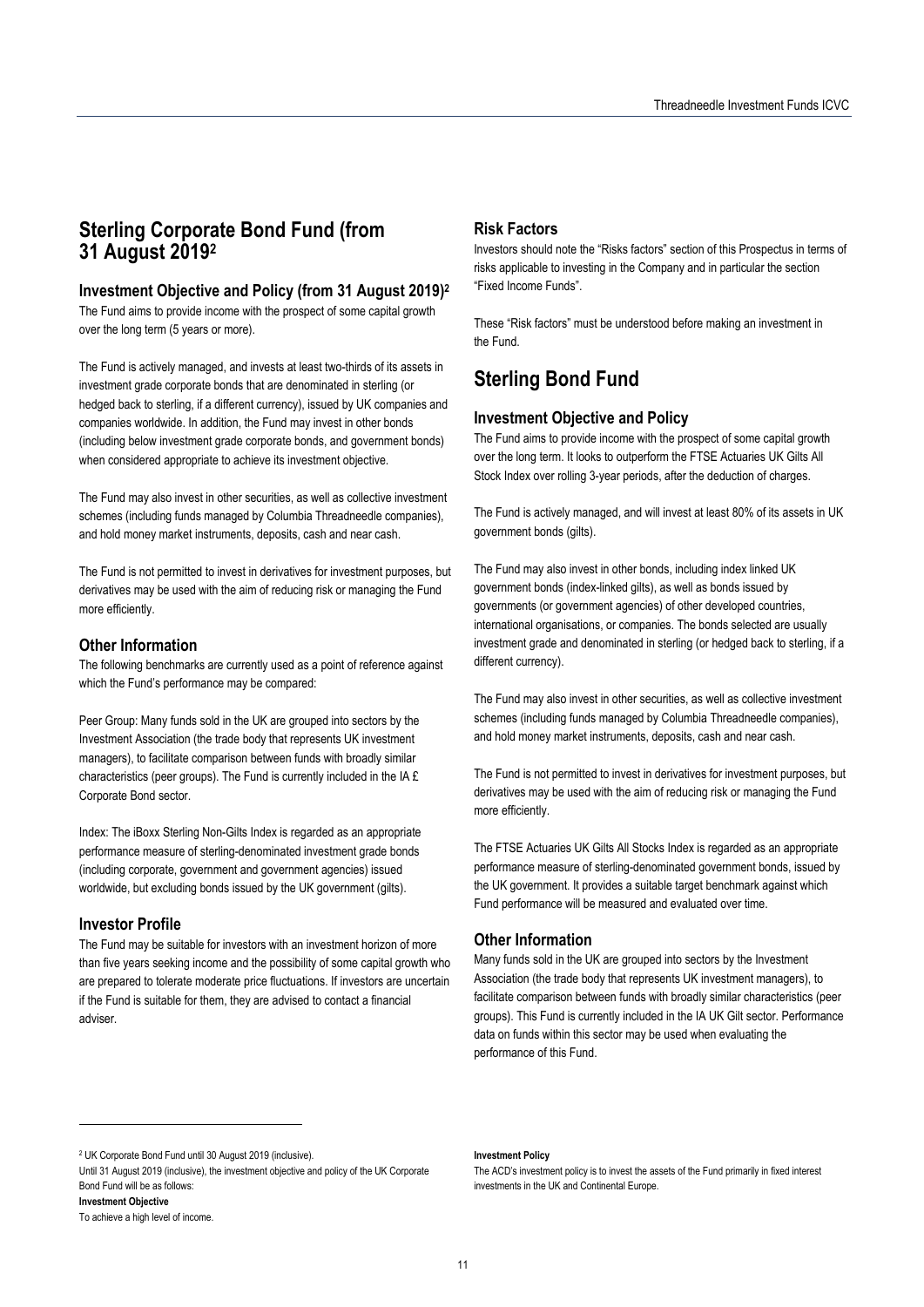### **Investor Profile**

The Fund may be suitable for investors with an investment horizon of more than five years seeking income and the possibility of some capital growth who are prepared to tolerate moderate price fluctuations. If investors are uncertain if the Fund is suitable for them, they are advised to contact a financial adviser.

### **Risk Factors**

Investors should note the "Risks factors" section of this Prospectus in terms of risks applicable to investing in the Company and in particular the sections "Risk to Capital Growth" and "Fixed Income Funds".

These "Risk factors" must be understood before making an investment in the Fund.

# **Monthly Extra Income Fund**

### **Investment Objective and Policy**

The Fund aims to provide a monthly income with prospects for capital growth over the long term. It looks to provide an income yield higher than the FTSE All-Share Index over rolling 3-year periods, after the deduction of charges.

The Fund is actively managed, and invests in a combination of company shares and bonds; typically, between 70-80% in UK company shares and 20%-30% in bonds. The Fund considers UK companies to mean companies listed on the London Stock Exchange; predominantly those domiciled in the UK, or which have significant UK business operations.

The Fund selects companies that exhibit above average income generation potential, as well as those considered to offer opportunities more by way of share price or dividend growth. These companies may be chosen from any industry or economic sector, and whilst there is no restriction on size, investment tends to focus on the larger companies included in the FTSE All-Share Index. The bonds selected are usually investment grade corporate bonds, but may also include government bonds. These bonds are denominated in sterling (or hedged back to sterling, if a different currency).

The FTSE All-Share Index is regarded as an appropriate performance measure of the UK stock market, with over 600 companies currently included. The income yield of this index provides a suitable target benchmark against which the level of income generated by the Fund will be measured and evaluated over time.

The Fund may also invest in money market instruments, deposits, cash and near cash and other collective investment schemes (including funds managed by Columbia Threadneedle companies) when deemed appropriate.

The Fund is not permitted to invest in derivatives for investment purposes, but derivatives may be used with the aim of reducing risk or managing the Fund more efficiently.

### **Other Information**

The following benchmarks are currently used as a point of reference against which the Fund's performance may be compared:

Composite Index: An index that is 80% comprised of the FTSE All-Share Index and 20% of the ICE Bank of America Merrill Lynch Sterling Corporate & Collateralised Index, is considered to provide a suitably weighted performance measure of the UK Stock Market and sterling denominated corporate bonds respectively, against which Fund performance can be evaluated.

Peer Group: Many funds sold in the UK are grouped into sectors by the Investment Association (the trade body that represents UK investment managers), to facilitate comparison between funds with broadly similar characteristics (peer groups). This Fund is currently included in the IA UK Equity & Bond Income sector. Performance data on funds within this sector may be used when evaluating the performance of this Fund.

#### **Investor Profile**

The Fund may be suitable for investors with an investment horizon of more than five years seeking monthly income and potential capital growth who are prepared to tolerate large price fluctuations. If investors are uncertain if the Fund is suitable for them, they are advised to contact a financial adviser.

### **Risk Factors**

Investors should note the "Risks factors" section of this Prospectus in terms of risks applicable to investing in the Company and in particular the section "Risk to Capital Growth".

These "Risk factors" must be understood before making an investment in the Fund.

# **Strategic Bond Fund**

#### **Investment Objective and Policy**

The Fund aims to provide income with the prospect of some capital growth over the long term (5 years or more).

The Fund is actively managed, and invests at least two-thirds of its assets in bonds denominated in sterling (GBP) or euro (EUR). In addition to GBP or EUR denominated bonds, the Fund may invest in bonds priced in other currencies, however all non-sterling bonds are usually hedged back to sterling.

The Fund follows a strategic investment approach, allowing for changes to allocation between investment grade and below investment grade corporate bonds, as well as investment in government bonds and bonds issued by international organisations. This approach aims to position the Fund to take advantage of those areas of the bond market that are considered to offer the best return potential.

Derivatives (including forward transactions) may be used for investment purposes. This includes allowing the Fund to profit from the fall in the price of an asset (shorting), as well as extending market exposure beyond the value of its assets (leverage). In addition, derivatives may be used with the aim of reducing risk or managing the Fund more efficiently.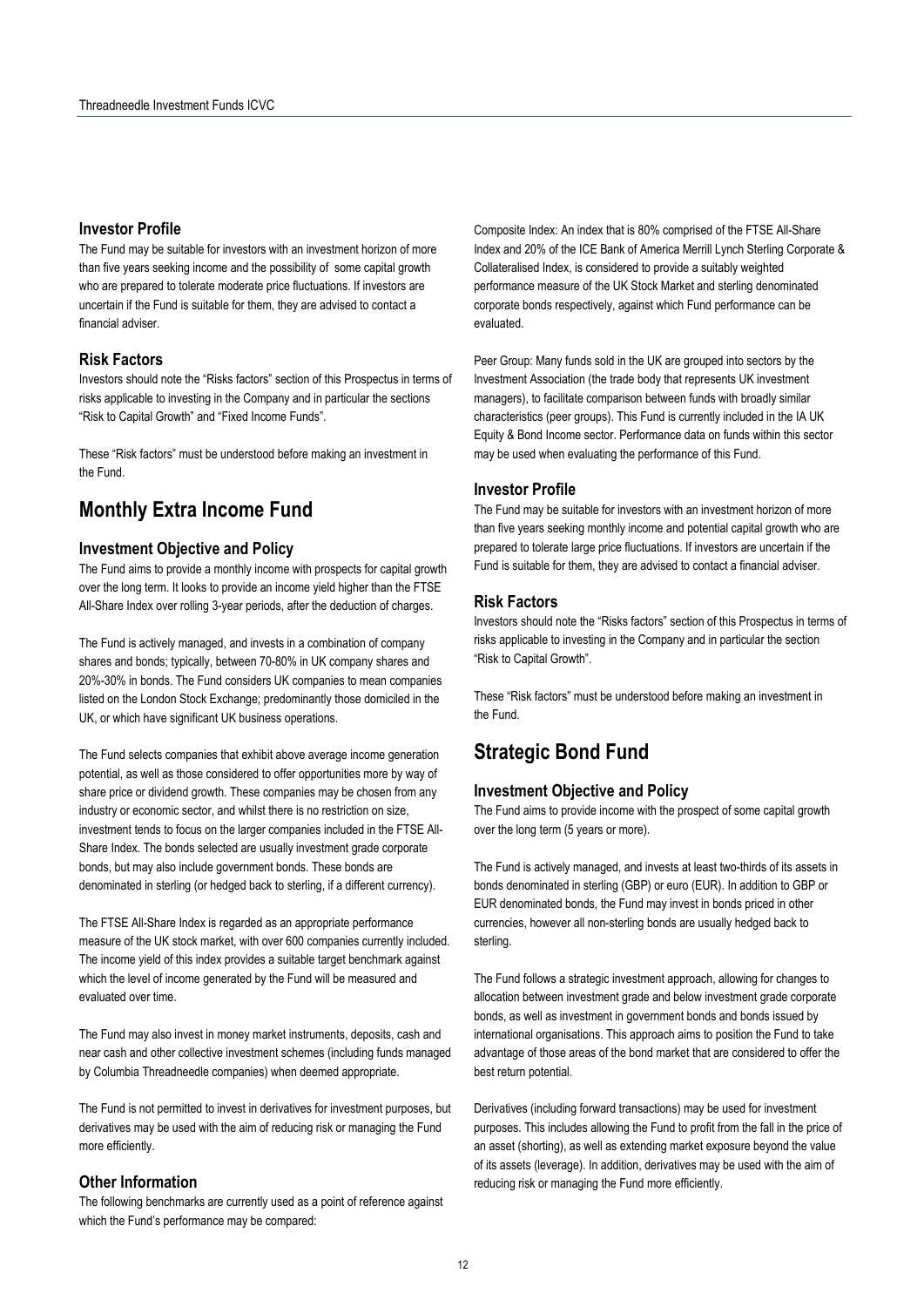The Fund may also invest in other securities, as well as collective investment schemes (including funds managed by Columbia Threadneedle companies), and hold money market instruments, deposits, cash and near cash.

### **Other information**

The following benchmarks are currently used as a point of reference against which the Fund's performance may be compared:

Peer Group: Many funds sold in the UK are grouped into sectors by the Investment Association (the trade body that represents UK investment managers), to facilitate comparison between funds with broadly similar characteristics (peer groups). The Fund is currently included in the IA £ Strategic Bond sector.

Composite Index: An index comprised of 60% of iBoxx Sterling Non-Gilt 1-10 Years and 40% of ICE BofAML European Currency High Yield Excluding Subordinated Financials Constrained (Hedged to Sterling) Index, is regarded as providing an appropriate performance measure of both sterlingdenominated investment grade bonds (including corporate bonds), and below investment grade sterling and euro-denominated (hedged back to sterling) corporate bonds, respectively.

### **Investor Profile**

The Fund may be suitable for investors with an investment horizon of more than five years seeking income and the possibility of some capital growth who are prepared to tolerate moderate price fluctuations. If investors are uncertain if the Fund is suitable for them, they are advised to contact a financial adviser.

#### **Risk Factors**

Investors should note the "Risks factors" section of this Prospectus in terms of risks applicable to investing in the Company and in particular the sections "Fixed Income Funds", "Investments in derivatives and forward transactions", "Risk to Capital Growth" and "High Yield Bond".

#### **Use of Derivatives and Forward Transactions**

**The Fund uses derivatives and forward transactions for both EPM and investment purposes including short selling and leverage. The use of derivatives and forward transactions for EPM will not increase the risk profile of the Fund. The use of derivatives for investment purposes may increase the risk profile of the Fund.** 

### **Short Sales and Leverage**

**The Fund's exposure involves short sales of securities and leverage which increases the risk of the Fund.** The term "short sales" refers to an exposure through derivatives to the selling of securities that are not owned by the seller at the time of the sale in anticipation that its value will fall. However, if the value of that security increases, it will have a negative effect on the Fund's value. In a rising market, leverage can enhance returns to Shareholders but if the market falls, losses may be greater.

These "Risk factors" must be understood before making an investment in the Fund.

# **High Yield Bond Fund**

#### **Investment Objective and Policy**

The Fund aims to provide income. It looks to outperform the ICE BofAML European Currency High Yield Excluding Subordinated Financials Constrained (Hedged to Sterling) Index over rolling 3-year periods, after the deduction of charges.

The Fund is actively managed, and invests at least two-thirds of its assets in bonds issued by companies worldwide that are denominated in euros (EUR) or sterling (GBP) and rated below investment grade. The Fund may invest to a lesser extent in bonds denominated in currencies other than euro and sterling, bonds of other credit quality (as well as unrated bonds) and bonds issued by governments and quasi-government entities. Non-sterling bonds are typically hedged into sterling.

The Fund may also invest in other securities, as well as collective investment schemes (including funds managed by Columbia Threadneedle companies), and hold money market instruments, deposits, cash and near cash.

The Fund is not permitted to invest in derivatives for investment purposes, but derivatives may be used with the aim of reducing risk or managing the Fund more efficiently.

The ICE BofAML European Currency High Yield Excluding Subordinated Financials Constrained (Hedged to Sterling) Index is regarded as an appropriate performance measure of euro and sterling-denominated below investment grade bonds, issued by a broad range of companies. It provides a suitable target benchmark against which Fund performance will be measured and evaluated over time.

#### **Other Information**

Many funds sold in the UK are grouped into sectors by the Investment Association (the trade body that represents UK investment managers), to facilitate comparison between funds with broadly similar characteristics (peer groups). The Fund is currently included in the IA £ High Yield sector. Performance data on funds within this sector may be used when evaluating the performance of this Fund.

### **Investor Profile**

The Fund may be suitable for investors with an investment horizon of more than five years seeking an income who are prepared to tolerate moderate to large price fluctuations. If investors are uncertain if the Fund is suitable for them, they are advised to contact a financial adviser.

### **Risk Factors**

Investors should note the "Risks factors" section of this Prospectus in terms of risks applicable to investing in the Company and in particular the sections "Fixed Income Funds", "Risk to Capital Growth" and "High Yield Bond".

These "Risk factors" must be understood before making an investment in the Fund.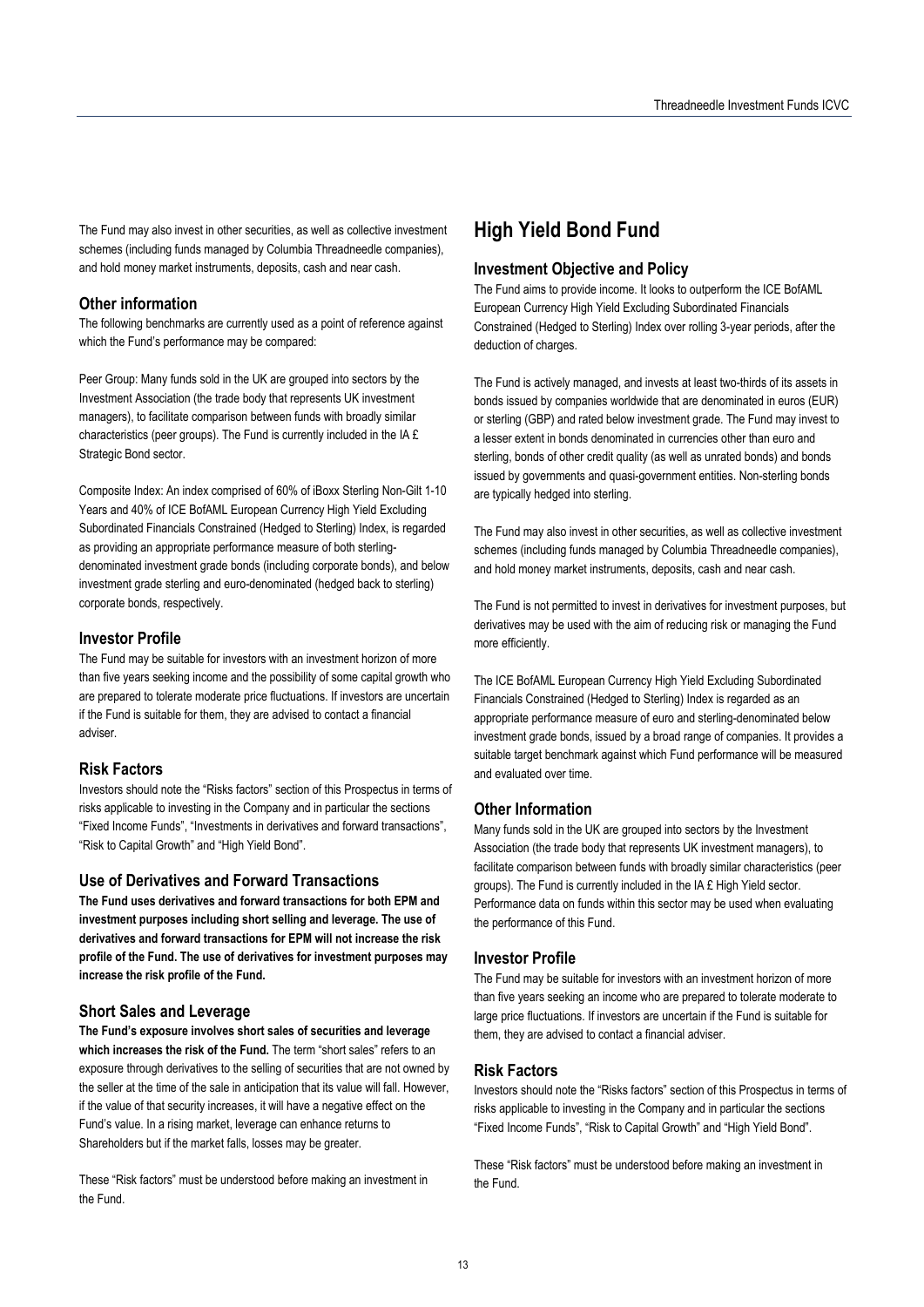# **UK Growth and Income Fund**

#### **Investment Objective and Policy**

The Fund aims to provide a return over the long term, through the combination of capital growth and income. It looks to outperform the FTSE All-Share Index over rolling 3-year periods, after the deduction of charges.

The Fund is actively managed, and invests at least 90% of its assets in shares of companies listed on the London Stock Exchange; predominantly companies domiciled in the UK, or which have significant UK business operations.

The Fund selects companies considered to offer good total return opportunities (the combination of share price growth and dividend income), from any industry or economic sector. Whilst there is no restriction on size, investment focuses on the largest 150 companies included in the FTSE All-Share Index.

The FTSE All-Share Index is regarded as an appropriate performance measure of the UK stock market, with over 600 companies currently included. It provides a suitable target benchmark against which the performance of the Fund will be measured and evaluated over time.

The Fund is relatively concentrated, and typically invests in fewer than 55 companies, which may include shares of some companies not within the Index. The Fund may invest in other securities (including fixed interest securities) and collective investment schemes (including funds managed by Columbia Threadneedle companies), when deemed appropriate.

The Fund may also hold money market instruments, deposits, cash and near cash.

The Fund is not permitted to invest in derivatives for investment purposes, but derivatives may be used with the aim of reducing risk or managing the Fund more efficiently.

#### **Other Information**

Many funds sold in the UK are grouped into sectors by the Investment Association (the trade body that represents UK investment managers), to facilitate comparison between funds with broadly similar characteristics (peer groups). This Fund is currently included in the IA UK All Companies sector. Performance data on funds within this sector may be used when evaluating the performance of this Fund.

## **Investor Profile**

The Fund may be suitable for investors with an investment horizon of more than five years seeking a combination of capital growth and income who are prepared to tolerate large price fluctuations. If investors are uncertain if the Fund is suitable for them, they are advised to contact a financial adviser.

## **Risk Factors**

Investors should note the "Risks factors" section of this Prospectus in terms of risks applicable to investing in the Company and in particular the section "Risk to Capital Growth".

These "Risk factors" must be understood before making an investment in the Fund.

# **UK Fund**

#### **Investment Objective and Policy**

The Fund aims to achieve capital growth over the long term. It looks to outperform the FTSE All-Share Index over rolling 3-year periods, after the deduction of charges.

The Fund is actively managed, and invests at least 90% of its assets in shares of companies listed on the London Stock Exchange; predominantly companies domiciled in the UK, or which have significant UK business operations.

The Fund selects companies that are considered to have good prospects for share price growth, from any industry or economic sector, and whilst there is no restriction on size, investment tends to focus on the larger companies included in the FTSE All-Share Index.

The FTSE All-Share Index is regarded as an appropriate performance measure of the UK stock market, with over 600 companies currently included. It provides a suitable target benchmark against which Fund performance will be measured and evaluated over time.

The Fund typically invests in fewer than 80 companies, which may include shares of some companies not within the Index. The Fund may invest in other securities (including fixed interest securities) and collective investment schemes (including funds managed by Columbia Threadneedle companies), when deemed appropriate.

The Fund may also hold money market instruments, deposits, cash and near cash.

The Fund is not permitted to invest in derivatives for investment purposes, but derivatives may be used with the aim of reducing risk or managing the Fund more efficiently.

### **Other Information**

Many funds sold in the UK are grouped into sectors by the Investment Association (the trade body that represents UK investment managers), to facilitate comparison between funds with broadly similar characteristics (peer groups). This Fund is currently included in the IA UK All Companies sector. Performance data on funds within this sector may be used when evaluating the performance of this Fund.

#### **Investor Profile**

The Fund may be suitable for investors with an investment horizon of more than five years seeking capital growth who are prepared to tolerate large price fluctuations. If investors are uncertain if the Fund is suitable for them, they are advised to contact a financial adviser.

### **Other Investor Information**

The Fund is an eligible investment for a PEA. This means the Fund has at least 75% of its Net Asset Value invested in the equity of corporate issues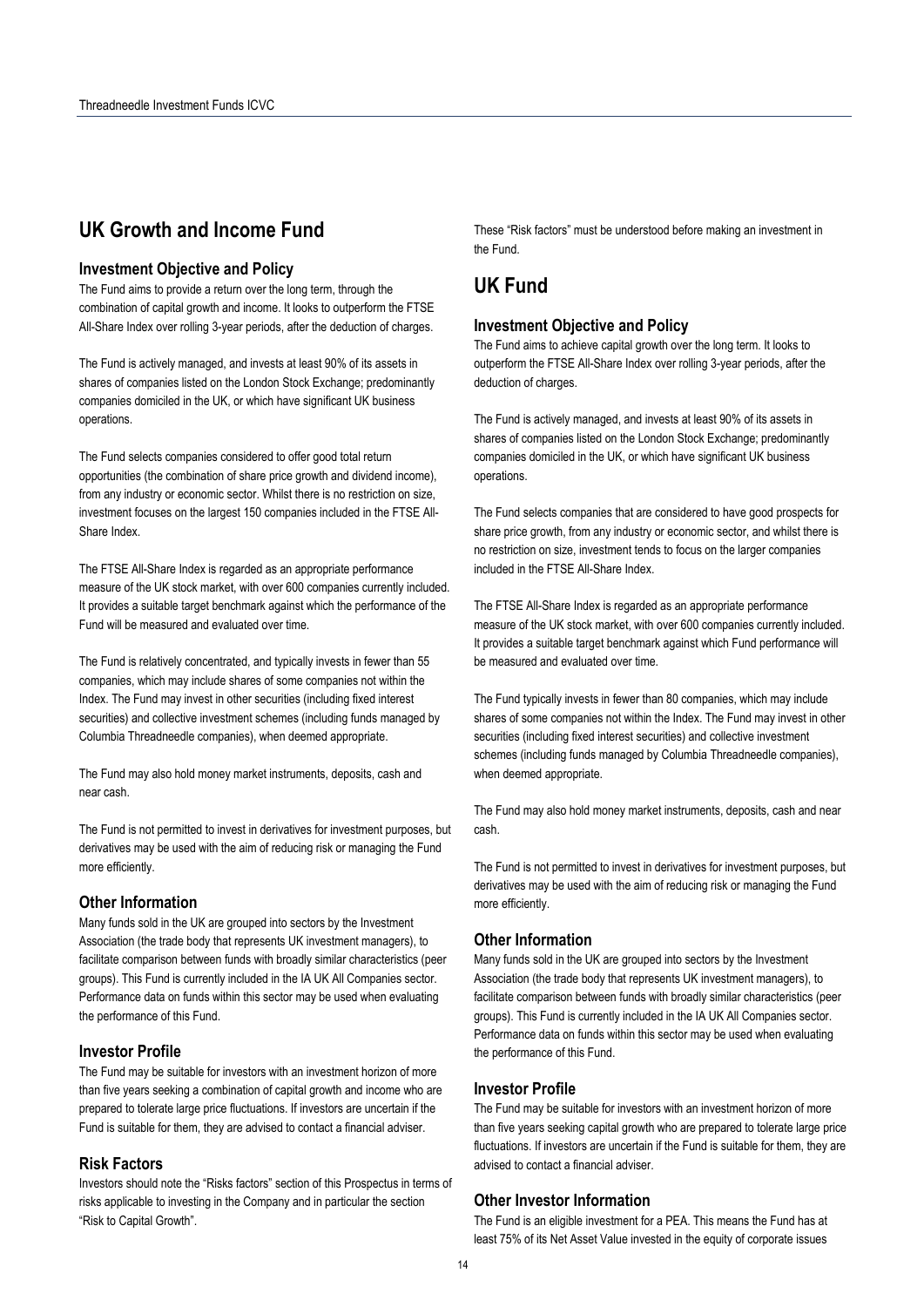with their registered office in an EEA country (excluding Liechtenstein). In the event of any change to the Fund which means that it will no longer be an eligible investment for a PEA prior written notice of the change will only be provided to French resident investors. For more information please refer to the section "Notes for Investors resident outside the UK".

In the event that, the UK leaves the EU without an agreed deal in place, it is likely that the UK Fund will lose its PEA status.

## **Risk Factors**

Investors should note the "Risks factors" section of this Prospectus in terms of risks applicable to investing in the Company.

These "Risk factors" must be understood before making an investment in the Fund.

# **UK Smaller Companies Fund**

### **Investment Objective and Policy**

The Fund aims to achieve capital growth over the long term. It looks to outperform the Numis Smaller Companies Index ex Investment Companies over rolling 3-year periods, after the deduction of charges.

The Fund is actively managed, and invests at least 90% of its assets in the shares of companies listed on the London Stock Exchange; predominantly smaller companies traded on the Alternative Investment Market (AIM) or included within the Numis Smaller Companies Index ex Investment Companies, that are UK domiciled, or have significant UK business operations.

The Fund selects companies considered to have good prospects for share price growth, from any industry or economic sector, with smaller companies providing potential exposure to niche growth areas that often cannot be accessed by large companies.

The Fund typically invests in shares of fewer than 70 companies. The Fund may invest in other securities (including fixed interest securities) and collective investment schemes (including funds managed by Columbia Threadneedle companies), when deemed appropriate.

The Fund may also hold money market instruments, deposits, cash and near cash.

The Fund is not permitted to invest in derivatives for investment purposes, but derivatives may be used with the aim of reducing risk or managing the Fund more efficiently.

The Numis Smaller Companies Index ex Investment Companies is a widely used benchmark for monitoring the performance of UK smaller companies. It consists of companies that make up the smallest 10% of the UK main listed market by value (excluding investment companies). It provides a suitable target benchmark against which Fund performance will be measured and evaluated over time.

### **Other information**

Many funds sold in the UK are grouped into sectors by the Investment Association (the trade body that represents UK investment managers), to facilitate comparison between funds with broadly similar characteristics (peer groups). This Fund is currently included in the IA UK Smaller Companies sector. Performance data on funds within this sector may be used when evaluating the performance of this Fund.

### **Investor Profile**

The Fund may be suitable for investors with an investment horizon of more than five years seeking capital growth who are prepared to tolerate large price fluctuations. If investors are uncertain if the Fund is suitable for them, they are advised to contact a financial adviser.

### **Risk Factors**

Investors should note the "Risks factors" section of this Prospectus in terms of risks applicable to investing in the Company and in particular the section "Smaller Companies Funds".

These "Risk factors" must be understood before making an investment in the Fund.

# **UK Select Fund**

### **Investment Objective and Policy**

The Fund aims to achieve above average capital growth over the long term. It looks to outperform the FTSE All-Share Index over rolling 3-year periods, after the deduction of charges.

The Fund is actively managed, and invests at least 90% of its assets in a concentrated portfolio of shares of companies listed on the London Stock Exchange; predominantly companies domiciled in the UK, or which have significant UK business operations.

The Fund selects companies in which the fund manager has a high conviction that the current share price does not reflect the prospects for that business. These companies may be of any size, from any industry or economic sector, with significant sector and share weightings taken at the fund manager's discretion.

The FTSE All-Share Index is regarded as an appropriate performance measure of the UK stock market, with over 600 companies currently included. It provides a suitable target benchmark against which Fund performance will be measured and evaluated over time.

The Fund typically invests in fewer than 50 companies, which may include shares of some companies not within the Index. The Fund may invest in other securities (including fixed interest securities) and collective investment schemes (including funds managed by Columbia Threadneedle companies), when deemed appropriate.

The Fund may also hold money market instruments, deposits, cash and near cash.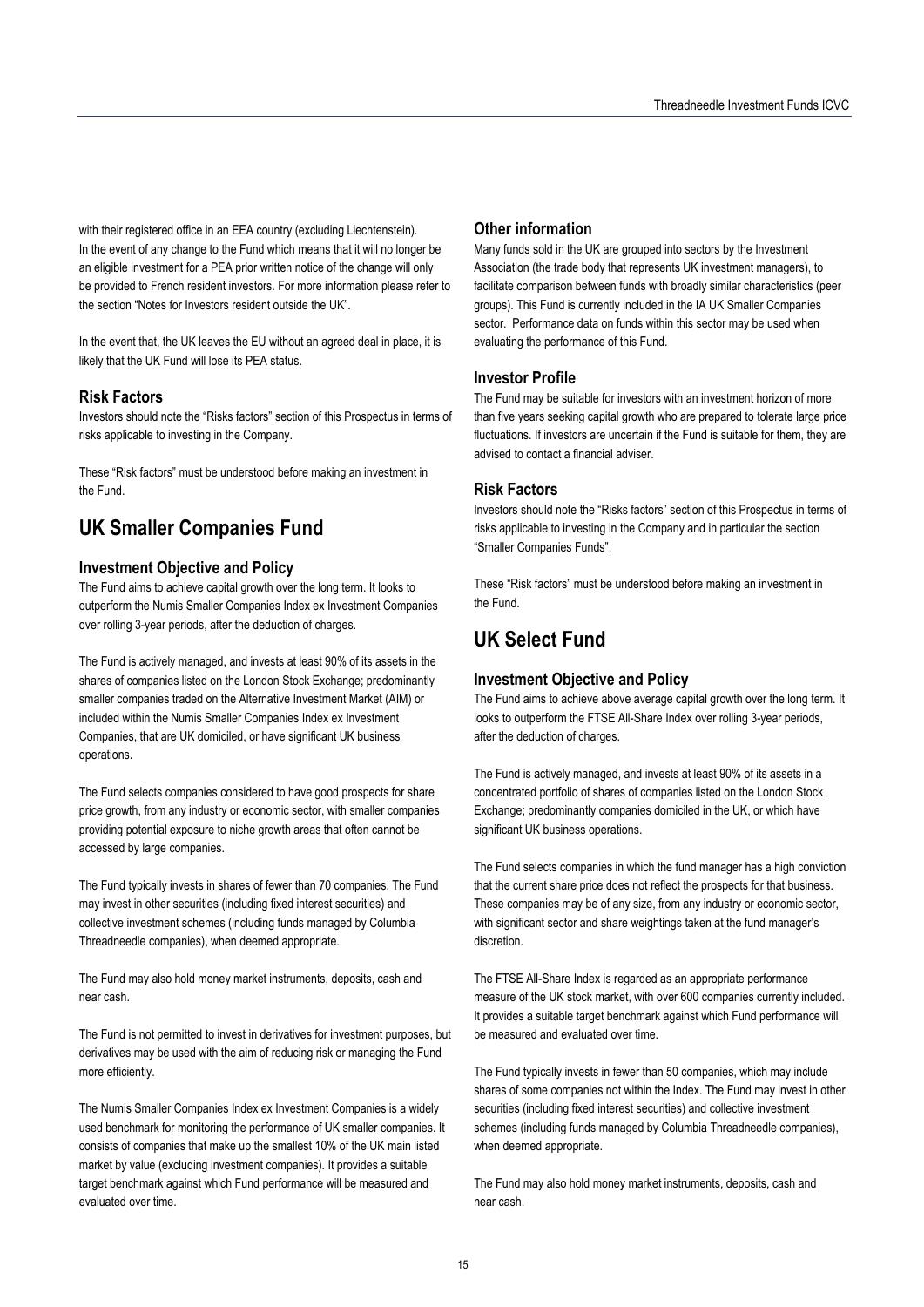The Fund is not permitted to invest in derivatives for investment purposes, but derivatives may be used with the aim of reducing risk or managing the Fund more efficiently.

#### **Other information**

Many funds sold in the UK are grouped into sectors by the Investment Association (the trade body that represents UK investment managers), to facilitate comparison between funds with broadly similar characteristics (peer groups). This Fund is currently included in the IA UK All Companies sector. Performance data on funds within this sector may be used when evaluating the performance of this Fund.

#### **Investor Profile**

The Fund may be suitable for investors with an investment horizon of more than five years seeking capital growth who are prepared to tolerate large price fluctuations. If investors are uncertain if the Fund is suitable for them, they are advised to contact a financial adviser.

#### **Risk Factors**

Investors should note the "Risks factors" section of this Prospectus in terms of risks applicable to investing in the Company. In particular, investors should refer to the section "Concentrated Portfolios".

These "Risk factors" must be understood before making an investment in the Fund.

# **UK Institutional Fund**

### **Investment Objective and Policy**

The Fund aims to achieve capital growth over the long term. It looks to outperform the FTSE All-Share Index over rolling 3-year periods, after the deduction of charges.

The Fund is actively managed, and invests at least 90% of its assets in shares of companies listed on the London Stock Exchange; predominantly companies domiciled in the UK, or which have significant UK business operations.

The Fund selects companies that are considered to have good prospects for share price growth, from any industry or economic sector, and whilst there is no restriction on size, investment tends to focus on the larger companies included in the FTSE All-Share Index.

The FTSE All-Share Index is regarded as an appropriate performance measure of the UK stock market, with over 600 companies currently included. It provides a suitable target benchmark against which Fund performance will be measured and evaluated over time.

The Fund typically invests in fewer than 130 companies, which may include shares of some companies not within the Index. The Fund may invest in other securities (including fixed interest securities) and collective investment schemes (including funds managed by Columbia Threadneedle companies), when deemed appropriate.

The Fund may also hold money market instruments, deposits, cash and near cash.

The Fund is not permitted to invest in derivatives for investment purposes, but derivatives may be used with the aim of reducing risk or managing the Fund more efficiently.

#### **Other Information**

Many funds sold in the UK are grouped into sectors by the Investment Association (the trade body that represents UK investment managers), to facilitate comparison between funds with broadly similar characteristics (peer groups). This Fund is currently included in the IA UK All Companies sector. Performance data on funds within this sector may be used when evaluating the performance of this Fund.

#### **Investor Profile**

The Fund may be suitable for investors with an investment horizon of more than five years seeking capital growth who are prepared to tolerate large price fluctuations. If investors are uncertain if the Fund is suitable for them, they are advised to contact a financial adviser.

### **Risk Factors**

Investors should note the "Risks factors" section of this Prospectus in terms of risks applicable to investing in the Company.

These "Risk factors" must be understood before making an investment in the Fund.

# **UK Equity Opportunities Fund**

#### **Investment Objective and Policy**

The Fund aims to achieve capital growth over the long term. It looks to outperform the FTSE All-Share Index over rolling 3-year periods, after the deduction of charges.

The Fund is actively managed, and invests at least 90% of its assets in shares of companies listed on the London Stock Exchange; predominantly companies domiciled in the UK or which have significant UK business operations.

The Fund selects companies that are considered to provide good opportunities for share price growth, from any industry or economic sector, and whilst there is no restriction on size, investment tends to focus on the larger companies included in the FTSE All-Share Index.

The FTSE All-Share Index is regarded as an appropriate performance measure of the UK stock market, with over 600 companies currently included. It provides a helpful benchmark against which the performance of the Fund can be measured and evaluated over time.

The Fund is relatively concentrated, and typically invests in fewer than 55 companies, which may include the shares of some companies not within the Index. The Fund may invest in other securities (including fixed interest securities) and collective investment schemes (including funds managed by Columbia Threadneedle companies), when deemed appropriate.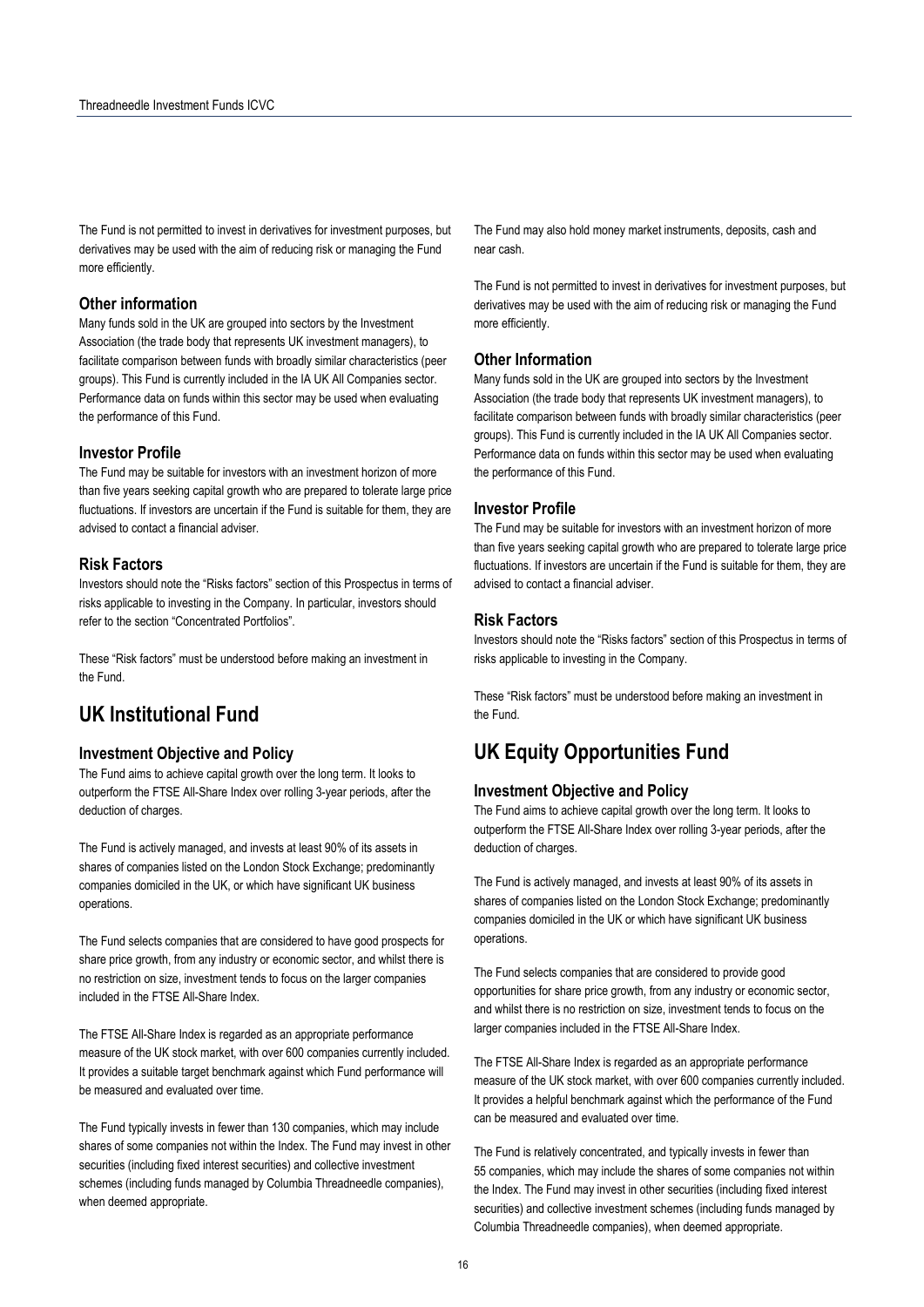The Fund may also hold money market instruments, deposits, cash and near cash.

The Fund is not permitted to invest in derivatives for investment purposes, but derivatives may be used with the aim of reducing risk or managing the Fund more efficiently.

#### **Other Information**

Many funds sold in the UK are grouped into sectors by the Investment Association (the trade body that represents UK investment managers), to facilitate comparison between funds with broadly similar characteristics (peer groups). This Fund is currently included in the IA UK All Companies sector. Performance data on funds within this sector may be used when evaluating the performance of this Fund.

#### **Investor Profile**

The Fund may be suitable for investors with an investment horizon of more than five years seeking capital growth who are prepared to tolerate large price fluctuations. If investors are uncertain if the Fund is suitable for them, they are advised to contact a financial adviser.

#### **Risk Factors**

Investors should note the "Risks factors" section of this Prospectus in terms of risks applicable to investing in the Company. In particular, investors should refer to the section "Concentrated Portfolios".

These "Risk factors" must be understood before making an investment in the Fund.

# **Sterling Short-Term Money Market Fund**

#### **Investment Objective and Policy**

The Fund aims to provide income and preserve the original value of your investment, however, this is not guaranteed.

The Fund is actively managed, and looks to provide income returns broadly in line with the 1 Month GBP London Interbank Bid Rate (LIBID), before charges are deducted.

The Fund invests in short-term assets of high credit quality from issuers that have received a favourable assessment in accordance with credit quality assessment procedures adopted by the Fund. These investments may include UK Government securities (including Treasury bills) with a maturity of 184 days or less, sterling denominated cash deposits and certificates of deposit. In addition, up to 50% of the Fund may be invested in sterling denominated commercial paper, also with a maturity of 184 days, or less. Investment in other short-term money market funds is permitted, but limited in total to 10% of the Fund's value.

#### **Other Information**

The following benchmark is used as a comparator for the Fund's performance: 1 Month GBP London Interbank Bid Rate (LIBID).

LIBID is the indicative interest rate that banks expect to pay when borrowing from each other in the London Interbank Market. It is widely used by shortterm money market funds to provide a benchmark against which performance can be compared over time.

#### **Investor Profile**

The Fund may be suitable for investors with a short-term investment horizon seeking income and a high level of capital security. Please note that the Fund may not be suitable if interest rates are very low given that investment returns may not exceed the liabilities/payments of the Fund which could result in negative returns. If investors are uncertain if the Fund is suitable for them, they are advised to contact a financial adviser.

#### **Risk Factors**

Investors should note the "Risks factors" section of this Prospectus in terms of risks applicable to investing in the Company and in particular the sections "No Guarantee of Capital", "Risk to Capital Growth" and "Liquidity Risk".

For the avoidance of doubt, the Sterling Short-Term Money Market Fund does not offer any form of guarantee with respect to investment performance, and no form of capital protection will apply.

These "Risk factors" must be understood before making an investment in the Fund.

Further information about investment restrictions applicable to the Sterling Short-Term Money Market Fund is set out at paragraph 46 of Appendix II.

# **Dollar Bond Fund**

## **Investment Objective and Policy**

The Fund aims to provide income with the prospect of some capital growth over the long term (5 years or more).

The Fund is actively managed, and invests at least two-thirds of its assets in bonds issued by the US government and companies worldwide, denominated in US dollars (or hedged back to USD, if a different currency). The Fund may also invest in other bonds, including US denominated bonds issued by governments outside the US (or government agencies), as well as international organisations.

The Fund usually selects bonds that are investment grade, but may include some bonds with a lower credit rating in the portfolio if this is considered appropriate to achieve its investment objective.

The Fund may also invest in other securities, as well as collective investment schemes (including funds managed by Columbia Threadneedle companies), and hold money market instruments, deposits, cash and near cash.

The Fund is not permitted to invest in derivatives for investment purposes, but derivatives may be used with the aim of reducing risk or managing the Fund more efficiently.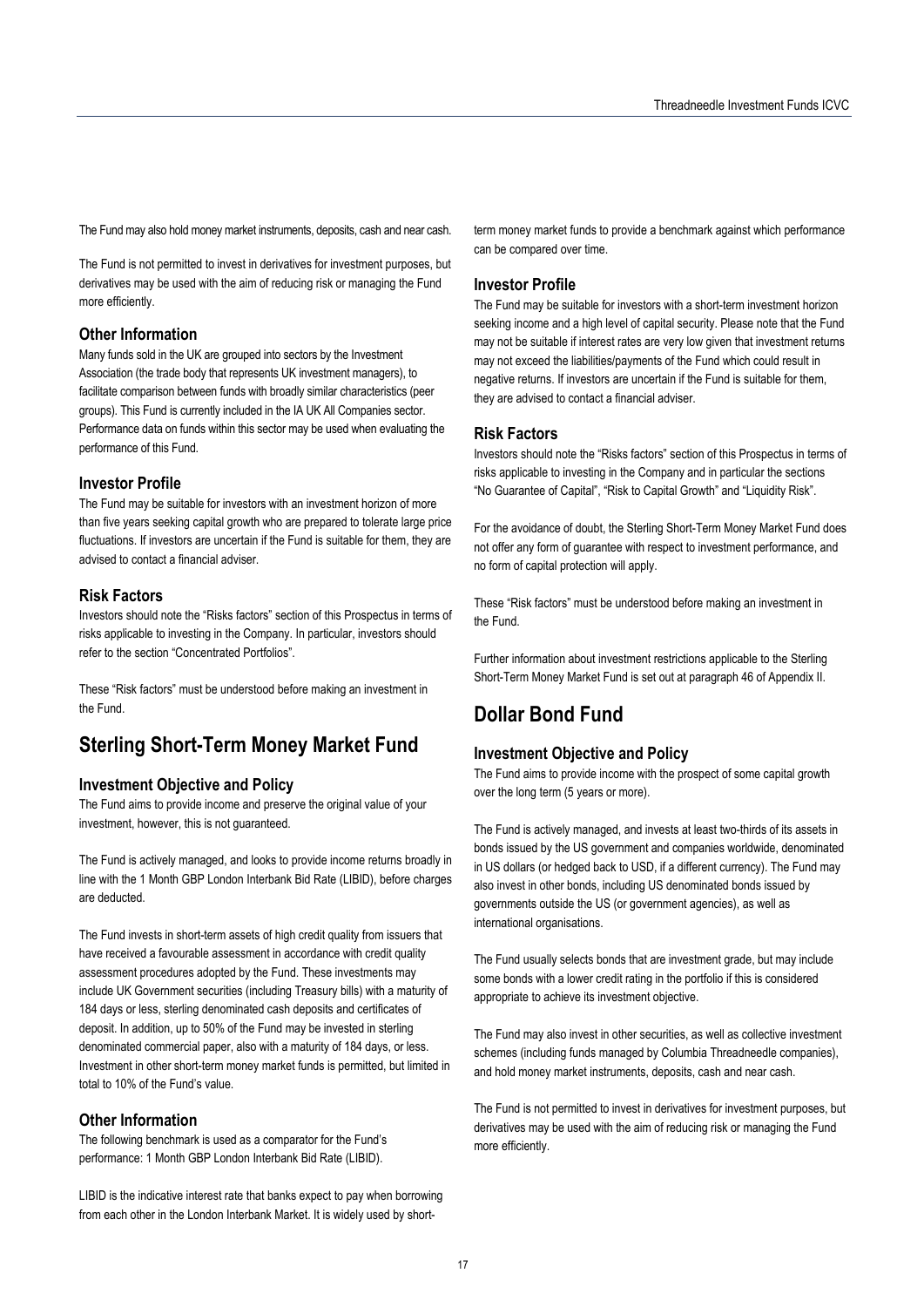## **Other Information**

The following benchmarks are currently used as a point of reference against which the Fund's performance may be compared:

Peer Group: Many funds sold in the UK are grouped into sectors or categories, to facilitate comparison between funds with broadly similar characteristics (peer groups). This Fund is included in the Morningstar Category USD Diversified Bond.

Composite Index: An index comprised of 50% ICE BofAML US Treasury Master Index and 50% ICE BofAML Eurodollar Global Index, is regarded as providing an appropriate performance measure for US Treasuries (US government bonds) and US dollar-denominated corporate bonds, respectively.

### **Investor Profile**

The Fund may be suitable for investors with an investment horizon of more than five years seeking income and the possibility of some capital growth who are prepared to tolerate moderate price fluctuations. If investors are uncertain if the Fund is suitable for them, they are advised to contact a financial adviser.

### **Risk Factors**

'Investors should note the "Risks factors" section of this Prospectus in terms of risks applicable to investing in the Company and in particular the sections "Risk to Capital Growth" and "Fixed Income Funds".

These "Risk factors" must be understood before making an investment in the Fund.

# **American Fund**

# **Investment Objective and Policy**

The Fund aims to achieve capital growth over the long term. It looks to outperform the S&P 500 Index over rolling 3-year periods, after the deduction of charges.

The Fund is actively managed, and invests at least 75% of its assets in shares of companies domiciled in the United States of America (US), or which have significant US business operations.

The Fund selects companies considered to have good prospects for share price growth, from any industry or economic sector, and whilst there is no restriction on size, investment tends to focus on larger companies, such as those included in the S&P 500 Index.

The S&P 500 Index is a US stock market index, the constituents of which represent around 500 of the largest companies listed on the New York Stock Exchange or NASDAQ. It provides a suitable target benchmark against which Fund performance will be measured and evaluated over time.

The Fund typically invests in fewer than 80 companies, which may include shares of some companies not within the Index. The Fund may invest in other securities (including fixed interest securities) and collective investment

schemes (including funds managed by Columbia Threadneedle companies), when deemed appropriate.

The Fund may also hold money market instruments, deposits, cash and near cash.

The Fund is not permitted to invest in derivatives for investment purposes, but derivatives may be used with the aim of reducing risk or managing the Fund more efficiently.

### **Other Information**

Many funds sold in the UK are grouped into sectors by the Investment Association (the trade body that represents UK investment managers), to facilitate comparison between funds with broadly similar characteristics (peer groups). This Fund is currently included in the IA North America sector. Performance data on funds within this sector may be used when evaluating the performance of this Fund.

#### **Investor Profile**

The Fund may be suitable for investors with an investment horizon of more than five years seeking capital growth who are prepared to tolerate large price fluctuations. If investors are uncertain if the Fund is suitable for them, they are advised to contact a financial adviser.

### **Risk Factors**

Investors should note the "Risks factors" section of this Prospectus in terms of risks applicable to investing in the Company.

These "Risk factors" must be understood before making an investment in the Fund.

# **American Select Fund**

#### **Investment Objective and Policy**

The Fund aims to achieve above average capital growth over the long term. It looks to outperform the S&P 500 Index over rolling 3-year periods, after the deduction of charges.

The Fund is actively managed, and invests at least 75% of its assets in a concentrated portfolio of shares of companies domiciled in the United States of America (US), or which have significant US business operations.

The Fund selects companies in which the fund manager has a high conviction that the current share price does not reflect the prospects for that business. These companies may be chosen from within any industry or economic sector, with significant sector and share weightings taken at the discretion of the fund manager. There is no restriction on company size, however, investment tends to focus on larger companies, such as those included in the S&P 500 Index.

The S&P 500 Index is a US stock market index, the constituents of which represent around 500 of the largest companies listed on the New York Stock Exchange or NASDAQ. It provides a suitable target benchmark against which Fund performance will be measured and evaluated over time.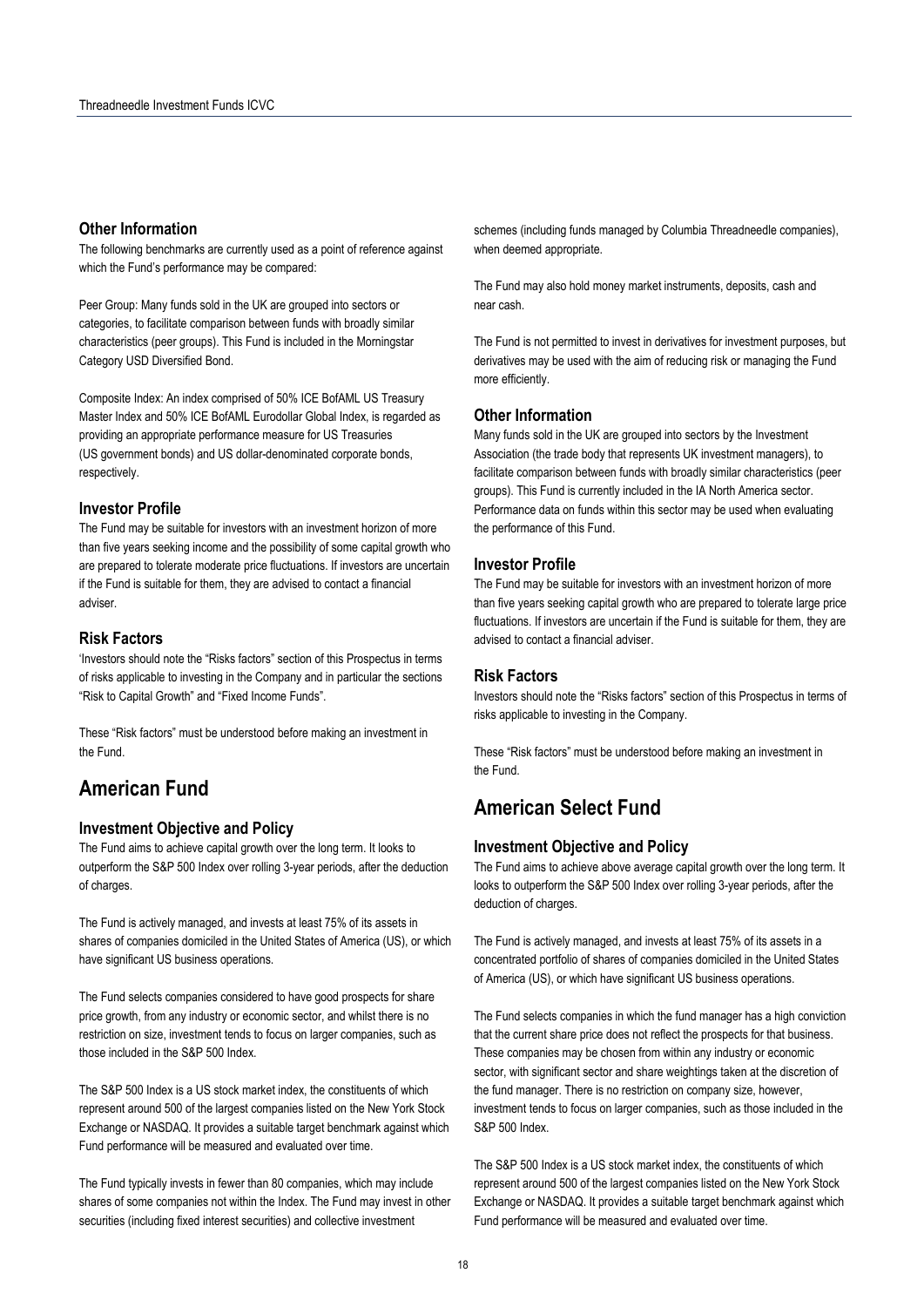The Fund typically invests in fewer than 60 companies, which may include the shares of some companies not within the Index. The Fund may invest in other securities (including fixed interest securities) and collective investment schemes (including funds managed by Columbia Threadneedle companies), when deemed appropriate.

The Fund may also hold money market instruments, deposits, cash and near cash.

The Fund is not permitted to invest in derivatives for investment purposes, but derivatives may be used with the aim of reducing risk or managing the Fund more efficiently.

### **Other Information**

Many funds sold in the UK are grouped into sectors by the Investment Association (the trade body that represents UK investment managers), to facilitate comparison between funds with broadly similar characteristics (peer groups). This Fund is currently included in the IA North America sector. Performance data on funds within this sector may be used when evaluating the performance of this Fund.

### **Investor Profile**

The Fund may be suitable for investors with an investment horizon of more than five years seeking capital growth who are prepared to tolerate large price fluctuations. If investors are uncertain if the Fund is suitable for them, they are advised to contact a financial adviser.

### **Risk Factors**

Investors should note the "Risks factors" section of this Prospectus in terms of risks applicable to investing in the Company. In particular, investors should refer to the section "Concentrated Portfolios".

These "Risk factors" must be understood before making an investment in the Fund.

# **American Smaller Companies Fund (US)**

### **Investment Objective and Policy**

The Fund aims to achieve capital growth over the long term. It looks to outperform the Russell 2500 Index over rolling 3-year periods, after the deduction of charges.

The Fund is actively managed, and invests at least 75% of its assets in shares of American smaller companies.

The Fund considers American smaller companies to be those domiciled in the United States of America (US), or with significant US business operations, and which have a market size ranging from typically \$500 million to \$10 billion at the time of investment.

The Fund selects smaller companies considered to have good prospects for share price growth, from any industry or economic sector, and in some

instances, this may provide exposure to niche growth areas that often cannot be accessed by large companies.

The Fund typically invests in fewer than 80 companies, which may include shares of some companies not within the Russell 2500 Index. The Fund may invest in other securities (including fixed interest securities) and collective investment schemes (including funds managed by Columbia Threadneedle companies), when deemed appropriate.

The Fund may also hold money market instruments, deposits, cash and near cash.

The Fund is not permitted to invest in derivatives for investment purposes, but derivatives may be used with the aim of reducing risk or managing the Fund more efficiently.

The Russell 2500 Index is regarded as an appropriate performance measure of shares of small to medium sized companies listed on US stock markets, with around 2500 companies included. It provides a suitable target benchmark against which Fund performance will be measured and evaluated over time.

### **Other Information**

Many funds sold in the UK are grouped into sectors or categories, to facilitate comparison between funds with broadly similar characteristics (peer groups). This Fund is included in the Morningstar Category: US Mid-Cap Equity. Performance data on funds within this category may be used when evaluating the performance of this Fund.

### **Investor Profile**

The Fund may be suitable for investors with an investment horizon of more than five years seeking capital growth who are prepared to tolerate large price fluctuations. If investors are uncertain if the Fund is suitable for them, they are advised to contact a financial adviser.

### **Risk Factors**

Investors should note the "Risks factors" section of this Prospectus in terms of risks applicable to investing in the Company and in particular the section "Smaller Companies Funds".

These "Risk factors" must be understood before making an investment in the Fund.

# **Japan Fund**

### **Investment Objective and Policy**

The Fund aims to achieve capital growth over the long term. It looks to outperform the MSCI Japan Index over rolling 3-year periods, after the deduction of charges.

The Fund is actively managed, and invests at least 75% of its assets in a concentrated portfolio of shares of companies domiciled in Japan, or which have significant Japanese business operations.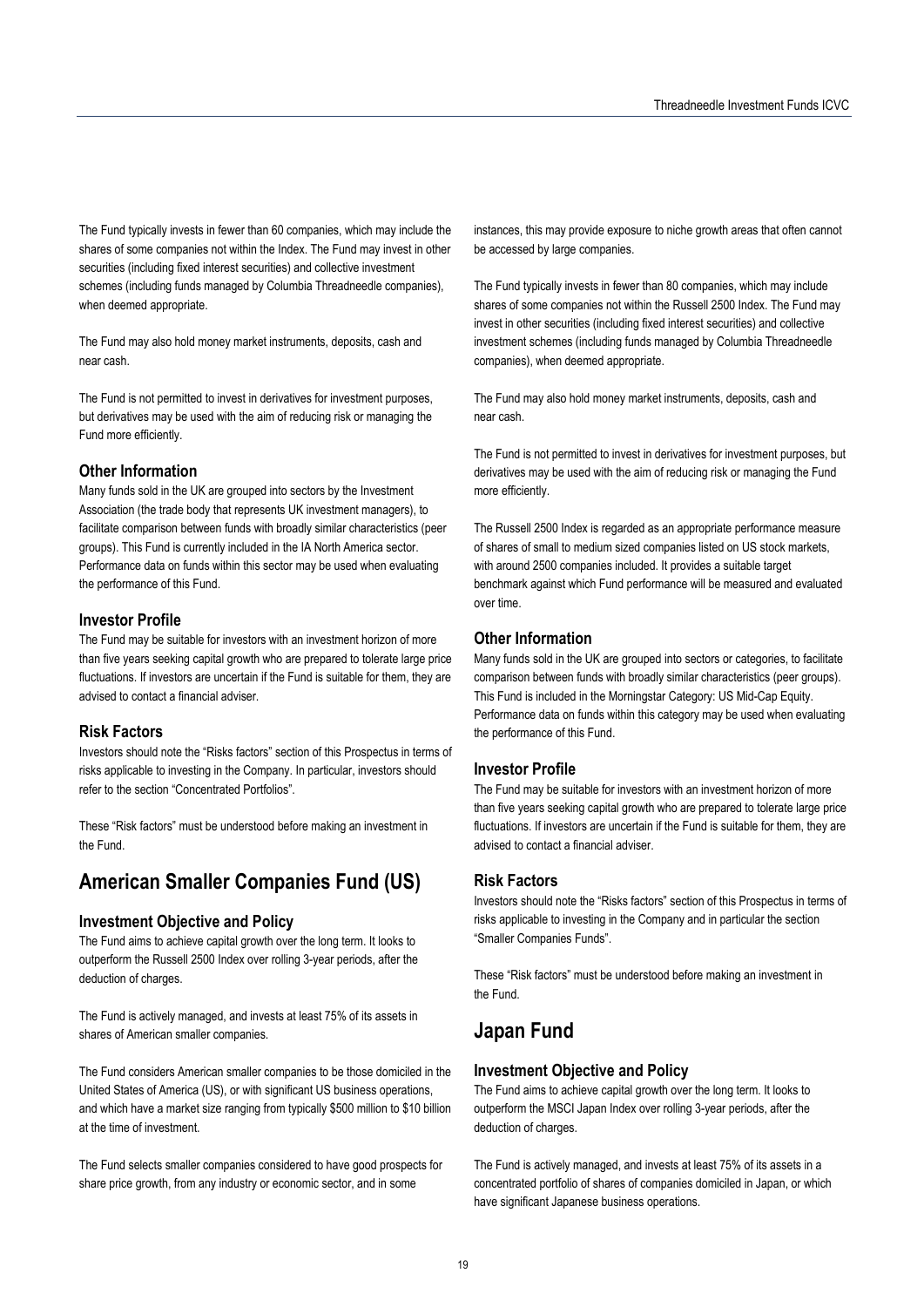The Fund selects companies in which the fund manager has a high conviction that the current share price does not reflect the prospects for that business. These companies may be chosen from any industry or economic sector, with significant sector and share weightings taken at the fund manager's discretion. There is no restriction on company size, however, investment tends to focus on larger companies, such as those included in the MSCI Japan Index.

The MSCI Japan Index is designed to measure the performance of shares across large and medium-sized companies in the Japanese market, currently with approximately 300 companies included. It provides a suitable target benchmark against which Fund performance will be measured and evaluated over time.

The Fund typically invests in fewer than 60 companies, which may include shares of some companies not within the Index. The Fund may invest in other securities (including fixed interest securities) and collective investment schemes (including funds managed by Columbia Threadneedle companies), when deemed appropriate.

The Fund may also hold money market instruments, deposits, cash and near cash.

The Fund is not permitted to invest in derivatives for investment purposes, but derivatives may be used with the aim of reducing risk or managing the Fund more efficiently.

### **Other Information**

Many funds sold in the UK are grouped into sectors by the Investment Association (the trade body that represents UK investment managers), to facilitate comparison between funds with broadly similar characteristics (peer groups). This Fund is currently included in the IA Japan sector. Performance data on funds within this sector may be used when evaluating the performance of this Fund

#### **Investor Profile**

The Fund may be suitable for investors with an investment horizon of more than five years seeking capital growth who are prepared to tolerate large price fluctuations. If investors are uncertain if the Fund is suitable for them, they are advised to contact a financial adviser.

### **Risk Factors**

Investors should note the "Risks factors" section of this Prospectus in terms of risks applicable to investing in the Company. In particular, investors should refer to the section with the heading "Concentrated Portfolios".

These "Risk factors" must be understood before making an investment in the Fund.

# **European Bond Fund**

#### **Investment Objective and Policy**

The Fund aims to provide income with the prospect of some capital growth over the long term. It looks to outperform the ICE BofAML Pan-Europe Broad Market Index over rolling 3-year periods, after the deduction of charges.

The Fund is actively managed, and invests at least two-thirds of its assets in bonds issued by governments, quasi-government entities and companies (corporate bonds) that are denominated in a European currency.

The Fund usually selects bonds that are investment grade, but may also include bonds with a lower credit rating in the portfolio if this is considered appropriate, as well as bonds denominated in non-European currencies.

The Fund may also invest in other securities, as well as collective investment schemes (including funds managed by Columbia Threadneedle companies), and hold money market instruments, deposits, cash and near cash.

The Fund is not permitted to invest in derivatives for investment purposes, but derivatives may be used with the aim of reducing risk or managing the Fund more efficiently.

The ICE BofAML Pan-Europe Broad Market Index is regarded as an appropriate performance measure of investment grade corporate and government bonds that are denominated in European currencies. It provides a suitable target benchmark against which Fund performance will be measured and evaluated over time.

#### **Investor Profile**

The Fund may be suitable for investors with an investment horizon of more than five years seeking income and the possibility of some capital growth who are prepared to tolerate moderate price fluctuations. If investors are uncertain if the Fund is suitable for them, they are advised to contact a financial adviser.

#### **Risk Factors**

Investors should note the "Risks factors" section of this Prospectus in terms of risks applicable to investing in the Company and in particular the sections "Risk to Capital Growth" and "Fixed Income Funds".

These "Risk factors" must be understood before making an investment in the Fund.

# **European Fund**

## **Investment Objective and Policy**

The Fund aims to achieve capital growth over the long term. It looks to outperform the FTSE World Europe ex UK Index over rolling 3-year periods, after the deduction of charges.

The Fund is actively managed, and invests at least 75% of its assets in shares of companies domiciled in Continental Europe, or which have significant Continental European business operations.

The Fund selects companies considered to have good prospects for share price growth, from any industry or economic sector, and whilst there is no restriction on size, investment tends to focus on larger companies, such as those included in the FTSE World Europe ex UK Index.

The FTSE World Europe ex UK Index is regarded as providing an appropriate representation of the share performance of large and medium-sized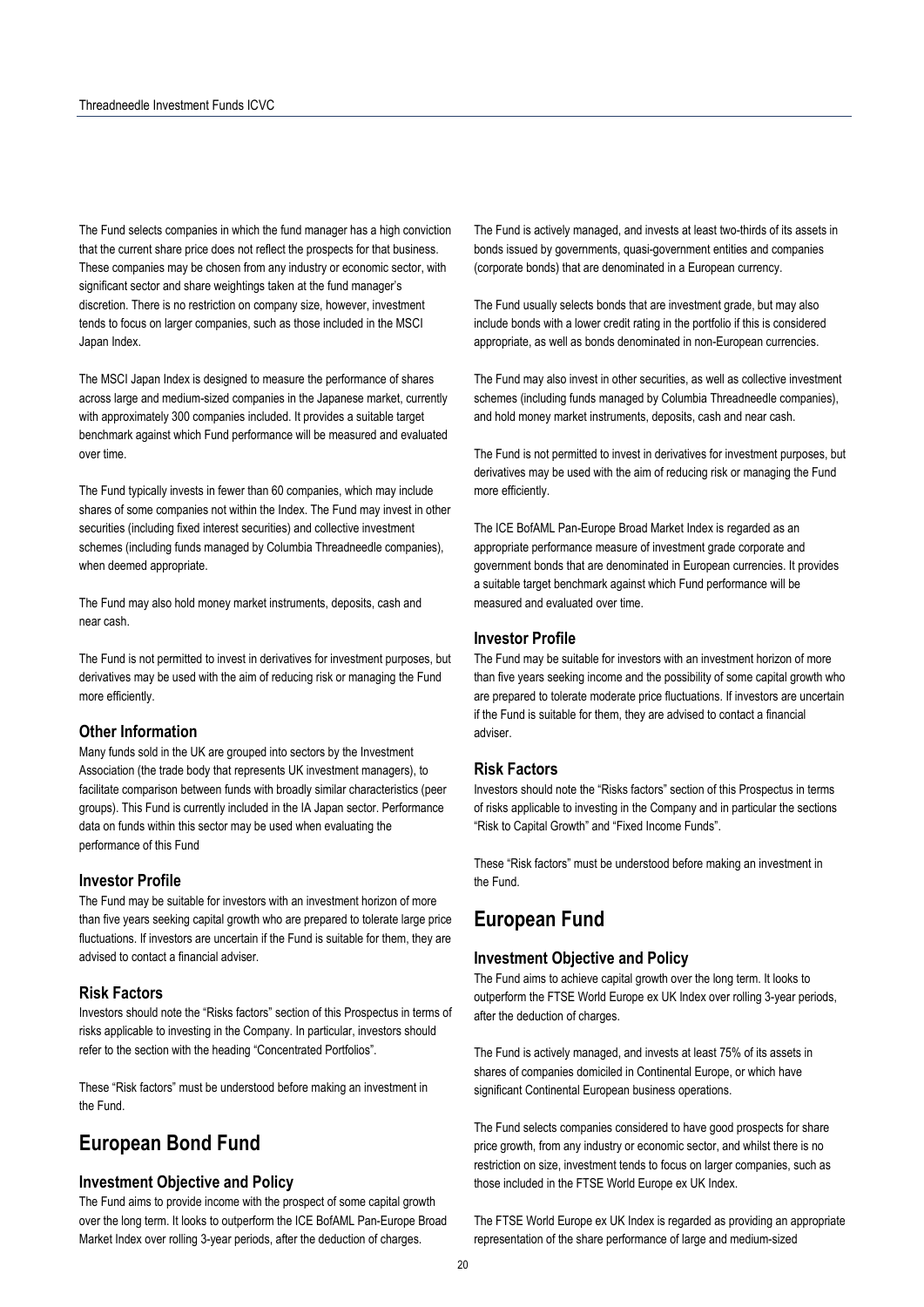companies across Europe (excluding the UK), currently with approximately 500 companies included. It provides a suitable target benchmark against which Fund performance will be measured and evaluated over time.

The Fund typically invests in fewer than 70 companies, which may include shares of some companies not within the Index. The Fund may invest in other securities (including fixed interest securities) and collective investment schemes (including funds managed by Columbia Threadneedle companies), when deemed appropriate.

The Fund may also hold money market instruments, deposits, cash and near cash.

The Fund is not permitted to invest in derivatives for investment purposes, but derivatives may be used with the aim of reducing risk or managing the Fund more efficiently.

#### **Other Information:**

Many funds sold in the UK are grouped into sectors by the Investment Association (the trade body that represents UK investment managers), to facilitate comparison between funds with broadly similar characteristics (peer groups). This Fund is currently included in the IA Europe Excluding UK sector. Performance data on funds within this sector may be used when evaluating the performance of this Fund.

#### **Investor Profile**

The Fund may be suitable for investors with an investment horizon of more than five years seeking capital growth who are prepared to tolerate large price fluctuations. If investors are uncertain if the Fund is suitable for them, they are advised to contact a financial adviser.

### **Risk Factors**

Investors should note the "Risks factors" section of this Prospectus in terms of risks applicable to investing in the Company.

These "Risk factors" must be understood before making an investment in the Fund.

# **European Select Fund**

#### **Investment Objective and Policy**

The Fund aims to achieve above average capital growth over the long term. It looks to outperform the FTSE World Europe ex UK Index over rolling 3-year periods, after the deduction of charges.

The Fund is actively managed, and invests at least 75% of its assets in a concentrated portfolio of shares of companies domiciled in Continental Europe, or which have significant Continental European business operations.

The Fund selects companies in which the fund manager has a high conviction that the current share price does not reflect the prospects for that business. These companies may be chosen from any industry or economic sector, with significant sector and share weightings taken at the fund manager's

discretion. There is no restriction on company size, however, investment tends to focus on larger companies, such as those included in the FTSE World Europe ex UK Index.

The FTSE World Europe ex UK Index is regarded as providing an appropriate representation of the share performance of large and medium-sized companies across Europe (excluding the UK), currently with approximately 500 companies included. It provides a suitable target benchmark against which Fund performance will be measured and evaluated over time.

The Fund typically invests in fewer than 50 companies, which may include shares of some companies not within the Index. The Fund may invest in other securities (including fixed interest securities) and collective investment schemes (including funds managed by Columbia Threadneedle companies), when deemed appropriate.

The Fund may also hold money market instruments, deposits, cash and near cash.

The Fund is not permitted to invest in derivatives for investment purposes, but derivatives may be used with the aim of reducing risk or managing the Fund more efficiently.

#### **Other information**

Many funds sold in the UK are grouped into sectors by the Investment Association (the trade body that represents UK investment managers), to facilitate comparison between funds with broadly similar characteristics (peer groups). This Fund is currently included in the IA Europe Excluding UK sector. Performance data on funds within this sector may be used when evaluating the performance of this Fund.

#### **Investor Profile**

The Fund may be suitable for investors with an investment horizon of more than five years seeking capital growth who are prepared to tolerate large price fluctuations. If investors are uncertain if the Fund is suitable for them, they are advised to contact a financial adviser.

#### **Risk Factors**

Investors should note the "Risks factors" section of this Prospectus in terms of risks applicable to investing in the Company. In particular, investors should refer to the section "Concentrated Portfolios".

These "Risk factors" must be understood before making an investment in the Fund.

# **European Smaller Companies Fund**

#### **Investment Objective and Policy**

The Fund aims to achieve capital growth over the long term. It looks to outperform the EMIX Smaller European Companies Ex UK Index over rolling 3-year periods, after the deduction of charges.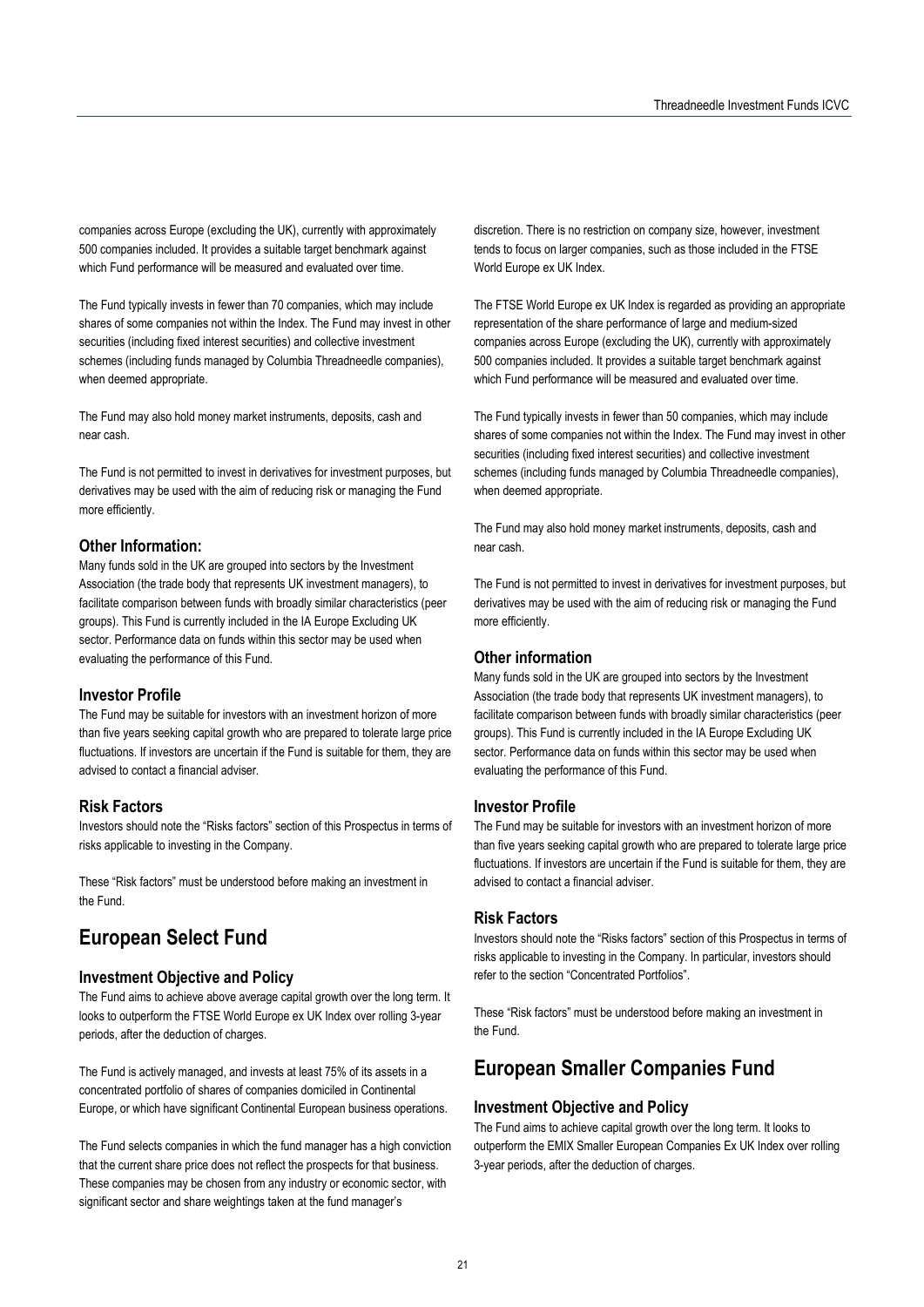The Fund is actively managed, and invests at least 75% of its assets in shares of European smaller companies.

The Fund considers European smaller companies to be those domiciled in Continental Europe, or with significant Continental European business operations, that, at the time of purchase, are not represented in the top 225 companies in the FTSE World Europe ex UK Index (an index of large and medium-sized European (ex UK) companies).

The Fund selects smaller companies considered to have good prospects for share price growth, from any industry or economic sector, and in some instances, this may provide exposure to niche growth areas that often cannot be accessed through large companies.

The EMIX Smaller European Companies Ex UK Index is regarded as providing an appropriate representation of the share performance of smaller sized companies across Europe (excluding the UK), currently with over 1,000 companies included. It provides a suitable target benchmark against which Fund performance will be measured and evaluated over time.

The Fund typically invests in fewer than 100 companies, which may include shares of some companies not within the EMIX Smaller Europe Ex UK Index. The Fund may invest in other securities (including fixed interest securities) and collective investment schemes (including funds managed by Columbia Threadneedle companies), when deemed appropriate.

The Fund may also hold money market instruments, deposits, cash and near cash.

The Fund is not permitted to invest in derivatives for investment purposes, but derivatives may be used with the aim of reducing risk or managing the Fund more efficiently.

#### **Other information**

Many funds sold in the UK are grouped into sectors or categories, to facilitate comparison between funds with broadly similar characteristics (peer groups). This Fund is included in the Morningstar Category: Europe ex-UK Small/Mid-Cap Equity. Performance data on funds within this category may be used when evaluating the performance of this Fund.

#### **Investor Profile**

The Fund may be suitable for investors with an investment horizon of more than five years seeking capital growth who are prepared to tolerate large price fluctuations. If investors are uncertain if the Fund is suitable for them, they are advised to contact a financial adviser.

#### **Other Investor Information**

The Fund is an eligible investment for a PEA. This means the Fund has at least 75% of its Net Asset Value invested in the equity of corporate issues with their registered office in an EEA country (excluding Liechtenstein). In the event of any change to the Fund which means that it will no longer be an eligible investment for a PEA prior written notice of the change will only be provided to French resident investors. For more information please refer to the section "Notes for Investors resident outside the UK".

#### **Risk Factors**

Investors should note the "Risks factors" section of this Prospectus in terms of risks applicable to investing in the Company and in particular the section "Smaller Companies Funds".

These "Risk factors" must be understood before making an investment in the Fund.

# **Asia Fund**

### **Investment Objective and Policy**

The Fund aims to achieve capital growth over the long term. It looks to outperform the MSCI AC Asia Pacific ex Japan Index over rolling 3-year periods, after the deduction of charges.

The Fund is actively managed, and invests at least 75% of its assets in shares of companies domiciled in Asia (with the exclusion of Japan), or which have significant Asian (excluding Japan) business operations.

The Fund selects companies considered to have good prospects for share price growth, from any industry or economic sector, and whilst there is no restriction on size, investment tends to focus on larger companies, such as those included in the MSCI AC Asia Pacific ex Japan index.

The MSCI AC Asia Pacific ex Japan Index is designed to capture the share performance of large and medium-sized companies across the Asia Pacific region (excluding Japan), and is currently comprised of over 1,000 companies. It provides a suitable target benchmark against which Fund performance will be measured and evaluated over time.

The Fund typically invests in fewer than 70 companies, which may include shares of some companies not within the Index. The Fund is permitted to invest up to 40% of its value in China A-Shares through the China-Hong Kong Stock Connect Programme. The Fund may invest in other securities (including fixed interest securities) and collective investment schemes (including funds managed by Columbia Threadneedle companies), when deemed appropriate.

The Fund may also hold money market instruments, deposits, cash and near cash.

The Fund is not permitted to invest in derivatives for investment purposes, but derivatives may be used with the aim of reducing risk or managing the Fund more efficiently.

#### **Other Information**

Many funds sold in the UK are grouped into sectors by the Investment Association (the trade body that represents UK investment managers), to facilitate comparison between funds with broadly similar characteristics (peer groups). This Fund is currently included in the IA Asia Pacific Excluding Japan sector. Performance data on funds within this sector may be used when evaluating the performance of this Fund.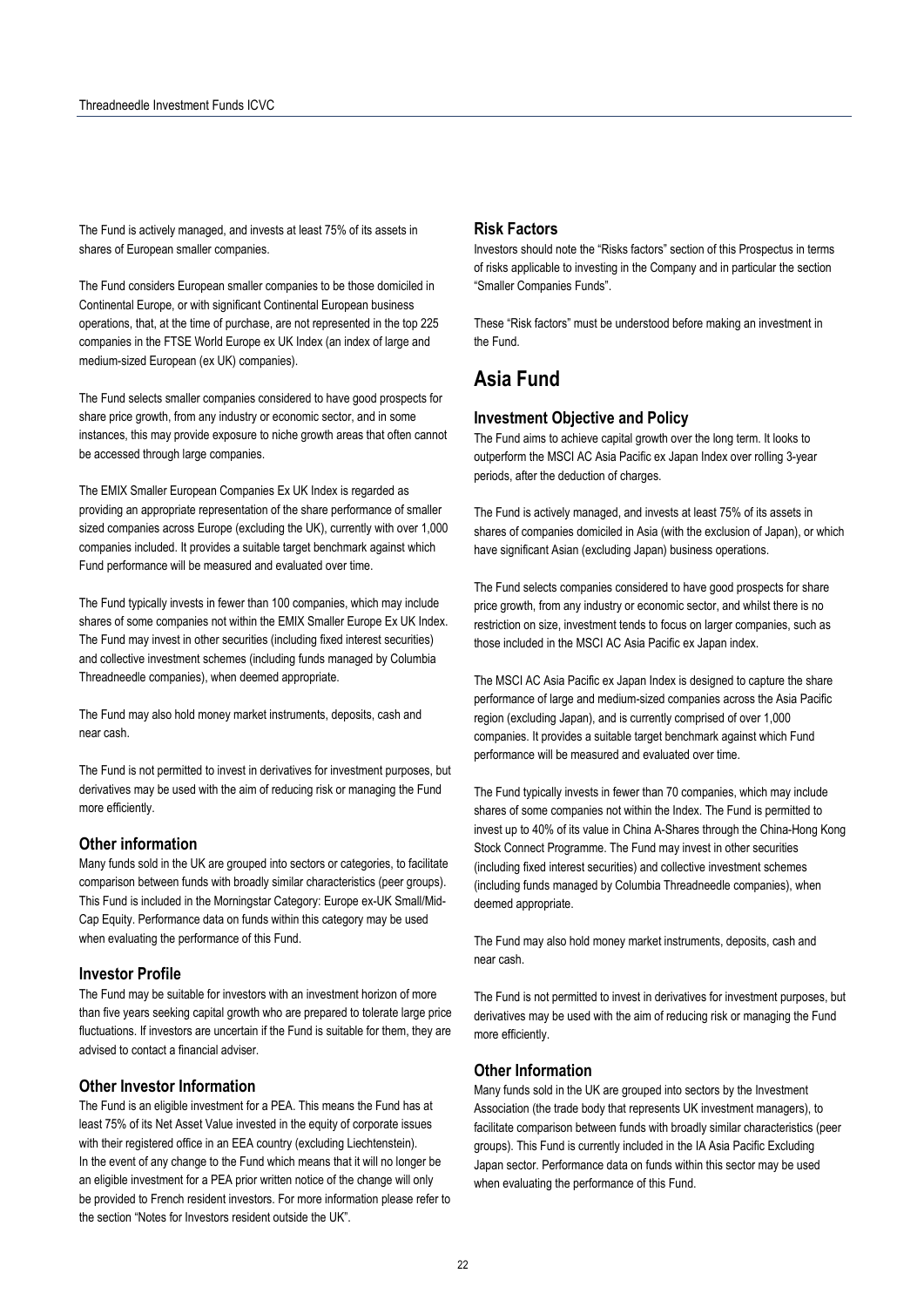### **Investor Profile**

The Fund may be suitable for investors with an investment horizon of more than five years seeking capital growth who are prepared to tolerate large price fluctuations. If investors are uncertain if the Fund is suitable for them, they are advised to contact a financial adviser.

## **Risk Factors**

Investors should note the "Risks factors" section of this Prospectus in terms of risks applicable to investing in the Company and in particular the sections "Emerging Markets", "Taxation", "Investments in the PRC and the China-Hong Kong Stock Connect Programme" and "Risks associated with the Small and Medium Enterprise Board and/or ChiNext of the Shenzhen Stock Exchange".

The nature of investments in emerging rather than developed markets means that the Fund may experience increased levels of volatility compared to funds invested primarily in more mature markets. Furthermore, custody arrangements in emerging markets may be less reliable.

These "Risk factors" must be understood before making an investment in the Fund.

# **Latin America Fund**

## **Investment Objective and Policy**

The Fund aims to achieve capital growth over the long term. It looks to outperform the MSCI EM Latin America 10/40 Index over rolling 3-year periods, after the deduction of charges.

The Fund is actively managed, and invests at least 75% of its assets in equities and equity-related securities of companies domiciled in Latin America, or which have significant Latin American business operations.

The Fund selects companies considered to have good prospects for share price growth, from any industry or economic sector, and whilst there is no restriction on size, investment tends to focus on larger companies, such as those included in the MSCI EM Latin America 10/40 Index.

The MSCI EM Latin American 10/40 Index is designed to measure the share performance of large and medium-sized companies across 5 Emerging Market countries within Latin America (Brazil, Chile, Colombia, Mexico, and Peru). The Index currently includes approximately 100 companies, and is constructed to reflect the regulatory framework applicable to the Fund. It provides a suitable target benchmark against which Fund performance will be measured and evaluated over time.

The Fund typically invests in fewer than 65 companies, which may include shares of some companies not within the Index.

The Fund may invest in other securities (including fixed interest securities) and collective investment schemes (including funds managed by Columbia Threadneedle companies), when deemed appropriate.

The Fund may also hold money market instruments, deposits, cash and near cash.

The Fund is not permitted to invest in derivatives for investment purposes, but derivatives may be used with the aim of reducing risk or managing the Fund more efficiently.

## **Other Information**

Many funds sold in the UK are grouped into sectors or categories, to facilitate comparison between funds with broadly similar characteristics (peer groups). This Fund is included in the Morningstar Category: Latin America Equity. Performance data on funds within this category may be used when evaluating the performance of this Fund.

### **Investor Profile**

The Fund may be suitable for investors with an investment horizon of more than five years seeking capital growth who are prepared to tolerate large price fluctuations. If investors are uncertain if the Fund is suitable for them, they are advised to contact a financial adviser.

### **Risk Factors**

Investors should note the "Risks factors" section of this Prospectus in terms of risks applicable to investing in the Company and in particular section "Emerging Markets" and "Taxation".

The nature of investments in emerging rather than developed markets means that the Fund may experience increased levels of volatility compared to funds invested primarily in more mature markets. Furthermore, custody arrangements in emerging markets may be less reliable.

These "Risk factors" must be understood before making an investment in the Fund.

# **Emerging Market Bond Fund**

## **Investment Objective and Policy**

The Fund aims to provide income with the prospect of some capital growth over the long term. It looks to outperform the J.P. Morgan Emerging Market Bond Index Global (EMBI Global) over rolling 3-year periods, after the deduction of charges.

The Fund is actively managed, and invests at least two thirds of its assets in bonds issued by governments (or quasi-government entities) of Emerging Market countries and companies which are domiciled or have significant business operations in such countries.

The Fund considers Emerging Market countries to be those characterised as developing or emerging by the World Bank, the United Nations, or the EMBI Global.

The selected bonds may be of any credit quality, including those rated below investment grade or unrated, and are typically denominated in US dollars. Due to the perceived higher risk of investing in bonds issued by emerging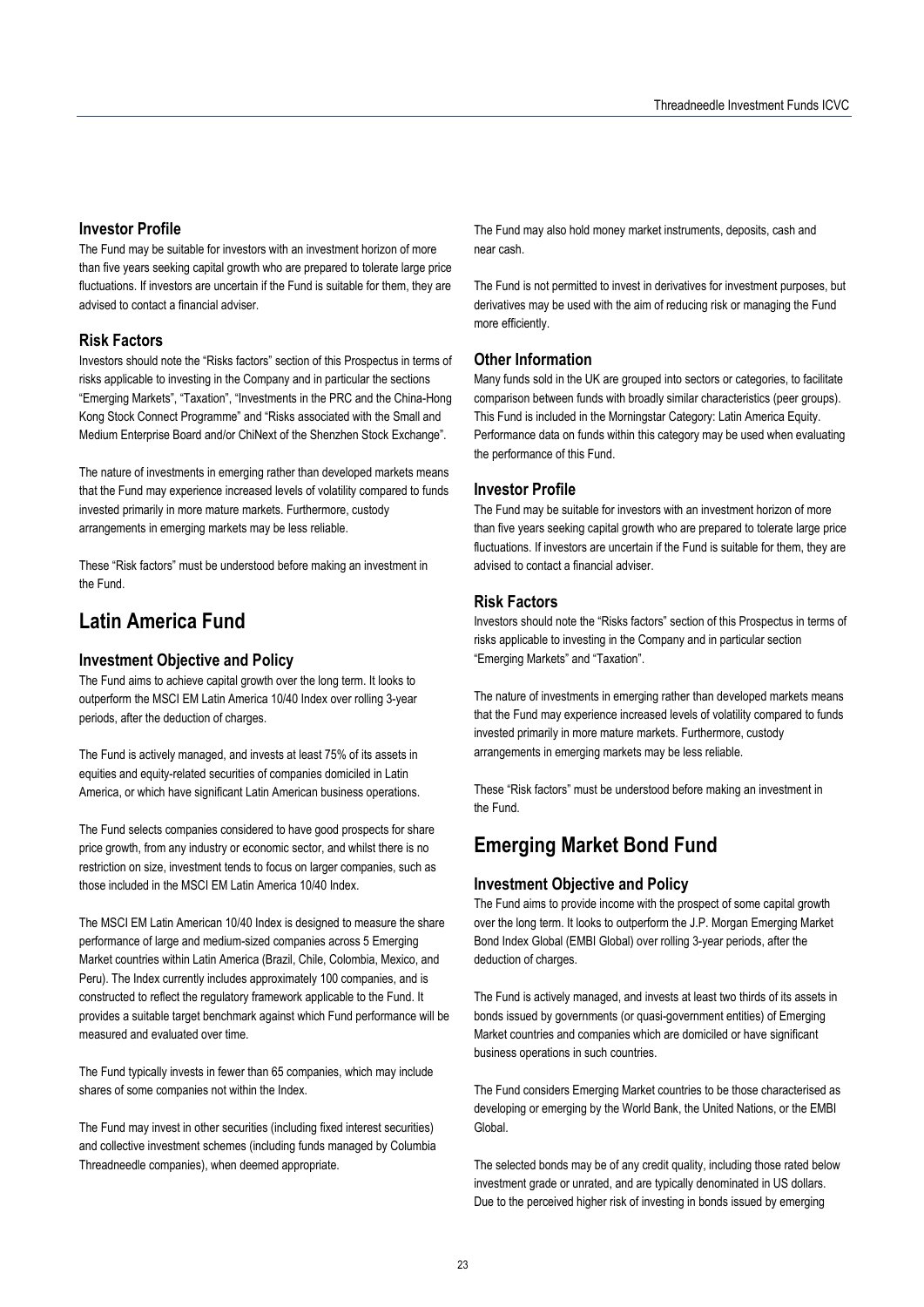market borrowers, these bonds typically offer higher yields than those of more stable bonds issued in developed countries.

The Fund may also invest in other securities (including bonds issued by developed countries), money market instruments, deposits, cash and near cash, and collective investment schemes (including funds managed by Columbia Threadneedle companies) when deemed appropriate.

The Fund is not permitted to invest in derivatives for investment purposes, but derivatives may be used with the aim of reducing risk, or managing the Fund more efficiently.

The EMBI Global is regarded as an appropriate performance measure of US dollar-denominated emerging market bonds issued by government and quasigovernment entities. It provides a suitable target benchmark against which Fund performance will be measured and evaluated over time.

#### **Other Information**

Many funds sold in the UK are grouped into sectors or categories, to facilitate comparison between funds with broadly similar characteristics (peer groups). This Fund is included in the Morningstar Category: Global Emerging Markets Bond. Performance data on funds within this category may be used when evaluating the performance of this Fund.

### **Use of Derivatives within the Emerging Market Bond Fund**

The use of derivatives within the Emerging Market Bond Fund is set out in paragraph 19.6 of Appendix II. The use is limited to EPM techniques.

#### **Investor Profile**

The Fund may be suitable for investors with an investment horizon of more than five years seeking income and the possibility of some capital growth who are prepared to tolerate moderate to large price fluctuations. If investors are uncertain if the Fund is suitable for them, they are advised to contact a financial adviser.

#### **Risk Factors**

Investors should note the "Risks factors" section of this Prospectus in terms of risks applicable to investing in the Company and in particular the sections "Risk to Capital Growth", "Emerging Markets", "Taxation", "Fixed Income Funds" and "High Yield Bond".

The nature of investments in emerging rather than developed markets means that the Fund may experience increased levels of volatility compared to funds invested primarily in more mature markets. Furthermore, custody arrangements in emerging markets may be less reliable.

These "Risk factors" must be understood before making an investment in the Fund.

# **Global Bond Fund**

#### **Investment Objective and Policy**

The Fund aims to provide income with the prospect of some capital growth over the long term. It looks to outperform the JP Morgan Government Bond Index Global (GBI Global) over rolling 3-year periods, after the deduction of charges.

The Fund is actively managed, and invests at least two-thirds of its assets in bonds issued or guaranteed by governments, government agencies or quasigovernment entities worldwide. In addition, the Fund may invest in other bonds, including bonds issued by companies.

The Fund usually selects bonds that are investment grade, but may include some bonds with a lower credit rating in the portfolio, if this is considered appropriate. The bonds selected may be denominated in various currencies.

The Fund may also invest in other securities, as well as collective investment schemes (including funds managed by Columbia Threadneedle companies), and hold money market instruments, deposits, cash and near cash.

The Fund is not permitted to invest in derivatives for investment purposes, but derivatives may be used with the aim of reducing risk or managing the Fund more efficiently.

The GBI Global is regarded as a good performance measure of local currency bonds issued by developed market governments. It provides a suitable target benchmark against which Fund performance will be measured and evaluated over time.

#### **Other Information**

Many funds sold in the UK are grouped into sectors or categories, to facilitate comparison between funds with broadly similar characteristics (peer groups). This Fund is included in the Morningstar Category Global Bond. Performance data on funds within this category may be used when evaluating the performance of this Fund**.**

### **Investor Profile**

The Fund may be suitable for investors with an investment horizon of more than five years seeking income and the possibility of some capital growth who are prepared to tolerate moderate price fluctuations. If investors are uncertain if the Fund is suitable for them, they are advised to contact a financial adviser.

#### **Risk Factors**

'Investors should note the "Risks factors" section of this Prospectus in terms of risks applicable to investing in the Company and in particular the sections "Risk to Capital Growth" and "Fixed Income Funds".

These "Risk factors" must be understood before making an investment in the Fund.

# **Global Select Fund**

### **Investment Objective and Policy**

The Fund aims to achieve capital growth over the long term. It looks to outperform the MSCI ACWI Index over rolling 3-year periods, after the deduction of charges.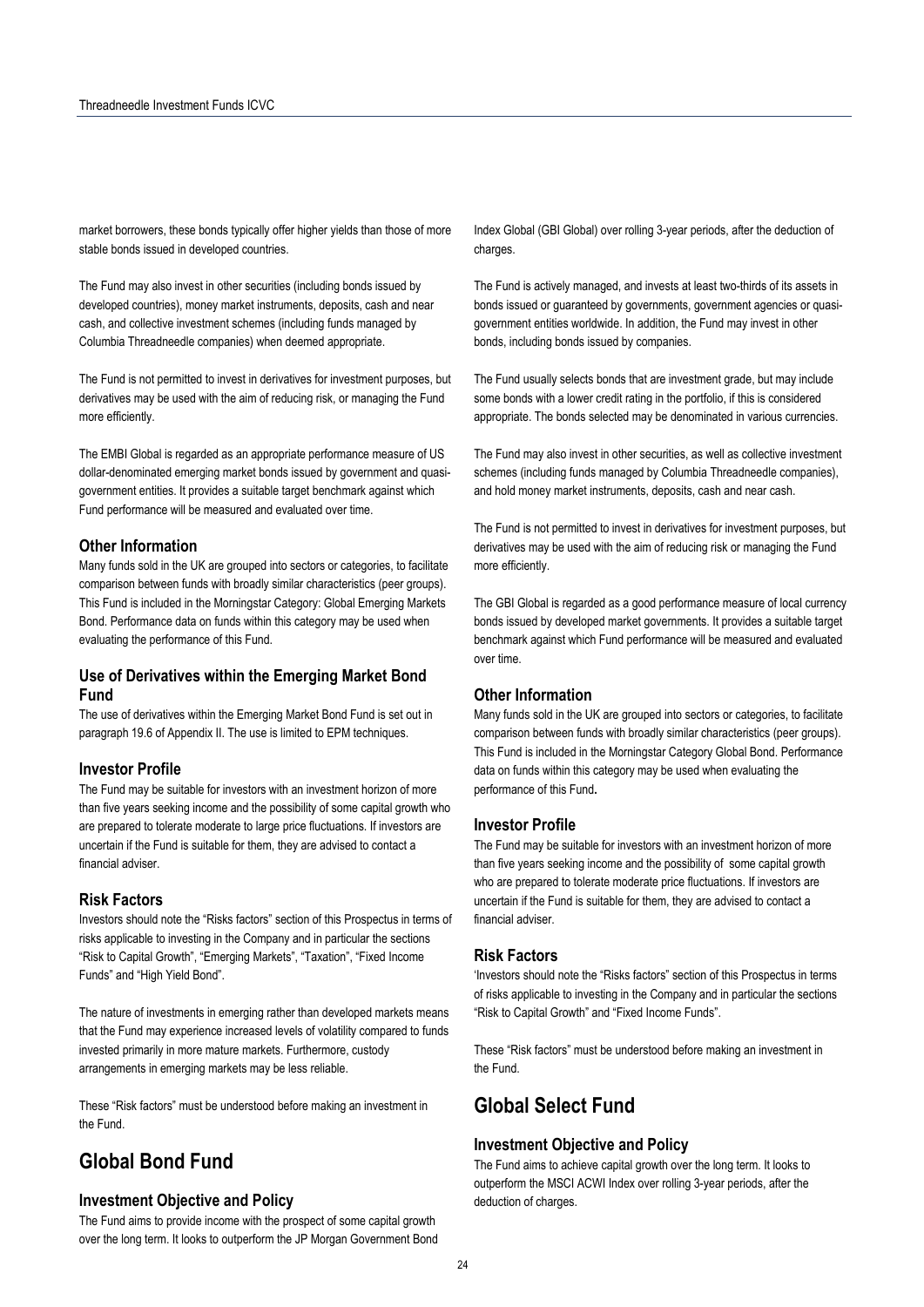The Fund is actively managed, and invests at least 75% of its assets in shares of companies worldwide.

The Fund selects companies considered to have good prospects for share price growth, from any economic sector or geographic region, and whilst there is no restriction on size, investment tends to focus on larger companies, such as those included in the MSCI ACWI Index.

The MSCI ACWI Index is regarded as providing an appropriate representation of the share performance of large and medium-sized companies worldwide, with over 2,700 companies currently included. It provides a suitable target benchmark against which Fund performance will be measured and evaluated over time.

The Fund typically invests in fewer than 90 companies, which may include shares of some companies not within the Index. The Fund may invest in other securities (including fixed interest securities) and collective investment schemes (including funds managed by Columbia Threadneedle companies), when deemed appropriate.

The Fund may also hold money market instruments, deposits, cash and near cash.

The Fund is not permitted to invest in derivatives for investment purposes, but derivatives may be used with the aim of reducing risk or managing the Fund more efficiently.

#### **Other Information**

Many funds sold in the UK are grouped into sectors by the Investment Association (the trade body that represents UK investment managers), to facilitate comparison between funds with broadly similar characteristics (peer groups). This Fund is included in the IA Global sector. Performance data on funds within this sector may be used when evaluating the performance of this Fund.

#### **Investor Profile**

The Fund may be suitable for investors with an investment horizon of more than five years seeking capital growth who are prepared to tolerate large price fluctuations. If investors are uncertain if the Fund is suitable for them, they are advised to contact a financial adviser.

### **Risk Factors**

Investors should note the "Risks factors" section of this Prospectus in terms of risks applicable to investing in the Company. In particular, investors should refer to the sections "Concentrated Portfolios", "Emerging Markets", "Taxation", "Investments in the PRC and the China-Hong Kong Stock Connect Programme" and Risks associated with the Small and Medium Enterprise Board and/or ChiNext of the Shenzhen Stock Exchange.

The nature of investments in emerging rather than developed markets means that the Fund may experience increased levels of volatility compared to funds invested primarily in more mature markets. Furthermore, custody arrangements in emerging markets may be less reliable.

These "Risk factors" must be understood before making an investment in the Fund.

# **Buying, selling, switching and conversion of Shares**

The investor can invest in all Funds and Share Classes provided the eligibility criteria are met.

Please note that the ACD may reject a request to buy, sell, Switch or Convert Shares if the investor is unable to demonstrate to the satisfaction of the ACD (acting reasonably) that the investor has complied with applicable law and regulation. By way of examples only such circumstances may include an inability to provide appropriate money laundering documentation or confirmation that the investor has received the most recently available Key Investor Information Document for the Fund in which they wish to invest (if applicable).

The Funds are marketable to all retail and non-retail investors.

It should be noted that for Funds which are Limited Issue Funds restrictions will apply for new subscriptions into Limited Issue Funds. Details are set out in the section applicable to the Limited Issue Funds in the section with the heading 'Investment objectives, policies and other details of the Funds'.

The dealing office of the ACD is open from at least 8 am until at least 6 pm UK time (9 am to 7 pm Central European Time) on each Dealing Day to receive requests for the issue, redemption, Switching or Conversion of Shares.

Prices for the available Funds are calculated every Dealing Day at 12 noon UK time (normally 1 pm Central European Time).

Shares in the Funds purchased or sold before 12 noon (normally 1 pm Central European Time) will obtain the price calculated on that Dealing Day. Shares in Funds purchased or sold after 12 noon (normally 1 pm Central European Time) will obtain the price calculated at 12 noon (normally 1 pm Central European Time) the following Dealing Day.

| Currency                                         | <b>Minimum</b><br>Investment | <b>Subsequent</b><br>Investment | <b>Minimum</b><br><b>Holding</b> |
|--------------------------------------------------|------------------------------|---------------------------------|----------------------------------|
| GBP (Class 1 and<br>Class D)                     | GBP 2,000                    | GBP 1,000                       | <b>GBP 500</b>                   |
| EUR (Class 1 including<br>Class 1 Hedged Shares) | EUR 2,500                    | <b>EUR 750</b>                  | <b>EUR 750</b>                   |
| USD (Class 1 including<br>Class 1 Hedged Shares) | <b>USD 3.000</b>             | <b>USD 750</b>                  | <b>USD 750</b>                   |
| JPY (Class 1)                                    | JPY 280,000                  | JPY 140,000                     | JPY 70,000                       |
| CHF (Class 1 including<br>Class 1 Hedged Shares) | CHF 3.000                    | CHF 750                         | CHF 750                          |
| SGD (Class 1 Hedged<br>Shares)                   | SGD 4.000                    | SGD 1.000                       | SGD 1,000                        |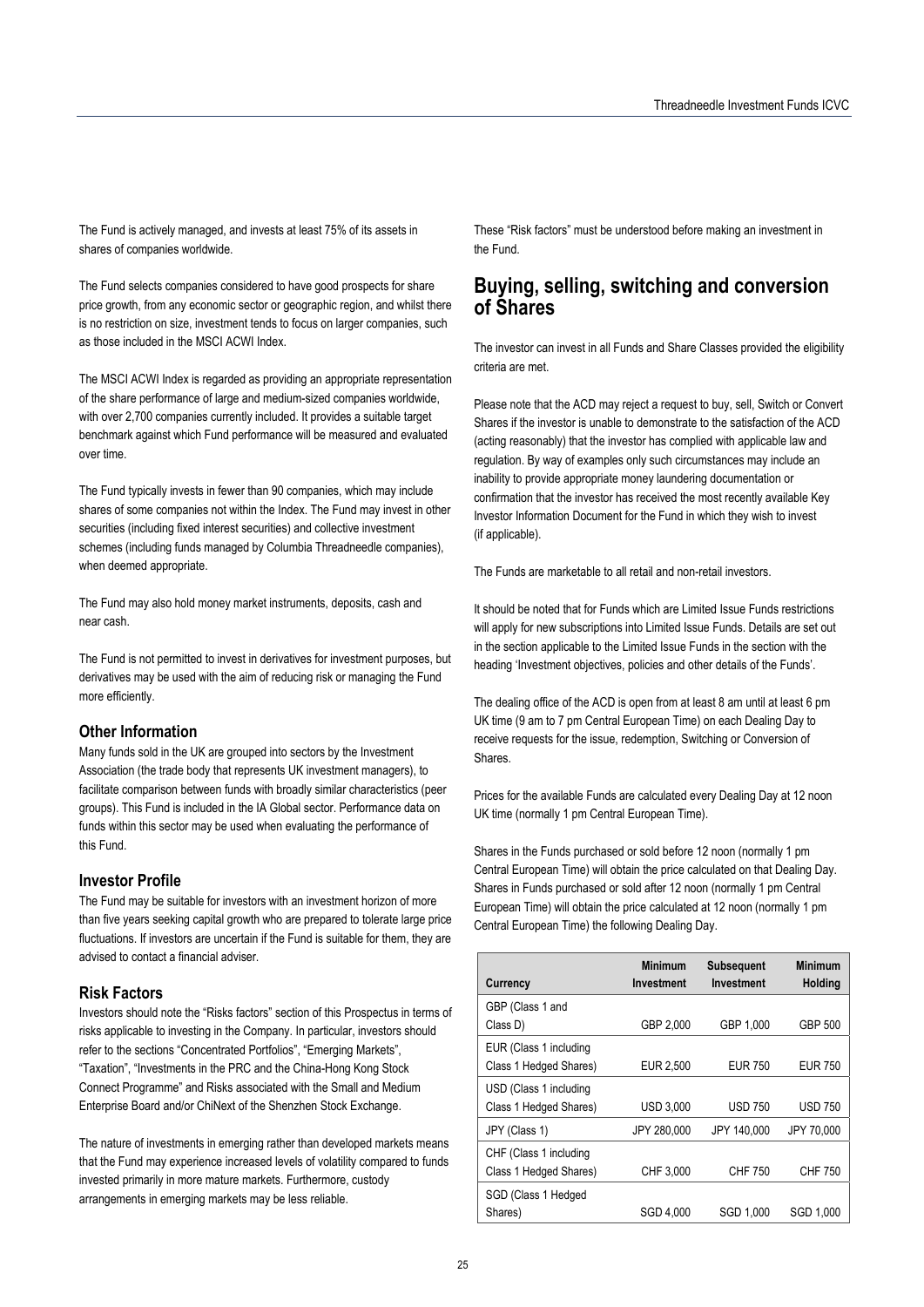| Currency                                         | <b>Minimum</b><br>Investment | <b>Subsequent</b><br>Investment | <b>Minimum</b><br>Holding     |
|--------------------------------------------------|------------------------------|---------------------------------|-------------------------------|
| GBP (Class L)                                    | GBP 100 million              | GBP 25,000                      | GBP 25,000                    |
| AUD (Class M<br>Hedged Shares)                   | <b>AUD 750</b>               | <b>AUD 750</b>                  | <b>AUD 750</b>                |
| USD (Class M including<br>Class M Hedged Shares) | <b>USD 3,000</b>             | <b>USD 750</b>                  | <b>USD 750</b>                |
| USD (Class N Hedged<br>Share Class)              | USD 1.5 million              | <b>USD 75,000</b>               | USD 750,000                   |
| GBP (Class 2)                                    | GBP 0.5 million              | GBP 25,000                      | GBP 25,000                    |
| EUR (Class 2 including<br>Class 2 Hedged Shares) | EUR 0.75 million             | EUR 40,000                      | EUR 40,000                    |
| USD (Class 2 including<br>Class 2 Hedged Shares) | USD 0.8 million              | USD 40,000                      | USD 40,000                    |
| JPY (Class 2)                                    | JPY 70 million               |                                 | JPY 35 million JPY 35 million |
| CHF (Class 2 Hedged<br>Share Class)              | CHF 1.2 million              | CHF 60,000                      | CHF 60,000                    |
| GBP (Class Z)                                    | GBP 1 million                | GBP 50,000                      | GBP 500,000                   |
| EUR (Class Z including<br>Class Z Hedged Shares) | EUR 1.5 million              | EUR 75,000                      | EUR 750,000                   |
| USD (Class Z including<br>Class Z Hedged Shares) | USD 1.5 million              | <b>USD 75,000</b>               | USD 750,000                   |
| JPY (Class Z)                                    | JPY 140 million              |                                 | JPY 7 million JPY 70 million  |
| CHF (Class Z including<br>Class Z Hedged Shares) | CHF 1.5 million              | CHF 75,000                      | CHF 750,000                   |
| GBP (Class X)                                    | GBP 3 million                | GBP 25,000                      | GBP 25,000                    |
| EUR (Class X)                                    | EUR 5 million                | EUR 40,000                      | EUR 40,000                    |
| USD (Class X)                                    | USD 5 million                | USD 40,000                      | USD 40,000                    |
| JPY (Class X)                                    | JPY 420 million              | JPY 3.5 million JPY 3.5 million |                               |
| AUD (Class X Hedged<br>Shares)                   | AUD 5 million                | AUD 40,000                      | AUD 40,000                    |

The ACD may at its discretion accept subscriptions lower than the minimum amount. If a holding is below the minimum holding the ACD has the discretion to require redemption of the entire holding. For the Hedged Share Class(es), although the above applies, if at any time the size of a class falls below GBP 1 million (or the equivalent in another currency), the ACD may, in the interest of remaining Shareholders, redeem all outstanding Shares in the affected Hedged Share Class. Investors should refer to the section of this Prospectus with the heading "Restrictions and compulsory transfer and redemption" for further information.

#### **Client money**

The ACD does not treat monies received for the issuance of shares or monies payable to the investor upon redemption as client money as long as: (i) in relation to monies for the issuance of shares, the ACD has paid the subscription monies in exchange for shares to the Depositary by the close

of business on the day following receipt of monies from the investor; or (ii) in relation to proceeds from a redemption, paid the redemption monies to the investor within four business days of receipt by the ACD of the fully authorised form of renunciation (or other sufficient instruction) and in any event by the close of business on the day following receipt of the monies from the Depositary.

In the event that the above time limits are not met by the ACD, the ACD will treat the relevant sum received with respect to subscriptions and redemptions as client money as defined under the FCA Rules. This means that the money is held in an account separate from that the ACD uses to hold its own money. The ACD will not calculate or pay to the investor any interest that might arise on those monies.

### **Initial Offer Period**

The ACD may arrange for there to be an Initial Offer Period in respect of any newly-established Fund, commencing on the date of launch of the relevant Fund. During that period, the price at which shares in that Fund can be bought will be as fixed by the ACD and notified to the Depositary at or before the start of that period.

# **Buying Shares**

### **Procedure:**

Shares can be bought by UK residents by sending a completed application form to the ACD Client Services address as set out in the Directory. For non-UK residents, the initial purchase must be accompanied by a completed application form. Application forms may be obtained from ACD Client Services. Subsequent investments can be made by telephone to the number detailed in the Directory, but still require written confirmation. Unless dictated otherwise, all deals will be processed on receipt and payment immediately becoming due.

Prior to subscription to Class X Shares an agreement must be entered into between the Eligible Shareholder and the ACD.

Class D Shares and Class L Shares are closed to investments for the following Funds, but investments may be accepted at the ACD's discretion:

- European Fund
- UK Equity Income Fund
- UK Select Fund

Class L Shares are available for investment by existing Shareholders for the following Funds:

■ Sterling Corporate Bond Fund<sup>3</sup>

Settlement is the relevant Dealing Day plus four business days for all Funds other than the Sterling Short-Term Money Market Fund for which settlement

<sup>3</sup> UK Corporate Bond Fund until 30 August 2019 (inclusive).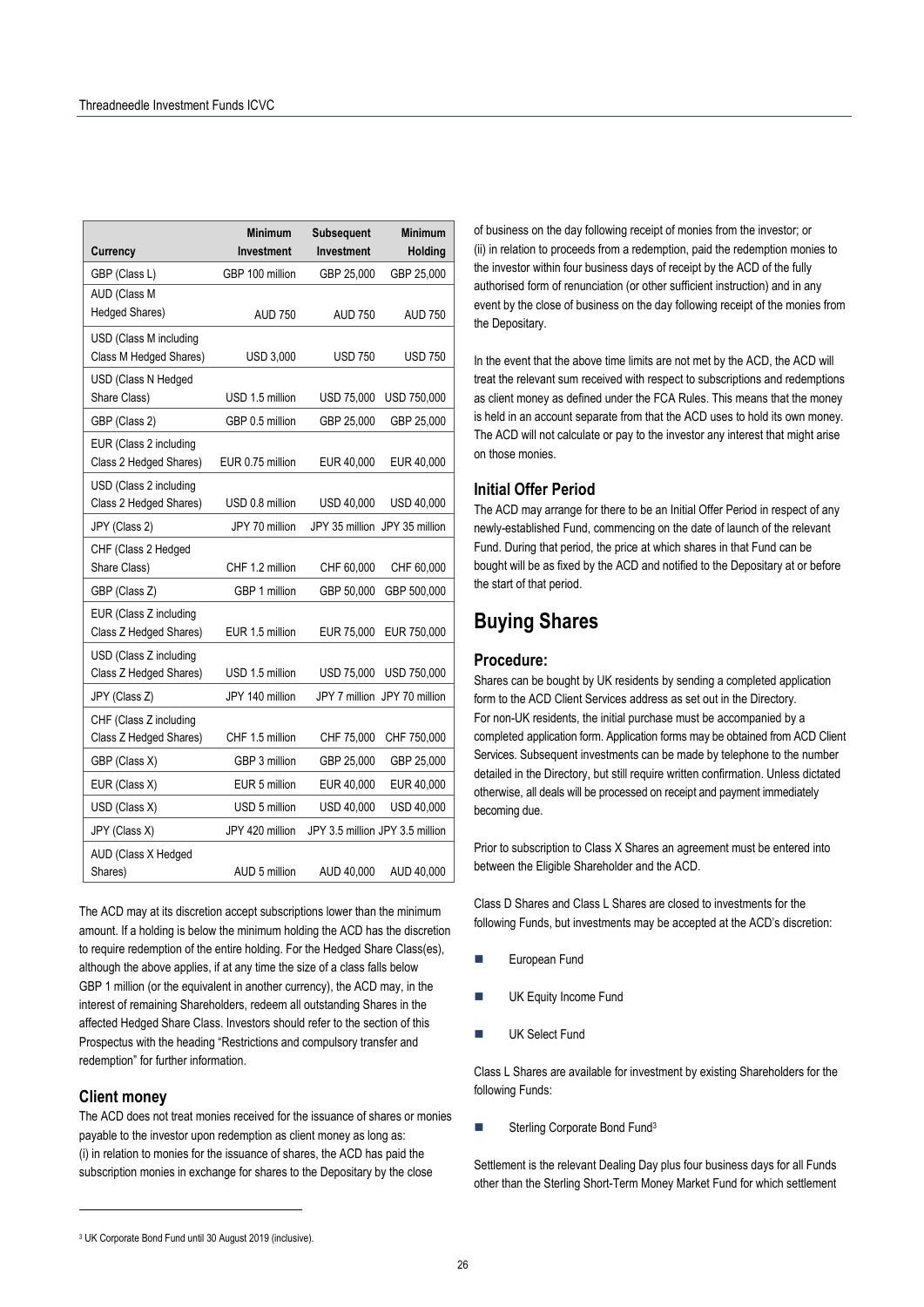is the relevant Dealing Day plus one business day. Payment for the Sterling Short-Term Money Market Fund is required within one business day while payment for all other Funds is required within four business days.

As part of its credit control policy, the ACD reserves the right to cancel without notice any contract for which payment has not been received by the relevant settlement date and to recover any losses incurred. The ACD reserves the right to charge interest on late settlement.

The ACD has the right to reject, on reasonable grounds, any application for Shares in whole or part, and in this event the ACD will return any money sent, or the balance of such monies, at the risk of the applicant.

Any subscription monies remaining after a whole number of Shares has been issued will not be returned to the applicant. Instead, Fractions will be issued in such circumstances.

#### **Documents the purchaser will receive:**

A contract note giving details of the Shares purchased and the price obtained will be issued by the end of the business day following the later of receipt of the application to purchase Shares or the Valuation Point by reference to which the purchase price is determined. Where the applicant is based in an EEA state where the Fund is registered, any communications will be made in an official language of that EEA state.

Subject to the law of an EEA state, an applicant may qualify for cancellation rights. A notice of the right to cancel will be issued at the same time as the contract note, and this will set out the full details of how to exercise this right. In the UK, where an applicant has received advice regarding their investment (including by distance means), they will qualify for cancellation rights. Applicants will have the right to cancel the contract within 14 days of receipt of the contract note. However, please note that if the markets have moved adversely and the price of the investment has fallen, applicants may not get back the full amount invested.

Share certificates will not be issued in respect of Shares. Ownership of Shares will be evidenced by an entry on the Company's register of Shareholders. Statements in respect of periodic distributions on Shares will show the number of Shares held or accumulated by the recipient. Individual statements of a Shareholder's (or, when Shares are jointly held, the firstnamed holder's) Shares will also be issued at any time on request by the registered holder.

The Company has the power to issue bearer Shares but there are no present plans to do so.

# **Selling Shares**

### **Procedure:**

Every Shareholder has the right to require that the Company redeem his Shares on any Dealing Day unless the value of Shares which a Shareholder wishes to redeem will mean that the Shareholder will hold Shares with a value less than the required minimum holding for the Fund concerned, in which case the Shareholder may be required to redeem his entire holding.

Requests to redeem Shares may be made to ACD Client Services at the details provided in the Directory.

Cheques or electronic funds transfer in satisfaction of the redemption monies will be issued or made within four business days for all Funds other than the Sterling Short-Term Money Market Fund (one business day) or the later of (a) receipt by the ACD of the form of renunciation (or other sufficient written instructions) duly signed by all the relevant Shareholders and completed as to the appropriate number of Shares, together with any other appropriate evidence of title, and (b) the Valuation Point following receipt by the ACD of the request to redeem.

### **Documents the Seller will receive:**

A contract note giving details of the number and price of Shares sold will be sent to the selling Shareholder (to the first-named, in the case of joint Shareholders) together (if sufficient written instructions have not already been given) with a form of renunciation for completion and execution by the Shareholder(s) no later than the end of the business day following the later of the request to redeem Shares or the Valuation Point by reference to which the redemption price is determined.

### **Minimum redemption:**

Part of a Shareholder's holding may be redeemed but the ACD reserves the right to refuse a redemption request if the value of the Shares of any Fund to be redeemed is:

- less than £500 (or other currency equivalent) in respect of Class 1 Shares, Class D and Class M Shares;
- less than £25,000 (or other currency equivalent) in respect of Class 2 Shares, Class L Shares and Class X Shares;
- **EXECUTE:** less than £500,000 (or other currency equivalent) in respect of Class N Shares and Class Z Shares.

## **Switching/Converting**

A holder of Shares in a Fund may at any time Switch all or some of his Shares of one Fund ('Original Shares') for Shares of another Class or Fund ('New Shares') or Convert all or some of his Shares of the same Fund ('Original Shares') for Shares of that Fund ('New Shares'). The number of New Shares issued will be determined by reference to the respective prices of New Shares and Original Shares at the Valuation Point applicable at the time the Original Shares are repurchased and the New Shares are issued. Switching may be effected by contacting ACD Client Services at the details provided in the Directory.

Any applicable fees are set out in the section 'Dealing Charges'. There is no fee on a Conversion between Classes of the same Fund.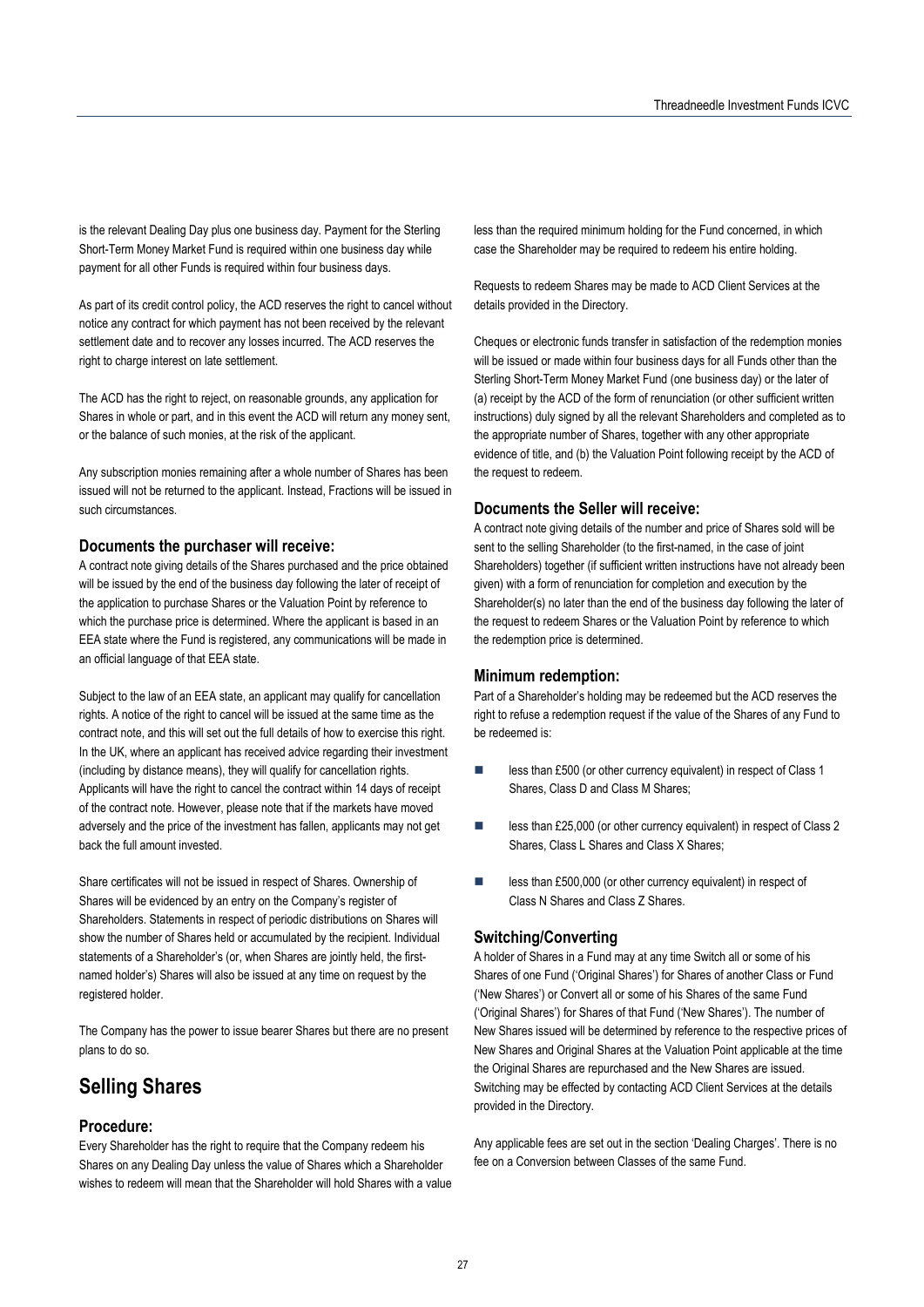If the Switch or Conversion would result in the Shareholder holding a number of Original Shares or New Shares of a value which is less than the minimum holding in the Class or Fund concerned, the ACD may, if it thinks fit, convert the whole of the applicant's holding of Original Shares to New Shares or refuse to effect any Switch or Conversion of the Original Shares. The Shareholder of the Original Shares must be an Eligible Shareholder in order to Switch to the Class X Shares. No Switch or Conversion will be made during any period when the right of Shareholders to require the redemption of their Shares is suspended. The general provisions on procedures relating to redemption will apply equally to a Switch or Conversion. A duly completed switching form or conversion form must be received by the ACD before the Valuation Point on a Dealing Day in the Fund or Funds concerned to be dealt with at the prices at those Valuation Points on that Dealing Day, or at such other date as may be approved by the ACD. Switching or Conversion requests received after a Valuation Point will be held over until the next Dealing Day in the relevant Fund or Funds.

The ACD may adjust the number of New Shares to be issued to reflect the imposition of any switching fee together with any other charges or levies in respect of the issue or sale of the New Shares or repurchase or cancellation of the Original Shares as may be permitted pursuant to the FCA Rules.

Please note that a Switch of Shares in one Fund for Shares in any other Fund is treated as a redemption and sale and therefore may have tax implications for Shareholders. For persons subject to UK taxation it will be a disposal for the purposes of capital gains taxation. Conversions are not generally treated as a disposal for the purposes of capital gains tax, other than for Conversions between hedged and unhedged Share Classes.

A Shareholder who switches Shares in one Fund for Shares in any other Fund will not be given a right by law to withdraw from or cancel the transaction.

A Conversion of Shares from one Class to another Class in the same Fund is not, in general, a disposal for the purposes of capital gains taxation. Conversions are not generally treated as a disposal for the purposes of capital gains tax, other than for Conversions between hedged and unhedged Share Classes.

The ACD may carry out a compulsory Conversion between different Classes of Shares of the same Fund, in whole or part, where the ACD reasonably believes it is in the interests of Shareholders to do so and the ACD has given Shareholders notice of the Conversion in accordance with the FCA Rules. The ACD will not apply any fees where it carries out a compulsory conversion of Shares. In order to assist Shareholders in complying with their legal and regulatory obligations including complying with the FCA's Retail Distribution Review a Shareholder may Convert Shares of one Class of any Fund for shares in another class of the same Fund at the absolute discretion of the ACD.

It should be noted that the times at which Shareholders may Switch or Convert into Shares of Limited Issue Funds will be restricted: details of such restrictions are set out in the section with the heading 'Investment objectives, policies and other details of the Funds'.

For further information on tax implications for Shareholders, please refer to the section of this Prospectus with the heading "Capital gains tax" on page 43.

# **Dealing Charges**

#### **Initial Charge:**

The initial charges vary depending on the country of subscription and the Class of Share. The current initial charges are set out below.

| <b>Country of Subscription</b>           | <b>Initial Charge</b>               |
|------------------------------------------|-------------------------------------|
| Class 1, Class D and Class M Shares      |                                     |
| UK                                       | 3.75%* of the gross amount invested |
| Non-UK                                   | 5%* of the gross amount invested    |
| <b>Class 2 Shares and Class L Shares</b> |                                     |
| UK                                       | 0% of the gross amount invested     |
| Non-UK                                   | 0% of the gross amount invested     |
| <b>Class X Shares</b>                    |                                     |
| UK                                       | 0% of the gross amount invested     |
| Non-UK                                   | 0% of the gross amount invested     |
| <b>Class Z and Class N Shares</b>        |                                     |
| UK                                       | 3% of the gross amount invested     |
| Non-UK                                   | 3% of the gross amount invested     |

\* Except for the Sterling Short-Term Money Market Fund for which it is currently zero.

The ACD will give written notice to Shareholders not less than 60 days before implementing any increase to the rates of initial charge set out above, and will make available a Prospectus to reflect the increased rate of initial charge.

The initial charge is payable to the ACD and may be used to remunerate intermediaries. To the extent permitted by the FCA Rules, the ACD may agree to waive or reduce the initial charge at its discretion, in respect of a subscription by any person, including a holder of Shares in any other collective investment scheme operated by the ACD, where such subscription is at or about the same time as the redemption of units or Shares (or other interests) in that other collective investment scheme and thereby represents a 'Switch' to the Company.

### **Reinvestment of Income**

For those Funds which allow income to be reinvested, Shareholders may elect to use their dividend income to purchase new Shares in the Fund. For Shares purchased using the reinvestment of dividend income the initial charge will be waived.

# **Redemption Charge**

The ACD may make a charge on the redemption of Shares. At present no redemption charge is levied by the ACD on the redemption of Shares. Shares issued while this Prospectus is in force will not be subject to any redemption charge in the future.

A redemption charge could only be introduced by the ACD in accordance with the FCA Rules.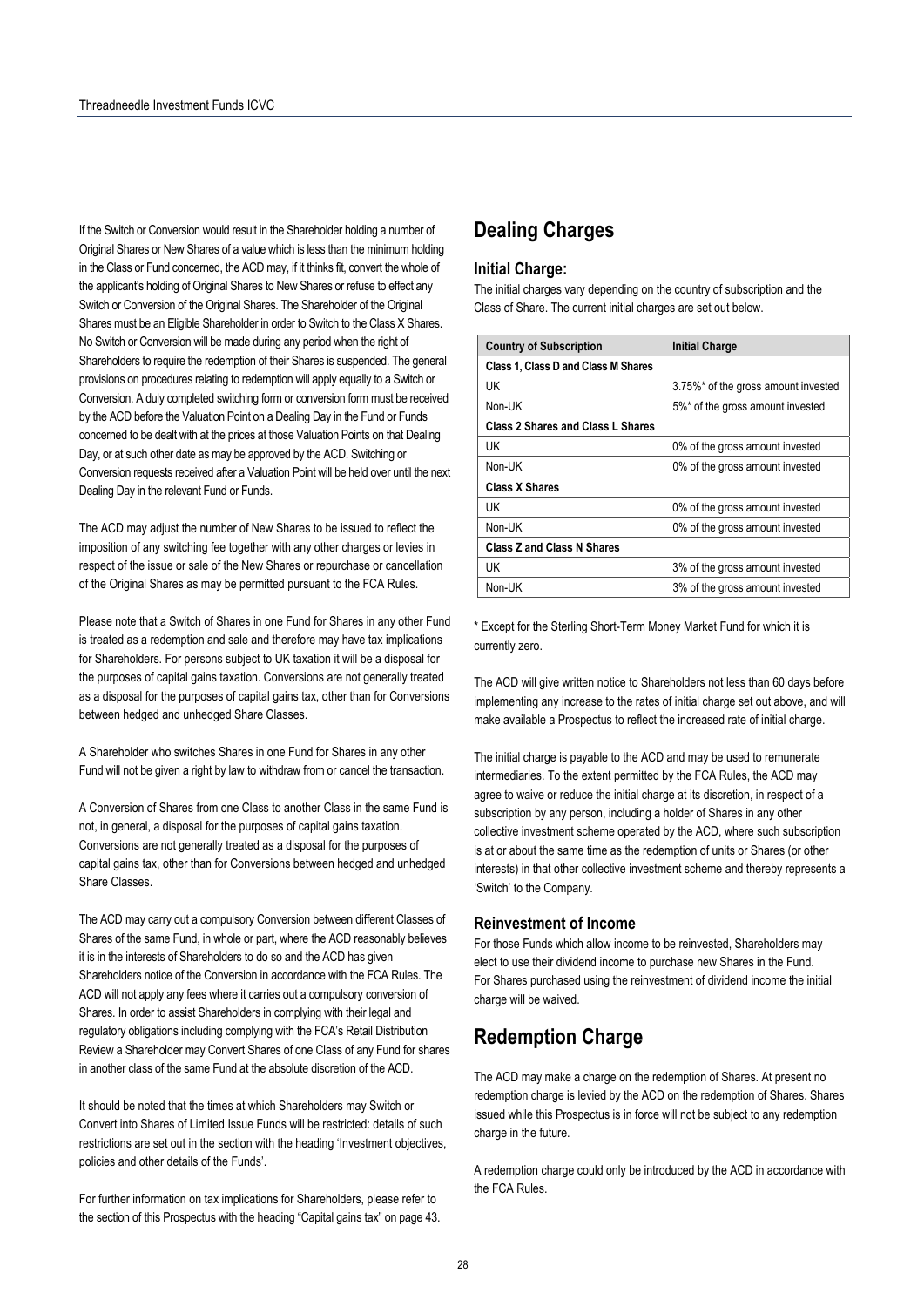# **Switching Fee**

On the Switching of Shares of one Fund for Shares of another Fund the Instrument of Incorporation authorises the Company to impose a switching fee. Unless otherwise notified in writing by the ACD to the Shareholders not less than 60 days in advance, the switching fee will not exceed an amount equal to the then prevailing initial charge for the Class into which Shares are being switched (as that initial charge is set out in the table above). The switching fee is payable to the ACD. There is currently no fee charged on a Conversion from one Class in a Fund to another Class in the same Fund. The introduction by the ACD of a fee on a Switch from one Class in a Fund to another Class in the same Fund would need to comply with the requirements of the FCA Rules.

# **Other Dealing Information**

### **Dilution adjustment**

The basis on which the Company's investments are valued for the purpose of calculating the issue and redemption price of Shares as stipulated in the FCA Rules and the Instrument of Incorporation is summarised in the section 'Valuation of the Company'. The actual cost of purchasing or selling a Fund's investments may be higher or lower than the mid-market value used in calculating the Share price – for example, due to dealing charges, or through dealing at prices other than the mid-market price. Under certain circumstances (for example, large volumes of deals) this may have an adverse effect on the Shareholders' interest in the Fund. In order to prevent this effect, called 'dilution', the ACD has the power to apply a 'dilution adjustment' to the subscription and/or redemption of Shares. If applied, the dilution adjustment will be paid into the relevant Fund and will become part of the relevant Fund.

The need to make a dilution adjustment will depend on the volume of subscriptions or redemptions of Shares. The ACD may make a discretionary dilution adjustment if, in its opinion, the existing Shareholders (for subscriptions) or remaining Shareholders (for redemptions) might otherwise be adversely affected. In particular, the dilution adjustment may be made in the following circumstances:

- (a) where a Fund is in continual decline (is suffering a net outflow of investment);
- (b) on a Fund experiencing large levels of net sales relative to its size;
- (c) on a Fund experiencing net sales or net redemptions on any day equivalent to 2% or more of the size of that Fund;
- (d) in any other case where the ACD is of the opinion that the interests of Shareholders require the imposition of a dilution adjustment.

The level of net sales or net redemptions on any day described in (c) above may be set with a standard percentage trigger level lower than 2% where the ACD determines that this is in the interests of Shareholders. Such circumstances can arise, for example, where the associated dilution rates are higher due to the costs of dealing in the underlying investments. For example, the costs of subscriptions in UK equity portfolios may have a higher associated dilution

rate than is the case for other equity portfolios as a consequence of stamp duty on purchases of the underlying equity investments. This has the effect of an increased impact on the existing Shareholders in such Funds and therefore a reduced standard trigger threshold level may be determined to be more appropriate in order to protect existing Shareholders. Similarly, investing in investments in other regions and markets may also have higher associated costs which could result in a desire by the ACD to lower the trigger threshold for those Funds also as standard.

Where a dilution adjustment is made, it will increase the dealing price when there are net inflows into a Fund and decrease the dealing price when there are net outflows.

The price of each Class of Share in a Fund will be calculated separately but any dilution adjustment will in percentage terms affect the price of Shares of each Class identically.

On the occasions when the dilution adjustment is not made there may be an adverse impact on the total assets of a Fund.

As dilution is directly related to the inflows and outflows of money from a Fund it is not possible to accurately predict whether dilution will occur at any future point in time. Consequently, it is also not possible to accurately predict how frequently the ACD will need to make such a dilution adjustment.

Because the dilution adjustment for each Fund will be calculated by reference to the costs of dealing in the underlying investments of that Fund, including any dealing spreads, and these can vary with market conditions, this means that the amount of the dilution adjustment can vary over time. Estimates of the amount of dilution adjustment based on securities held in each Fund and market conditions at the time of this Prospectus as well as the number of occasions on which the dilution adjustment has been applied are set out in Appendix IV.

### **Calculation of Dilution Adjustment**

In applying a dilution adjustment the ACD must use the following basis of valuations:

- (1) When by reference to any Valuation Point the aggregate value of the Shares of all Classes of Fund issued exceeds the aggregate value of Shares of all Classes cancelled, any adjustment must be upwards; and
- (2) The dilution adjustment must not exceed the ACD's reasonable estimate of the difference between what the price would have been had the dilution adjustment not been taken into account and what the price would have been if the Scheme Property had been valued on the best available market offer basis plus dealing costs; or
- (3) When by reference to any Valuation Point the aggregate value of the Shares of all Classes of Fund cancelled exceeds the aggregate value of Shares of all Classes issued, any adjustment must be downwards; and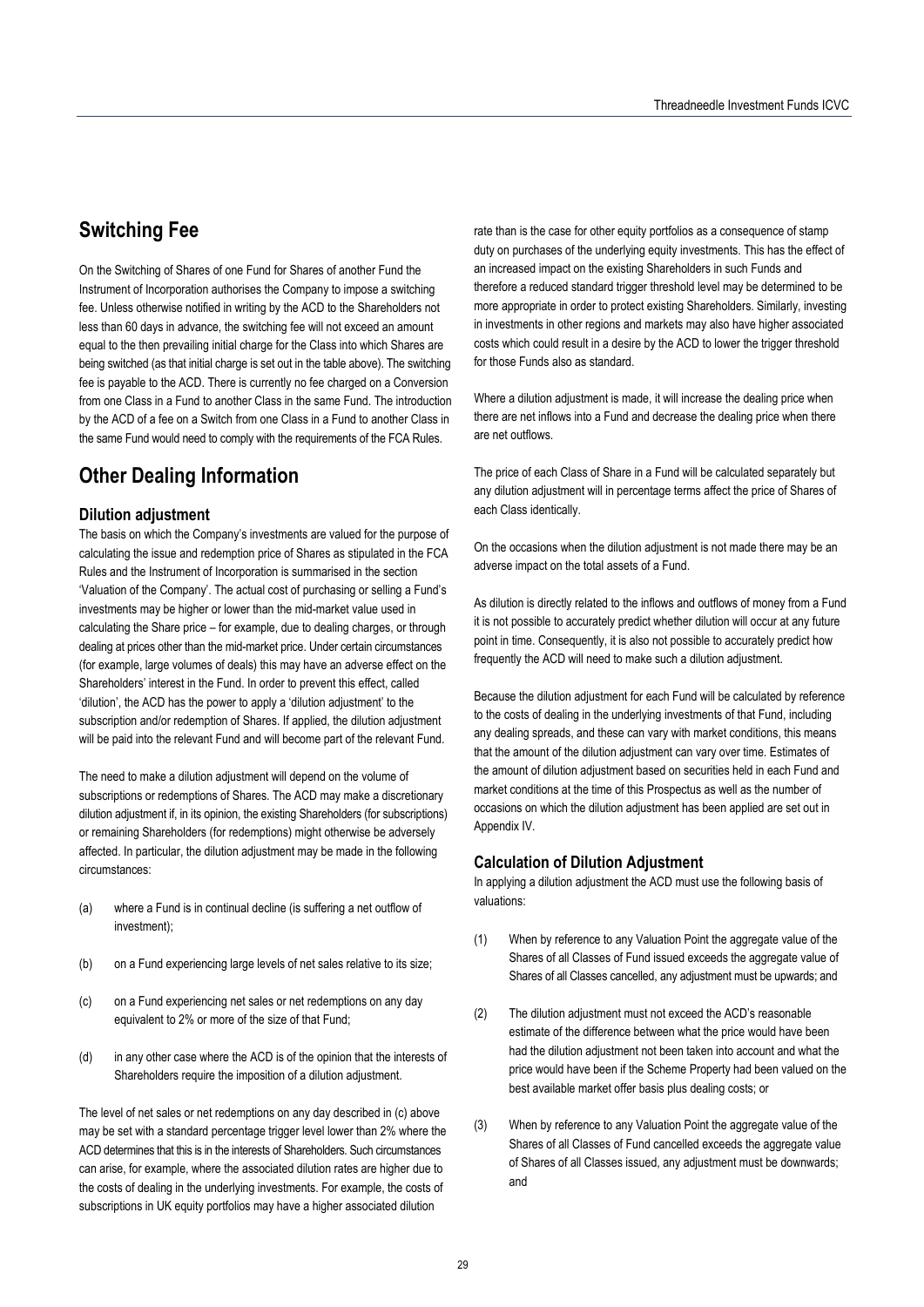(4) The dilution adjustment must not exceed the ACD's reasonable estimate of the difference between what the price would have been had the dilution adjustment not been taken into account and what the price would have been if the Scheme Property had been valued on the best available market bid basis less dealing costs.

### **Fair value pricing**

Where the ACD has reasonable grounds to believe that:

- (a) no reliable price for the property in question exists; or
- (b) such price, if it does exist, does not reflect the ACD's best estimate of the value of such property, it may value the Scheme Property or any part of Scheme Property at a price which, in its opinion, reflects a fair and reasonable price for that property ("fair value pricing").

The ACD is permitted to use fair value pricing in specific circumstances and pursuant to processes and methodologies that it must have notified to the Depositary. Examples of the circumstances in which the ACD might consider using fair value pricing where the Company's Valuation Point is set during the time when markets in which its portfolio is invested are closed for trading include:

- (a) market movements above a pre-set trigger level in other correlated open markets;
- (b) war, natural disaster, terrorism;
- (c) government actions or political instability;
- (d) currency realignment or devaluation;
- (e) changes in interest rates;
- (f) corporate activity;
- (g) credit default or distress; or
- (h) litigation.

Even if the Company's Valuation Point is set during the time other markets are open for trading, other scenarios might include:

- (a) failure of a pricing provider;
- (b) closure or failure of a market;
- (c) volatile or "fast" markets;
- (d) markets closed over national holidays;
- (e) stale or unreliable prices; and
- (f) listings, suspensions or de-listings.

This list is not intended to be exhaustive.

#### **Money laundering**

Deals in Shares and deals otherwise in connection with the Company will be covered by United Kingdom legislation designed to prevent money laundering. In order to meet these requirements, the ACD may ask investors to provide proof of identity when buying or redeeming Shares. For this purpose, the ACD may use credit reference agencies (who will record that an enquiry has been made) and/or may check electronic databases.

Until satisfactory proof of identity is provided the ACD reserves the right to refuse to sell Shares or to delay processing and/or withhold any payments due to investors in respect of their investment and to discontinue any deals it is conducting on behalf of these investors.

#### **Market Timing and Late Trading**

The repeated purchasing and selling of Shares in response to short-term market fluctuations is known as "market timing". The processing of subscriptions after the dealing cut off time and/or Valuation Point is known as "late trading". Shares in a Fund are not intended for market timing or late trading. The ACD has a policy in relation to market timing and late trading. As part of its policy, the ACD may refuse to accept an application for Shares from persons that they reasonably believe are engaged in market timing or late trading and the ACD will actively monitor trading patterns to assist it in maintaining the stability and integrity of the prices of Shares.

# **Restrictions and Compulsory Transfer and Redemption**

The ACD may from time to time impose such restrictions as it may think necessary for the purpose of ensuring that Shares are not directly or indirectly acquired or held by any person in breach of any law or governmental rule or regulation (or any interpretation of a law or governmental rule or regulation by a competent authority or entity with equivalent status) of any country or territory, or which would (or would if other Shares were acquired or held in like circumstances) result in the Company incurring any liability to taxation which the Company is not able to recoup itself or suffering any other adverse consequence, including a requirement to register under any securities or investment or similar laws or governmental regulation of any country or territory. Additionally, and only for the Hedged Share Classes, if at any time the size of a class falls below GBP 1million (or the equivalent in another currency), the ACD may, in the interest of remaining Shareholders, redeem all outstanding Shares in the affected Hedged Share Class. In this connection, the ACD may, inter alia and in its sole discretion reject any application for the purchase, sale or Switching or Conversion of Shares, or compulsorily redeem or require the sale or transfer of any Shares.

If Shares ('affected Shares') are directly or indirectly owned, acquired or controlled in any of the circumstances described above, or if the ACD believes this to be the case, the ACD may give notice to the holder(s) of the affected Shares requiring (i) the transfer of such Shares to a person who is qualified or entitled to own them without causing any of the adverse consequences outlined above or (ii) that a request in writing be given for the redemption or cancellation of such Shares in accordance with the FCA Rules. If the recipient of such a notice does not within 30 days after the date of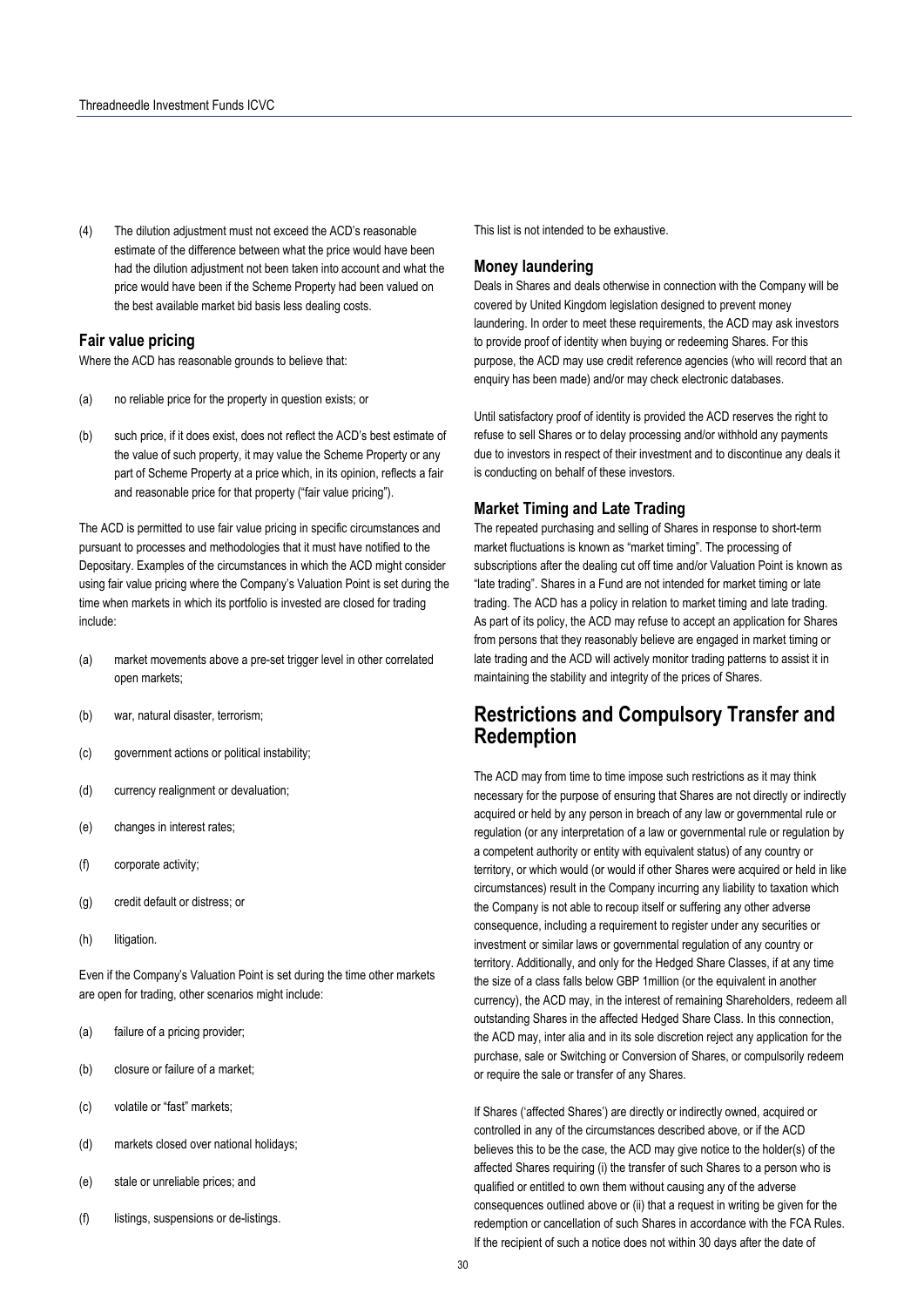receipt of such notice so transfer his affected Shares to a person qualified to own them without causing any of the adverse consequences outlined above, or establish to the satisfaction of the ACD (whose judgement is final and binding) that he or the beneficial owner is qualified and entitled to own the affected Shares without causing any of the adverse consequences outlined above, the ACD will compulsorily redeem the affected Shares having relied on the failure to respond to the notice as a request in writing to redeem or cancel all of the affected Shares pursuant to the FCA Rules and from that date such person will no longer be the beneficial owner of the Shares.

A person who becomes aware that he has directly or indirectly acquired or holds affected Shares in a manner that may cause one of the adverse consequences outlined above, shall forthwith, unless he has received a notice from the ACD as aforesaid, either forthwith transfer all his affected Shares to a person qualified to own them without causing any of the adverse consequences outlined above or give a request in writing for the redemption or cancellation of all his affected Shares pursuant to the FCA Rules.

For the avoidance of doubt, and by way of example only, the rights afforded to the ACD as set out above apply in the event that a person that holds Shares (beneficially or otherwise) is, or is reasonably believed by the ACD to be, a 'US Person' (as that term is defined in rule 902 of Regulation S under the US Securities Act of 1933, as amended) at any time during the life of the investment. Accordingly, the ACD reserves the right to give notice to such Shareholders to request a transfer of the Shares, or the redemption or cancellation of the Shares. The ACD further reserves the right to compulsorily redeem such Shares 30 days after giving notice to the Shareholder that he is required to transfer or redeem or cancel the Shares.

# **In specie redemptions**

If a Shareholder requests the redemption or cancellation of Shares the ACD may, where it considers the deal to be substantial in relation to the total size of the Fund concerned, arrange that in place of payment of the price of the Shares in cash, the Company cancels the Shares and transfers Scheme Property or, if required by the Shareholder, the net proceeds of sale of relevant Scheme Property, to the Shareholder.

Before the proceeds of the cancellation of Shares become payable, the ACD must give written notice to the Shareholder that the Scheme Property or the proceeds of sale of Scheme Property will be transferred to that Shareholder.

The ACD will select the Scheme Property to be transferred in consultation with the Depositary. They must ensure that the selection is made with a view to achieving no more advantage or disadvantage to the Shareholder requesting cancellation/redemption than to the continuing Shareholders.

# **Deferred redemption**

In times of high redemptions, where requested redemptions exceed 10% of a Fund's value, to protect the interests of continuing Shareholders, the ACD may defer redemptions at a particular valuation point on a Dealing Day, to the Valuation Point on the next Dealing Day. This will allow the ACD to match the

sale of Scheme Property to the level of redemptions, and should reduce the impact of dilution on a Fund. Subject to sufficient liquidity being raised at the next Valuation Point all deals relating to the earlier Valuation Point will be completed before those relating to the later Valuation Point are considered.

# **Issue of Shares in exchange for in specie assets**

The ACD may arrange for the Company to issue Shares in exchange for assets other than money, but will only do so where the Depositary has taken reasonable care to determine that the Company's acquisition of those assets in exchange for the Shares concerned is not likely to result in any material prejudice to the interests of the Shareholders or potential Shareholders.

The ACD will ensure that the beneficial interest in the assets is transferred to the Company with effect from the issue of the Shares.

The ACD will not issue Shares in any Fund in exchange for assets the holding of which would be inconsistent with the investment objective of that Fund.

# **Suspension of dealings in the Company**

The ACD may, with the prior agreement of the Depositary, and must without delay if the Depositary so requires, temporarily suspend the issue, cancellation, sale and redemption of Shares in any or all of the Funds where due to exceptional circumstances it is in the interests of all the Shareholders in the relevant Fund or Funds.

The ACD and the Depositary must ensure that the suspension is only allowed to continue for as long as is justified having regard to the interests of Shareholders.

The ACD or the Depositary (as appropriate) will immediately inform the FCA of the suspension and the reasons for it and will follow this up as soon as practicable with written confirmation of the suspension and the reasons for it to the FCA and the regulator in each EEA state where the relevant Fund is offered for sale.

The ACD will notify Shareholders as soon as is practicable after the commencement of the suspension, including details of the exceptional circumstances which have led to the suspension, in a clear, fair and not misleading way and giving Shareholders details of how to find further information about the suspensions.

Where such suspension takes place, the ACD will publish details on its website or other general means, sufficient details to keep Shareholders appropriately informed about the suspension, including, if known, its possible duration.

During the suspension none of the obligations in COLL 6.2 (Dealing) will apply but the ACD will comply with as much of COLL 6.3 (Valuation and Pricing) during the period of suspension as is practicable in light of the suspension.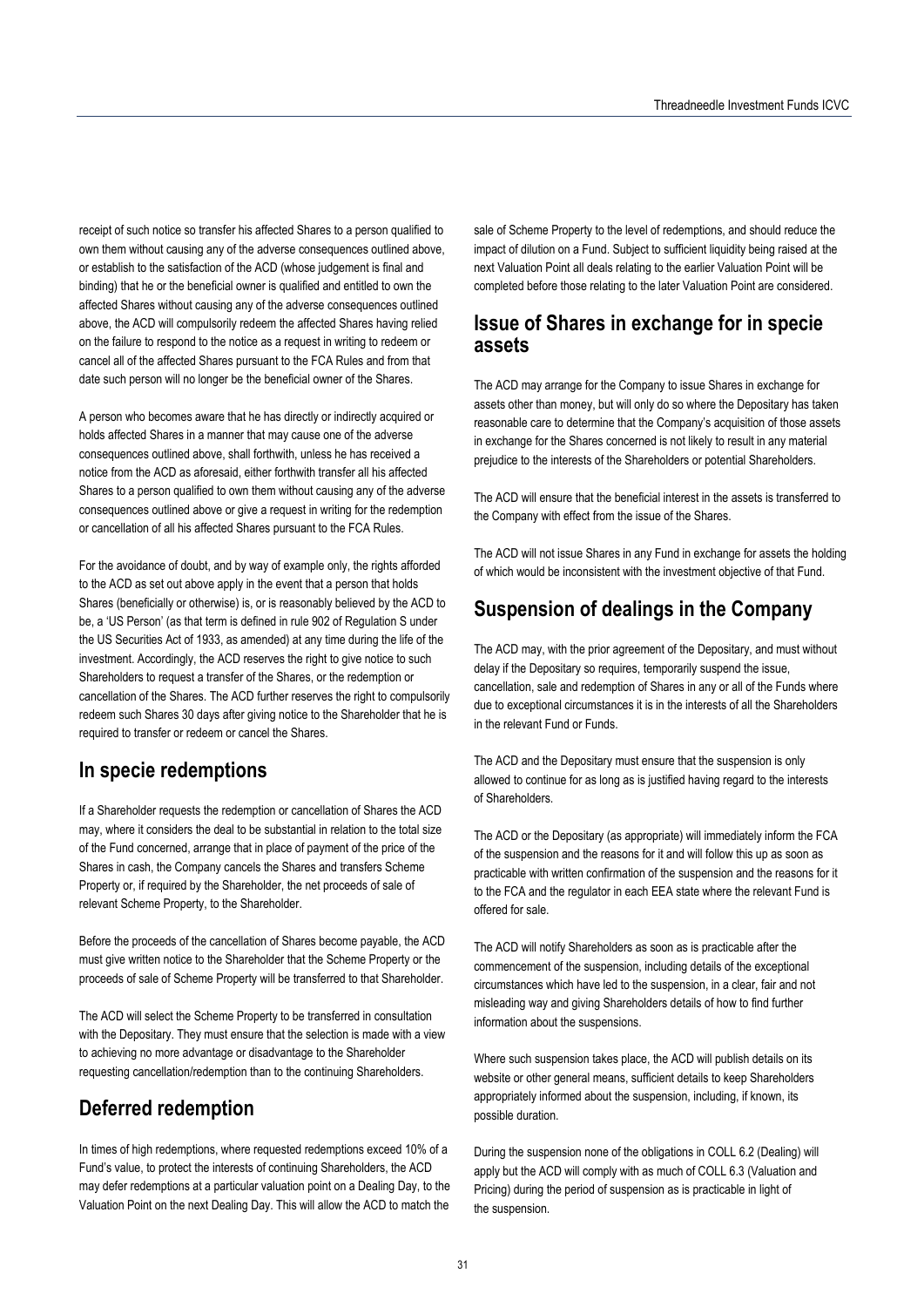Suspension will cease as soon as practicable after the exceptional circumstances leading to the suspension have ceased but the ACD and the Depositary will formally review the suspension at least every 28 days and will inform the FCA of the review and any change to the information given to Shareholders.

# **Governing law**

All deals in Shares are governed by English law.

# **Valuation of the Company**

There will be a single price of a Share in the Company, calculated by reference to the NAV of the Fund to which it relates. The NAV per Share of a Fund is currently calculated at 12 noon UK time (1 pm Central European Time) on each Dealing Day.

The ACD may at any time during a Dealing Day carry out an additional valuation if the ACD considers it desirable to do so.

### **Calculation of the Net Asset Value**

The value of the Scheme Property of the Company or of a Fund (as the case may be) shall be the value of its assets less the value of its liabilities determined in accordance with the following provisions:

- 1. All the Scheme Property (including receivables) of the Company (or the Fund) is to be included, subject to the following provisions.
- 2. Property which is not cash (or other assets dealt with in paragraph 3 below) or a contingent liability transaction shall be valued as follows and the prices used shall (subject as follows) be the most recent prices that it is practicable to obtain:
	- (a) units or shares in a collective investment scheme:
		- (i) if a single price for buying and redeeming units or shares is quoted, at that price; or
		- (ii) if separate buying and redemption prices are quoted, at the average of the two prices provided the buying price has been reduced by any initial charge included therein and the redemption price has been increased by any exit or redemption charge attributable thereto; or
		- (iii) if, in the opinion of the ACD, the price obtained is unreliable or no recent traded price is available or if no recent price exists, at a value which, in the opinion of the ACD, is fair and reasonable;
	- (b) any other transferable security:
		- (i) if a single price for buying and redeeming the security is quoted, at that price; or
- (ii) if separate buying and redemption prices are quoted, the average of those two prices; or
- (iii) if, in the opinion of the ACD, the price obtained is unreliable or no recent traded price is available or if no recent price exists, at a value which in the opinion of the ACD is fair and reasonable;
- (c) property other than that described in (a) and (b) above at a value which, in the opinion of the ACD, represents a fair and reasonable mid-market price.
- 3. Cash and amounts held in current and deposit accounts and in other time-related deposits shall be valued at their nominal values.
- 4. Property which is a contingent liability transaction shall be treated as follows:
	- (a) If it is a written option (and the premium for writing the option has become part of the Scheme Property), the amount of the net valuation of the premium shall be reflected in the valuation. If the property is an off-exchange option the method of valuation shall be agreed between the ACD and the Depositary.
	- (b) If it is an off-exchange future, it will be included at the net value of closing out in accordance with a valuation method agreed between the ACD and the Depositary.
	- (c) If the property is an off-exchange derivative, it will be included at a valuation method agreed between the ACD and Depositary.
	- (d) If it is any other form of contingent liability transaction, it will be included at the net value of margin on closing out (whether as a positive or negative value).
- 5. In determining the value of the Scheme Property, all instructions given to issue or cancel Shares shall be assumed to have been carried out (and any cash paid or received) whether or not this is the case.
- 6. Subject to paragraphs 7 and 8 below, agreements for the unconditional sale or purchase of property which are in existence but uncompleted shall be assumed to have been completed and all consequential action required to have been taken. Such unconditional agreements need not be taken into account if made shortly before the valuation takes place and, in the opinion of the ACD, their omission will not materially affect the final net asset amount.
- 7. Futures or contracts for differences, which are not yet due to be performed and unexpired and unexercised written or purchased options shall not be included under paragraph 6.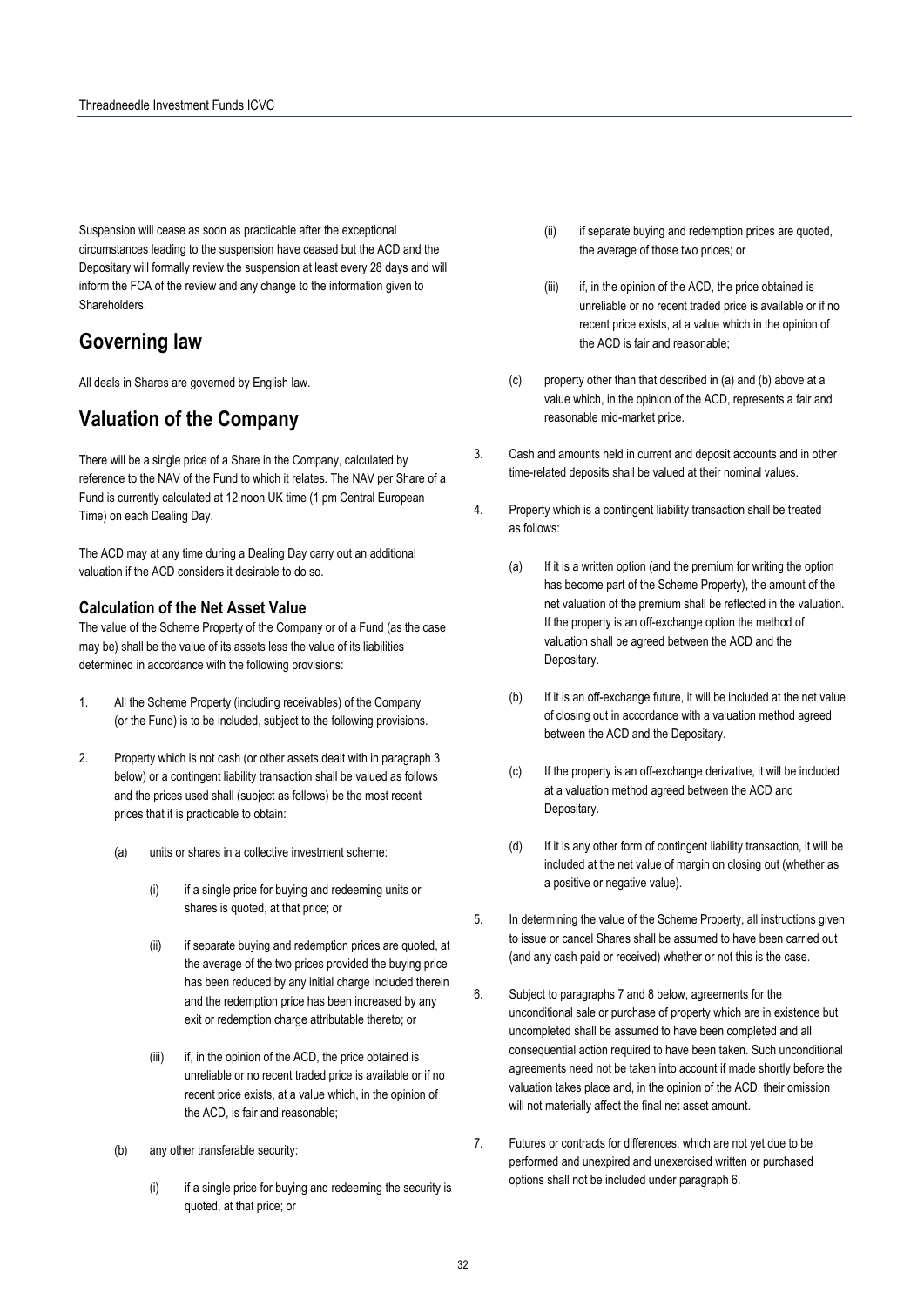- 8. All agreements are to be included under paragraph 6 which are, or ought reasonably to have been, known to the person valuing the property.
- 9. An estimated amount for anticipated tax liabilities at that point in time including (as applicable and without limitation) capital gains tax, income tax, corporation tax, value added tax, stamp duty, stamp duty reserve tax and any foreign taxes or duties, will be deducted.
- 10. An estimated amount for any liabilities payable out of the Scheme Property and any tax or duty thereon treating periodic items as accruing from day to day will be deducted.
- 11. The principal amount of any outstanding borrowings whenever repayable and any accrued but unpaid interest on borrowings will be deducted.
- 12. An estimated amount for accrued claims for tax of whatever nature, which may be recoverable will be added.
- 13. Any other credits or amounts due to be paid into the Scheme Property will be added.
- 14. A sum representing any interest or any income accrued due or deemed to have accrued but not received will be added.
- 15. Currencies or values in currencies other than Sterling shall be converted at the relevant Valuation Point at a rate of exchange that is not likely to result in any material prejudice to the interests of Shareholders or potential Shareholders.

# **Price per Share in each Fund and each Class**

The price at which Shares are sold is based on the NAV of the relevant Fund and class to which it relates plus any initial charge, adjusted to include any applicable dilution adjustment. The price at which Shares are redeemed is based on the NAV of the relevant Fund less any redemption charge (if applicable), adjusted to include any applicable dilution adjustment. This is calculated by dividing the NAV of the Fund (or the part attributed to Shares of the relevant Class) by the number of Shares of the relevant Class in issue. An initial charge may be deducted from the amount invested and a redemption charge may be deducted from proceeds on redemption.

The NAV of a Fund or Share will be calculated in accordance with the Company's Instrument of Incorporation.

# **Pricing basis**

The Company deals on a forward pricing basis. A forward price is the price calculated at the next Valuation Point after the sale or redemption is agreed.

# **Publication of Prices**

The most recent price of Shares (other than those Funds which are intended primarily for non-UK investors) will be available at

www.columbiathreadneedle.com or can be obtained by telephone from the ACD Client Services at the details provided in the Directory. Existing investors will be informed of the change in the method of publication of prices in accordance with the FCA Rules.

## **Further means of publication:**

Please note that, for reasons beyond the control of the ACD, these may not necessarily be the most recent prices.

#### **Belgium**

The price of Shares in the Funds will be available at www.fundinfo.com and may also be published in the De Tijd.

#### **Italy**

The prices of Shares in the Funds may be published in the Milano Finanza.

#### **Switzerland**

The prices of Shares of the Funds registered and authorised for public offer by the Swiss financial regulator will be published electronically on a daily basis at www.fundinfo.com.

# **Electronic Price Publication:**

Notwithstanding the changes above, the prices of Shares will be published in accordance with local regulatory requirements. Accordingly, the prices of the Shares will be published electronically on a daily basis at www.columbiathreadneedle.com or can be obtained from the ACD Client Services at the details provided in the Directory.

Investors will be informed in accordance with the FCA Rules of changes in the method of publication of prices.

\* Please note that calls and electronic communications may be recorded.

# **Risk factors**

Potential investors should consider the following risk factors before investing in the Company. Please also note that specific risk factors which apply to each sub-Fund as set out in the section of this Prospectus with the heading 'Investment objectives, policies and other details of the Fund'.

## **1. General**

The investments of the Company are subject to normal market fluctuations and other risks inherent in investing in securities. There can be no assurance that any appreciation in value of investments will occur. The value of investments and the income derived from them may fall as well as rise and investors may not recoup the original amount invested in the Company. Past performance is not indicative of future performance. There is no assurance that the investment objectives of any Fund will actually be achieved.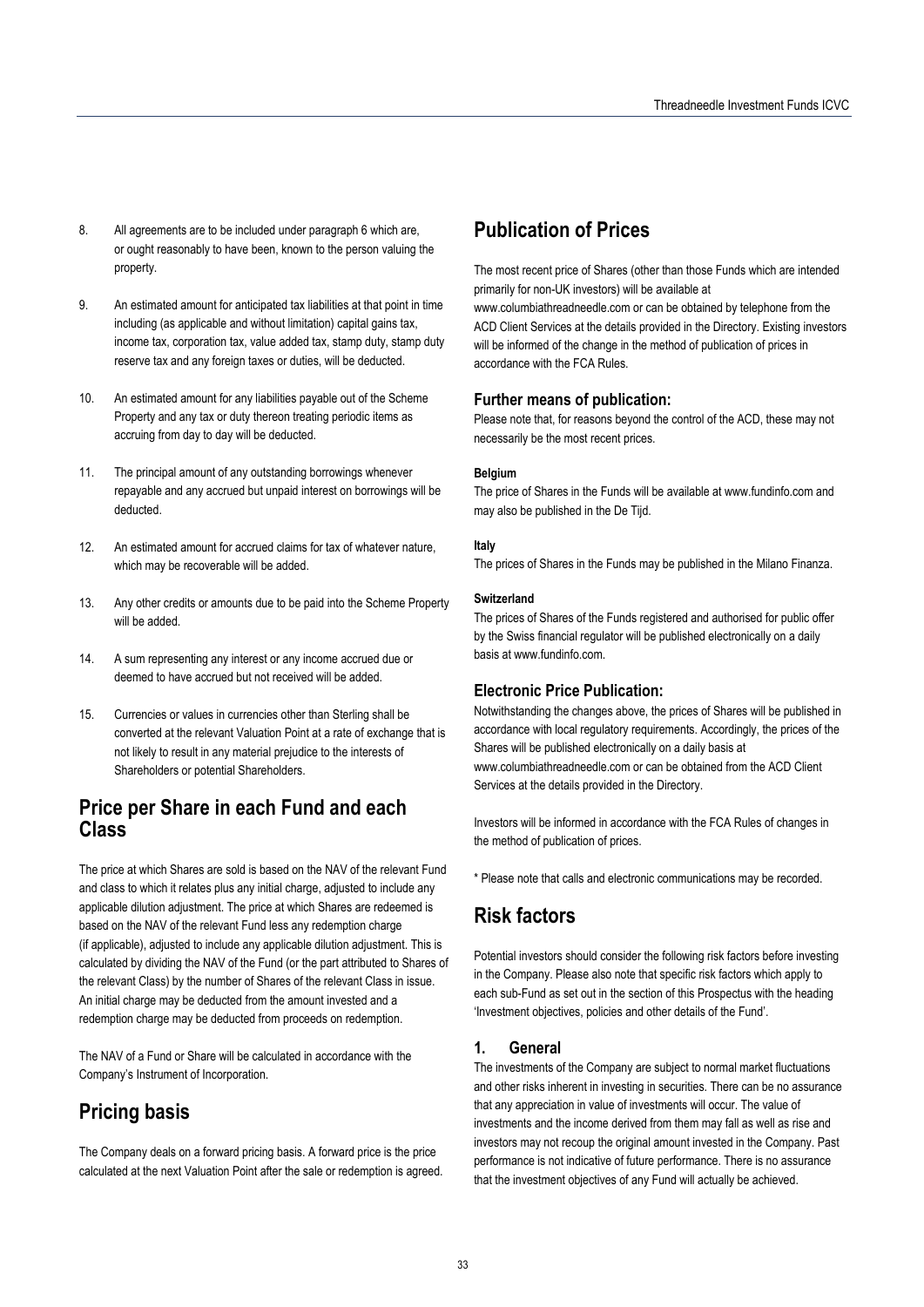Geopolitical events, such as the UK's decision to leave the European Union, can lead to greater volatility in local and or global markets.

### **2. Effect of Initial Charge**

Where an initial charge is imposed, an investor who realises his Shares after a short period may not (even in the absence of a fall in the value of the relevant investments) realise the amount originally invested. Therefore, the Shares should be viewed as a long-term investment.

#### **3. Valuation Point**

Although the NAV per Share of a Fund is calculated at 12 noon UK time on each Dealing Day, details on the daily creation or liquidation of Fund Shares is not available to the ACD until later in the day.

The ACD has introduced controls to mitigate the impact of this delay on the Funds, however there is a risk that during periods of high market volatility a Fund may be affected if the market prices of the assets dealt in the Fund are significantly different from the prices used to price the Fund. Price movements between the time of pricing and dealing may adversely or positively impact the effective value of shares in the Fund at the time of investment. In normal market conditions, it is expected that such price differentials would be minimal.

### **4. Suspension of Dealings in Shares**

Investors are reminded that in certain circumstances their right to request the Company to redeem Shares may be suspended (see under 'Suspension of dealings in the Company' in the section 'Buying, selling and switching Shares').

#### **5. Currency Exchange Rates**

Depending on an investor's currency when investing in the Fund or Funds, the currency fluctuations may adversely affect the value of an investment and the level of income.

#### **6. Hedged Share Class**

There can be no guarantee that the hedging strategy applied in Hedged Share Classes will be successful or entirely eliminate the adverse effects of changes in exchange rates between the Reference Currency or Portfolio Currencies and the Hedged Currency.

It should be noted that hedging transactions may be entered into whether or not the currency of a Hedged Share Class is declining or increasing in value relative to the Reference Currency or Portfolio Currency. Consequently, where such hedging is undertaken, it may protect investors in the relevant class against a decrease in the value of this currency being hedged but it may also preclude investors from benefiting from an increase in the value of the currency. Hedged Share Classes and unhedged Share Classes of the same Fund participate in the same pool of assets and/or liabilities. As a result, Shareholders should note that the liabilities arising from one Share Class in a Fund may affect the Net Asset Value of the other Share Classes in the same Fund.

#### **7. Emerging Markets**

Where Funds invest in some overseas markets these investments may carry risks associated with failed or delayed settlement of market transactions and with the registration and custody of securities.

Investment in emerging markets may involve a higher than average risk.

Investors should consider whether or not investment in such Funds is either suitable for or should constitute a substantial part of an investor's portfolio.

Companies in emerging markets may not be subject to:

- (a) accounting, auditing and financial reporting standards, practices and disclosure requirements comparable to those applicable to companies in major markets;
- (b) the same level of government supervision and regulation of stock exchanges as countries with more advanced securities markets.

Accordingly, certain emerging markets may not afford the same level of investor protection as would apply in more developed jurisdictions:

- (a) Restrictions on foreign investment in emerging markets may preclude investment in certain securities by certain Funds and, as a result, limit investment opportunities for the Funds. Substantial government involvement in, and influence on, the economy may affect the value of securities in certain emerging markets.
- (b) The reliability of trading and settlement systems in some emerging markets may not be equal to that available in more developed markets, which may result in delays in realising investments.
- (c) Lack of liquidity and efficiency in certain of the stock markets or foreign exchange markets in certain emerging markets may mean that from time to time the ACD may experience more difficulty in purchasing or selling holdings of securities than it would in a more developed market. The proceeds for illiquid securities that form part of the redemption will in these circumstances be paid in cash once the proceeds become available. Please refer to the section of this Prospectus with the heading "In specie redemption" for further information.
- (d) Economic and/or political instability could lead to legal, fiscal and regulatory changes or the reversal of legal/fiscal regulation/market reforms. Assets could be compulsorily acquired without adequate compensation.
- (e) Share registration services, whilst appropriately licensed in Russia, may not be subject to such tight controls as those in more developed countries. This may mean that the Investment Manager may not secure good title to the Russian securities held.

#### **8. Investments in Collective Investment Schemes**

Where a Fund is permitted to invest all or part of its assets in collective investment schemes, investors should be aware of such potential exposure to the asset classes of those underlying collective investment schemes in the context of all their investments.

#### **8.1 Underlying Fund Expenses**

Investors should be aware that – where the Funds invest in other funds that are managed by companies in the ACD's group of companies – the funds that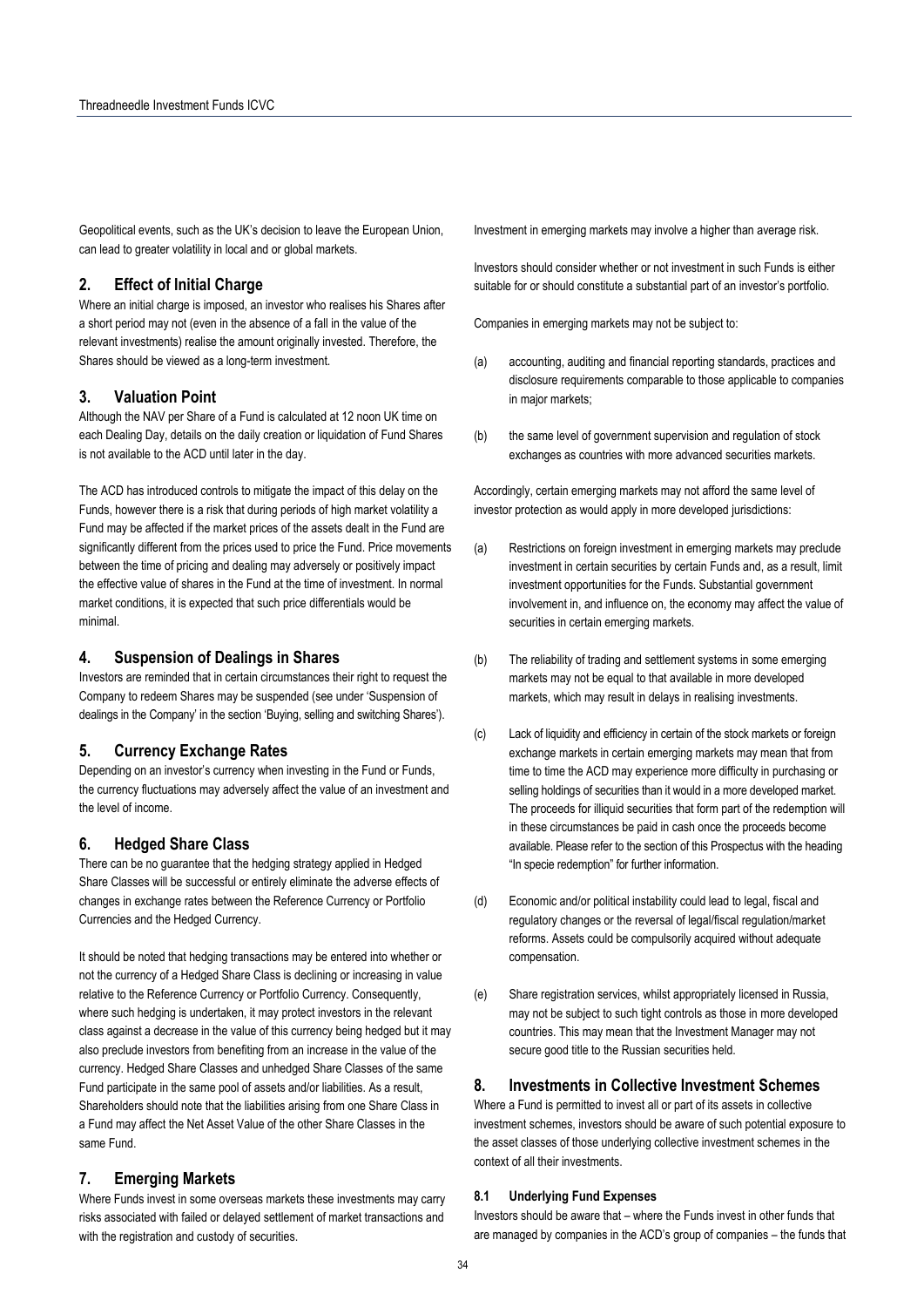the Funds invest in will be subject to arrangements whereby no underlying annual management charge will be made on those funds. They will remain subject to other costs in the underlying funds such as registrar fees, audit fees and the costs of investing in equities and bonds. In addition, investors should be aware that some of the underlying funds may be subject to performance fees, which are typically a proportion of any excess return over and above a specific performance target.

There will be no initial charge payable by the Funds when acquiring shares or units in underlying funds and no exit charge payable on the disposal of shares or units in underlying funds. Please refer to Appendix II for more information.

#### **9. Investments in derivatives and forward transactions and the use of EPM**

**The FCA Rules for "UCITS Schemes" permit the use of derivatives and forward transactions for both EPM and investment purposes including short selling and leverage.** Investors should consider potential exposure to derivatives in the context of all their investments.

The Investment Manager has a 'Risk Management Policy' in respect of the measurement and monitoring of risks attached to financial derivative instrument positions entered into by the Company. This policy document has been sent to the Depositary and to the FCA and is available upon request. The Risk Management Policy and processes do not guarantee that the derivative strategies will work in every instance.

Derivative instruments, including but not limited to swaps, futures, and certain FX contracts, are subject to new regulations such as EMIR, MiFID II/MiFIR and similar regulatory regimes in the U.S., Asia, and other global jurisdictions. The implementation of such regulations, including new requirements requiring mandatory clearing and margining, may increase the overall costs to the Fund of entering into and maintaining such derivative instruments and may impact the Fund's returns or the ability of the Investment Manager to achieve their investment objectives. Global regulation of derivative instruments is a rapidly-changing area and, as such, the full effects of present or future legislation or regulations in this area are not known, but could be substantial and adverse. Each Fund is permitted by the FCA Rules to use derivatives and forward transactions for the purposes of EPM. Any Fund also permitted to use derivatives and forward transactions for investment purposes will provide details of this within its investment policy. **The risks relating to the different uses are explained below.** 

### **9.1 Use of derivatives and forward transactions for EPM purposes The use of derivatives and forward transactions for the purposes of EPM will not materially increase the risk profile of any Fund.**

EPM is used by the Funds to reduce risk and/or costs in the Funds and to produce additional capital or income in the Funds. The Funds may use derivatives, borrowing\*, cash holding and stock lending for EPM. It is not intended that using derivatives for efficient portfolio management will increase the volatility of the Funds.

\* Not permitted for the Sterling Short-Term Money Market Fund

In adverse situations, however, a Fund's use of derivatives may become ineffective EPM (which includes hedging) and a Fund may suffer significant loss as a result. A Fund's ability to use EPM strategies may be limited by market conditions, regulatory limits and tax considerations.

When making use of EPM techniques, the Investment Manager may use one or more separate counterparties to undertake transactions on behalf of these Funds. The Fund may be required to pledge or transfer collateral paid from within the assets of the relevant Fund to secure such contracts entered into for efficient portfolio management including in relation to derivatives and stock lending. There may be a risk that a counterparty will wholly or partially fail to honour their contractual arrangements under the arrangement with regard to the return of collateral and any other payments due to the relevant Fund. The ACD measures the creditworthiness of counterparties as part of the risk management process. A counterparty may be an associate of the ACD or the Investment Manager, which may give rise to a conflict of interest. For further details on the ACD's conflicts of interest policy please contact the ACD.

The ACD, the Investment Manager or the Fund will not be liable for their failure to implement an EPM strategy so long as they have acted reasonably and in accordance with the FCA rules.

The use of derivatives for EPM allows a Fund to manage various risks including the following: default risk, market risk, interest rate or duration risk, currency risk and curve risk. A brief description of the ACD's interpretation of each of these risks is set out below:

- Default risk: the risk that the issuer fails to pay.
- **Market risk: the risk that general market conditions impact the price of** the asset owned by the Fund.
- $\blacksquare$  Interest rate/duration risk: the risk that the price of a bond is sensitive to a change in its yield.
- Currency risk: the risk that can arise when bonds are denominated in a currency that is not the base currency of the Fund.
- Curve risk: the risk that the shape of both the credit yield curve and maturity yield curve can change significantly over time.

#### **9.2 Use of derivatives and forward transactions for investment purposes**

### **The use of derivatives and forward transactions for investment purposes may increase the risk profile of the Funds.**

The exposure of Funds using derivatives for investment purpose involves synthetic short sales of investments and leverage, which may increase the risk profile of the Funds and may carry a higher degree of volatility than a Fund which does not gain short exposure. Leverage has the overall effect of increasing positive returns, but causes a faster decrease in the value of assets if prices fall.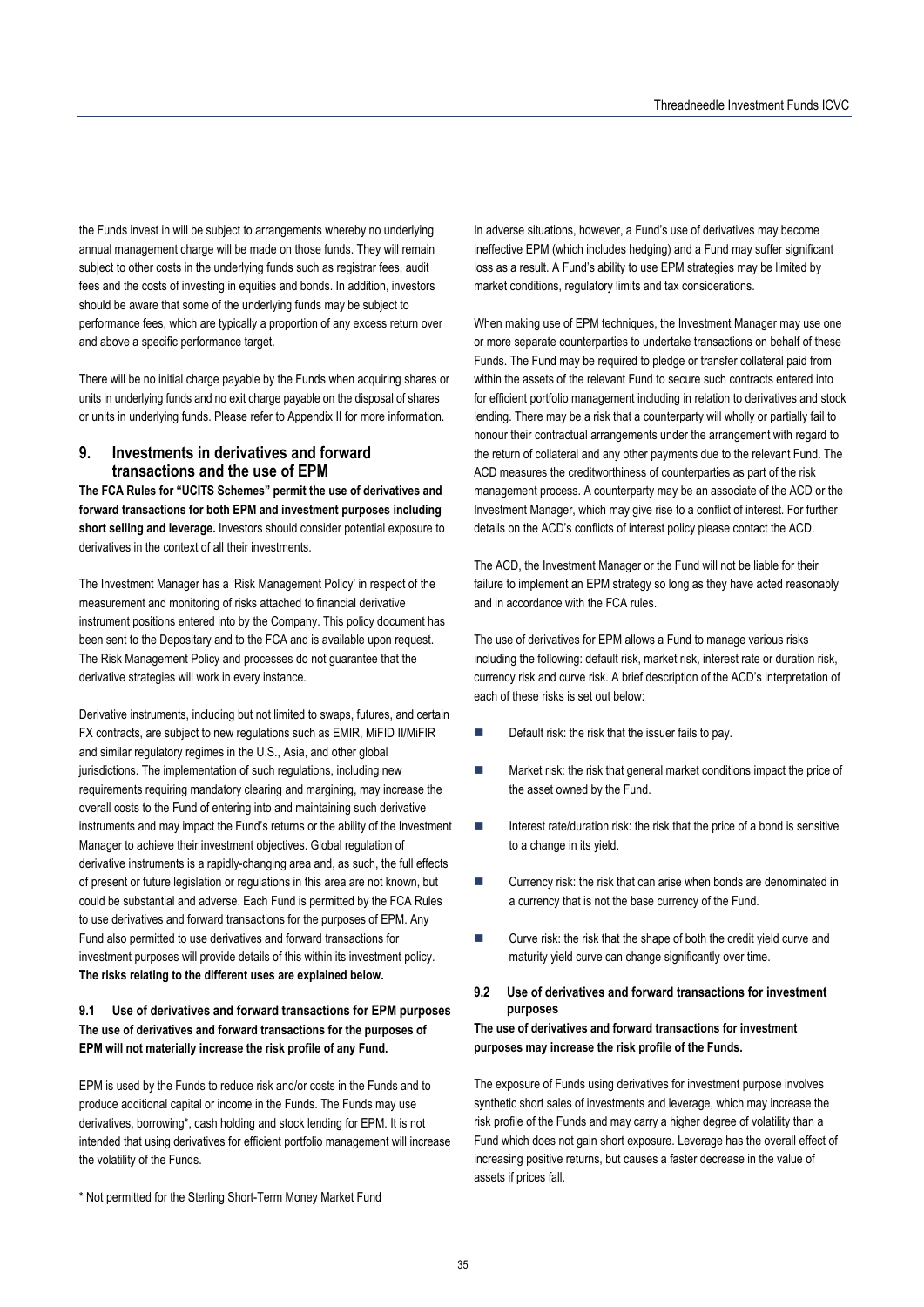The Strategic Bond Fund is permitted to invest in derivatives, in accordance with its investment policy.

The use of derivatives for investment purposes may entail additional risks for Shareholders. The ACD will ensure that the Global Exposure of a Fund relating to derivatives that it holds for investment purposes does not exceed the value of the Fund.

The ACD calculates Global Exposure using either the Value at Risk ("VaR") approach or the Commitment Approach, depending on which methodology is considered appropriate by the ACD. Further information about the Global Exposure of the Funds is set out in paragraphs 40 to 43 of Appendix II of this Prospectus.

In addition, for the Funds listed above, the FCA Rules permit the ACD to use certain techniques when investing in derivatives in order to manage a Fund's exposure to particular counterparties and in relation to the use of collateral, to reduce overall exposure to OTC derivatives; for example the Funds may take collateral from counterparties with whom they have an OTC derivative position and use that collateral to net off against the exposure they have to the counterparty under that OTC derivative position, for the purposes of complying with counterparty spread limits.

## **10. High Yield Bond**

Where a Fund's investment policy is to generate a higher yield through the use of fixed interest securities, many of the investments will be in 'below investment grade' securities (generally defined as below BBB- by leading rating agencies) and may also include non-traditional types of debt securities. Investment in such securities brings an increased risk of default on repayment and therefore increases the risk that the income and capital of the Fund will be affected.

As a general rule, fixed interest securities with an above average yield tend to be less liquid than securities issued by issuers with a higher investment rating. Furthermore, the solvency of issuers of such fixed interest securities may not be guaranteed in respect of either the principal claim or regarding the interest payments and it cannot be excluded that such issuers may become insolvent. Investors should be fully aware of such risks.

## **11. Risk to capital growth**

Where the investment objective of a Fund is to treat the generation of income as a higher priority than capital growth, or the generation of income and capital growth have equal priority, all or part of the ACD's fee, as well as all or part of other fees and expenses of the Company, may be charged against capital instead of against income. The Company will charge such fees and expenses to capital in order to manage the level of income paid and/or available to Shareholders. This may result in capital erosion or may constrain capital growth.

#### **12. Segregated Liability of the Funds**

While the OEIC Regulations provided for segregated liability between Funds, the concept of segregated liability is relatively new. Accordingly, where claims are brought by local creditors in foreign courts or under contracts which are subject to the laws of other countries it is not yet known how those foreign

courts will react to provisions of the OEIC Regulations which provide for segregated liability between Funds.

Shareholders are not, however, liable for the debts of the Company. A Shareholder is not liable to make any further payment to the Company after he has paid the purchase price of the Shares.

### **13. Regulatory Risk**

The Company is resident in the United Kingdom and non-United Kingdom investors should note that the regulatory protections provided by the regulatory authorities in their country of domicile may not apply. Investors should consult their financial advisors for further information in this area.

## **14. Investment Objectives**

Investors should be aware of the investment policies of the Funds as these may state that the Funds may invest on a limited basis into markets not naturally associated with the name of the Fund. These other markets may act with more or less volatility than the core investment area and performance will be in part dependent on these investments. Investors should ensure (prior to any investment being made) that they are satisfied with the risk profile of the overall objectives disclosed.

## **15. Warrants**

When a Fund invests in warrants, the price per Share of the Fund may fluctuate more than if the Fund was investing in the underlying security/ies because of the greater volatility of the warrant price.

## **16. Smaller Companies Funds**

The UK Smaller Companies Fund, the American Smaller Companies Fund (US) and the European Smaller Companies Fund may fluctuate in value more than other Funds because of the greater volatility of share prices of smaller companies.

#### **17. Taxation**

Tax law and practice in certain countries into which a Fund invests or may invest in the future (in particular in the emerging markets) is not clearly established. It is possible therefore that the current interpretation of the law or understanding of practice might change, or that the law might be changed with retrospective effect. It is therefore possible that the Company could become subject to additional taxation in such countries that is not anticipated either at the date of the Prospectus or when investments are made, valued or disposed of.

## **18. Shareholder Concentration Risk**

A Fund with high shareholder concentration may have compounded funding liquidity risks.

#### **19. Liquidity Risk**

In extreme market conditions it may be difficult for a Fund to realise an investment at short notice without suffering a discount to market value. In such circumstances the investor may suffer a delay in realising his investment or may incur a dilution adjustment.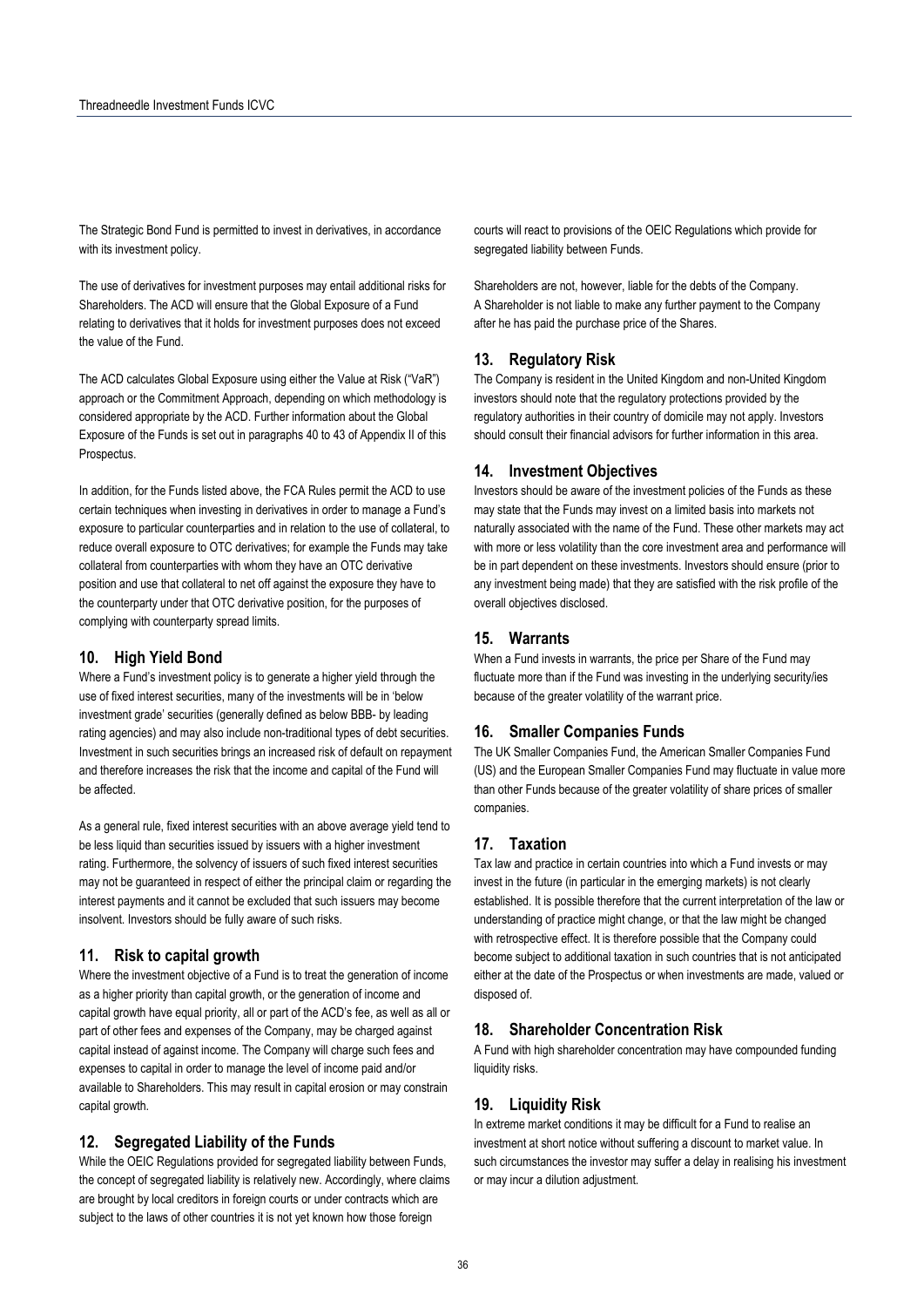Dealings in the Funds may be limited due to issues of capacity or deferred due to high redemption levels. Large subscriptions may not be invested quickly resulting in the Fund holding cash.

## **20. No Guarantee of Capital**

Investors should note that the Funds do not offer any form of guarantee with respect to investment performance and no form of capital protection will apply.

## **21. Cash Concentration**

Except for the American Select Fund and UK Select Fund the following is applicable: Where a Fund holds at any one time a substantial proportion of their assets in cash, near cash or money market instruments, it might not, under such circumstances, participate fully in a rise in market values of the asset classes the Fund would otherwise invest in. Investors should refer to paragraph 23 of Appendix II.

## **22. Fixed Income Funds**

The interest rate on corporate bonds and most government bonds will not increase in line with inflation. Thus, over time, the real value of investor's income could fall.

## **23. Credit Risk**

The value of a Fund may be adversely affected if any of the institutions with which the cash is invested or deposited suffers insolvency or other financial difficulties.

## **24. Concentrated Portfolios**

Investors should note that some Funds may have concentrated portfolios (holding a limited number of investments and or large positions in a relatively small number of stocks). If one or more of those investments decline or are otherwise adversely affected, it may have a more pronounced effect on the Fund's value than if a larger number of investments were held or if the Fund had fewer large individual positions.

Accordingly, these Funds may carry a higher degree of risk and NAV volatility than a fund that invests in a broad range of companies and/or does not take large positions in a relatively small number of stocks.

## **25. Investments in the PRC and the China–Hong Kong Stock Connect Programme**

The following Funds can make investments in the PRC using the China-Hong Kong Stock Connect Programme: Global Select Fund (up to 5%) and the Asia Fund (up to 40%). In addition to the usual risks of investing in emerging markets there are some specific risks connected to the China-Hong Kong Stock Connect Programme. While the economy of the PRC is in a state of transition in extreme circumstances, the Funds may incur losses due to limited investment capabilities. The Funds may not be able to invest in China A-Shares, access the PRC market through the programme, fully implement or pursue its investment objectives or strategy due to local investment restrictions, illiquidity of the PRC domestic securities market, suspension in the trading through the programme and/or delay or disruption in execution and settlement of trades.

All Hong Kong and overseas investors in the China-Hong Kong Stock Connect Programme will trade and settle securities listed in mainland stock exchanges approved by the relevant authorities in Chinese offshore renminbi only. Such Funds will be exposed to any fluctuation in the exchange rate between Sterling and Chinese offshore renminbi in respect of such investments.

The Chinese offshore renminbi exchange rate is a managed floating exchange rate based on market supply and demand with reference to a basket of foreign currencies. The daily trading price of the Chinese offshore renminbi against other major currencies in the inter-bank foreign exchange market is allowed to float within a narrow band around the central parity published by the PRC.

Convertibility from Chinese offshore renminbi to Chinese onshore renminbi is a managed currency process subject to foreign exchange control policies of and repatriation restrictions imposed by the government of the PRC. Under the current regulations in the PRC, the value of Chinese offshore renminbi and Chinese onshore renminbi may be different due to a number of factors including without limitation those foreign exchange control policies and repatriation restrictions and therefore is subject to fluctuations.

The China-Hong Kong Stock Connect Programme are securities trading and clearing linked programmes developed by Hong Kong Exchanges and Clearing Limited ("HKEx"), Shanghai Stock Exchange ("SSE"), Shenzhen Stock Exchange ("SZSE") and China Securities Depository and Clearing Corporation Limited ("ChinaClear") with an aim to achieve mutual stock market access between mainland China and Hong Kong. These programmes allow foreign investors to trade eligible China A-Shares listed in mainland stock exchanges approved by the relevant authorities, through their Hong Kong based brokers.

Further information about China-Hong Kong Stock Connect Programme is available online at the website: http://www.hkex.com.hk/eng/market/ sec\_tradinfra/chinaconnect/chinaconnect.htm

The Funds permitted to invest in the domestic securities markets of the PRC in their objectives and policies may use the China-Hong Kong Stock Connect Programme and other similarly regulated programmes, are subject to the following additional risks:

- the relevant regulations relating to the China-Hong Kong Stock Connect Programme are untested and subject to change which may have potential retrospective effect. There is no certainty as to how they will be applied which could adversely affect the Funds. The programmes require use of new information technology systems which may be subject to operational risk due to its cross-border nature. If the relevant systems fail to function properly, trading in both Hong Kong and Shanghai and any other relevant markets through the programmes could be disrupted;
- **Now there securities are held in custody on a cross-border basis, there are** specific legal/beneficial ownership risks linked to compulsory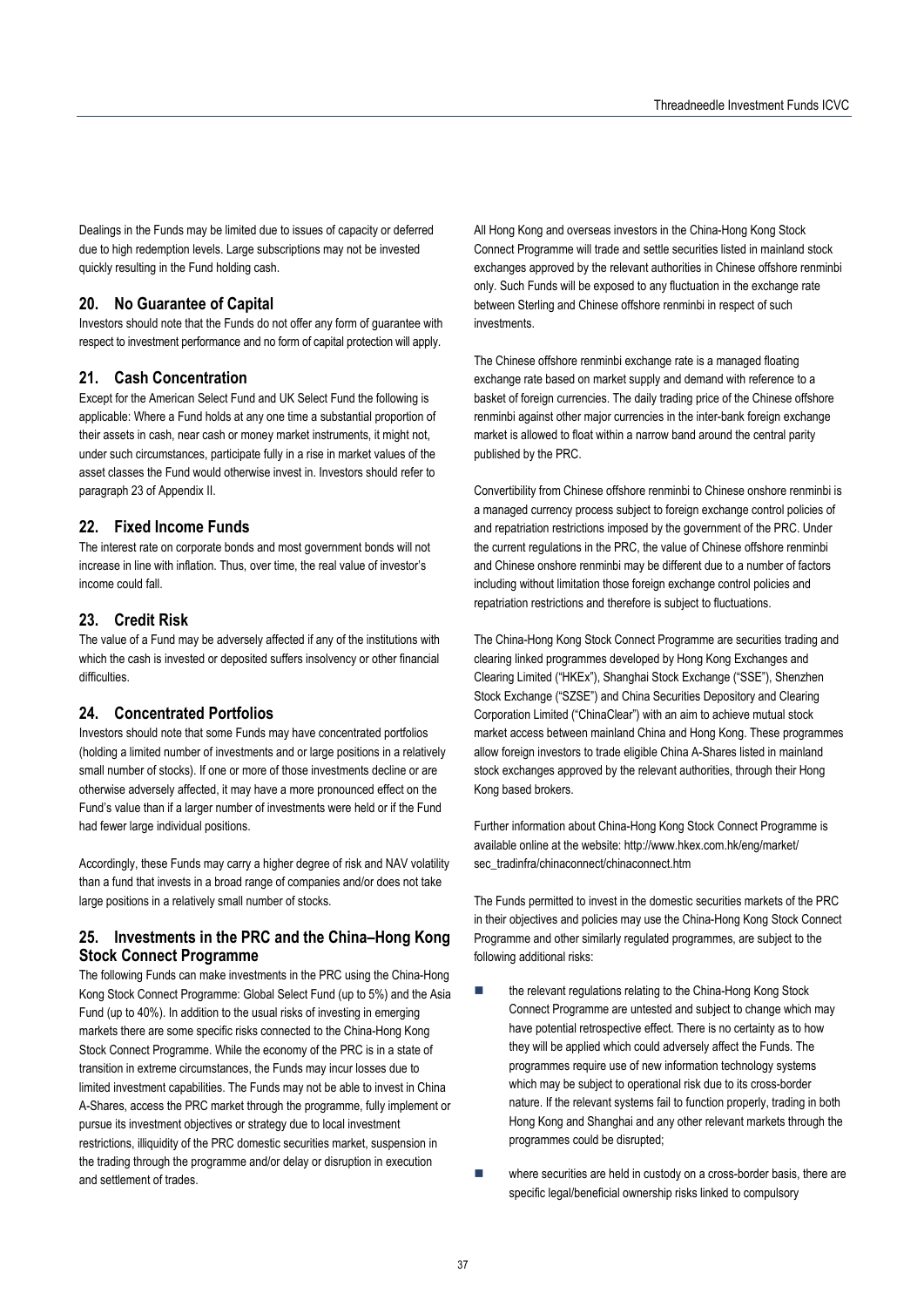requirements of the local central securities depositaries, Hong Kong Securities Clearing Company Limited ("HKSCC") and ChinaClear;

- as in other emerging markets, the legislative framework is beginning to develop the concept of legal/formal ownership and of beneficial ownership or interest in securities. In addition, HKSCC, as nominee holder, does not guarantee the title to China-Hong Kong Stock Connect Programme securities held through them and is under no obligation to enforce title or other rights associated with ownership on behalf of beneficial owners. Consequently, the courts may consider that any nominee or custodian as registered holder of China-Hong Kong Stock Connect Programme securities would have full ownership, and that those China-Hong Kong Stock Connect Programme securities would form part of the pool of assets of such entity available for distribution to creditors of such entities and/or that a beneficial owner may have no rights whatsoever in respect. Consequently, the Funds and the Depositary cannot ensure that the Funds' ownership of these securities or title is assured;
- to the extent that HKSCC is deemed to be performing safekeeping functions with respect to assets held through it, it should be noted that the Depositary and the Funds will have no legal relationship with HKSCC and no direct legal recourse against HKSCC in the event that the Funds suffer losses resulting from the performance or insolvency of HKSCC;
- in the event that ChinaClear defaults, HKSCC's liabilities under its market contracts with clearing participants will be limited to assisting clearing participants with claims. HKSCC will act in good faith to seek recovery of the outstanding stocks and monies from ChinaClear through available legal channels or the liquidation of ChinaClear. In this event, a Fund may not fully recover any losses or its China-Hong Kong Stock Connect Programme securities and the process of recovery could also be delayed;
- the HKSCC provides clearing, settlement, nominee functions and other related services of the trades executed by Hong Kong market participants. PRC regulations which include certain restrictions on selling and buying will apply to all market participants. In the case of sale, pre-delivery of shares is required by the broker, increasing counterparty risk. Because of such requirements, the Funds may not be able to purchase and/or dispose of holdings of China A-Shares in a timely manner;
- daily quota limitations are applied to the China-Hong Kong Stock Connect Programme which does not belong to the Funds and can only be utilized on a first-come-first serve basis. This may restrict the Funds ability to invest in China A-Shares through the programmes on a timely basis;
- the China-Hong Kong Stock Connect Programme will only operate on days when both the PRC and Hong Kong markets are open for trading and when banks in each respective market are open on the corresponding settlement days. There may be occasions when it is a normal trading day for the PRC market but the Funds cannot carry out any China A-Shares trading. The Funds may be subject to risks of

price fluctuations in China A-Shares during the time when China-Hong Kong Stock Connect Programme not trading as a result;

■ the Funds will not benefit from local China investor compensation schemes.

## **26. Risks associated with the Small and Medium Enterprise Board and/or ChiNext of the Shenzhen Stock Exchange**

The Funds may have exposure to stocks listed on Small and Medium Enterprise Board ("SME Board") and/or ChiNext of the SZSE and may be subject to the following risks:

- Higher fluctuation on stock prices Listed companies on the SME Board and/or ChiNext are usually of emerging nature with smaller operating scale. Hence, they are subject to higher fluctuation in stock prices and liquidity and have higher risks and turnover ratios than companies listed on the Main Board of the SSE ("Main Board").
- Over-valuation risk Stocks listed on SME Board and/or ChiNext may be overvalued and such exceptionally high valuation may not be sustainable. Stock price may be more susceptible to manipulation due to fewer circulating shares.
- Differences in regulation The rules and regulations regarding companies listed on ChiNext are less stringent in terms of profitability and share capital than those in the Main Board and SME Board.
- Delisting risk It may be more common and faster for companies listed on the SME Board and/or ChiNext to delist. This may have an adverse impact on the relevant Sub-Fund if the companies that it invests in are delisted.
- $\blacksquare$  Investments in the SME Board and/or ChiNext may result in significant losses for the relevant Sub-Fund and its investors.

## **Management and administration**

## **The Authorised Corporate Director:**

The ACD of the Company is Threadneedle Investment Services Limited which is a private company limited by shares incorporated in England and Wales under the Companies Act 1985 on 26 January 1999. The ACD is entered on the FCA register under FCA number 190437.

The issued and paid up share capital of the ACD is £17.02 million.

The ACD is responsible for managing and administering the Company's affairs in compliance with the FCA Rules.

The ultimate holding company of the ACD is Ameriprise Financial, Inc., a corporation incorporated in Delaware, USA.

#### **Registered Office and Head Office:**

Cannon Place, 78 Cannon Street, London EC4N 6AG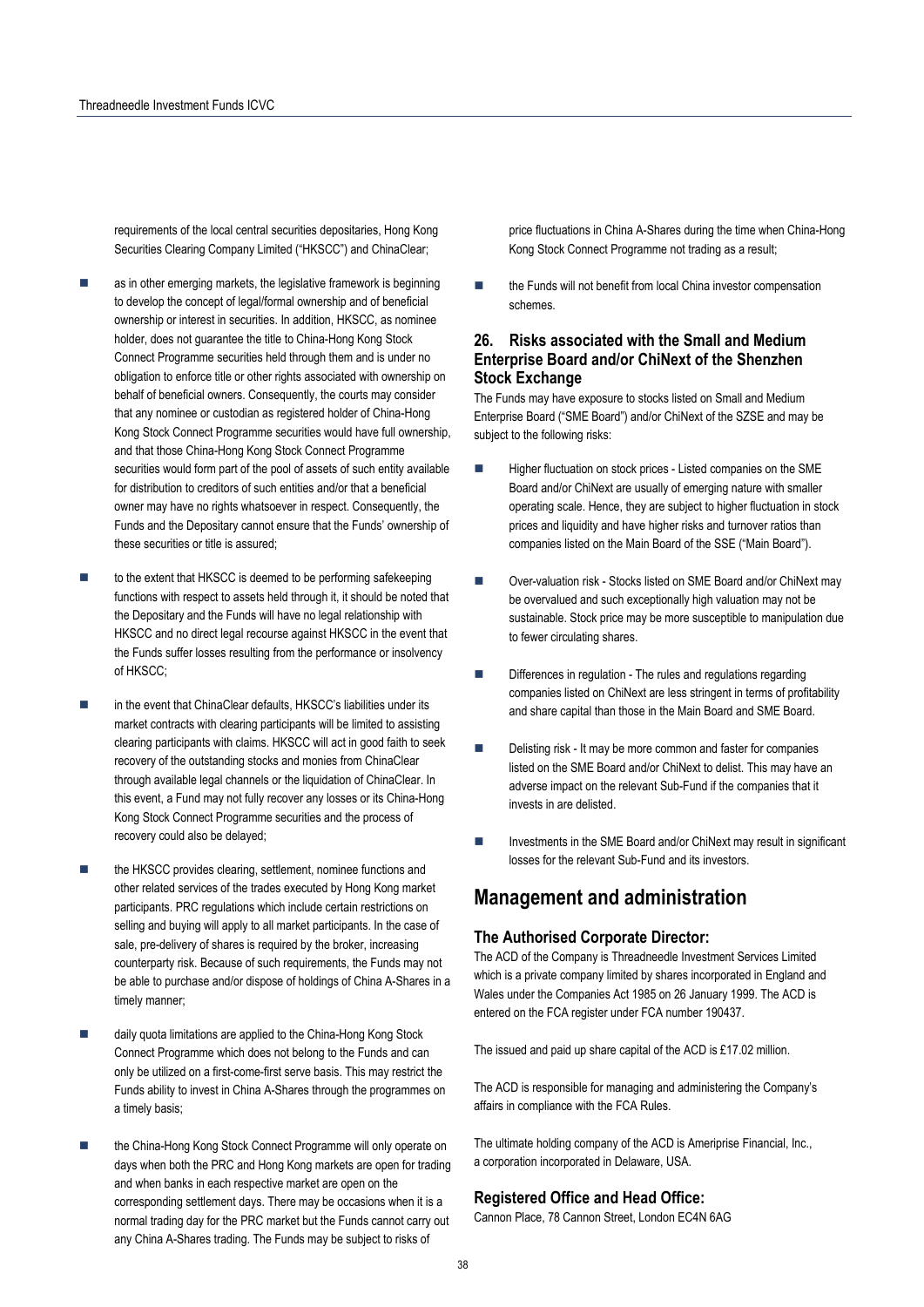## **Terms of Appointment:**

The ACD Agreement provides that the appointment of the ACD may be terminated upon 12 months' written notice by either the ACD or the Company, although in certain circumstances the agreement may be terminated forthwith by notice in writing by the ACD to the Company or the Depositary, or by the Depositary or the Company to the ACD. Termination cannot take effect until the FCA has approved the change of the ACD.

The ACD is entitled to its pro rata fees and expenses to the date of termination and any additional expenses necessarily realised in settling or realising any outstanding obligations. No compensation for loss of office is provided for in the agreement. The ACD Agreement provides indemnities to the ACD other than for matters arising by reason of its negligence, default, breach of duty or breach of trust in the performance of its duties and obligations.

The ACD is under no obligation to account to the Depositary or the Shareholders for any profit it makes on the issue or re-issue of Shares or cancellation of Shares that it has redeemed. The fees and expenses to which the ACD is entitled are set out in the section 'Charges payable to the ACD'.

The ACD acts as the Authorised Corporate Director of Threadneedle Specialist Investment Funds ICVC, Threadneedle Opportunity Investment Funds ICVC and Threadneedle UK Property Authorised Investment Fund and also acts as a manager in respect of the following authorised unit trusts:

- Threadneedle Managed Bond Fund
- Threadneedle Managed Bond Focused Fund
- Threadneedle Managed Equity & Bond Fund
- Threadneedle Managed Equity Focused Fund
- Threadneedle Managed Equity Fund
- Threadneedle Managed Equity Income Fund
- Threadneedle UK Property Authorised Trust

The directors of the ACD are Mr. Peter Stone, Ms. Laura Weatherup, Ms. Kath Cates (non-executive director) and Ms. Ann Roughead (non-executive director). The directors act as directors of companies other than the ACD (including companies that are within the same group of companies as the ACD) but do not engage in business activities that are not connected with the Company that would be 'significant' to the Company's business in terms of the FCA Rules.

Third party administrative functions, such as customer applications and record keeping, dealing with subscriptions, switching, withdrawals and terminations, and all communication centre activity in relation to the Company, has been delegated by the ACD to DST Financial Services Europe Ltd.

The ACD will satisfy itself on an ongoing basis that DST Financial Services Europe Limited is competent to carry out these functions and associated responsibilities.

The Company may engage in stock lending arrangements with the Custodian, Citibank N.A., acting as stock lending agent on behalf of the Depositary.

# **The Depositary**

Under the terms of the Depositary Agreement, Citibank Europe plc, acting through its UK branch (the "Depositary") has been appointed as depositary of the assets of the Funds, which have been entrusted to the Depositary for safekeeping.

The key duties of the Depositary consist of:

- (i) cash monitoring and verifying the cash flows of the Funds;
- (ii) safekeeping of the Scheme Property;
- (iii) ensuring that the sale, issue, re-purchase, redemption, cancellation and valuation of Shares are carried out in accordance with the Instrument of Incorporation, the Prospectus, and applicable law, rules and regulations;
- (iv) ensuring that in transactions involving Scheme Property any consideration is remitted to the Funds within the usual time limits;
- (v) ensuring that the income of the Funds is applied in accordance with Instrument of Incorporation, the Prospectus, applicable law, rules and regulations; and
- (vi) carrying out instructions from the ACD unless they conflict with the Prospectus, or applicable law, rules and regulations.

The Depositary is a public limited company with registered number 132781 domiciled in Ireland whose registered office is at 1 North Wall Quay, Dublin 1. The Depositary conducts its business in Great Britain from its branch offices at Citigroup Centre, Canada Square, Canary Wharf, London E14 5LB. The branch was established on 15 September 2015. The Depositary is authorised by the Central Bank of Ireland and the Prudential Regulation Authority and subject to limited regulation by the Financial Conduct Authority and Prudential Regulation Authority. Details about the extent of the Depositary's authorisation and regulation by the Prudential Regulation Authority and regulation by the Financial Conduct Authority are available from the Depositary on request.

## **Liability of the Depositary**

As a general rule the Depositary is liable for any losses suffered as a result of the Depositary's negligent or intentional failure to properly fulfil its obligations except that it will not be liable for any loss where:

(i) the event which has led to the loss is not the result of any act or omission of the Depositary or of such third party;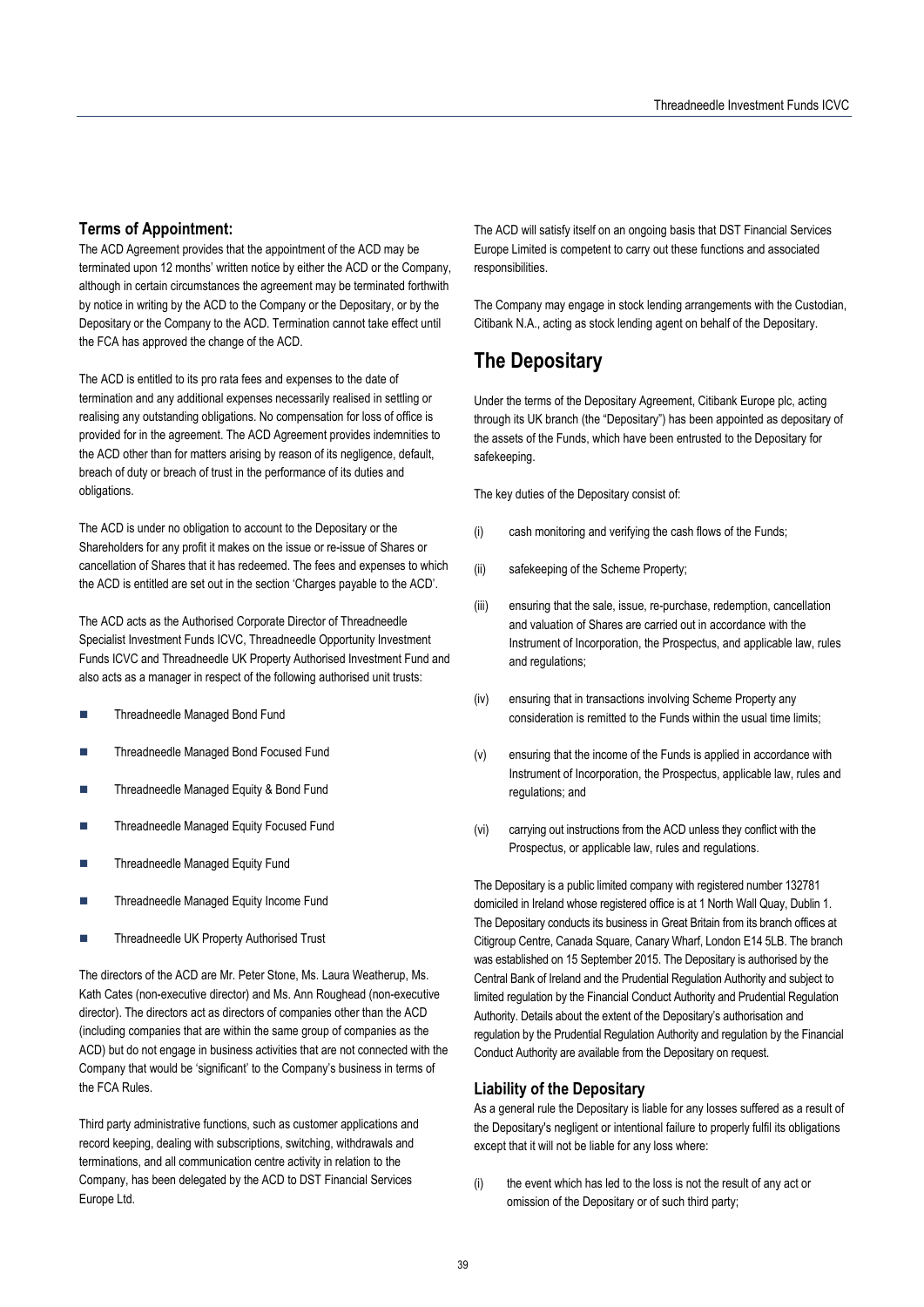- (ii) the Depositary could not have reasonably prevented the occurrence of the event which led to the loss despite adopting all precautions incumbent on a diligent depositary as reflected in common industry practice; and
- (iii) despite rigorous and comprehensive due diligence, the Depositary could not have prevented the loss.

However, in the case of loss of a financial instrument by the Depositary, or by a third party, the Depositary is under an obligation to return a financial instrument of identical type or corresponding amount without undue delay unless it can prove that the loss arose as a result of an external event beyond the Depositary's reasonable control, the consequences of which would have been unavoidable despite all reasonable efforts to the contrary.

### **Delegation of safekeeping function**

Under the terms of the Depositary Agreement the Depositary has the power to delegate its safekeeping functions.

As a general rule, whenever the Depositary delegates any of its custody functions to a delegate, the Depositary will remain liable for any losses suffered as a result of an act or omission of the delegate as if such loss had arisen as a result of an act or omission of the Depositary. The use of securities settlement systems does not constitute a delegation by the Depositary of its functions.

As at the date of this Prospectus, the Depositary has entered into written agreements delegating the performance of its safekeeping function in respect of certain of the Funds' assets to the delegates and sub-delegates set out in Appendix VIII.

## **Reuse of Scheme Property by the Depositary**

Under the Depositary Agreement the Depositary has agreed that it, and any person to whom it delegates custody functions, may not reuse any of the assets of the Funds with which it has been entrusted.

Reuse will be permitted in respect of the assets of the Funds where:

- the reuse is carried out for the account of the Funds;
- the Depositary acts on the instructions of the ACD on behalf of the Funds;
- the reuse of Scheme Property is for the benefit of the Funds and the Shareholders;
- the transaction is covered by high quality and liquid collateral received by the Funds under a title transfer arrangement, the market value of which shall, at all times, amount to at least the market value of the re-used assets plus a premium.

### **Terms of the Depositary Agreement**

The appointment of the Depositary has been made under an agreement between the Fund, the ACD and the Depositary effective from 3 May 2014, as amended and re-stated effective from 18 March 2016 (the "Depositary Agreement").

The Depositary Agreement may be terminated by not less than 180 days' written notice provided that no such notice shall take effect until the appointment of a successor to the Depositary.

To the extent permitted by the FCA Handbook, the Funds will indemnify the Depositary (or its associates) against costs, charges, losses and liabilities incurred by it (or its associates) in the proper execution, or in the purported proper execution, or exercise (reasonably and in good faith) of the Depositary's duties, powers, authorities and discretions to that Funds, except in the case of any liability for a failure to exercise due care and diligence in the discharge of its functions.

The Depositary is entitled to receive remuneration out of the Scheme Property for its services, as explained in the section entitled "Depositary's fee".

Shareholders may request an up to date statement regarding any of the information set out above from the ACD.

## **The Investment Manager**

The ACD has appointed Threadneedle Asset Management Limited to provide investment management services to the ACD.

The Investment Manager also acts as the Investment Manager of a number of other collective investment schemes and segregated accounts.

Threadneedle Asset Management Limited is in the same group of companies as the ACD. Its registered office is at Cannon Place, 78 Cannon Street, London EC4N 6AG. The principal activity of the Investment Manager is acting as an investment manager.

#### **FCA Authorised Status:**

Threadneedle Asset Management Limited is authorised and regulated by the FCA under the Financial Services and Markets Act 2000 to carry on regulated activities in the UK.

## **Terms of Appointment:**

The Investment Manager was appointed by an agreement dated 9 June 2008 (as restated effective from 21 July 2014) between the Company, the ACD and the Investment Manager.

In accordance with its powers under the Investment Management Agreement the Investment Manager has delegated certain administrative and ancillary services to DST Financial Services Europe Limited, and other members of the ACD's group of companies. Where required, the Investment Manager will only engage with another member of its group of companies that is registered with or approved by the appropriate regulators in their home jurisdictions and overseas (for example, the SEC and the CFTC in the United States, the Monetary Authority of Singapore, and the SFC in Hong Kong). The Investment Manager will remain liable for the services provided by other members of its group on behalf of the Investment Manager at all times.

The Investment Management Agreement may be terminated on 12 months' written notice by the Investment Manager or the ACD. It may also be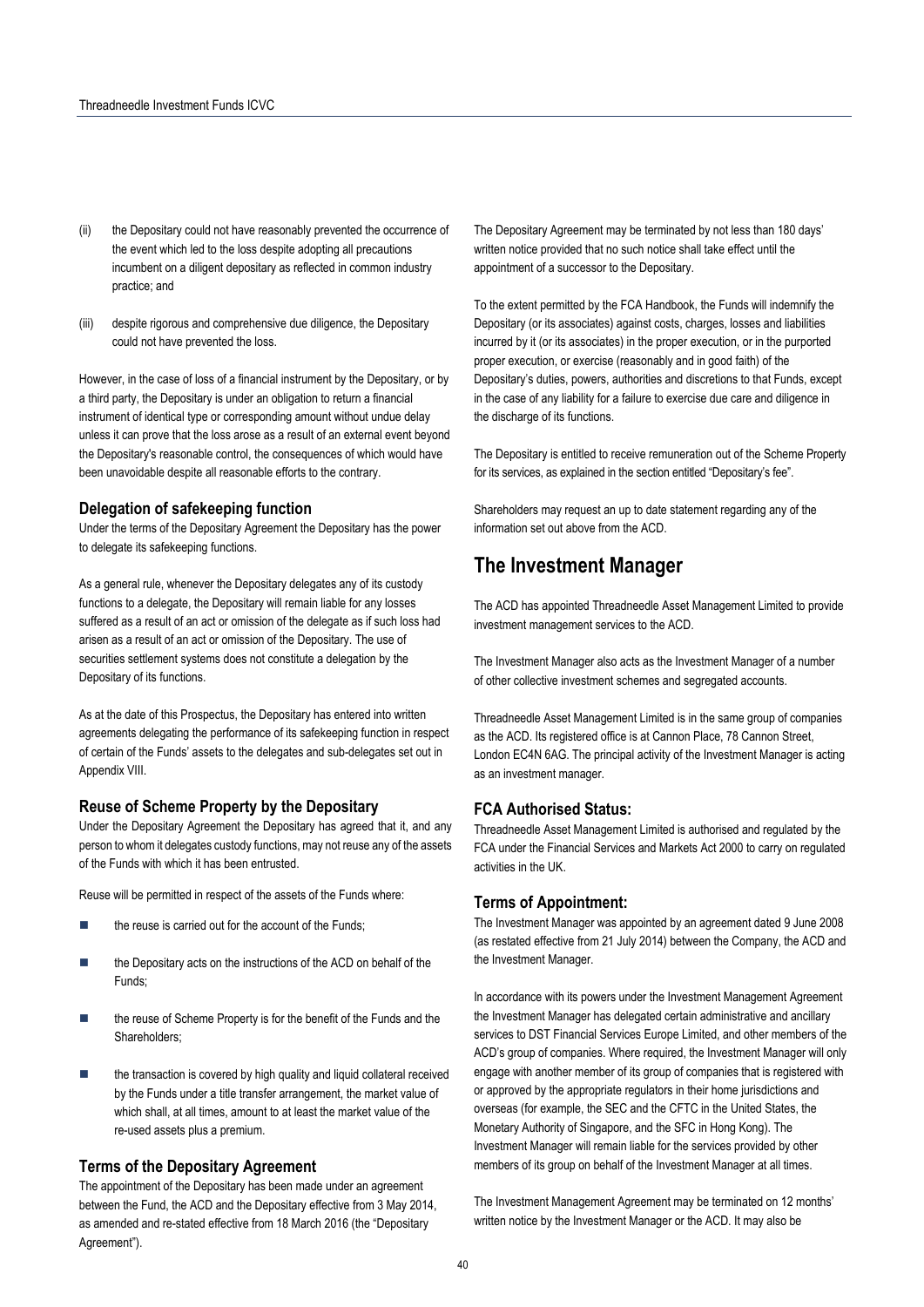terminated by the Company or the ACD with immediate effect if this is in the best interest of the Shareholders.

Subject to the overall policies, directions and control of the ACD, all relevant laws and regulations, this Prospectus, the Instrument of Incorporation and all proper directions of the Depositary, the Investment Manager has complete discretion to take all day to day investment decisions and to deal in investments in relation to the investment management of the Company, without prior reference to the ACD.

## **Delegation of non-discretionary investment advice**

Columbia Management Investment Advisers, LLC may make investment recommendations to the Investment Manager and therefore provide investment advice supported by research to the Investment Manager for the following Funds:

- American Fund
- American Select Fund
- American Smaller Companies Fund (US)
- Emerging Market Bond Fund
- Global Bond Fund
- Latin America Fund

#### **Delegation of discretionary investment advice**

From time to time, and subject to all relevant regulatory approvals being obtained, Threadneedle Asset Management Limited may, subject to its own liability, delegate the discretionary investment management of the assets of the following Funds to one or more third parties within the Ameriprise Financial, Inc. group of companies:

- Asia Fund (delegation to Threadneedle Investments Singapore (Pte.) Limited)
- Japan Fund (delegation to Columbia Management Investment Advisers, LLC)

Threadneedle Asset Management Limited will pay for the services of any of its delegates out of its own assets.

The Investment Manager may act, or refrain from acting, based upon its view of any investment advice supported by research or investment recommendations provided by Columbia Management Investment Advisers, LLC and retains the complete discretion to take all day to day investment decisions and to deal in investments.

Under the Investment Management Agreement, the ACD provides indemnities to the Investment Manager (except in the case of any matter arising as a direct result of its fraud, negligence, default or bad faith). The ACD may be entitled under the indemnities in the ACD Agreement to recover from the Company amounts paid by the ACD under the indemnities in the Investment Management Agreement.

## **Auditors**

The auditors of the Company are PricewaterhouseCoopers LLP.

## **Legal Advisers**

The Company is advised by Eversheds Sutherland (International) LLP.

## **Register of Shareholders**

The ACD acts as a registrar to the Company and has delegated to DST Financial Services Europe Limited the responsibility of maintaining the register of Shareholders at ACD Client Services details provided in the Directory. The register may be inspected at that address during normal business hours by any Shareholder or any Shareholder's duly authorised agent.

# **Conflicts of Interest**

The ACD, the Investment Manager and other companies within the group of companies to which they belong (the "Group", which for the avoidance of doubt includes Columbia Management Investment Advisers, LLC in their provision of investment advice supported by research and investment recommendations) may, from time to time, act as the investment manager or adviser to other funds or sub-funds which follow similar investment objectives to the Funds of the Company. It is therefore possible that the ACD and/or the Investment Manager may in the course of their business have potential conflicts of interest with the Company or a particular Fund.

Each member of the Group will, however, have regard to its legal obligations and, in particular, to its obligation to act in the best interests of the Company so far as practicable, having regard to its obligations to other clients when undertaking any investment where potential conflicts of interest may arise.

As more than one company within the Group will have access to the same information, and may be trading in the same investments through different trading desks, policies and procedures are in place to manage this potential conflict. Where a conflict of interest cannot be avoided, the ACD will ensure that the Company and the other funds it manages are treated fairly.

The ACD acknowledges that there may be some situations where the organisational or administrative arrangements in place for the management of conflicts of interest are not sufficient to ensure, with reasonable confidence, that risks of damage to the interests of the Company or its shareholders will be prevented. Should any such situations arise the ACD will disclose these to shareholders in an appropriate format, ordinarily this will be in the Report and Financial Statements of the Company.

The Depositary may act as the depositary of other companies.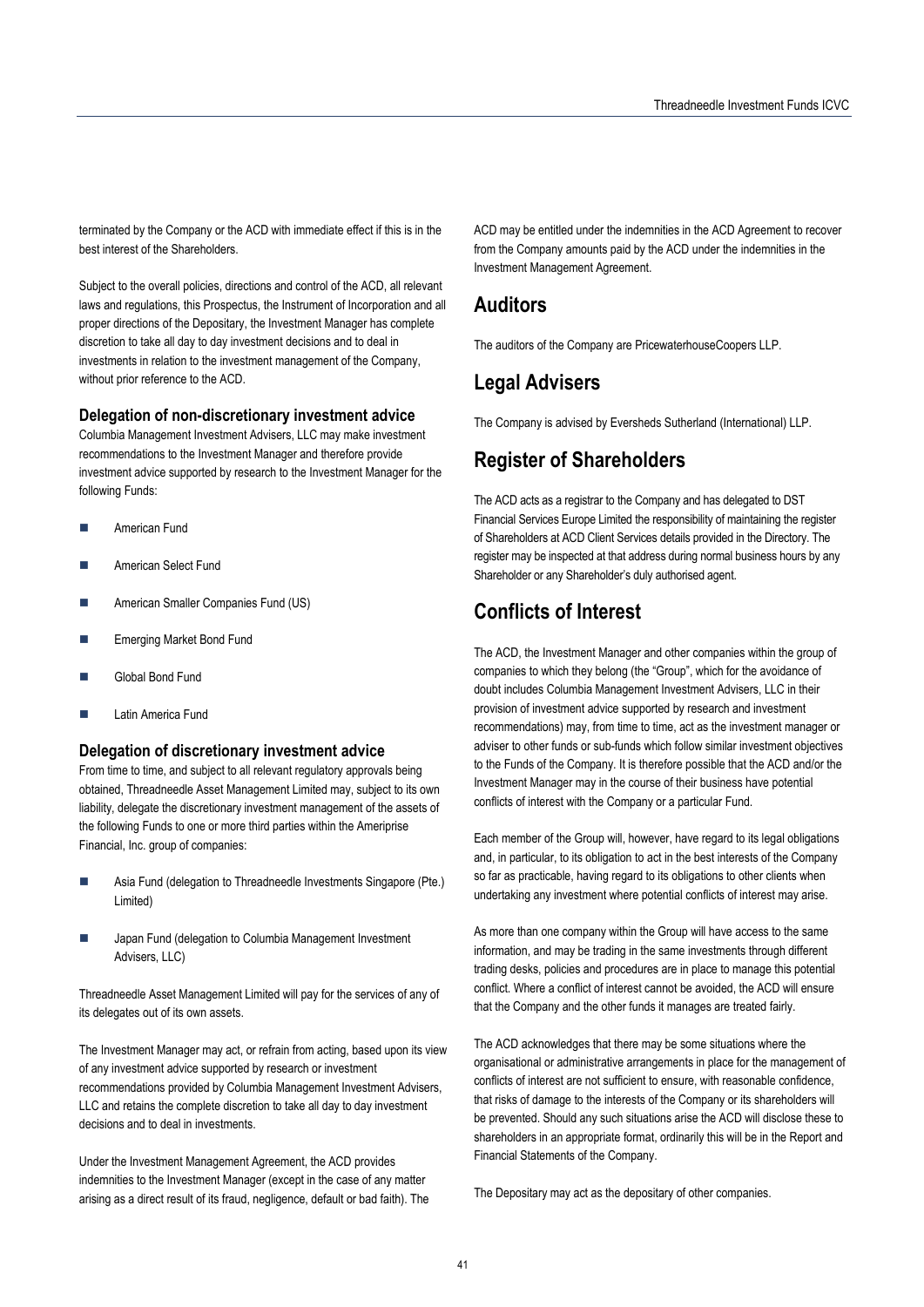From time to time conflicts may arise between the Depositary and the delegates or sub-delegates, for example where an appointed delegate or sub-delegate is an affiliated group company which receives remuneration for other custodial services it provides to the Funds. In the event of any potential conflict of interest which may arise during the normal course of business, the Depositary will have regard to applicable laws.

## **Exercise of Voting Rights**

The ACD has a strategy for determining when and how voting rights attached to ownership of Scheme Property are to be exercised for the benefit of each Fund. A summary of this strategy is available on the ACD's website at www.columbiathreadneedle.com. Details of the actions taken on the basis of this strategy in relation to each Fund are available to investors by writing to the ACD via ACD Client Services at the details provided in the Directory.

#### **Best Execution**

The ACD's best execution policy sets out the basis upon which the ACD will effect transactions and place orders in relation to the Company whilst complying with its obligations under the FCA Handbook to obtain the best possible result for the Company. Details of the best execution policy are available on the ACD's website at www.columbiathreadneedle.com or by contacting the ACD via ACD Client Services at the details provided in the Directory.

In addition, by 30 April each year, the Investment Manager will publish annually on its website a summary of the volumes executed for each instrument class, showing the Top 5 venues. This can be found under the 'Literature' section of the site.

## **Controversial Weapons**

The UN Convention on Cluster Munitions came into force on 1 August 2010. This Convention prohibits all use, stockpiling, production and transfer of controversial weapons. The ACD and the Investment Manager acknowledge the importance of the Convention and the Investment Manager actively screens companies for evidence of their corporate involvement, in controversial weapons that includes but is not limited to anti-personnel mines, cluster munitions, biochemical weapons and depleted uranium ammunition and armour. Where a company is verified to undertake such activities, the Investment Manager's policy is not to invest in the securities issued by that company however it reserves the right to take short positions on such securities.

#### **Responsible Investment**

In discharging its obligations, the ACD will have regard, as appropriate, to its Policies on the Principles for Responsible Investment (PRI) and the UK Stewardship Code.

## **Fees and expenses**

#### **General**

The fees, costs and expenses relating to the authorisation and incorporation and establishment of the Company and the initial offer of Shares (including preparation and printing of this Prospectus and fees of professional advisers to the Company) have been borne by the ACD or other companies in its group. Each Fund formed after November 1997 may bear its own direct establishment costs.

The Company may pay out of the property of each Fund charges and expenses incurred by the Company, which will include the following expenses:

- (a) the fees and expenses payable to the ACD (which will include the fees and expenses payable to the Investment Manager) and to the Depositary;
- (b) expenses incurred in acquiring and disposing of investments;
- (c) taxation and duties payable by the Company;
- (d) interest on and charges incurred in borrowings;
- (e) any amount payable by the Company under any indemnity provisions contained in the Instrument of Incorporation or any agreement with any functionary of the Company;
- (f) fees of the FCA and the corresponding periodic fees of any regulatory authority in a country or territory outside the United Kingdom in which Shares are or may be marketed;
- (g) fees and expenses of the auditors.

The ACD may from time to time subsidise costs incurred by any of the Funds including but not limited to the Auditor's fee, to keep the costs of the Fund in line with the published estimated Ongoing Charges Figure or for any other reason. Details of the Ongoing Charges Figure for the previous reporting period can be found in the report and financial statements of the Company.

The ACD or companies in its group will pay, on behalf of the Company, the following ongoing registration and general expenses:

- (i) fees and expenses in respect of establishing and maintaining the register of Shareholders and related functions including the fees of the registrar;
- (ii) expenses incurred in distributing income to Shareholders;
- (iii) fees in respect of the publication and circulation of details of the NAV and prices;
- (iv) the fees and expenses of tax, legal and other professional advisers of the Company;
- (v) the costs of convening and holding Shareholder meetings (including meetings of Shareholders in any particular Fund, and a particular Class within a Fund);
- (vi) the costs of printing and distributing reports, accounts and any prospectus, publishing prices and any costs incurred as a result of periodic updates of any prospectus and any other administrative expense;
- (vii) the fees connected with any listing of Shares on the Luxembourg Stock Exchange.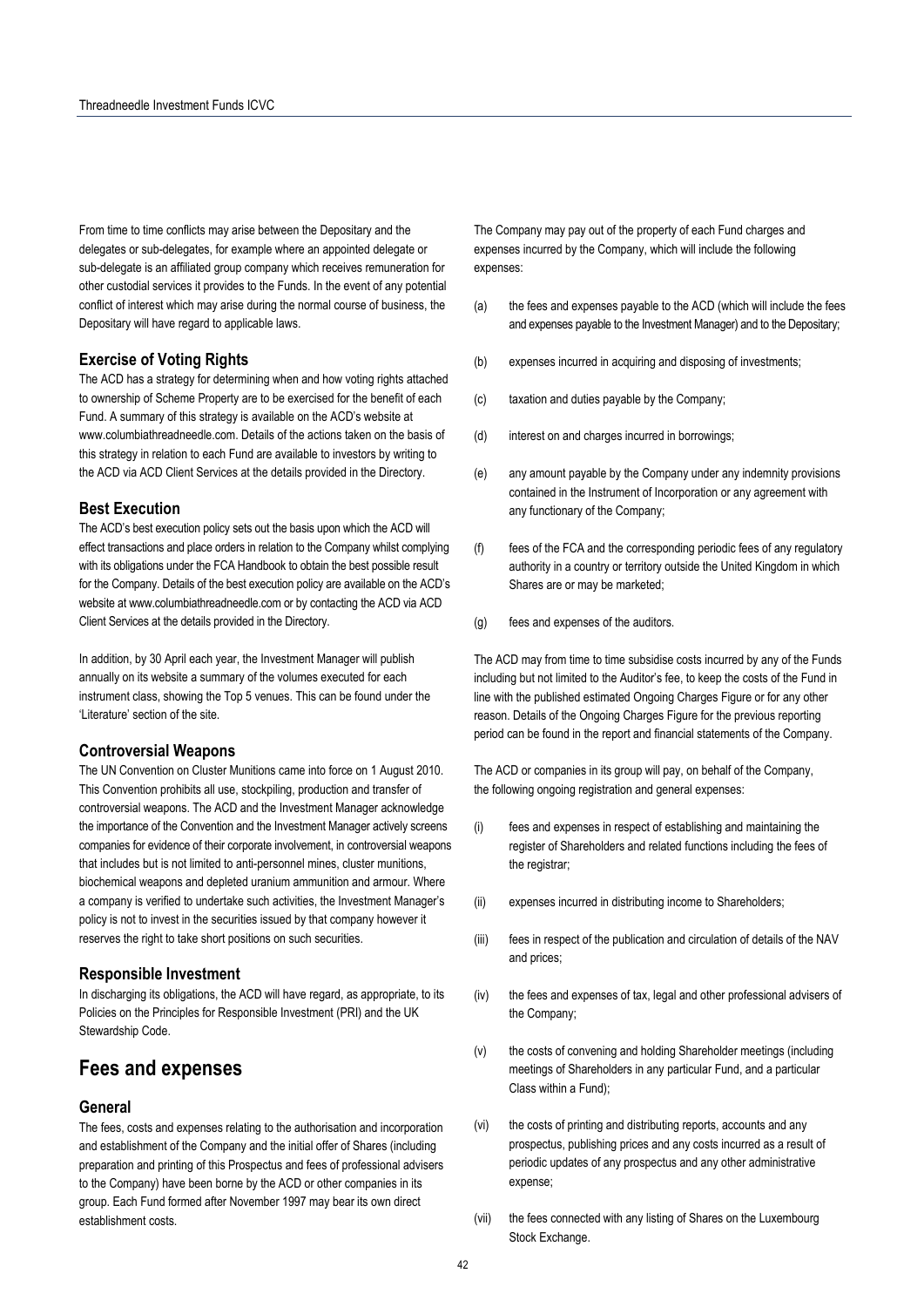In return for paying or satisfying (i)-(vii), the ACD currently collects from the Company the following charges:

For Class 1 Shares, the registrar fee is listed below:

| Fund                                      | <b>Registrar fee</b> |
|-------------------------------------------|----------------------|
| American Fund                             | 0.11%                |
| American Select Fund                      | 0.11%                |
| American Smaller Companies Fund (US)      | 0.11%                |
| Asia Fund                                 | 0.11%                |
| Dollar Bond Fund                          | 0.11%                |
| <b>Emerging Market Bond Fund</b>          | 0.11%                |
| European Bond Fund                        | 0.11%                |
| European Fund                             | 0.11%                |
| European Select Fund                      | 0.08%                |
| European Smaller Companies Fund           | 0.15%                |
| Global Bond Fund                          | 0.11%                |
| Global Select Fund                        | 0.11%                |
| High Yield Bond Fund                      | 0.11%                |
| Japan Fund                                | 0.11%                |
| Latin America Fund                        | 0.15%                |
| Monthly Extra Income Fund                 | 0.11%                |
| <b>Sterling Bond Fund</b>                 | 0.06%                |
| Sterling Corporate Bond Fund <sup>4</sup> | 0.11%                |
| Sterling Short-Term Money Market Fund     | 0.06%                |
| Strategic Bond Fund                       | 0.15%                |
| UK Equity Income Fund                     | 0.08%                |
| UK Equity Opportunities Fund              | 0.15%                |
| UK Fund                                   | 0.11%                |
| UK Growth and Income Fund                 | 0.11%                |
| <b>UK Institutional Fund</b>              | 0.11%                |
| UK Monthly Income Fund                    | 0.11%                |
| <b>UK Select Fund</b>                     | 0.11%                |
| <b>UK Smaller Companies Fund</b>          | 0.15%                |

For Class D Shares and Class M Shares the registrar fee is 0.15% per annum except for Class D Shares of the UK Equity Income Fund, for which 0.11% per annum is charged.

The current charge for Class 2, Class L and Class X Shares is 0.035% per annum.

The current charge for Class N and Class Z is 0.11% per annum for all Funds except the below listed Funds for which 0.06% per annum is charged:

- American Fund
- American Select Fund
- European Select Fund
- UK Fund
- UK Equity Income Fund

The charge for Class Z is 0.08% per annum for the following Fund:

Global Select Fund

Such a charge provides greater transparency for investors and certainty as to the level of such costs that they will bear as well as providing for simpler administration. The ACD will give written notice to the Shareholders in a time period in accordance with the FCA Rules before any increase to the rates specified above and the ACD will make available a Prospectus to reflect the increased rates. At any particular time the actual amount of ongoing registration and general expenses listed in (i)-(vii) above may be more or less than ACD collects from the Company, however, the ACD is under no obligation to account to the Depositary or the Shareholders for any surplus it retains in relation the payment it receives.

Value Added Tax is payable on these charges where appropriate. Expenses are allocated between capital and income in accordance with the FCA Rules.

#### **Prohibition of "double-dipping"**

If the Company acquires units of collective investment schemes that are managed directly or indirectly by the ACD itself or a company with which it is linked by way of common management or control or by way of a direct or indirect stake of more than 10% of the capital or votes, no management fee may be charged to the fund's assets in respect of such investments. Moreover, the ACD may not charge to the investment fund any issuing or redemption commissions of the linked target funds.

# **Charges payable to the ACD**

As remuneration for carrying out its duties and responsibilities for Class 1, Class D, Class L, Class M, Class N, Class 2 and Class Z Shares (including the respective Hedged Share Classes), the ACD is paid an annual fee out of each Fund. In respect to the Class X Shares, the investor is invoiced directly by the ACD for the payment of the annual management fee. All Shares,

 $\overline{\phantom{a}}$ 

<sup>4</sup> UK Corporate Bond Fund until 30 August 2019 (inclusive).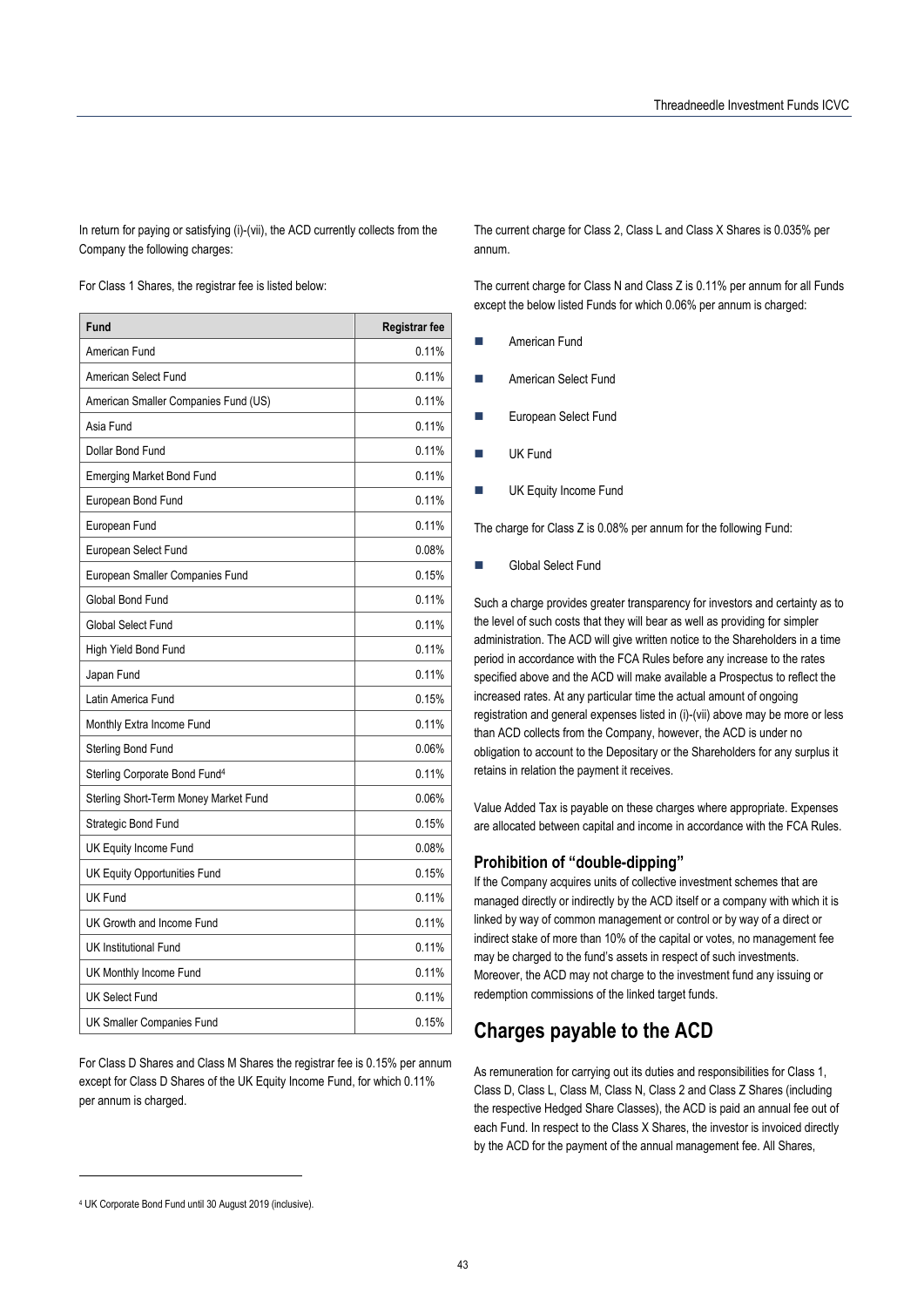including Class X Shares bear the pro rata share of the registration and depositary fees as well as other charges and expenses. The fees of all Share classes are calculated with reference to the previous day's NAV of the Fund plus or minus any sales or redemptions.

For Class 1, Class D, Class L, Class M, Class N, Class 2 and Class Z Shares (including the respective Hedged Share Classes), the annual management fee accrues daily and is payable monthly. The current management fees for the Funds are set out below save as for the Class X Shares as these will be detailed in a separate agreement between the Eligible Shareholder and the ACD.

The ACD will give prior written notice to the Shareholders for a time period in accordance with the FCA Rules before any increase to the annual management fees set out below and the ACD will make available a Prospectus to reflect the increased charges:

**American Fund:**  Class 1: 1.5%; Class 2: 1.0%: Class Z: 0.75%.

**American Select Fund:**  Class 1: 1.5%; Class 2: 1.0%: Class Z: 0.75%.

**American Smaller Companies Fund (US):**  Class 1: 1.5%; Class 2: 1.0%: Class Z: 0.75%.

**Asia Fund:**  Class 1: 1.5%; Class 2: 1.0%: Class Z: 0.75%.

**Dollar Bond Fund:**  Class 1: 1.0%; Class Z: 0.50%.

**Japan Fund:**  Class 1: 1.5%; Class 2: 1.0%: Class Z: 0.75%.

**Emerging Market Bond Fund:**  Class 1: 1.45%; Class 2: 1.0%; Class Z: 0.60%.

**European Bond Fund:**  Class 1: 1.0%, Class 2: 0.5%; Class Z: 0.50%.

**European Fund:**  Class 1: 1.5%; Class 2: 1.0%: Class D: 0.90%; Class L: 0.55%; Class Z: 0.75%.

**European Select Fund:**  Class 1: 1.5%; Class 2: 1.0%: Class Z: 0.75%.

**European Smaller Companies Fund:**  Class 1: 1.5%; Class 2: 1.0%; Class Z: 0.75%.

**Global Bond Fund:**  Class 1: 1.25%; Class 2: 0.75%: Class Z: 0.50%.

**Global Select Fund:**  Class 1: 1.5%. Class 2: 1.00%: Class Z: 0.75%.

**High Yield Bond Fund:**  Class 1: 1.20%; Class 2: 0.75%: Class Z: 0.60%.

**Latin America Fund:**  Class 1: 1.5%; Class 2: 1.0%: Class Z: 0.75%.

**Monthly Extra Income Fund:**  Class 1: 1.25%. Class Z: 0.60%

**Sterling Bond Fund:**  Class 1: 0.45%; Class Z: 0.40%.

**Sterling Corporate Bond Fund5:**  Class 1: 0.75%; Class 2: 0.5%; Class L: 0.40%.

**Sterling Short-Term Money Market Fund:**  Class 1: 0.5%; Class 2: 0.15%

**Strategic Bond Fund:**  Class 1: 1.25%; Class 2: 0.75%; Class Z: 0.60%

**UK Equity Income Fund:**  Class 1: 1.5%; Class 2: 1.0%; Class D: 0.90%; Class L: 0.55%; Class Z: 0.75%.

**UK Equity Opportunities Fund:**  Class 2: 1.5%; Class Z: 0.75%.

**UK Fund:**  Class 1: 1.5%; Class 2: 1.0%.; Class Z: 0.75%.

**UK Growth and Income Fund:**  Class 1: 1.5%; Class 2: 1.0%; Class Z: 0.75%.

**UK Institutional Fund:**  Class 1: 1.5%; Class 2: 0.75%.

**UK Monthly Income Fund:**  Class 1: 1.5%; Class 2: 1.0%: Class Z: 0.75%.

**UK Select Fund:**  Class 1: 1.5%; Class 2: 1.0%: Class D: 0.90%; Class L: 0.55%; Class Z: 0.75%.

**UK Smaller Companies Fund:**  Class 1: 1.5%; Class 2: 1.0%: Class Z: 0.75%.

 $\overline{\phantom{a}}$ 

<sup>5</sup> UK Corporate Bond Fund until 30 August 2019 (inclusive).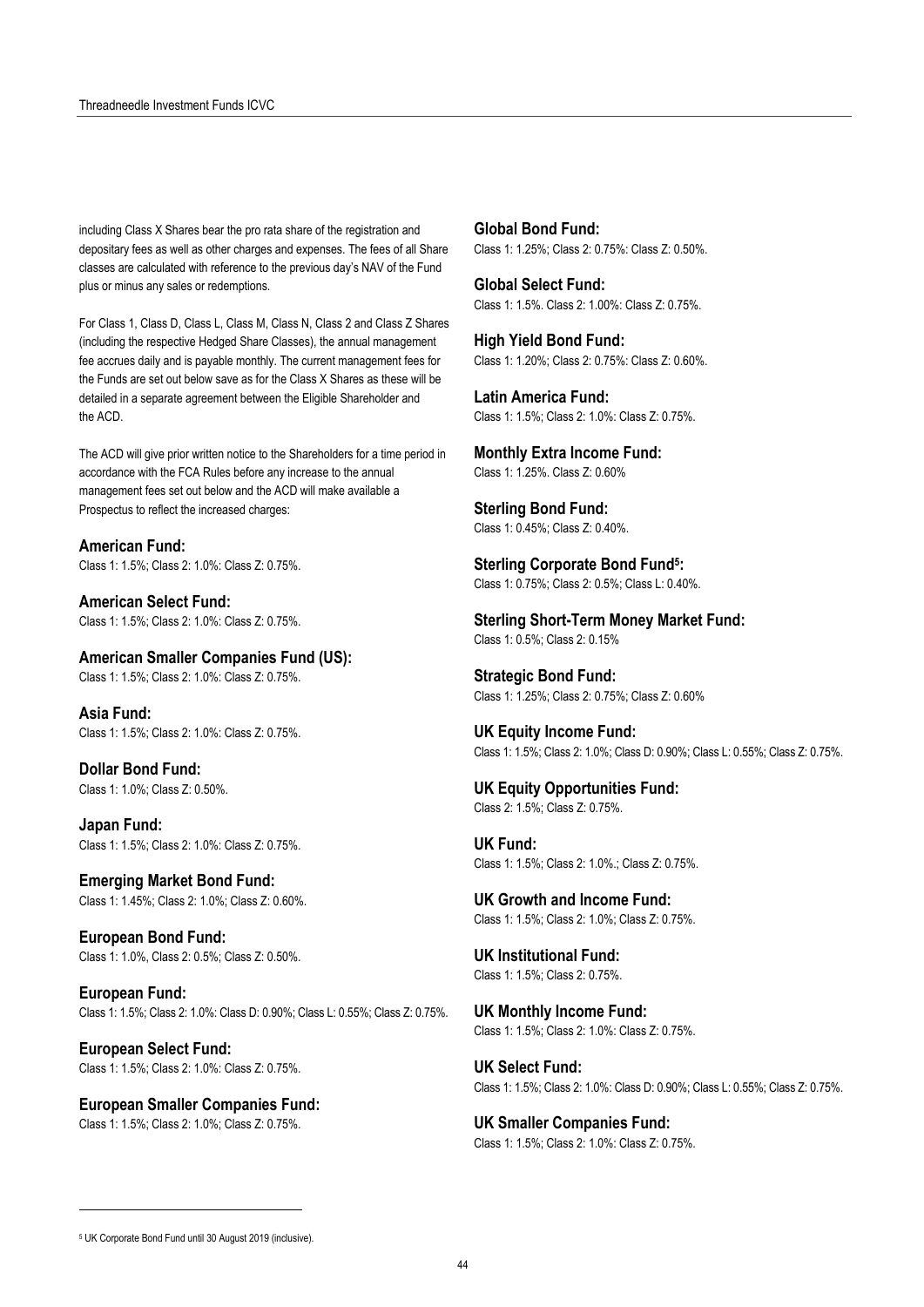The ACD is also entitled to all reasonable, properly vouched, out of pocket expenses incurred in the performance of its duties, including stamp duty and stamp duty reserve tax on transactions in Shares.

Where the investment objective of a Fund is to treat the generation of income as a higher priority than capital growth, or the generation of income and capital growth have equal priority, all or part of the ACD's fee may be charged against capital instead of against income. This will only be done with the approval of the Depositary and applies to the following Funds:

- Dollar Bond Fund
- Emerging Market Bond Fund
- European Bond Fund
- Global Bond Fund
- High Yield Bond Fund
- Monthly Extra Income Fund
- Sterling Bond Fund
- Sterling Short-Term Money Market Fund
- Strategic Bond Fund
- UK Equity Income Fund
- UK Growth and Income Fund
- UK Monthly Income Fund

This treatment of the ACD's fee will increase the amount of income available for distribution to Shareholders in the Fund concerned, but may result in capital erosion and may constrain capital growth.

In addition, all or part of other fees and expenses of the Company may be charged against capital instead of against income, but only insofar as income is sufficient to meet those fees and expenses and only where the Fund allows charging against capital instead of against income. The Company will charge such fees and expenses to capital in order to manage the level of income paid and/or available to Shareholders. This may result in capital erosion or may constrain capital growth and will only be done with the approval of the Depositary, subject always to the FCA Rules.

If a Class's expenses in any period exceed the income the ACD may take that excess from the capital property attributable to that Class up to the full amount of that excess.

# **Stock lending**

The Company may engage in stock lending arrangements with the Custodian, acting as stock lending agent on behalf of the Depositary. Under an agreement between the Company, the Depositary, the Investment Manager and the Custodian, the Custodian is entitled to a payment for providing stock lending services to the Company. The fee payable to the Custodian is calculated as a percentage of the gross income from stock lending and will be 12.5% of the income generated by the stock lending activity. The remaining amount of income that is generated by virtue of the stock lending activity is then applied to the Scheme Property of the Company being 87.5%.

Further detail on stock lending is set out in Appendix II.

The ACD may not introduce a new category of remuneration for its services to be paid out of the Scheme Property of the Company without obtaining prior approval of the Shareholders by way of resolution. Additionally, no increase to a current rate or amount of remuneration payable to the ACD or an associate (as defined in the FCA Rules) out of the Scheme Property of the Company or any material change to any other type of payment out of the Scheme Property of the Company can be implemented without the ACD giving prior written notification of not less than 60 days to the Shareholders.

## **Investment Manager's fee**

The Investment Manager's fees and expenses (plus VAT thereon) will be paid by the ACD out of its remuneration under the ACD Agreement.

# **Depositary's fee**

The Depositary's remuneration, which is payable out of the assets of each Fund, is a periodic charge at such annual percentage rate of 0.01% being paid on the same basis as the ACD's annual management charge.

The ACD will notify the Shareholders in writing prior to the change coming into force for a time period in accordance with the FCA Rules for any material increase to the rates set out above.

The Depositary is also entitled to receive out of the property of each Fund remuneration for performing or arranging for the performance of such functions as the ACD and the Depositary may from time to time agree, being functions conferred on the Depositary by the Instrument of Incorporation or the FCA Rules. The Depositary's remuneration under this paragraph shall accrue when the relevant transaction or other dealing is effected and shall be paid in arrears on the next following date on which payment of the Depositary's periodic charge is to be made or as soon as practicable thereafter. Currently the Depositary does not receive any remuneration under this paragraph.

#### **Depositary's Expenses**

In addition to the remuneration referred to above, the Depositary is entitled to receive reimbursement for expenses properly incurred by it in the discharge of its duties or exercising any of the powers conferred upon it in relation to the Company and each Fund, subject to approval by the ACD.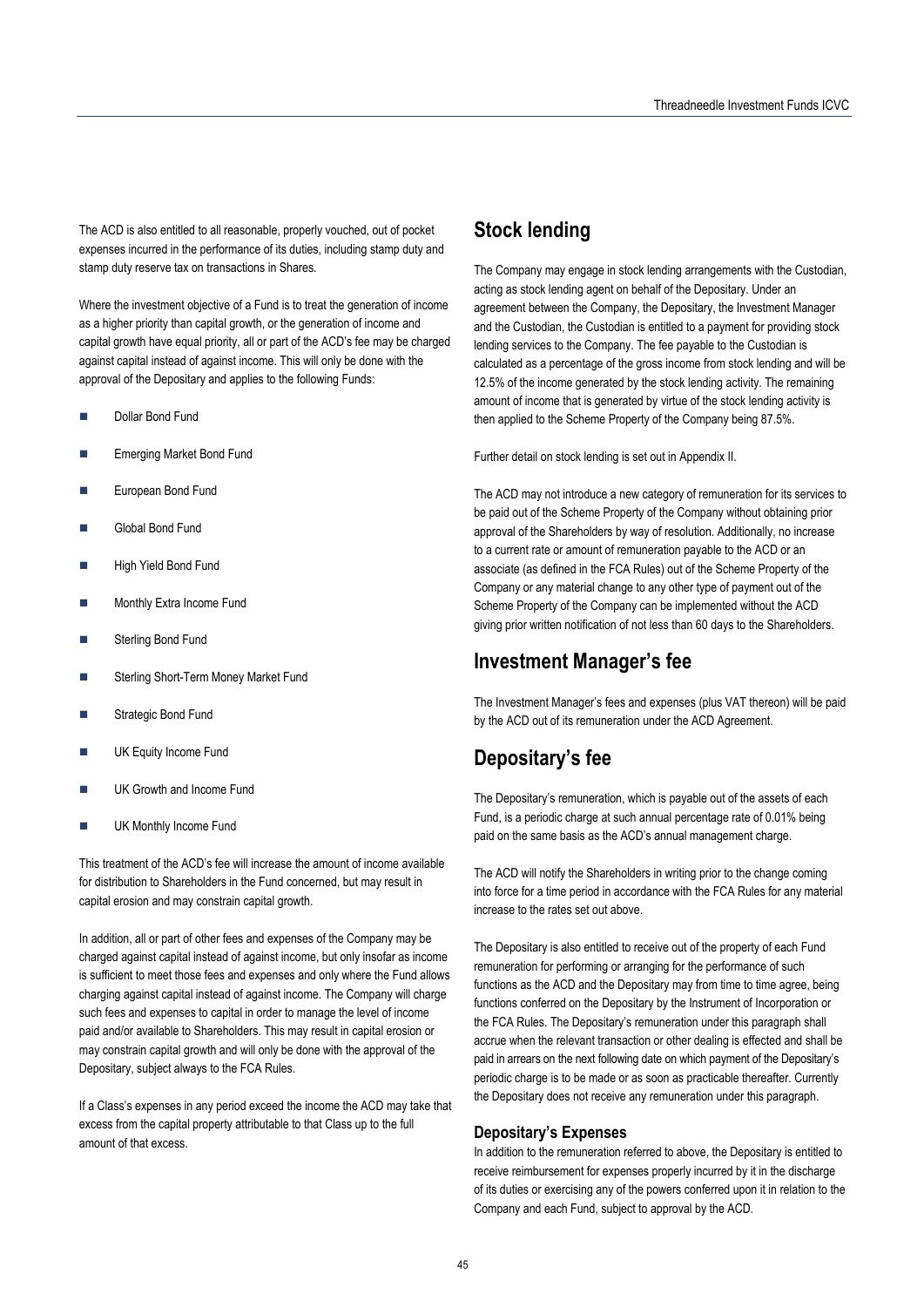In accordance with an agreement between the ACD and the Depositary, the Depositary is entitled to payment for the transaction costs associated with stock lending activities carried out in respect of the Funds.

The Depositary has appointed Citibank N.A. as the Custodian of the property of the Funds and is entitled to receive reimbursement of the Custodian's fees as an expense of each Fund. Citibank N.A.'s remuneration for acting as Custodian is calculated at an ad valorem rate determined by the territory or country in which the assets of each Fund are held. Currently, the lowest rate is 0.002% and the highest rate is 0.44%. In addition, the Custodian makes a transaction charge determined by the territory or country in which the transaction is effected. Currently, these transaction charges range from £3 to £90 per transaction.

Any material increase to the Custodian's charges set out above will be subject to the agreement of the Depositary and the ACD, and the ACD will give prior written notice of not less than 60 days to the Shareholders.

The Depositary is also entitled to be reimbursed out of the property of each Fund in respect of remuneration charged by the Custodian for such services as the ACD, the Depositary and the Custodian may from time to time agree, being services delegated to the Custodian by the Depositary in performing or arranging for the performance of the functions conferred on the Depositary by the Instrument of Incorporation or the FCA Rules. Remuneration charged under this paragraph shall accrue when the relevant transaction or other dealing is effected and shall be paid in arrears. Currently, the Custodian does not receive any remuneration under this paragraph. The following further expenses may also be paid out of the property of each Fund:

- (a) all charges imposed by, and any expenses of, any agents appointed by the Depositary to assist in the discharge of its duties;
- (b) all charges and expenses incurred in connection with the collection and distribution of income;
- (c) all charges and expenses incurred in relation to the preparation of the Depositary's annual report to Shareholders;
- (d) all charges and expenses incurred in relation to stock lending.

Subject to current HM Revenue & Customs ('HMRC') regulations, Value Added Tax at the prevailing rate may be payable in addition to the Depositary's remuneration, the Custodian's remuneration and the above expenses.

#### **Allocation of Fees and Expenses between Funds**

All the above fees, duties and charges (other than those borne by the ACD) will be charged to the Fund in respect of which they were incurred but where an expense is not considered to be attributable to any one Fund, the expense will normally be allocated to all Funds pro-rata to the NAV of the Funds, although the ACD has discretion to allocate these fees and expenses in a manner which it considers fair to Shareholders generally.

# **Ongoing Charges Figure ('OCF')**

The OCF is the European standard method of disclosing the charges of a share class of a fund based on the last year's expenses and may vary from year to year. It includes charges such as the Fund's annual management charge, registration fee, custody fees and distribution cost but ordinarily excludes the costs of buying or selling assets for the fund. The Key Investor Information Documents contain the current OCF.

## **Instrument of Incorporation**

The Instrument of Incorporation of the Company (which is available for inspection at the ACD's offices, or at ACD Client Services at the details provided in the Directory) contains, inter alia, provisions to the following effect:

#### **1. Share Capital**

- (a) The Company may from time to time issue Shares of different Classes in respect of a Fund, and the ACD may by resolution from time to time create additional Classes in respect of a Fund (whether or not falling within one of the Classes in existence on incorporation).
- (b) The ACD may by a resolution from time to time create additional Funds with such investment objectives and such restrictions as to geographic area, economic sector, monetary zone or category of transferable security or otherwise, and denominated in such currencies, as the ACD may from time to time determine.
- (c) The Company may issue Limited Issue Shares in respect of any Fund.
- (d) The special rights attaching to a Class are not (unless otherwise expressly provided by the conditions of issue of such Shares) deemed to be varied by:
	- (i) the creation, allotment or issue of further Shares of any Class ranking pari passu with them;
	- (ii) the switch of Shares of any Class into Shares of another Class;
	- (iii) the creation, allotment, issue or redemption of Shares of another Class within the same Fund, provided that the interests of that other Class in the Fund represent fairly the financial contributions and benefits of Shareholders of that Class;
	- (iv) the creation, allotment, issue or redemption of Shares of another Fund;
	- $(v)$  the exercise by the ACD of its powers to re-allocate assets, liabilities, expenses, costs or charges not attributable to one Fund or to terminate a Fund; or
	- (vi) the passing of any resolution at a meeting of another Fund which does not relate to the Fund in which the Class is interested.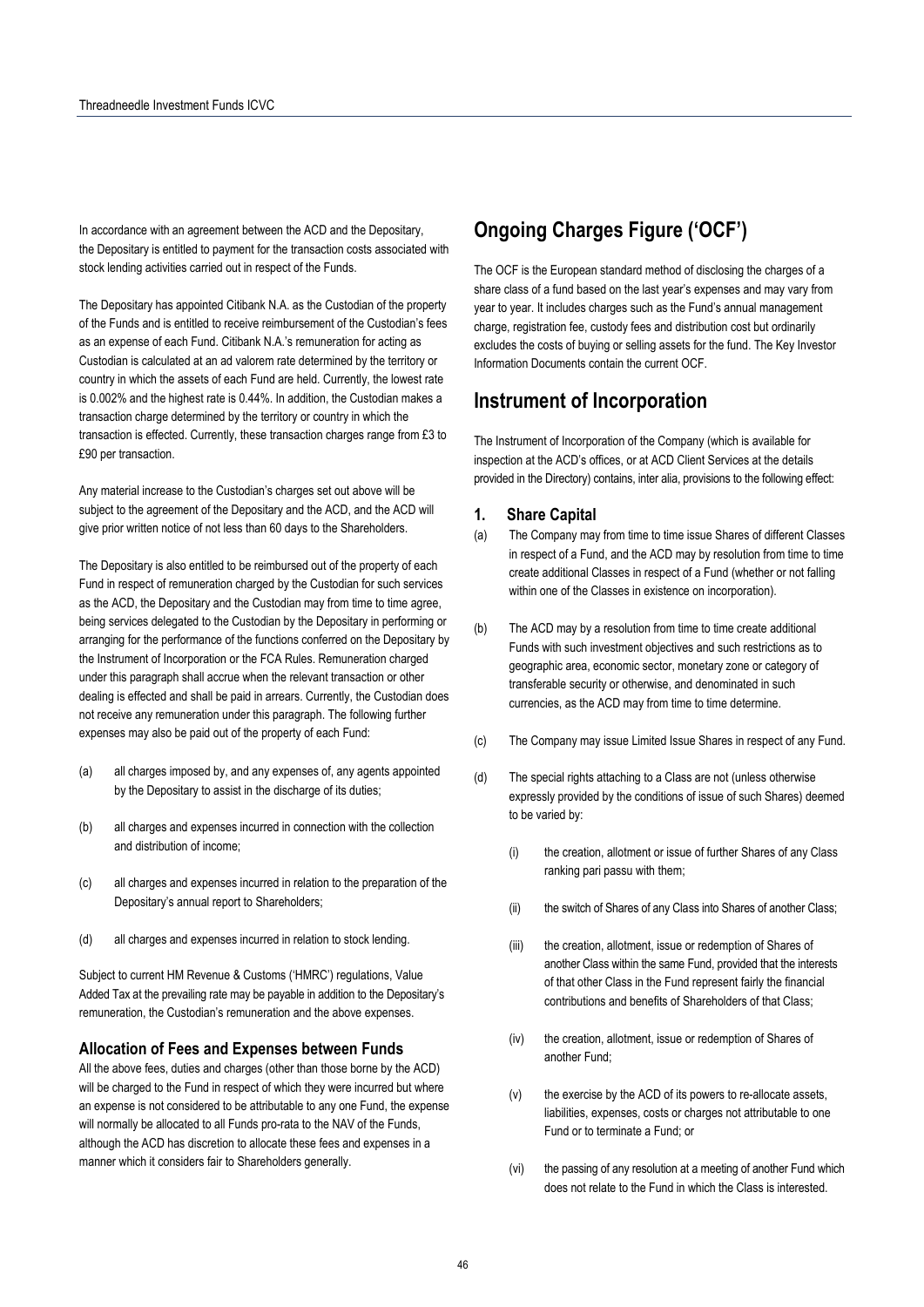## **2. Transfer of Shares**

- (a) All transfers of registered Shares must be effected by transfer in writing in any usual or common form or in any other form as may be approved by the ACD.
- (b) No instrument of transfer may be given in respect of more than one Class.
- (c) In the case of a transfer to joint holders, the number of joint holders to whom a Share is to be transferred may not exceed four.
- (d) In the case of Class X Shares investors must be Eligible Shareholders.

### **3. Income**

(a) The following provisions apply in respect of Shares in issue in respect of the Funds available in the Company:

An allocation of income (whether annual or interim) to be made in respect of each Share issued by the Company or sold by the ACD during the accounting period in respect of which that income allocation is made shall be of the same amount as the allocation to be made in respect of the other Shares of the same Class issued in respect of the same Fund but shall where appropriate include a capital sum ('income equalisation') representing the ACD's best estimate of the amount of income included in the price of that Share, being either the actual amount of income included in the issue price of that Share or an amount arrived at by taking the aggregate of the amounts of income included in the price in respect of Shares of that Class issued or sold to Shareholders in the annual or interim accounting period in question and dividing that aggregate amount by the number of such Shares and applying the resultant average to each of the Shares in question.

- (b) Each allocation of income made in respect of any Fund at a time when more than one Class is in issue in respect of that Fund shall be done by reference to the relevant holders' proportionate interests in the Scheme Property of the Fund in question. These will be ascertained for each Class as follows:
	- (i) A notional account will be maintained for each Class. Each account will be referred to as a 'Proportion Account'.
	- (ii) The word 'proportion' in this context means the proportion, which the balance on a Proportion Account at the relevant time bears to the balance on all the Proportion Accounts of a Fund at that time. The proportionate interest of a Class of Share in the assets and income of a Fund is its 'proportion'.
	- (iii) There will be credited to a Proportion Account:
		- the subscription money (excluding any initial charges) for the issue of Shares of the relevant Class;
- that Class's proportion of the amount by which the NAV of the Fund exceeds the total subscription money for all Shares in the Fund:
- that Class's proportion of the Fund's income received and receivable; and
- any notional tax benefit under paragraph (v) below.
- (iv) There will be debited to a Proportion Account:
	- the redemption payment for the cancellation of Shares of the relevant Class;
	- the Class's proportion of the amount by which the NAV of the Fund falls short of the total subscription money for all Shares in the Fund;
	- all distributions of income (including equalisation if any) made to Shareholders of that Class;
	- all costs, charges and expenses incurred solely in respect of that Class;
	- that Class's share of the costs, charges and expenses incurred in respect of that Class and one or more other Classes in the Fund, but not in respect of the Fund as a whole;
	- that Class's proportion of the costs, charges and expenses incurred in respect of or attributable to the Fund as a whole; and
	- any notional tax liability under paragraph (v).
- (v) Tax liabilities and tax benefits are assessed by HMRC on each Fund as a whole. Any Fund tax liability or benefit will be allocated between Classes on a just and reasonable basis so as not to materially prejudice any Class. The allocation will be carried out by the ACD in consultation with the Auditors.
- (vi) Where a Class is denominated in a currency that is not the base currency, the balance on the Proportion Account shall be converted into the base currency in order to ascertain the proportions of all Classes. Conversions between currencies shall be at a rate of exchange decided by the ACD as being a rate that is not likely to result in any material prejudice to the interests of Shareholders or potential Shareholders.
- (vii) The Proportion Accounts are memorandum accounts maintained for the purpose of calculating proportions. They do not represent debts from the Company to Shareholders or the other way round.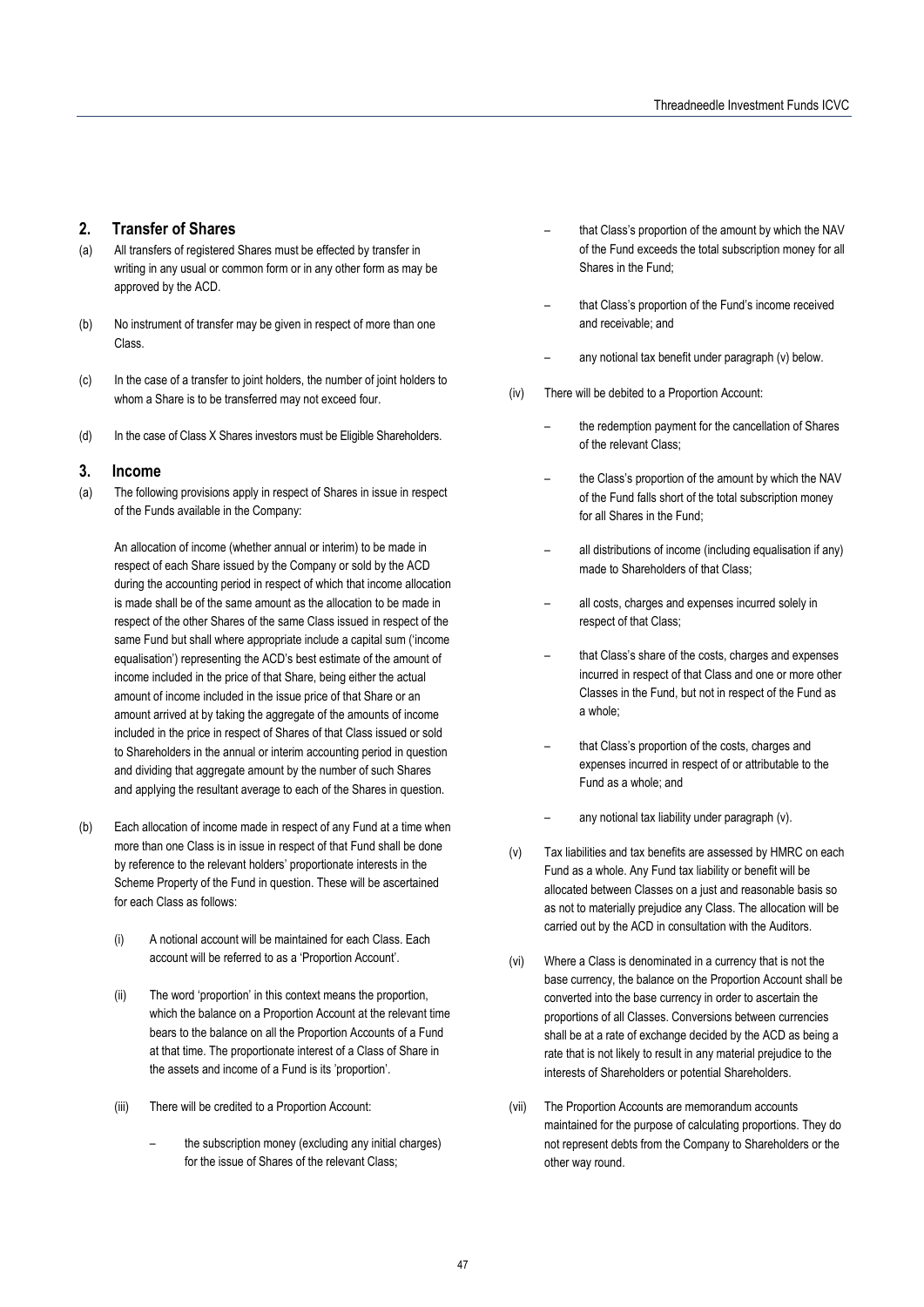- (viii) Each credit and debit to a Proportion Account shall be allocated to that account on the basis of that Class's proportion immediately before the allocation. All such adjustments shall be made as are necessary, to ensure that on no occasion on which the proportions are ascertained is any amount counted more than once.
- (ix) When Shares are issued thereafter each such Share shall represent the same proportionate interest in the Scheme Property of the relevant Fund as each other Share of the same category and Class then in issue in respect of that Fund.
- (x) The Company shall allocate the amount available for income allocation (calculated in accordance with the FCA Rules) between the Shares in issue relating to the relevant Fund according to the respective proportionate interests in the Scheme Property of the Fund represented by the Shares in issue at the Valuation Point in question.

#### **4. Number of Directors**

Unless otherwise determined by an extraordinary resolution of Shareholders the number of Directors shall not at any time exceed one.

## **5. Removal of ACD**

The Company may by ordinary resolution remove the ACD before the expiration of its period of office, notwithstanding anything in the Instrument of Incorporation or in any agreement between the Company and the ACD, but the removal will not take effect until the FCA has approved it and a new ACD approved by the FCA has been appointed.

#### **6. Proceedings at General Meetings**

- (a) The duly authorised representative of the Depositary will nominate the chairman at general meetings. If the nominated chairman is not present within a reasonable time after the time appointed for holding the meeting and willing to act as the chairman, the Shareholders present may choose one of their number to be chairman of the meeting.
- (b) The chairman of any quorate meeting may with the consent of the meeting adjourn the meeting from time to time (or without date) and from place to place, and if he is directed by the meeting to adjourn he must do so. No business can be transacted at an adjourned meeting which might not lawfully have been transacted at the meeting from which the adjournment took place.
- (c) The Shareholders have rights under the FCA Rules to demand a poll. In addition to these, a poll may be demanded by the chairman of the meeting or by the ACD on any resolution put to the vote of a general meeting.
- (d) Unless a poll is required, a declaration by the chairman that a resolution has been carried, or carried unanimously, or by a particular majority, or lost, and an entry to that effect in the minute book or computer record of proceedings shall be conclusive evidence of that fact. If a poll is required, it shall be taken in such manner as the chairman may direct.

(e) The chairman may take any action he considers appropriate, for example, the safety of people attending a general meeting, the proper and orderly conduct of the general meeting or in order to reflect the wishes of the majority.

## **7. Corporations acting by representatives**

- (a) Any corporation which is a Shareholder may by resolution of its directors or other governing body and in respect of any Share or Shares of which it is the holder authorise such individual as it thinks fit to act as its representative at any general meeting of the Shareholders or of any Class meeting or Fund meeting. The individual so authorised shall be entitled to exercise the same powers on behalf of such corporation as the corporation could exercise in respect of such Share or Shares if it were an individual Shareholder.
- (b) Any corporation which is a director of the Company may by resolution of its directors or other governing body authorise such individual as it thinks fit to act as its representative at any general meeting of the Shareholders, or of any Class meeting or Fund meeting of the directors. The person so authorised shall be entitled to exercise the same powers at such meeting on behalf of such corporation as the corporation could exercise if it were an individual director.

## **8. Class meetings and Fund meetings**

The provisions of the Instrument of Incorporation relating to meetings shall apply to Class meetings and Fund meetings in the same way as they apply to general meetings.

#### **9. Instrument of Incorporation**

- (a) The Instrument of Incorporation may be amended by resolution of the ACD to the extent permitted by the FCA Rules.
- (b) In the event of any conflict arising between any provision of the Instrument of Incorporation and either the OEIC Regulations or the FCA Rules, the OEIC Regulations and the FCA Rules will prevail.

#### **10. Indemnity**

The Instrument of Incorporation contains provisions indemnifying every director, other officer and auditor against liability in certain circumstances otherwise than in respect of negligence, default, breach of duty or breach of trust, and indemnifying the Depositary against liability in certain circumstances otherwise than in respect of failure to exercise due care and diligence.

## **Shareholder meetings and voting rights**

## **Annual General Meeting**

In accordance with The Open-Ended Investment Companies (Amendment) Regulations 2005, the ACD has elected to dispense with the holding of annual general meetings. The ACD has given the required notice of 60 days to the Shareholders in respect of this election and has received the approval of the FCA to dispense with annual general meetings.

#### **Requisitions of Meetings**

The ACD may requisition a general meeting at any time.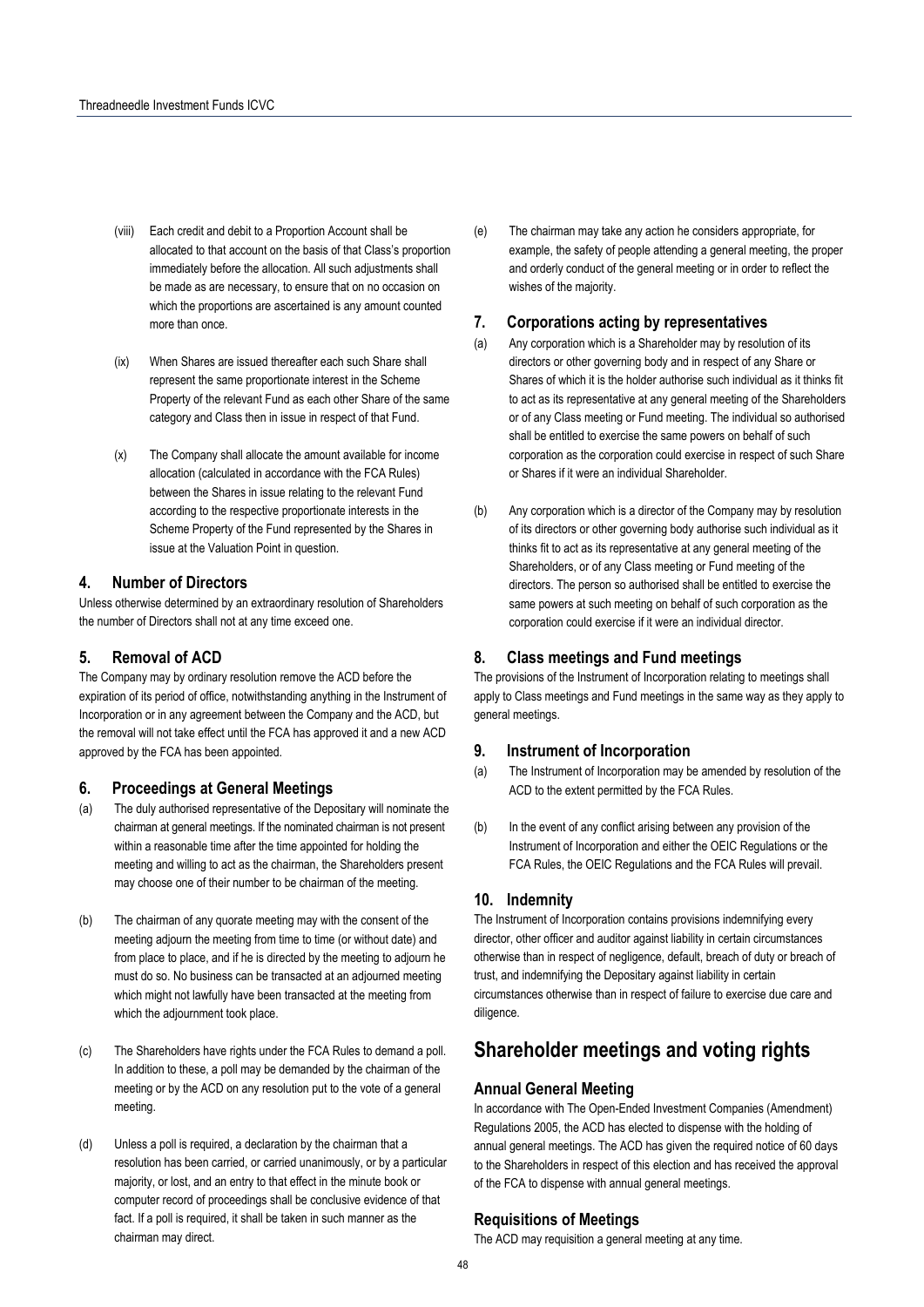Shareholders may also requisition a general meeting of the Company. A requisition by Shareholders must state the objects of the meeting, be dated, be signed by Shareholders who, at the date of the requisition, are registered as holding not less than one-tenth in value of all Shares then in issue and the requisition must be deposited at the head office of the Company. The ACD must convene a general meeting no later than eight weeks after receipt of such requisition.

## **Notice and Quorum**

Shareholders will receive at least 14 days' written notice of a Shareholder's meeting and are entitled to be counted in the quorum and vote at such meeting either in person or by proxy or in the case of a body corporate by a duly authorised representative. The quorum for a meeting is two Shareholders, present in person or by proxy. The quorum for an adjourned meeting is one Shareholder present in person or by proxy or in the case of a body corporate by a duly authorised representative. Notices of meetings and adjourned meetings will be sent to Shareholders at their registered address.

### **Voting Rights**

At a meeting of Shareholders, on a show of hands every Shareholder who (being an individual) is present in person or (being a corporation) is present by its representative properly authorised in that regard, has one vote.

On a poll vote, a Shareholder may vote either in person or by proxy. The voting rights attaching to each Share are such proportion of the voting rights attached to all the Shares in issue that the price of the Share bears to the aggregate price(s) of all the Shares in issue at the date seven days before the notice of meeting is sent out.

A Shareholder entitled to more than one vote need not, if he votes, use all his votes or cast all the votes he uses in the same way.

Except where the FCA Rules or the Instrument of Incorporation of the Company require an extraordinary resolution (which needs 75% of the votes cast at the meeting to be in favour if the resolution is to be passed) any resolution required by the FCA Rules will be passed by a simple majority of the votes validly cast for and against the resolution.

The ACD may not be counted in the quorum for a meeting and neither the ACD nor any associate (as defined in the FCA Rules) of the ACD is entitled to vote at any meeting of the Company except in respect of Shares which the ACD or associate holds on behalf of or jointly with a person who, if the registered Shareholder, would be entitled to vote and from whom the ACD or associate has received voting instructions.

'Shareholders' in this context means Shareholders on the date seven days before the notice of the relevant meeting is sent out but excludes holders who are known to the ACD not to be Shareholders at the time of the meeting.

### **Class and Fund Meetings**

The above provisions, unless the context otherwise requires, apply to Class meetings and meetings of Funds as they apply to general meetings of

Shareholders but by reference to Shares of the Class or Fund concerned and the Shareholders and prices of such Shares.

## **Variation of Class rights**

The rights attached to a Class or Fund may not be varied without the sanction of a resolution passed at a meeting of Shareholders of that Class or Fund by a 75% majority of those votes validly cast for and against such resolution.

## **Taxation**

## **General**

The information given under this heading does not constitute legal or tax advice and prospective investors should consult their own professional advisers as to the implications of subscribing for, purchasing, holding, switching or disposing of Shares under the laws of the jurisdiction in which they may be subject to tax. The following is based on law and practice as at the date of this Prospectus and may be subject to change.

### **The Company**

The Funds are sub-funds of an open-ended investment company to which the Authorised Investment Funds Tax Regulations 2006 currently apply. Each Fund will be treated as a separate entity for UK tax purposes.

The Funds are exempt from UK tax on capital gains realised on the disposal of investments including interest paying securities and derivatives held within them.

Dividends received from UK and overseas companies are taxable when received by a Fund unless each dividend falls into one of five exemptions. The most relevant exemption will be that which exempts distributions in respect of portfolio holdings (holdings of 10% or less). It is anticipated that the majority of dividends will be exempt in the hands of the Funds. However, where the availability of treaty relief on withholding tax on overseas dividends from certain countries is unavailable because of a "subject to tax" clause in the relevant double tax treaty, a Fund may elect for dividends from these countries to be treated as taxable income. These dividends and all other income received by a Fund (e.g. interest income) will be subject to tax currently at 20% after relief for expenses.

To the extent that a Fund receives income from, or realises a gain on investments issued in, certain countries and elects for those overseas dividends to be treated as taxable income for foreign withholding or other foreign taxes suffered on the overseas dividends this could be used to offset against the corporation tax liability of the Fund.

In respect of any Fund which invests more than 60% of the market value of all investments held by that Fund in, broadly, interest bearing assets, such as debt securities, money placed at interest (other than cash awaiting investment) building society shares or holdings in unit trusts, ICVCs or offshore funds with similar holdings (for example, certain of the 'bond Funds'), such Fund may distribute or accumulate income as yearly interest. The amount of such income whether distributed or accumulated will be deducted from the income of the Fund in computing its liability to corporation tax.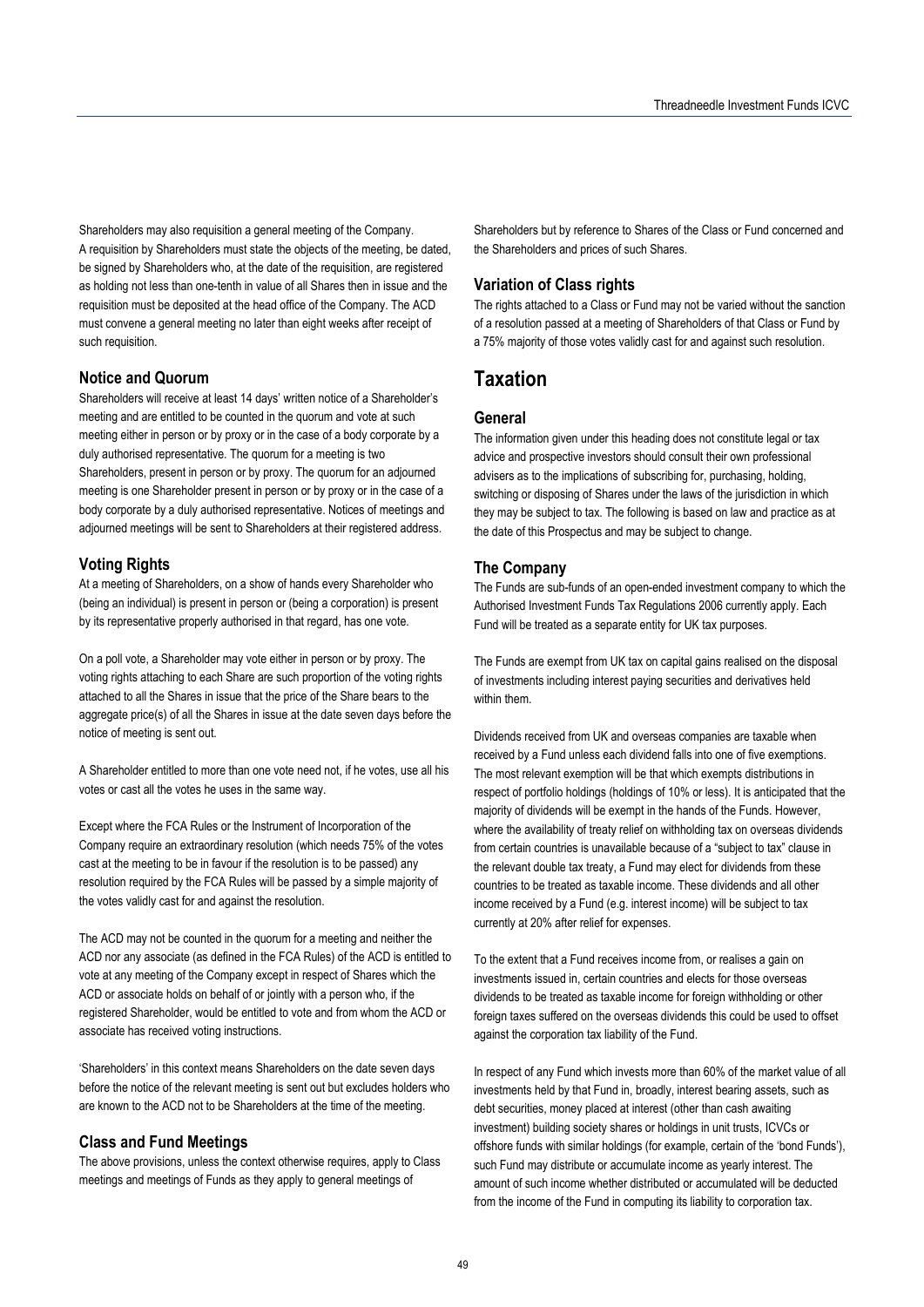A number of the Funds are managed so as to be eligible as ISA investments. These Funds are identified in the section 'The Structure of the Company'.

## **Stamp Duty Reserve Tax ('SDRT')**

An SDRT liability may be payable by the Funds which invest in assets liable to SDRT (e.g. UK shares) or in respect of any transfers of non-exempt assets between Funds.

### **UK Shareholders**

The following summary applies to holders of Shares who are resident in the UK for tax purposes.

# **Shareholders' Income**

## **(i) Interest distributions**

UK resident individuals will be taxable on the sum of gross interest distributions received and accumulations made during the relevant tax year. Such distributions are paid under deduction of income tax at a rate of 20%, and individuals paying tax at the basic rate on such income will not be subject to further taxation. Non-taxpayers will be entitled to claim a repayment of the full amount of the tax. Investors whose total taxable income including savings income falls within the starting rate band will be able to claim back part of the tax deducted. However higher rate and additional rate taxpayers will have further tax to pay on the gross distribution. The amount will depend on the tax rate applicable to their specific circumstances.

A new personal savings allowance was introduced from 6 April 2016. UK tax resident individuals whose income is within the basic rate band will be able to earn the first £1,000 of savings income tax-free. Higher rate tax payers will be able to earn the first £500 savings income with no tax payable. Basic rate and higher rate tax payers whose total savings income is within the annual personal savings allowance can reclaim the tax withheld from the HM Revenue & Customs.

From 6 April 2017, all interest distributions are made gross so no tax will be deducted from any interest distributions. As a result, where individuals' gross interest distributions exceed their personal savings allowances detailed above, then they will be liable to pay income tax at their marginal rates (i.e. 20% for basic rate taxpayers, 40% for higher rate and 45% for additional rate taxpayers) on the excess amount.

Prior to 5 April 2017, unless corporate Shareholders can satisfy the ACD that they were beneficially entitled to the income and were UK resident or acting through a UK branch subject to UK corporation tax on the income, interest distributions and accumulations were paid net of income tax at 20%. Where income tax has been deducted, corporate Shareholders may be entitled to a credit for the tax treated as paid. All interest distributions have been made gross since 6 April 2017. Shareholders who are within the charge to UK corporation tax should be aware that where such an investor holds an interest in a Fund and that Fund fails, at any time in an accounting period in which the investor holds its interest, to satisfy the "qualifying investments test", the investor is required to treat its interest for that accounting period as if it were rights under a creditor relationship for the purposes of the "loan relationships" regime (which governs the United Kingdom taxation of most forms of corporate debt) contained in the United Kingdom Corporation Tax Act 2009. A Fund fails to satisfy the qualifying investments test at any time when its investments consist as to more than 60 per cent by market value of, inter alia,

government and corporate debt securities, money placed at interest, certain derivative contracts or holdings in collective investment schemes which do not themselves satisfy the qualifying investment test. Corporate Shareholders would in these circumstances be required to account for their interest in the Fund under the loan relationships regime, in which case all returns on their Funds in the relevant accounting period (including gains and losses) would be taxed or relieved as income receipt or expense on a "fair value" basis. Such Shareholders might therefore, depending upon their particular circumstances, incur a charge to UK corporation tax on an unrealised increase in the value of their Shares (or obtain relief against UK corporation tax for an unrealised diminution in the value of their Shares).

## **(ii) Dividend Distributions**

A Fund that makes distributions or accumulations will be treated as dividends of a UK company and will comprise dividend income for UK tax purposes. An individual recipient of a dividend distribution or accumulation was entitled to a notional tax credit of 10% of the gross dividend up to April 2016. This tax credit is sufficient to cover the liability of taxpayers liable to pay tax at the basic rate of tax on savings income. Higher rate taxpayers are taxed at 32.5% and additional rate taxpayers are taxed at 37.5% on the gross dividend against which the 10% tax credit can be credited and will have further tax to pay. It is no longer possible for Unitholders who hold their units in ISAs to reclaim the 10% tax credit. Nontaxpayers were entitled to reclaim the tax credit.

The 10% dividend tax credit was abolished in April 2016. Instead a dividend tax allowance has been introduced. From 6 April 2018, the dividend allowance was reduced to £2,000. The rates of tax on dividend income received above the dividend tax allowance will be 7.5% for basic rate taxpayers, 32.5% for higher rate taxpayers and 38.1% for additional rate taxpayers. Unitholders who hold their shares in ISAs will be unaffected.

The income corporate Shareholders receive from a dividend distribution or accumulation is streamed into franked, unfranked and foreign income, according to the underlying gross income of the Fund. The proportion which is derived from UK and overseas dividends that fall into one of five tax exemptions is treated as franked investment income and is generally not subject to further tax unless taxed on the Shareholder as part of its trade. The income derived from all other sources (e.g. interest income, dividends which do not qualify for exemption or which a Fund has elected to tax or offshore income gains on the disposal of offshore funds without reporting funds status) is treated as an annual payment, paid under deduction of income tax at the rate of 20%. The Shareholder will be subject to tax on the grossed up amount but will be entitled to a credit for tax treated as paid. Whilst this amount can be wholly offset against the corporation tax liability of the Shareholder, the maximum amount of tax that can be reclaimed by the corporate Shareholder is limited to their proportion of the Fund's net liability to corporation tax in respect of gross income.

### **Income Equalisation**

When the first income distribution is received it may include an amount known as equalisation. The amount representing the income equalisation in the Share's price is a return of capital and is not taxable in the hands of Shareholders. This amount should be deducted from the cost of Shares in computing capital gains realised on their disposal.

Income equalisation is applied for each of the Funds.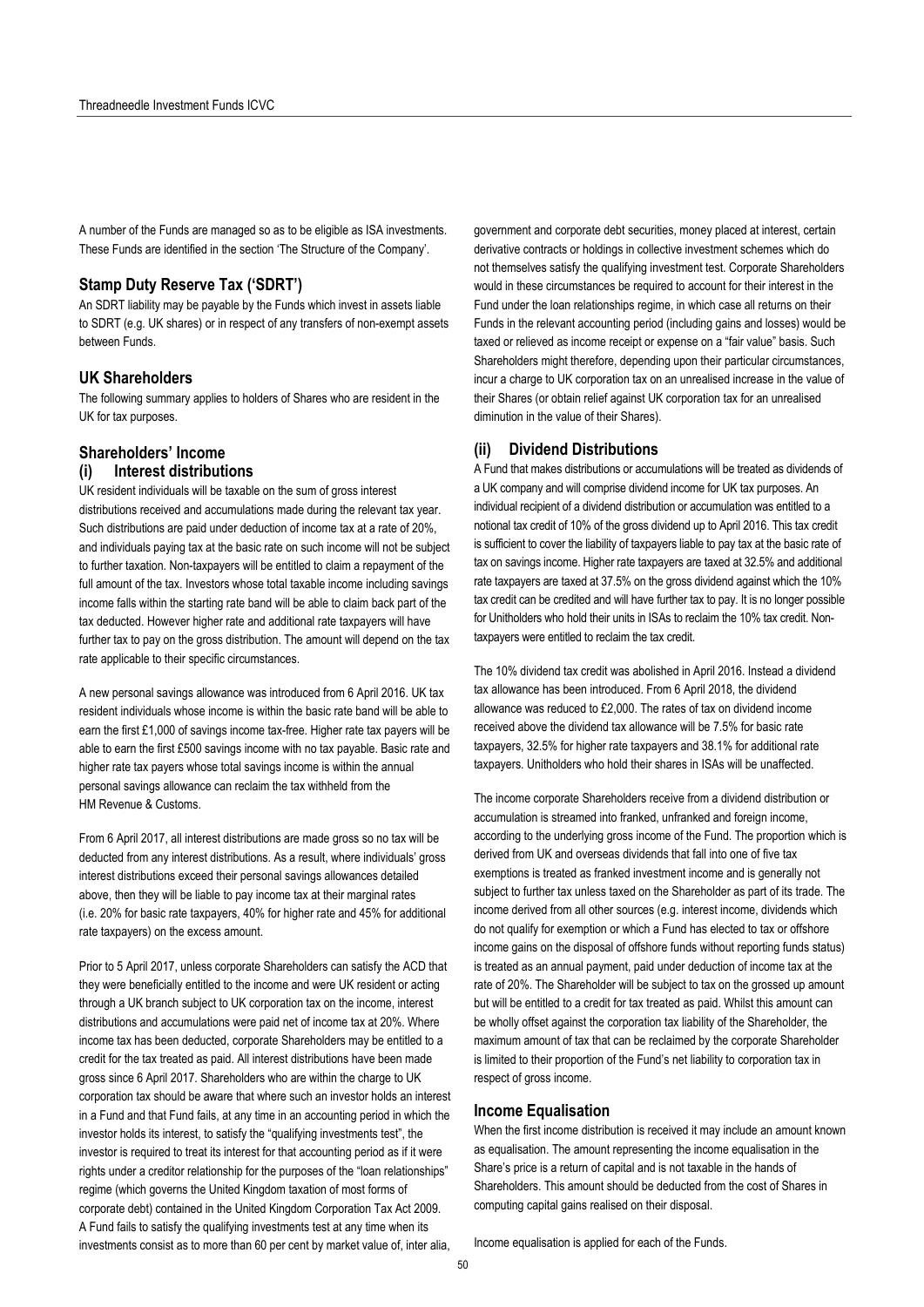## **Capital Gains Tax**

Shareholders subject to UK corporation tax may need to treat their shareholdings in a 'bond' Fund as a creditor relationship subject to a mark-tomarket basis of accounting.

Shareholders who are resident in the UK for tax purposes may be liable to capital gains tax or, if companies, corporation tax on chargeable gains ('CGT'). The redemption, sale, switching or transfer of Shares, being chargeable assets, may constitute a disposal or part disposal for the purposes of UK CGT. For individuals there is an annual exempt amount (for the 2019-2020 tax year of £12,000). From 6 April 2016 for basic rate tax payers the rate of 10% is applied to all chargeable gains in excess of the annual exempt amount. For higher rate and additional rate tax payers a rate of 20% is applied to all chargeable gains in excess of the annual exempt amount. For a corporate Shareholder indexation relief will be allowed as a deduction from the gain calculated by reference to the period the asset was held and its initial cost. The corporate Shareholder indexation relief was frozen from 1 January 2018.

An exchange of Shares of one class for Shares of another class within a Fund may constitute for UK taxation purposes a reorganisation of the Fund within section 127 of the Taxation of Chargeable Gains Act 1992, in which case a UK resident Shareholder who exchanges one class of Share for another class of Shares within a Fund would not be treated as making a disposal of Shares giving rise to a chargeable gain or allowable loss, but instead would be treated as having acquired such new class of Shares at the same time and for the same price at which the original class of Shares were originally acquired. The above treatment may apply if there are switches from one Class of Share to another Class of Share within a Fund except when transferring to or from Hedged Share Classes.

## **Inheritance Tax ('IHT')**

Investors are potentially subject to UK inheritance tax on their investment in the Funds.

## **Foreign Account Tax Compliance Act**

Pursuant to U.S. withholding provisions commonly referred to as the Foreign Account Tax Compliance Act 2010 ("FATCA"), a Foreign Financial Institution ("FFI") is under an obligation to broadly collect and provide information regarding US account holders (which includes certain equity and debt holders as well as certain account holders that are non US entities with US owners). An FFI is a non-US entity that either (i) accepts deposits in the ordinary course of business or (ii) holds financial assets for the account of others as a substantial portion of its business or (iii) is engaged primarily in the business of investing or trading in securities or partnership interests or (iv) is an insurance company or a holding company that is a member of an expanded affiliated group where the insurance company or holding company is obligated to make payments with respect to a cash value insurance or annuity contract or (v) is an entity that is a holding company or treasury centre that is part of an expanded affiliated group that includes a depository institution, custodial institution, investment entity or is formed in connection with or availed by a collective investment vehicle or any similar investment vehicle

established with an investment strategy of investing, reinvesting or trading in financial assets.

The FATCA legislation imposes a withholding tax of 30% on withholdable payments and in the future on foreign passthru payments made to a non-US entity that are not an FFI unless such entity provides the withholding agent with certification identifying the substantial US owners of the entity, which includes any US Person who directly or indirectly owns a percentage (depending on jurisdiction) of the entity, or an exception applies. In order to avoid incurring withholding tax on withholdable payments, certain information regarding the direct and indirect investors in the Fund will need to be disclosed.

Please note that the ACD has determined that US Persons are not permitted to own Shares in the Funds.

## **Automatic exchange of information**

The Common Reporting Standard ('CRS') which came into effect in stages, from 1 January 2016, was developed by the Organisation for Economic Co-operation and Development ('OECD'). The CRS has been adopted in the UK by The International Tax Compliance Regulations 2015, and may require the Funds to report account holder information to HMRC about Shareholders. HMRC will in turn pass this information onto the competent authorities with which it has an agreement.

## **Winding up of the Company or a Fund of the Company**

The Company shall not be wound up except as an unregistered company under Part V of the Insolvency Act 1986 or under the FCA Rules. A Fund may only be wound up under the FCA Rules.

Where the Company or a Fund are to be wound up under the FCA Rules, such winding up may only be commenced following approval by the FCA. The FCA may only give such approval if the ACD provides a statement (following an investigation into the affairs of the Company) either that the Company will be able to meet its liabilities within 12 months of the date of the statement or that the Company will be unable to do so. The Company may not be wound up under the FCA Rules if there is a vacancy in the position of ACD at the relevant time.

The Company or a Fund may be wound up under the FCA Rules if:

- (a) an extraordinary resolution to that effect is passed by Shareholders; or
- (b) the period (if any) fixed for the duration of the Company or a particular Fund by the Instrument of Incorporation expires, or the event (if any) occurs on the occurrence of which the Instrument of Incorporation provides that the Company or a particular Fund is to be wound up (for example, if the share capital of the Company is below its prescribed minimum or (in relation to any Fund) the NAV of the Fund is less than £10 million, or if a change in the laws or regulations of any country means that, in the ACD's opinion, it is desirable to terminate the Fund); or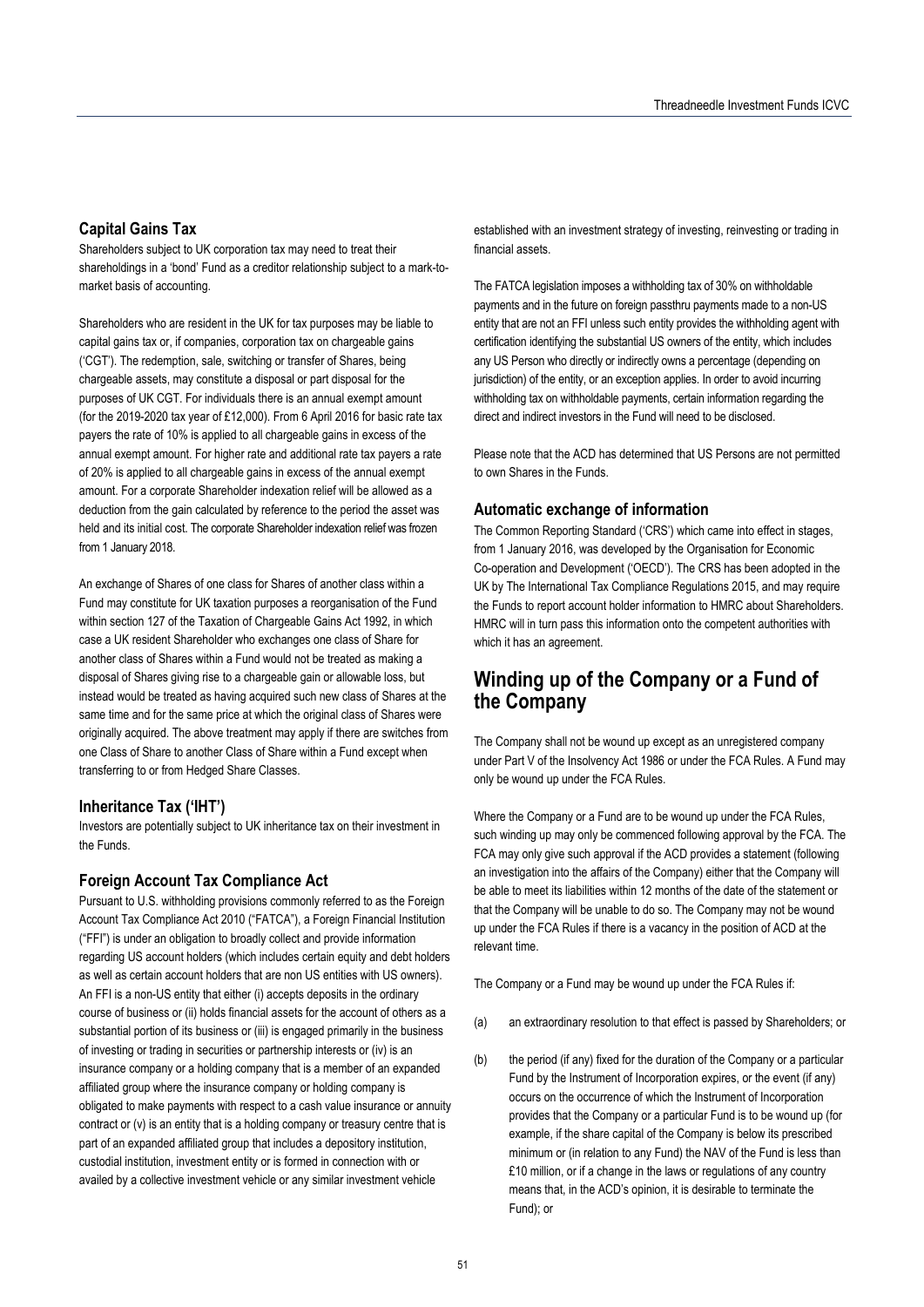(c) on the date of effect stated in any agreement by the FCA to a request by the ACD for the revocation of the authorisation order in respect of the Company or the relevant Fund.

On the occurrence of any of the above:

- (a) COLL 5 relating to 'Investment and Borrowing Powers', COLL 6.2 relating to 'Dealing' and COLL 6.3 relating to 'Valuation and Pricing' will cease to apply to the Company or the particular Fund;
- (b) the Company will cease to issue and cancel Shares in the Company or the particular Fund and the ACD shall cease to sell or redeem Shares or arrange for the Company to issue or cancel them for the Company or the particular Fund;
- (c) no transfer of a Share shall be registered and no other change to the register shall be made without the sanction of the ACD;
- (d) where the Company is being wound-up, the Company shall cease to carry on its business except in so far as it is beneficial for the winding up of the Company;
- (e) the corporate status and powers of the Company and, subject to the provisions of (a) and (d) above, the powers of the ACD shall remain until the Company is dissolved.

The ACD shall, as soon as practicable after the Company or the Fund falls to be wound up, realise the assets and meet the liabilities of the Company and, after paying out or retaining adequate provision for all liabilities properly payable and retaining provision for the costs of winding up, arrange for the Depositary to make one or more interim distributions out of the proceeds to Shareholders proportionately to their rights to participate in the Scheme Property of the Company or the Fund. In the case of the Company the ACD shall also publish notice of the commencement of the winding up of the Company in the London Gazette. When the ACD has caused all of the Scheme Property to be realised and all of the liabilities of the Company or the particular Fund to be realised, the ACD shall arrange for the Depositary to also make a final distribution to Shareholders on or prior to the date on which the final account is sent to Shareholders of any balance remaining in proportion to their holdings in the Company or the particular Fund.

As soon as reasonably practicable after completion of the winding up of the Company or the particular Fund, the ACD shall notify the FCA that it has done so.

On completion of a winding up of the Company, the Company will be dissolved and any money (including unclaimed distributions) standing to the account of the Company will be paid into court within one month of dissolution.

Following the completion of a winding up of either the Company or a Fund, the ACD must prepare a final account showing how the winding up took place and how the Scheme Property was distributed. The auditors of the Company

shall make a report in respect of the final account stating their opinion as to whether the final account has been properly prepared. This final account and the auditors' report must be sent to the FCA and to each Shareholder within two months of the termination of the winding up.

# **General Information**

## **Accounting Periods**

The annual accounting period of the Company ends each year on 7 March (the accounting reference date). The interim accounting period ends each year on 7 September.

## **Income distributions**

Distributions of income are made in respect of the income available for allocation in each accounting period and are made only by Funds in respect of which there are Income Shares.

Distribution of income will be allocated on a specific date (or dates) during the year (the 'XD Date'). The registered holder of the Share on the XD Date will be entitled to receive the income for that Share. Shareholders will only be entitled to receive distributions of income if Shares have been registered in their name on the XD Date. The XD Date(s) and Payment Date(s) for each Fund are set out in the following table: Payment of the income will normally be made on the 'Payment Date'.

| <b>Fund Name</b>                          | <b>XD Dates</b>                  | <b>Payment Dates</b>           |
|-------------------------------------------|----------------------------------|--------------------------------|
| American Select Fund                      | 8-Mar                            | 7-May                          |
| American Smaller Companies<br>Fund (US)   | 8-Mar                            | 7-May                          |
| American Fund                             | 8-Mar                            | 7-May                          |
| Asia Fund                                 | 8-Mar                            | 7-May                          |
| Dollar Bond Fund                          | 8-Mar & 8-Sept                   | 7-May & 7-Nov                  |
| <b>Emerging Market Bond Fund</b>          | 8-Mar & 8-Sept                   | 7-May & 7-Nov                  |
| European Bond Fund                        | 8-Mar & 8-Sept                   | 7-May & 7-Nov                  |
| European Select Fund                      | 8-Mar                            | 7-May                          |
| European Smaller Companies Fund           | 8-Mar                            | 7-May                          |
| European Fund                             | 8-Mar                            | 7-May                          |
| Global Bond Fund                          | 8-Mar & 8-Sept                   | 7-May & 7-Nov                  |
| Global Select Fund                        | 8-Mar                            | 7-May                          |
| High Yield Bond Fund                      | 8 <sup>th</sup> Monthly          | 4 <sup>th</sup> Monthly        |
| Japan Fund                                | 8-Mar                            | 7-May                          |
| Latin America Fund                        | 8-Mar                            | 7-May                          |
| Monthly Extra Income Fund                 | 8 <sup>th</sup> Monthly          | 4 <sup>th</sup> Monthly        |
| Sterling Bond Fund                        | 8-Mar & 8-Sept                   | 7-May & 7-Nov                  |
| Sterling Corporate Bond Fund <sup>6</sup> | 8-Mar, 8-June,<br>8-Sept & 8-Dec | 7-May, 7-Aug,<br>7-Nov & 7-Feb |
| Sterling Short-Term Money<br>Market Fund  | 8-Mar & 8-Sept                   | 7-May & 7-Nov                  |
| Strategic Bond Fund                       | 8 <sup>th</sup> Monthly          | 4 <sup>th</sup> Monthly        |

 $\overline{\phantom{a}}$ 

<sup>6</sup> UK Corporate Bond Fund until 30 August 2019 (inclusive).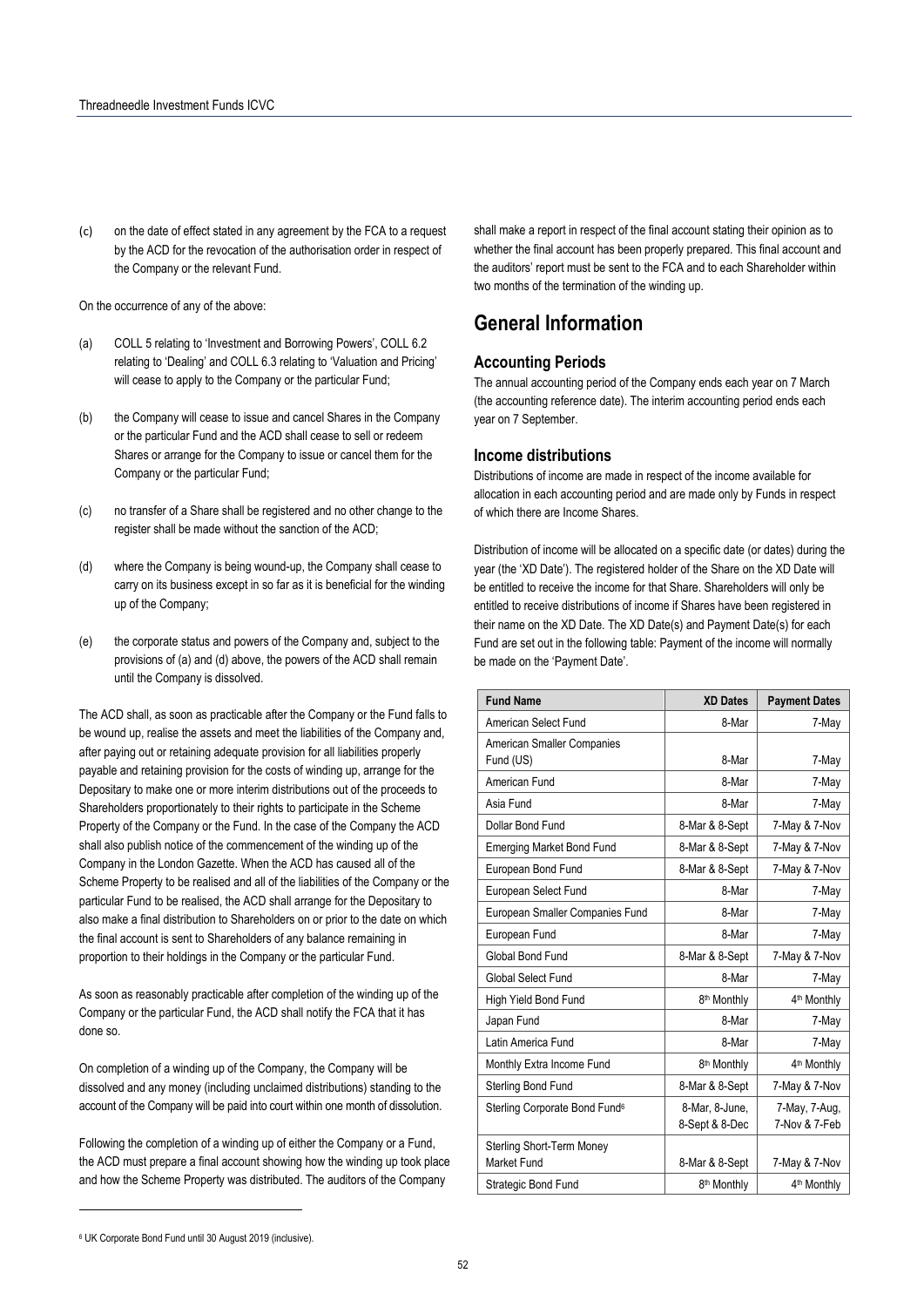| <b>Fund Name</b>             | <b>XD Dates</b>                  | <b>Payment Dates</b>           |
|------------------------------|----------------------------------|--------------------------------|
| UK Equity Income Fund        | 8-Mar, 8 June,<br>8-Sept & 8 Dec | 7 Feb, 7 May,<br>7-Aug & 7-Nov |
| UK Equity Opportunities Fund | 8-Mar & 8-Sept                   | 7-May & 7-Nov                  |
| UK Fund                      | 8-Mar & 8-Sept                   | 7-May & 7-Nov                  |
| UK Growth and Income Fund    | 8-Mar & 8-Sept                   | 7-May & 7-Nov                  |
| UK Institutional Fund        | 8-Mar & 8-Sept                   | 7-May & 7-Nov                  |
| UK Monthly Income Fund       | 8th Monthly                      | 4th Monthly                    |
| UK Select Fund               | 8-Mar & 8-Sept                   | 7-May & 7-Nov                  |
| UK Smaller Companies Fund    | 8-Mar & 8-Sept                   | 7-May & 7-Nov                  |

In the event that the Payment Date is not a business day in England and Wales, payments will normally be made on the business day immediately before the Payment Date. Any distribution may be paid by (i) crossed cheque, warrant or money order and may be remitted by post to the registered address of the persons entitled to such monies or to such person and to such address as those persons may direct in writing or (ii) any other usual or common banking method (including, without limitation, direct credit, bank transfer and electronic funds transfer) and to or through such person or such persons as the relevant person may direct in writing.

A re-investment facility is available. The ACD may make a charge for this facility. If a distribution remains unclaimed for a period of six years after it has become due, it will be forfeited and will revert to the Company.

The amount available for distribution in any accounting period is calculated by taking the aggregate of the income received or receivable for the account of the relevant Fund in respect of that period, and deducting the charges and expenses of the relevant Fund paid or payable out of income in respect of that accounting period. The ACD then makes such other adjustments as it considers appropriate (and after consulting the auditors as appropriate) in relation to taxation, income equalisation, income unlikely to be received within 12 months following the relevant income allocation date, income which should not be accounted for on an accrual basis because of lack of information as to how it accrues, transfers between the income and capital account and any other adjustments (including for amortisation) which the ACD considers appropriate after consulting the auditors.

Any distribution payment of a Fund which remains unclaimed after a period of six years from the date of the payment will be forfeited and will be transferred to and become part of that Fund's capital property. Thereafter, neither the Shareholder nor any successor will have any right to it except as part of the capital property of the Fund.

# **Annual Report and Financial Statements**

Annual long report and financial statements of the Company will be made available and published within four months of the close of each annual accounting period and half-yearly long report and financial statements will be published within two months of the close of each interim accounting period.

The ACD will make the short report which details performance and activities of a Fund over the accounting period available on the website

www.columbiathreadneedle.com/shortform. The ACD will provide hard copies of the short reports to Shareholders upon request.

# **Risk Management**

## **General**

The ACD will provide further information relating to the quantitative limits applying in the risk management of any Fund and the methods used upon request.

## **Counterparty credit risk management**

The ACD has a dedicated Counterparty Credit Risk team within its Investment Risk Department. The team is responsible for adhering to the Counterparty Credit Risk Management Policy, which provides a robust counterparty credit risk framework for assessing counterparties. The issuers and instrument types are also subject to on-going monitoring and assessment. The Counterparty Credit Risk team conducts regular reviews of company or market events and sentiment in the context of its approved counterparty list.

This framework establishes a prudent, systematic and continuous assessment of the creditworthiness of the issuers and instruments the Funds invest in. The assessment is centred around structured analysis of an issuer's capital, assets, management, earnings, liquidity, sovereign and sensitivity to market shocks. A number of criteria are considered within each of these broader categories. Each category is assigned an internal rating score, which are then amalgamated on a weighted basis to produce an overall proprietary counterparty credit risk rating for each issuer. The instrument type is then considered within the waterfall payment priority of the issuer.

Those counterparties with sufficiently high internal counterparty credit risk ratings are accepted and comprise the 'Approved Counterparty List', the counterparties eligible for investment within the fund.

# **Documents of the Company**

The following documents may be inspected free of charge between 9.30 am and 4.30 pm (UK time) on every business day at the offices of the ACD at Cannon Place, 78 Cannon Street, London EC4N 6AG:

- (a) the most recent annual and half-yearly reports of the Company;
- (b) the Instrument of Incorporation (and any amending Instrument of Incorporation); and
- (c) the Risk Management Policy.

Shareholders may obtain copies of these documents from the above address.

# **Material Contracts**

The following contracts, not being contracts entered into in the ordinary course of business, have been entered into by the Company and is, or may be, material: the agreement dated 21 July 2014 between the Company and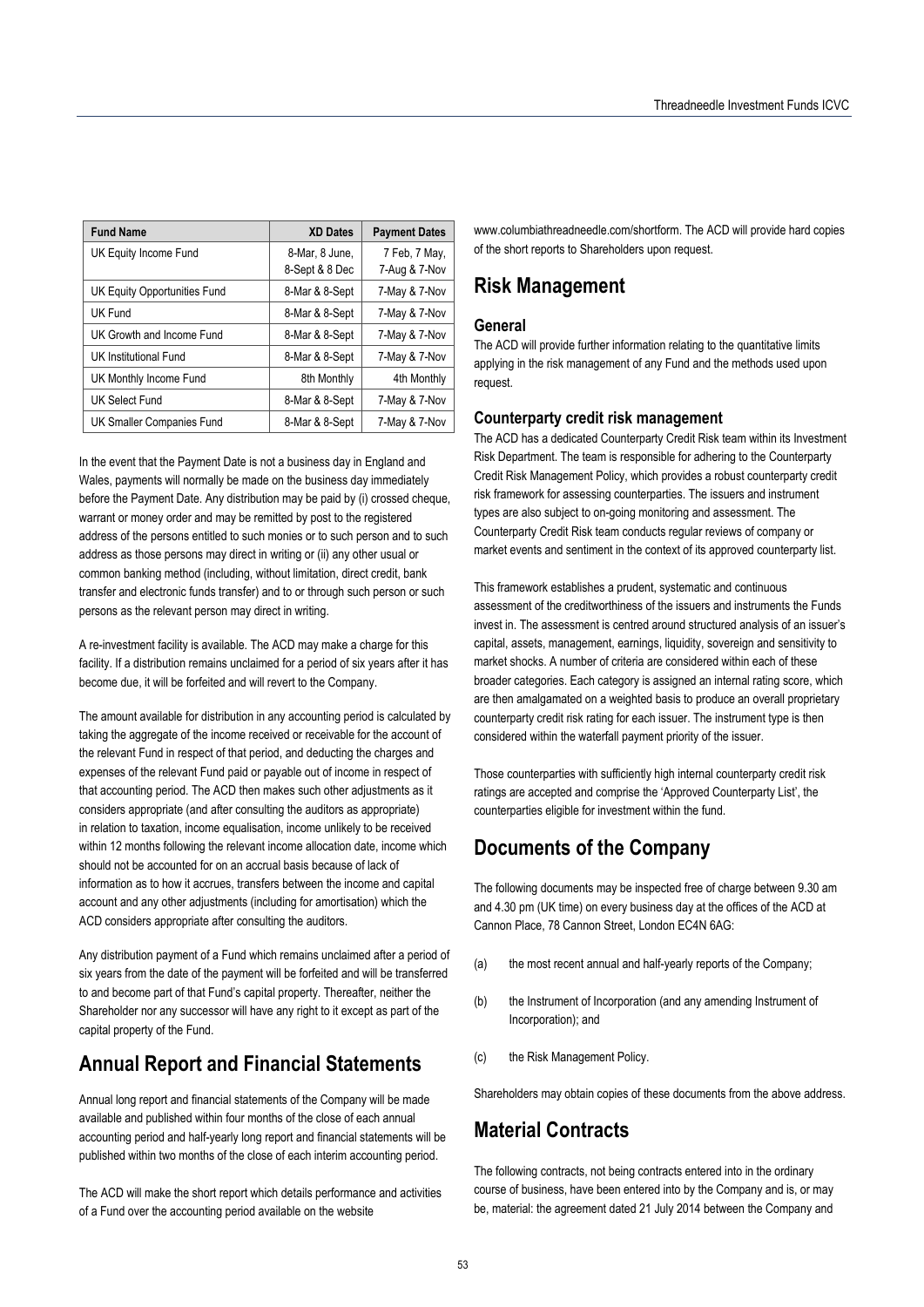the ACD, the agreement effective from 18 March 2016 between the Company, the ACD and the Depositary and the agreement dated 21 July 2014 between the Company, the ACD and the Investment Manager.

Brief summaries of the ACD Agreement, the Investment Management Agreement and the Depositary Agreement are provided in the section with the heading 'Management and administration'.

# **Additional Information**

- (a) The FCA Rules contain provisions on conflict of interest governing any transaction concerning the Company which is carried out by or with any 'affected person', an expression which covers the Company, an associate of the Company, the ACD, an associate of the ACD, the Depositary, an associate of the Depositary, any investment manager and any associate of any investment manager.
- (b) These provisions, among other things, enable an affected person to sell or deal in the sale of property to the Company or Depositary for the account of the Company; vest property in the Company or the Depositary against the issue of Shares in the Company; purchase property from the Company (or the Depositary acting for the account of the Company); enter into a stock lending transaction in relation to the Company; or provide services for the Company. Any such transactions with or for the Company are subject to best execution on exchange, or independent valuation or arm's length requirements as set out in the FCA Rules. An affected person carrying out such transaction is not liable to account to the Depositary, the ACD, any other affected person, or to the holders of Shares or any of them for any benefits or profits thereby made or derived.
- (c) Investment of the property of the Company may be made on arm's length terms through a member of an investment exchange (acting as principal) who is an affected person in relation to the ACD. Neither the ACD nor any such affected person will be liable to account for any profit out of such dealings.

# **Notice to Shareholders**

In the event that the ACD is required to give notice to Shareholders for any reason, or otherwise chooses to do so, such notice will normally be given in writing. Alternatively, and to the extent permitted by the FCA Rules, notice to Shareholders may be made by way of publishing the information on www.columbiathreadneedle.com, or by including the information in a mailing to the Shareholders bi-annual statements. Any document served on Shareholders by the ACD will be served to the current address of the Shareholder with reference to the records of the ACD.

Any document or notice to be served by a Shareholder on the ACD or the Company may be served at the head office of the Company.

# **Privacy Statement**

## **Your data controller**

For the purposes of the UK Data Protection Act 1998 and/or any consequential national data protection legislation, and/or any other applicable legislation or regulation, the data controller in respect of any personal information provided is Threadneedle Investment Services Limited. In this privacy statement 'we', 'us' and 'our' means Threadneedle Investment Services Limited.

## **Uses made of your personal information**

This Privacy Statement covers information about you ("personal information") that you supply to us. This information will typically include information such as your name, address, date of birth, telephone number, email address, gender, financial information and other information you provide to us. Our legal basis to process your information includes doing so in order to comply with our legal obligations (e.g., for the purposes of debt collection and/or the prevention of fraud or any other crime), to perform a contract between us and you (e.g., manage and administer your account (including but not limited to contacting you with details of changes to the products you have bought, and offering you new investment products), establish and defend any legal claims, or because you have consented to our use of your information. We may also process your personal information because it is necessary for our legitimate business interests (e.g., for internal analysis and research), we may also process your data in order to comply with legal or regulatory requirements.

## **Sharing of your personal information**

We may use external third parties such as those described below to process your personal information on our behalf in accordance with the purposes set out in this privacy statement.

Where you have notified us of your adviser, the personal information provided may be shared with your adviser. You must notify us in writing if you no longer wish us to share your personal information with your adviser or of any change to your adviser. Your adviser should have its own arrangements with you about its use of your personal information. For the avoidance of doubt, if you do wish to exercise any of your individual rights as set out in our privacy notice via your nominated adviser then we will require written authorisation from you (or both of you, in the case of a joint account) before we can share any such personal information with your adviser.

The personal information provided may also be shared with other organisations (including but not limited to governmental and/or tax authorities in the UK and outside the UK) in order for us to comply with any legal or regulatory requirements (e.g., audit reporting and anti-money laundering checks) and, in addition (in respect of tax authorities, and where lawful to do so under data protection laws) where necessary for the purposes of ensuring that tax is paid correctly and that we receive refunds of tax already paid when this is due to us. We may also transfer your personal information to appointed third party administrators, such as transfer agents, in order to process customer applications, carry out record keeping, deal with subscriptions, switching, withdrawals and terminations, and certain communications. In addition, we may share your personal information with the companies within the ACD's group of companies for the purposes set out in this privacy statement and our privacy policy.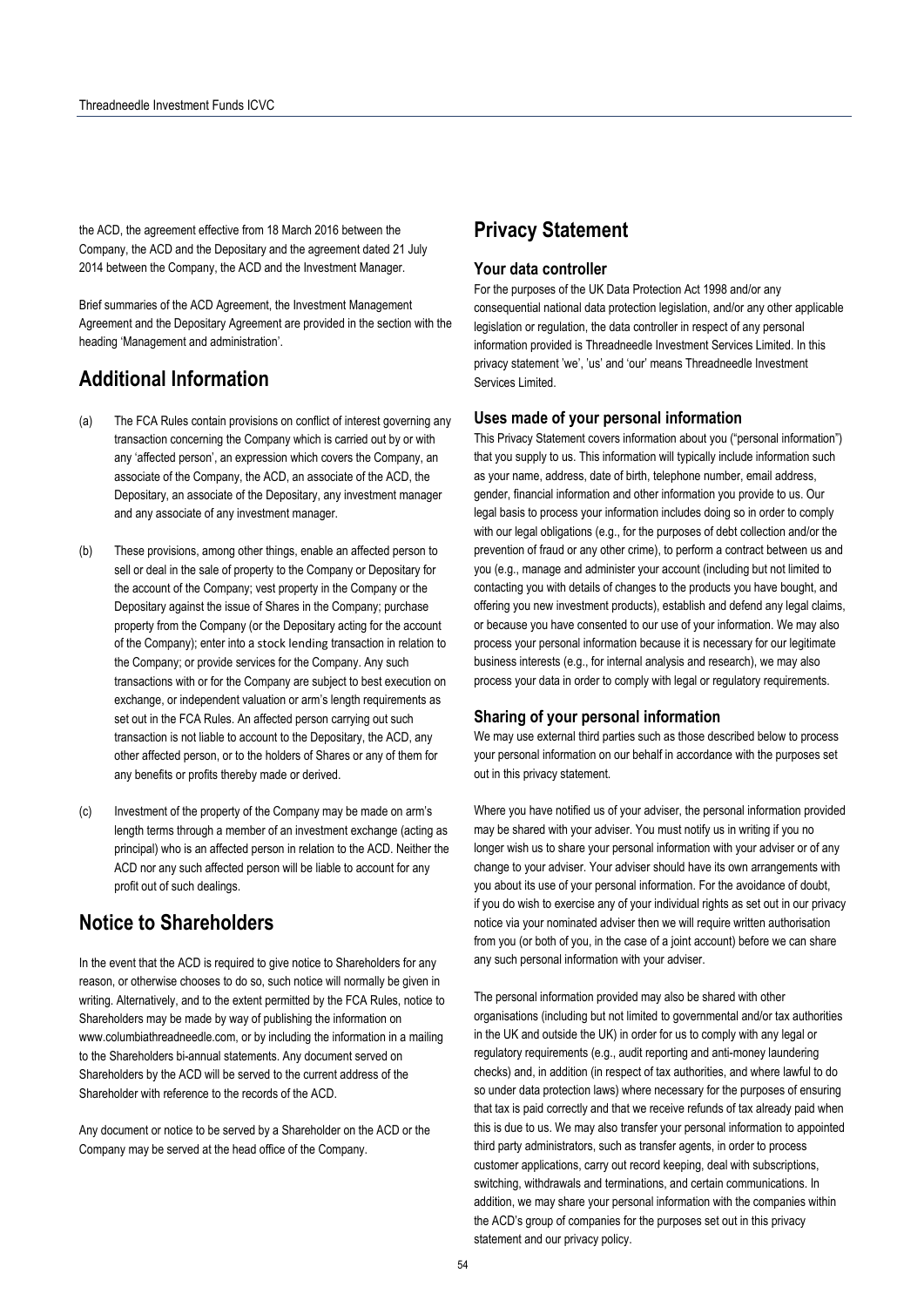## **Business changes**

If we or the Threadneedle group of companies undergoes a group reorganisation or is sold to a third party, your personal information provided to us may be transferred to that reorganised entity or third party and used for the purposes highlighted above.

## **Overseas transfers**

We may transfer your personal information to countries located outside of the European Economic Area (the 'EEA'), including to the United States. This may happen when our servers, suppliers and/or, service providers are based outside of the EEA. We may transfer your information under certain circumstances (e.g., where it is necessary to perform our contract with you). The data protection laws and other laws of these countries may not be as comprehensive as those that apply within the EEA – in these instances we will take steps to ensure that your privacy and confidentiality rights are respected. We implement measures such as standard data protection contractual clauses to ensure that any transferred personal information remains protected and secure. A copy of these clauses can be obtained by contacting us at the address listed below in the "Contact Information" section. Details of the countries relevant to you will be provided upon request.

## **Your Rights**

With limited exceptions, you are entitled, in accordance with applicable law, to object to or request restriction of processing of your personal information, and to request access to, rectification, erasure and portability of your personal information. This service is provided free of charge unless requests are manifestly unfounded or excessive. In these circumstances, we reserve the right to charge a reasonable fee or, refuse to act on the request. You can write to us at ACD Client Services at the details provided in the Directory or by contacting us at the address listed below in the "Contact Information" section.

If any of the information that we hold about you is wrong, please tell us and we will put it right.

You may lodge a complaint with the applicable regulator if you consider our processing of your personal information may infringe applicable law.

## **Data Security and Retention**

We maintain reasonable security measures to safeguard personal information from loss, interference, misuse, unauthorised access, disclosure, alteration or destruction. We also maintain reasonable procedures to help ensure that such data is reliable for its intended use and is accurate, complete and current.

Personal information will be retained only for so long as reasonably necessary for the purposes set out above, in accordance with applicable laws. For more information on our data retention periods, you can request a copy of our data retention policy by writing or emailing to the address listed below in the "Contact Information" section.

#### **Contact Information**

You can raise any issues regarding the processing of your personal information by contacting our Data Protection Officer at any time:

DPO@columbiathreadneedle.com or Cannon Place, 78 Cannon Street, London EC4N 6AG.

## **Remuneration**

The ACD, as part of Columbia Threadneedle Investments EMEA Region, shall apply remuneration policies and practices for identified staff in compliance with the UCITS Directive and regulatory requirements. Further details on the remuneration policy can be found at www.columbiathreadneedle.com. The up to date details of the remuneration policy shall include, but are not limited to, a description of how remuneration and benefits are calculated and the identities of persons responsible for awarding the remuneration and benefits, including the composition of the remuneration committee.

The remuneration policy is consistent with and promotes sound and effective risk management and does not encourage risk taking which is inconsistent with the risk profiles, rules or instruments of incorporation:

- the remuneration policy is in line with the business strategy, objectives, values and interests of the ACD and of the investors, and includes measures to avoid conflicts of interest. The ACD has full discretion as to whether any variable remuneration is awarded in compliance with the remuneration policy;
- where remuneration is performance-related, the total amount of remuneration is based on a combination of the assessment as to the performance of the individual and of the business unit and as to their risks and of the overall results of the ACD when assessing individual performance, taking into account financial and non-financial criteria. In particular, employees will not be eligible to receive an incentive award if at any point during the relevant performance year, and the period from the end of the performance year until the award payment date, the employee has been found, not to have met the ACD's standards of performance and conduct;
- the assessment of performance is set in a multi-year framework with stock awards set with deferral rates in accordance with applicable regulation.

Further details on the remuneration policy can be found at columbiathreadneedle.com. A paper copy of the remuneration policy is available free of charge upon request.

## **Complaints**

Complaints may be referred to ACD Client Services using the contact details provided in the Directory. A copy of the ACD's 'Complaint Handling Procedure' is available upon request. Complaints may also be referred directly to the Financial Services Ombudsman which is based at Exchange Tower, London E14 9SR. You may be protected by the Financial Services Compensation Scheme.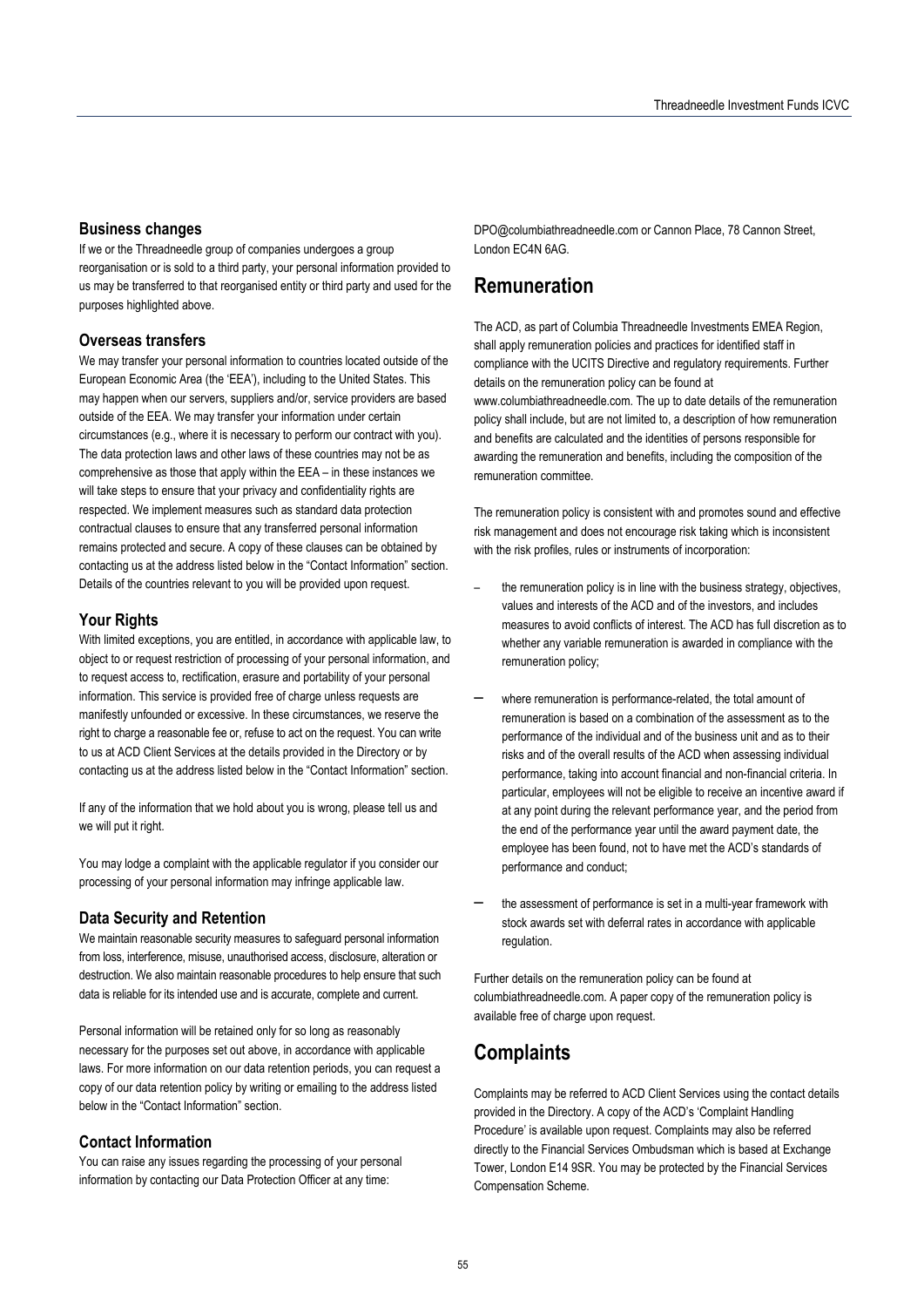## **Notes for investors resident outside the UK**

References to times in this Prospectus are to UK times unless otherwise stated.

## **Non-UK investors**

The Company is registered for sale in a number of countries outside the UK, including:

Austria (except the Sterling Short-Term Money Market Fund)

Belgium (except the Sterling Short-Term Money Market Fund and UK Equity Opportunities Fund)

Chile (a limited number of Funds are registered for sale and offer to 'approved' pension funds)

Denmark (except the Sterling Short-Term Money Market Fund for certain categories of investors

Finland (except the Sterling Short-Term Money Market Fund)

France (except the Sterling Short-Term Money Market Fund)

Germany (except the Sterling Short-Term Money Market Fund

Hong Kong (certain Funds)

Ireland (except the Sterling Short-Term Money Market Fund)

Italy (except the Sterling Short-Term Money Market Fund)

Luxembourg (except the Sterling Short-Term Money Market Fund)

The Netherlands (except the Sterling Short-Term Money Market Fund)

Norway (certain Funds)

Peru (a limited number of Funds are registered for sale and offer to 'approved' pension funds)

Portugal (except the Sterling Short-Term Money Market Fund)

Singapore (certain Funds are recognised schemes in Singapore and certain Funds are currently listed as restricted schemes in Singapore, which are only available for marketing to accredited investors (as defined under Singapore law))

Spain (except the Sterling Short-Term Money Market Fund)

Sweden (except the Sterling Short-Term Money Market Fund and Sterling Bond Fund)

Switzerland (a limited number of Funds are registered for sale and offer)

United Arab Emirates (European Select Fund and Global Equity Income Fund only).

Shares in the Company are not available for offer or sale in any state in the United States, or to persons (including companies, partnerships, trusts or other entities) who are 'US Persons', nor may Shares be owned or otherwise held by such persons. Accordingly, this Prospectus may not be distributed in the United States or to a US Person. The ACD reserves the right to give notice to any Shareholder that is or that subsequently becomes incorporated in the United States or to a US Person to (i) transfer the Shares to a person that is not a US Person or (ii) request a redemption or cancellation of the Shares and the ACD may redeem or cancel the Shares if the Shareholder fails to make such transfer or request within 30 days of that notice provided by the ACD.

#### **Important information for Singapore investors**

Other than in respect of the Funds that are recognised schemes in Singapore, no offer of the Shares in the Company for subscription or purchase, or invitation to subscribe for or purchase the Shares of Funds, may be made, nor any document or other material relating to the Shares may be circulated or distributed, either directly or indirectly, to any person in Singapore other than: (i) to "institutional investors" pursuant to Section 304 of the Securities and Futures Act, Chapter 289 of Singapore (the "Act"), (ii) in relation to the Shares of the Funds that have been granted restricted status under paragraph 3 of the Sixth Schedule to the Securities and Futures (Offers of Investments) (Collective Investment Schemes) Regulations, "relevant persons" pursuant to section 305(1) of the Act or any person pursuant to Section 305(2) of the Act, or (iii) otherwise pursuant to, and in accordance with the conditions of, other applicable provisions of the Act. The offer or invitation that is the subject of this Prospectus is not allowed to be made to the retail public in Singapore. This Prospectus is not a prospectus as defined in the Act. Accordingly, statutory liability under that Act in relation to the content of prospectuses would not apply. The Monetary Authority of Singapore ("MAS"), which can be contacted at 10 Shenton Way, MAS Building, Singapore 079117, assumes no responsibility for the contents of this Prospectus. **The offer, holding and subsequent transfer of Shares are subject to restrictions and conditions under the Act. You should consider carefully whether the investment is suitable for you and consult your legal or professional advisor if in doubt.** 

#### **Important information for Italian investors**

The documents that Italian investors receive prior to subscribing to Shares may provide:

- (i) The ability for investors to appoint a distributor or a local paying agent to send orders in its own name on behalf of the investors and to be recorded as holder of the Shares on behalf of the effective underlying Shareholder (a so called nominee arrangement);
- (ii) The possibility for local paying agents to charge a fee to investors in relation to the execution and subscription, redemption and/or exchange transactions;
- (iii) the possibility for Italian investors to subscribe Shares through regular savings plans.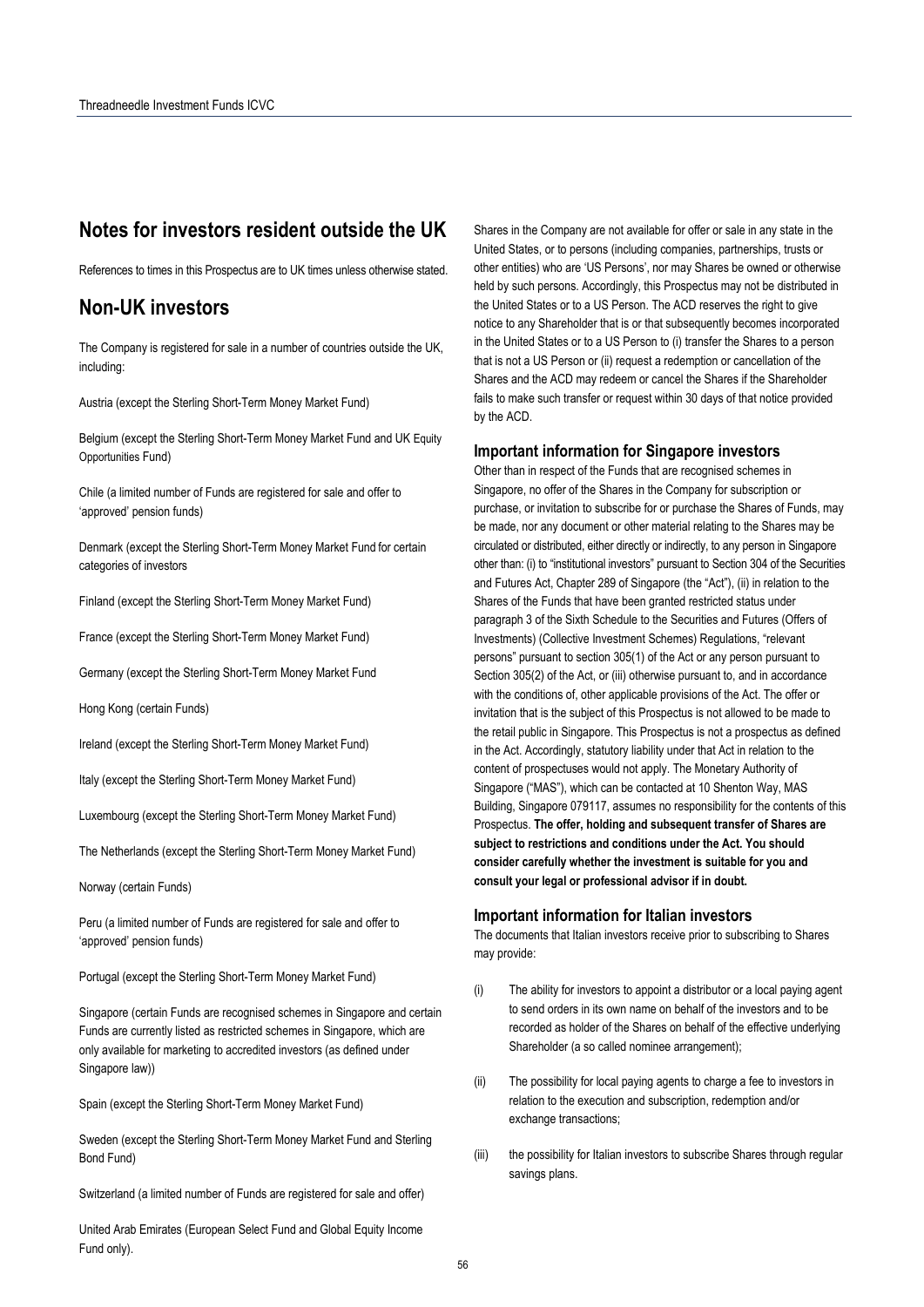## **Important Information for French investors**

The ACD currently manages the following funds so that they are eligible for investment through a PEA on an ongoing basis:

- European Smaller Companies Fund
- UK Fund

The ACD reserves the right to cease managing the above Funds so that they are eligible for investment through a PEA should it determine that doing so would no longer enable the Fund to comply with its investment objectives, not be in the interests of all shareholders in the Fund or be impractical due to changing market conditions. The ACD will write to all Shareholders resident in France within the notice period required under the FCA Rules, giving them prior written notice, that the Funds are no longer eligible investments in a PEA. The percentage of the assets of the Fund invested in PEA eligible securities shall only be disclosed in the Annual Report of the Fund made available to investors that are residents of France.

## **Important information for Swiss investors in respect of certain Funds**

The following Funds are not registered with the Swiss Financial Market Supervisory Authority (FINMA):

High Yield Bond Fund

Monthly Extra Income Fund

Sterling Short-Term Money Market Fund

UK Equity Opportunities Fund

- UK Growth & Income Fund
- UK Institutional Fund
- UK Monthly Income Fund

The distribution of Shares in respect of these Funds in Switzerland will be exclusively made to, and directed at, regulated qualified investors (the "Regulated Qualified Investors"), as defined in Article 10(3)(a) and (b) of the Swiss Collective Investment Schemes Act of 23 June 2006, as amended ("CISA"). Accordingly, no Swiss representative or paying agent have been or will be appointed in Switzerland for these Funds. This Prospectus and/or any other offering materials relating to the Shares may be made available in Switzerland solely to Regulated Qualified Investors.

## **Important information for Mexican investors**

The Shares have not been and will not be registered with the National Registry of Securities, maintained by the Mexican National Banking Commission and, as a result, may not be offered or sold publicly in Mexico. The Trust and any underwriter or purchaser may offer and sell the Shares in Mexico, to Institutional and Accredited Investors, on a private placement basis, pursuant to Article 8 of the Mexican Securities Market Law.

#### **Important information for German investors**

Publication of relevant German tax information can be found at www.columbiathreadneedle.de.

The following Funds are categorised in relation to the German Investment Tax Act ("InvStG") as "Equity Funds" continuously investing at least 51% of its value in equity participations within the meaning of Sec. 2 (8) InvStG (e.g. equities):

- American Fund
- **American Select Fund**
- **American Smaller Companies Fund (US)**
- **Asia Fund**
- **European Fund**
- **European Select Fund**
- European Smaller Companies Fund
- **Global Select Fund**
- Japan Fund
- Latin America Fund
- Monthly Extra Income Fund
- UK Equity Income Fund
- UK Equity Opportunities Fund
- UK Fund
- UK Growth & Income Fund
- UK Institutional Fund
- UK Monthly Income Fund
- UK Select Fund
- **UK Smaller Companies Fund**

### **Important information for Norwegian investors**

Copies of the Prospectus and Key Investor Information Documentation can be found at www.columbiathreadneedle.com.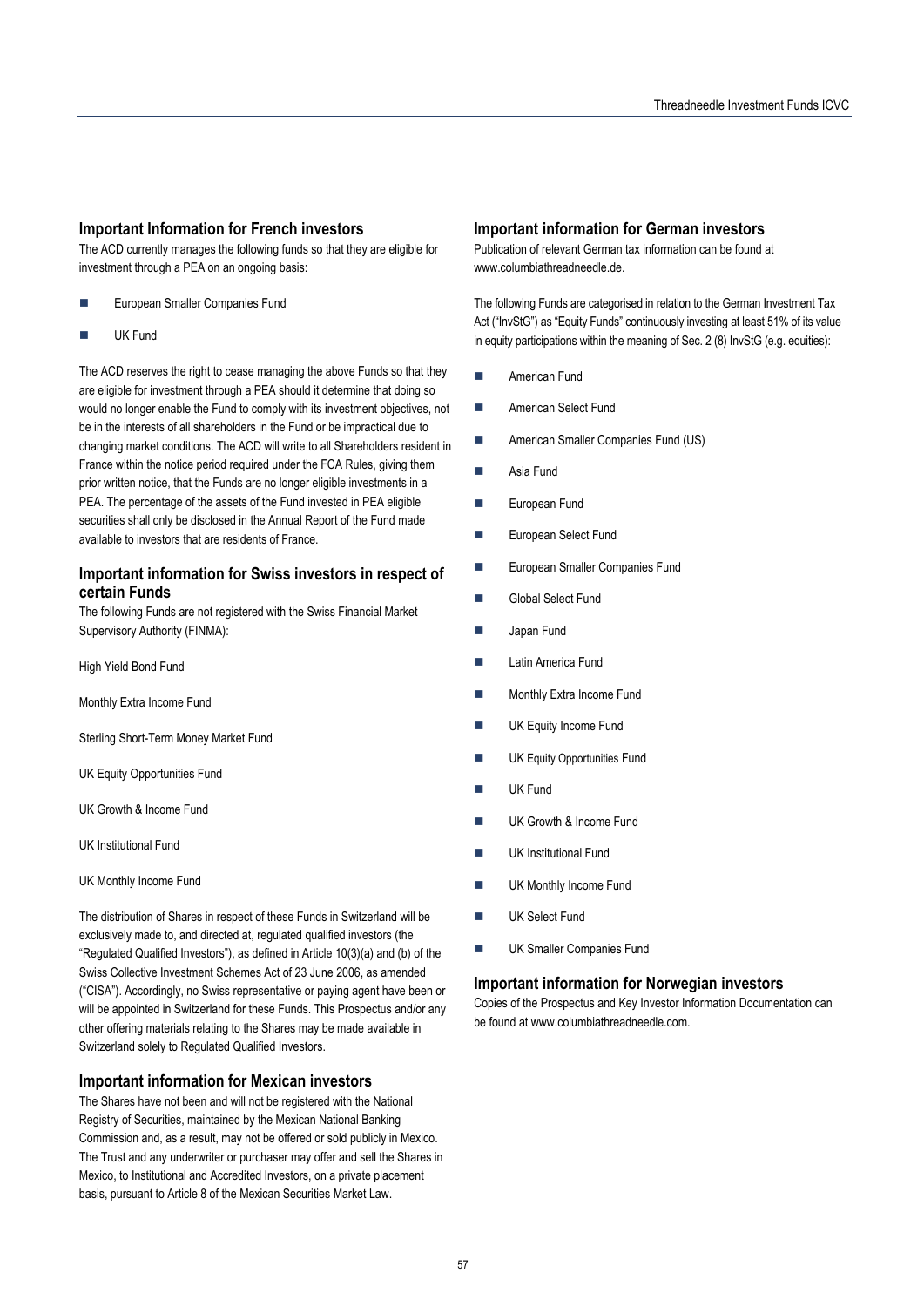# **Appendix I**

## **Eligible securities markets and eligible derivatives markets**

Set out below are the securities and derivatives markets, in addition to those established in a Member State of the EU or EEA, through which the Company may invest or deal for the account of each Fund (subject to the Fund's respective investment objective and policy) when dealing in approved securities and/or derivatives.

| <b>North America</b>      |                                                        |  |
|---------------------------|--------------------------------------------------------|--|
| Canada:                   | Toronto Stock Exchange                                 |  |
|                           | Montreal Exchange                                      |  |
|                           | <b>TSX Venture Exchange</b>                            |  |
|                           | <b>ICE Futures Canada</b>                              |  |
| United States of America: | New York Stock Exchange                                |  |
|                           | <b>NYSE American</b>                                   |  |
|                           | Chicago Board Options Exchange                         |  |
|                           | Chicago Stock Exchange, Inc.                           |  |
|                           | CME Chicago Board of Trade                             |  |
|                           | CME Group - CME Market                                 |  |
|                           | <b>ICE Futures US</b>                                  |  |
|                           | NASDAQ Stock Market                                    |  |
|                           | NASDAQ BX, Inc.                                        |  |
|                           | NASDAQ Futures, Inc.                                   |  |
|                           | NASDAQ PHLX, Inc                                       |  |
|                           | NASDAQ Options Market                                  |  |
|                           | <b>NYSE National</b>                                   |  |
|                           | NYSE American (Options)                                |  |
|                           | NYSE Arca Inc                                          |  |
|                           | <b>OTC Bulletin Board</b>                              |  |
|                           | <b>TRACE</b>                                           |  |
|                           | OneChicago                                             |  |
|                           | <b>BATS Exchange</b>                                   |  |
| <b>Asia Pacific</b>       |                                                        |  |
| Australia:                | Australian Securities Exchange                         |  |
|                           | <b>ASX Derivatives</b>                                 |  |
|                           |                                                        |  |
| China:                    | Shanghai Stock Exchange                                |  |
|                           | Shanghai Futures Exchange                              |  |
|                           | Shenzhen Stock Exchange<br>China Interbank Bond Market |  |
|                           |                                                        |  |
| Hong Kong:                | Hong Kong Stock Exchange                               |  |
|                           | Hong Kong GEM                                          |  |
|                           | Hong Kong Futures Exchange                             |  |
|                           | Shanghai-HK Stock Connect (Northbound Trading)         |  |
|                           | Shenzhen-HK Stock Connect (Northbound Trading)         |  |
| India:                    | <b>BSE Ltd</b>                                         |  |
|                           | National Stock Exchange of India                       |  |
| Indonesia:                | Indonesia Stock Exchange                               |  |
| Japan:                    | Tokyo Stock Exchange                                   |  |
|                           | Osaka Exchange (Derivatives)                           |  |
|                           | Tokyo Futures-Financial Exchange                       |  |
| Korea:                    | Korea Exchange (Stock Market)                          |  |
|                           | <b>KOSDAQ</b>                                          |  |
|                           | Korea Exchange (Derivatives)                           |  |
| Malaysia:                 | Bursa Malaysia                                         |  |
|                           | Bursa Malaysia (Derivatives)                           |  |
| New Zealand:              | New Zealand Exchange                                   |  |
|                           | <b>NZX Futures Exchange</b>                            |  |
|                           |                                                        |  |
| Philippines:              | Philippines Stock Exchange                             |  |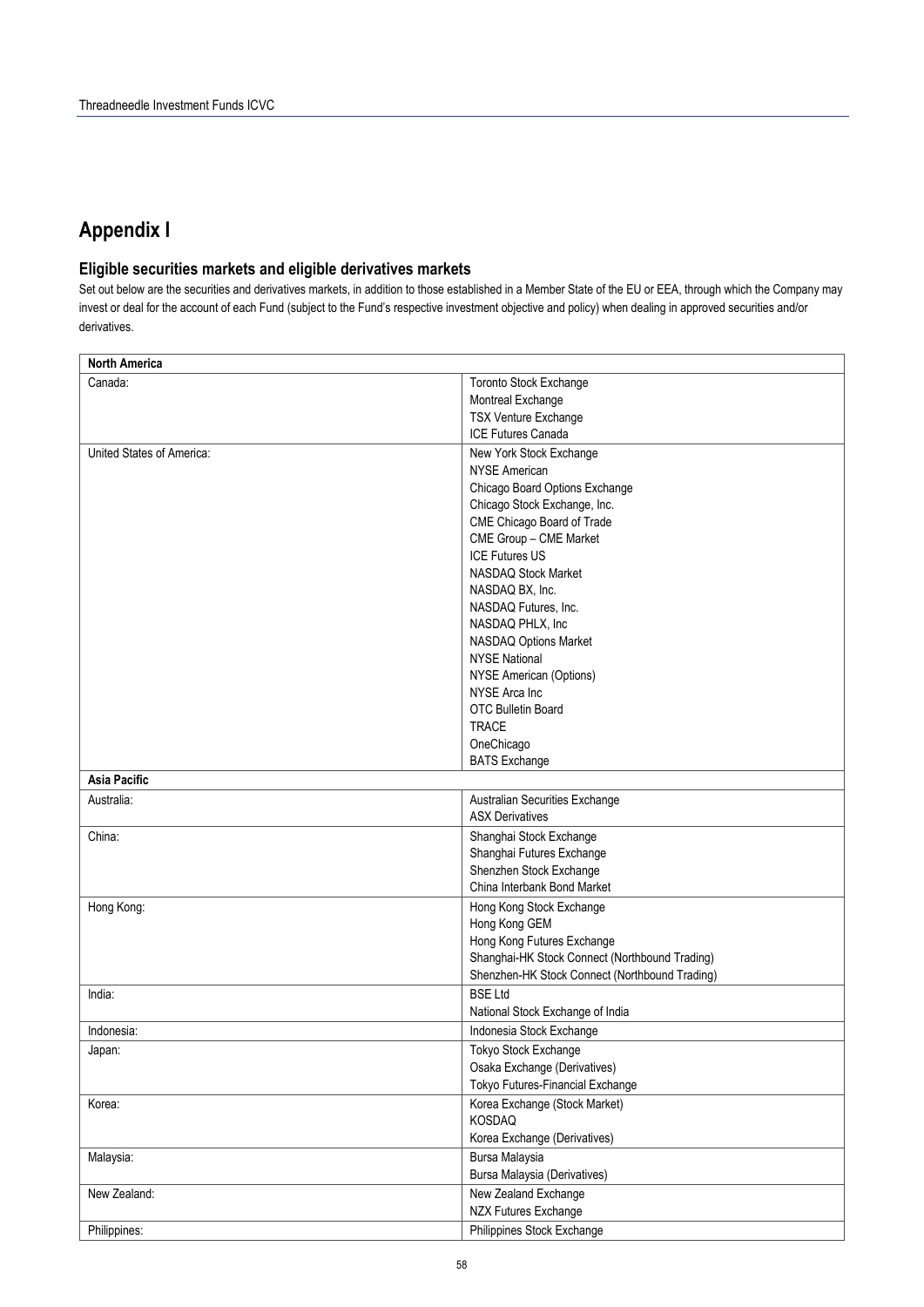| Singapore:                   | SGX Singapore Exchange                                                |  |
|------------------------------|-----------------------------------------------------------------------|--|
|                              | <b>SGX Derivatives</b>                                                |  |
| Taiwan:                      | Taiwan Stock Exchange                                                 |  |
|                              | Taiwan Futures Exchange (TAIFEX)                                      |  |
|                              | Taipei Exchange                                                       |  |
| Thailand:                    | Stock Exchange of Thailand                                            |  |
| <b>Latin America</b>         |                                                                       |  |
| Brazil:                      | B <sub>3</sub>                                                        |  |
| Chile:                       | Bolsa de Comercio de Santiago                                         |  |
| Colombia:                    | Bolsa de Valores de Colombia                                          |  |
| Mexico:                      | Bolsa Mexicana de Valores                                             |  |
|                              | Mexican Derivatives Exchange                                          |  |
| Middle East & Africa         |                                                                       |  |
| Israel:                      | Tel Aviv Stock Exchange                                               |  |
| Qatar:                       | Qatar Exchange                                                        |  |
| Saudi Arabia:                | Saudi Stock Exchange                                                  |  |
| South Africa:                | Johannesburg Stock Exchange                                           |  |
|                              | <b>JSX Derivatives</b>                                                |  |
| <b>United Arab Emirates:</b> | Dubai Financial Market                                                |  |
| Europe (non-EEA)             |                                                                       |  |
| Russia:                      | Moscow Exchange                                                       |  |
| Switzerland:                 | SIX Swiss Exchange                                                    |  |
|                              | <b>SIX Structured Products</b>                                        |  |
|                              | The market organised by the International Capital Markets Association |  |
| Turkey:                      | Borsa Istanbul                                                        |  |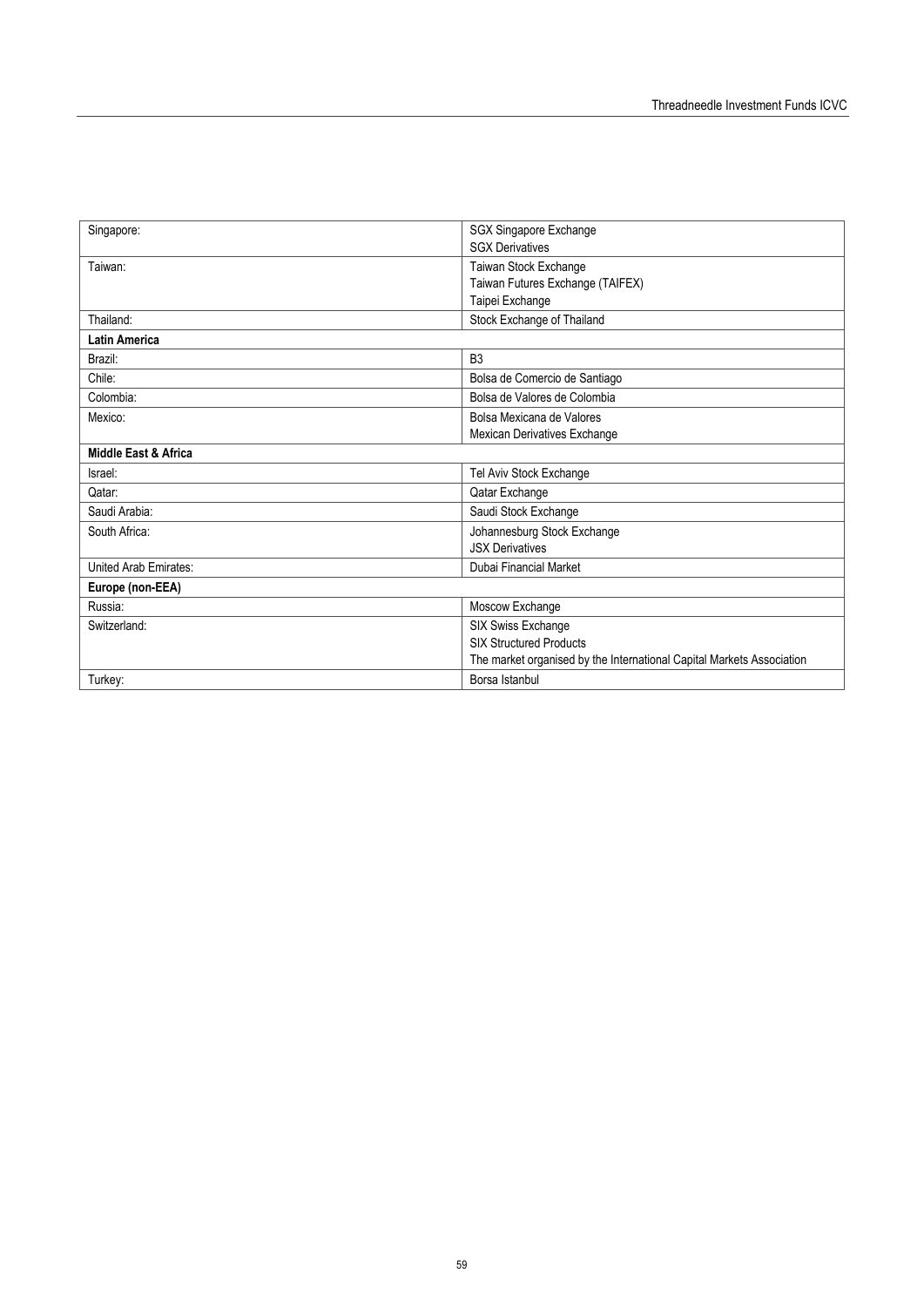# **Appendix II**

## **Investment management and borrowing powers of the Company**

#### **1. Investment restrictions**

- 1.1 The property of each Fund will be invested with the aim of achieving the investment objective of that Fund but subject to the limits on investment set out in Chapter 5 of the FCA Rules (COLL 5.2 to COLL 5.5) where applicable, and in the case of the Sterling Short-Term Money Market Fund, the European Money Market Fund Regulation. These limits apply as summarised below.
- 1.2 The ACD shall ensure that taking into account the objective of a Fund and its investment policy, the property of each Fund provides a prudent spread of risk. Particular requirements as to this spread of risk are set out below.

## **2. Cover**

- 2.1 Where the FCA Rules allow a transaction to be entered into or an investment to be retained only if possible obligations arising out of the investment transactions or out of the retention would not cause any breach of any limits in Chapter 5 of the FCA Rules, it must be assumed that the maximum possible liability of a Fund under any other of those rules has also to be provided for.
- 2.2 Where a rule in the FCA Rules permits an investment transaction to be entered into or an investment to be retained only if that investment transaction, or the retention, or other similar transactions, are covered:
	- 2.2.1 it must be assumed that in applying any of those rules, a Fund must also simultaneously satisfy any other obligation relating to cover; and
	- 2.2.2 no element of cover must be used more than once.

#### **3. UCITS schemes – general**

- 3.1 Except in the cases of the Emerging Market Bond Fund and the Strategic Bond Fund, the Scheme Property of a Fund must, subject to its investment objective and policy and except where otherwise noted below or provided in COLL 5, only consist of any or all of transferable securities.
- 3.2 The Scheme Property of the Emerging Market Bond Fund must, subject to its investment objective and policy and except where otherwise noted below or provided in COLL 5, only consist of any or all of transferable securities and/or approved money market instruments.
- 3.3 The Scheme Property of the Strategic Bond Fund must, subject to its investment objective and policy and except where otherwise noted below or provided in COLL 5, only consist of any or all of: transferable securities; approved money market instruments; permitted derivatives and forward transactions; permitted deposits; and/or permitted units in collective investment schemes.
- 3.4 Each of the Funds will generally invest in approved securities which are transferable securities admitted to or dealt on an eligible market.
- 3.5 In this Appendix, references to money market instruments apply in respect of the Emerging Market Bond Fund only.
- 3.6 Transferable securities and money market instruments held within a Fund must (subject to paragraphs 3.3 and 3.4) be admitted for listing or listed on an eligible market as described in paragraphs 9 and 10 below.
- 3.7 Not more than 10% in value of the Scheme Property of a Fund is to consist of transferable securities, which are not approved securities.
- 3.8 Not more than 10% in value of the Scheme Property is to consist of money market instruments which do not fall within paragraph 8 (Investment in approved money market instruments).
- 3.9 The requirements on spread and investment in government and public securities do not apply until the expiry of a period of six months after the date of effect of the authorisation order in respect of a Fund (or on which the initial offer commenced if later) provided that the requirement to maintain prudent spread of risk is complied with.
- 3.10 It is not intended that Funds will have an interest in any immovable property or tangible movable property.

#### **4. Transferable securities**

- 4.1 A transferable security is an investment which is any of the following:
	- 4.1.1 a share;
	- 4.1.2 a debenture;
	- 4.1.3 an alternative debenture;
	- 4.1.4 a government and public security;
	- 4.1.5 a warrant; or
	- 4.1.6 a certificate representing certain securities.
- 4.2 An investment is not a transferable security if the title to it cannot be transferred, or can be transferred only with the consent of a third party.
- 4.3 In applying paragraph 4.2 to an investment which is issued by a body corporate, and which is a share or a debenture, the need for any consent on the part of the body corporate or any members or debenture holders of it may be ignored.
- 4.4 An investment is not a transferable security unless the liability of the holder of it to contribute to the debts of the issuer is limited to any amount for the time being unpaid by the holder of it in respect of the investment.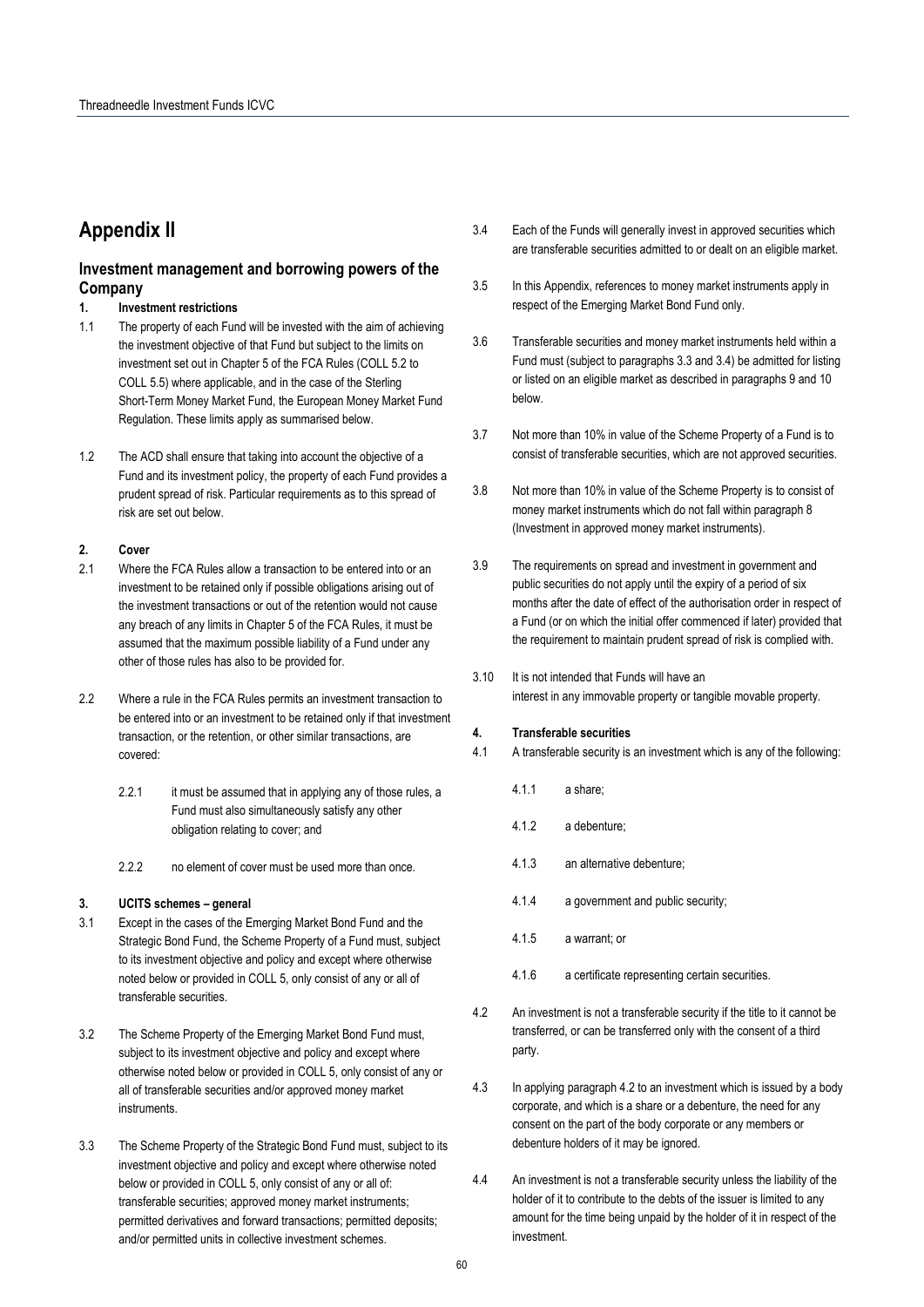#### **5. Investment in transferable securities**

- 5.1 A Fund may invest in a transferable security only to the extent that the transferable security fulfils the following criteria:
	- 5.1.1 the potential loss which the Fund may incur with respect to holding the transferable security is limited to the amount paid for it;
	- 5.1.2 its liquidity does not compromise the ability of the ACD to comply with its obligation to redeem units at the request of any qualifying Shareholder under the FCA Rules;
	- 5.1.3 reliable valuation is available for it as follows:
		- 5.1.3.1 in the case of a transferable security admitted to or dealt in on an eligible market, where there are accurate, reliable and regular prices which are either market prices or prices made available by valuation systems independent from issuers;
		- 5.1.3.2 in the case of a transferable security not admitted to or dealt in on an eligible market, where there is a valuation on a periodic basis which is derived from information from the issuer of the transferable security or from competent investment research;
	- 5.1.4 appropriate information is available for it as follows:
		- 5.1.4.1 in the case of a transferable security admitted to or dealt in on an eligible market, where there is regular, accurate and comprehensive information available to the market on the transferable security or, where relevant, on the portfolio of the transferable security;
		- 5.1.4.2 in the case of a transferable security not admitted to or dealt in on an eligible market, where there is regular and accurate information available to the ACD on the transferable security or, where relevant, on the portfolio of the transferable security;
	- 5.1.5 it is negotiable; and
	- 5.1.6 its risks are adequately captured by the risk management process of the ACD.
- 5.2 Unless there is information available to the ACD that would lead to a different determination, a transferable security which is admitted to or dealt in on an eligible market shall be presumed:
- 5.2.1 not to compromise the ability of the ACD to comply with its obligation to redeem units at the request of any qualifying Shareholder; and
- 5.2.2 to be negotiable.
- 5.3 Not more than 5% in value of a Fund is to consist of warrants.

#### **6. Closed end funds constituting transferable securities**

- 6.1 A unit in a closed end fund shall be taken to be a transferable security for the purposes of investment by a Fund, provided it fulfils the criteria for transferable securities set out in paragraph 5, and either:
	- 6.1.1 where the closed end fund is constituted as an investment company or a unit trust:
		- 6.1.1.1 it is subject to corporate governance mechanisms applied to companies; and
		- 6.1.1.2 where another person carries out asset management activity on its behalf, that person is subject to national regulation for the purpose of investor protection; or
	- 6.1.2 where the closed end fund is constituted under the law of contract:
		- 6.1.2.1 it is subject to corporate governance mechanisms equivalent to those applied to companies; and
		- 6.1.2.2 it is managed by a person who is subject to national regulation for the purpose of investor protection.
- **7. Transferable securities linked to other assets**
- 7.1 A Fund may invest in any other investment which shall be taken to be a transferable security for the purposes of investment by a Fund provided the investment:
	- 7.1.1 fulfils the criteria for transferable securities set out in paragraph 5; and
	- 7.1.2 is backed by or linked to the performance of other assets, which may differ from those in which a Fund can invest.
- 7.2 Where an investment in 7.1 contains an embedded derivative component (see paragraph 19.10), the requirements of this section with respect to derivatives and forwards will apply to that component.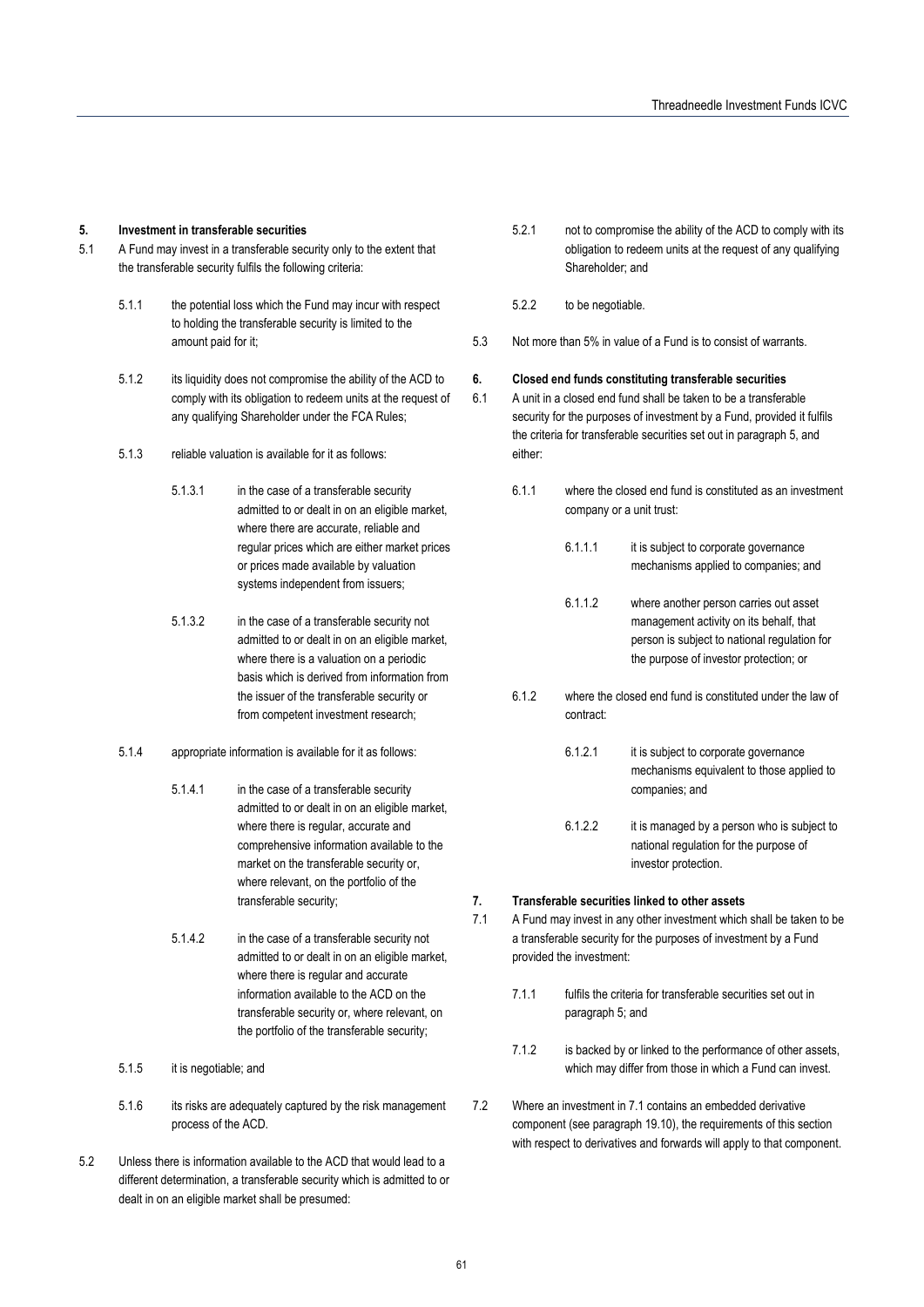#### **8. Approved Money Market Instruments**

- 8.1 An approved money-market instrument is a money-market instrument which is normally dealt in on the money market, is liquid and has a value which can be accurately determined at any time.
- 8.2 A money-market instrument shall be regarded as normally dealt in on the money market if it:
	- 8.2.1 has a maturity at issuance of up to and including 397 days;
	- 8.2.2 has a residual maturity of up to and including 397 days;
	- 8.2.3 undergoes regular yield adjustments in line with money market conditions at least every 397 days; or
	- 8.2.4 has a risk profile, including credit and interest rate risks, corresponding to that of an instrument which has a maturity as set out in 8.2.1 or 8.2.2 or is subject to yield adjustments as set out in 8.2.3.
- 8.3 A money-market instrument shall be regarded as liquid if it can be sold at limited cost in an adequately short time frame, taking into account the obligation of the ACD to redeem units at the request of any qualifying Shareholder.
- 8.4 A money-market instrument shall be regarded as having a value which can be accurately determined at any time if accurate and reliable valuations systems, which fulfil the following criteria, are available:
	- 8.4.1 enabling the ACD to calculate a net asset value in accordance with the value at which the instrument held in the portfolio could be exchanged between knowledgeable willing parties in an arm's length transaction; and
	- 8.4.2 based either on market data or on valuation models including systems based on amortised costs. A moneymarket instrument that is normally dealt in on the money market and is admitted to or dealt in on an eligible market shall be presumed to be liquid and have a value which can be accurately determined at any time unless there is information available to the ACD that would lead to a different determination.
- **9. Transferable securities and money market instruments generally to be admitted or dealt in on an Eligible Market**
- 9.1 Transferable securities and approved money market instruments held within a Fund must be:
	- 9.1.1 admitted to or dealt on an eligible market (as described in paragraphs 10.2 or 10.3).
	- 9.1.2 for an approved money market instrument not admitted to or dealt in on an eligible market, within paragraph 11.1; or
- 9.1.3 recently issued transferable securities provided that:
	- 9.1.3.1 the terms of issue include an undertaking that application will be made to be admitted to an eligible market; and
	- 9.1.3.2 such admission is secured within a year of issue.
- 9.2 However, a Fund may invest no more than 10% of the Scheme Property in transferable securities and approved money-market instruments other than those referred to in paragraph 9.1.

#### **10. Eligible markets**

- 10.1 To protect investors, the markets on which investments of a Fund are dealt in or traded on should be of an adequate quality ('eligible') at the time of acquisition of the investment and until it is sold. The criteria for eligibility are set out in FCA Handbook.
- 10.2 The Fund may deal through the following eligible securities markets and eligible derivatives markets:
	- 10.2.1 any securities and derivative markets established in a Member State of the EU or EEA through which the Company may invest or deal for the account of each Fund (subject to the Fund's respective investment objective and policy) when dealing in approved securities and/or derivatives; and
	- 10.2.2 the securities markets and derivative markets listed in Appendix1.
- 10.3 In addition, each Fund may deal through any other eligible securities market and derivatives market which the ACD, after consultation with and notification to the Depositary, considers to be appropriate for the investment of, or dealing in, the property of that Fund. Where a market ceases to be eligible, investments on that market cease to be approved securities. The 10% restriction on investing in non approved securities applies and exceeding this limit because a market ceases to be eligible will generally be regarded as an inadvertent breach.

#### **11. Money-market instruments with a regulated issuer**

- 11.1 In addition to instruments admitted to or dealt in on an eligible market, a Fund may invest in an approved money-market instrument provided it fulfils the following requirements:
	- 11.1.1 the issue or the issuer is regulated for the purpose of protecting investors and savings; and
	- 11.1.2 the instrument is issued or guaranteed in accordance with paragraph 12.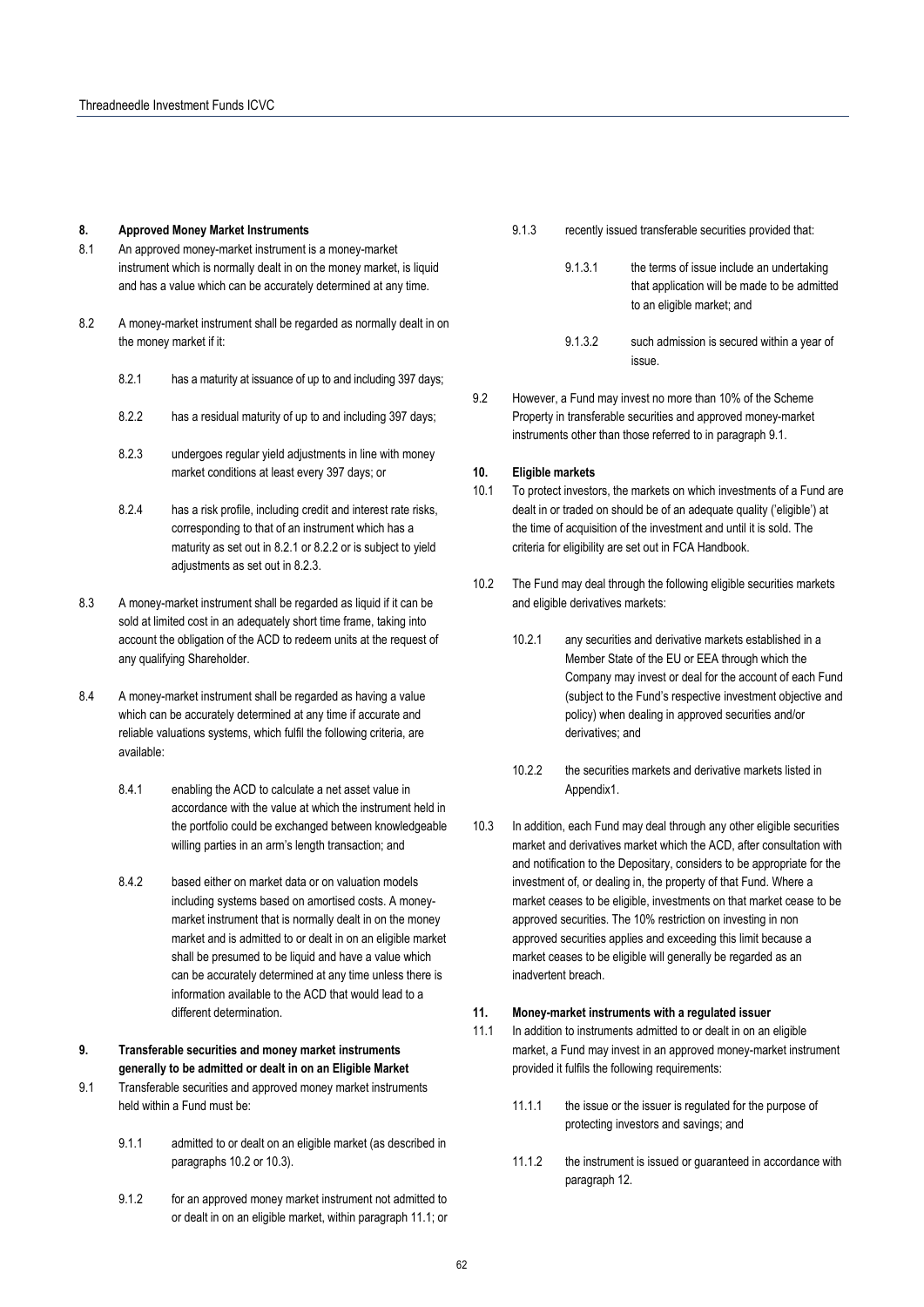- 11.2 The issue or the issuer of a money-market instrument, other than one dealt in on an eligible market, shall be regarded as regulated for the purpose of protecting investors and savings if:
	- 11.2.1 the instrument is an approved money-market instrument;
	- 11.2.2 appropriate information is available for the instrument (including information which allows an appropriate assessment of the credit risks related to investment in it), in accordance with paragraph 13; and
	- 11.2.3 the instrument is freely transferable.

#### **12. Issuers and guarantors of money-market instruments**

- 12.1 A Fund may invest in an approved money-market instrument if it is:
	- 12.1.1 issued or guaranteed by any one of the following:
		- 12.1.1.1 a central authority of an EEA State or, if the EEA State is a federal state, one of the members making up the federation;
		- 12.1.1.2 a regional or local authority of an EEA State;
		- 12.1.1.3 the European Central Bank or a central bank of an EEA State;
		- 12.1.1.4 the European Union or the European Investment Bank;
		- 12.1.1.5 a non-EEA State or, in the case of a federal state, one of the members making up the federation;
		- 12.1.1.6 a public international body to which one or more EEA States belong; or
	- 12.1.2 issued by a body, any securities of which are dealt in on an eligible market; or
	- 12.1.3 issued or guaranteed by an establishment which is:
		- 12.1.3.1 subject to prudential supervision in accordance with criteria defined by European Community law; or
		- 12.1.3.2 subject to and complies with prudential rules considered by the FCA to be at least as stringent as those laid down by European Community law.
- 12.2 An establishment shall be considered to satisfy the requirement in paragraph 12.1.3.2 if it is subject to and complies with prudential rules, and fulfils one or more of the following criteria:
	- 12.2.1 it is located in the European Economic Area;
	- 12.2.2 it is located in an OECD country belonging to the Group of Ten;
	- 12.2.3 it has at least investment grade rating;
	- 12.2.4 on the basis of an in-depth analysis of the issuer, it can be demonstrated that the prudential rules applicable to that issuer are at least as stringent as those laid down by European Community law.

#### **13. Appropriate information for money-market instruments**

- 13.1 In the case of an approved money-market instrument within paragraph 12.1.2 or which is issued by an authority within paragraph 12.1.1.2 or a public international body within paragraph 12.1.1.6 but is not guaranteed by a central authority within paragraph 12.1.1.1, the following information must be available:
	- 13.1.1 information on both the issue or the issuance programme. and the legal and financial situation of the issuer prior to the issue of the instrument, verified by appropriately qualified third parties not subject to instructions from the issuer;
	- 13.1.2 updates of that information on a regular basis and whenever a significant event occurs; and
	- 13.1.3 available and reliable statistics on the issue or the issuance programme.
- 13.2 In the case of an approved money-market instrument issued or guaranteed by an establishment within paragraph 12.1.3, the following information must be available:
	- 13.2.1 information on the issue or the issuance programme or on the legal and financial situation of the issuer prior to the issue of the instrument updates of that information on a regular basis and whenever a significant event occurs; and
	- 13.2.2 available and reliable statistics on the issue or the issuance programme, or other data enabling an appropriate assessment of the credit risks related to investment in those instruments.
- 13.3 In the case of an approved money-market instrument:
	- 13.3.1 within paragraphs 12.1.1.1, 12.1.1.4 or 12.1.1.5; or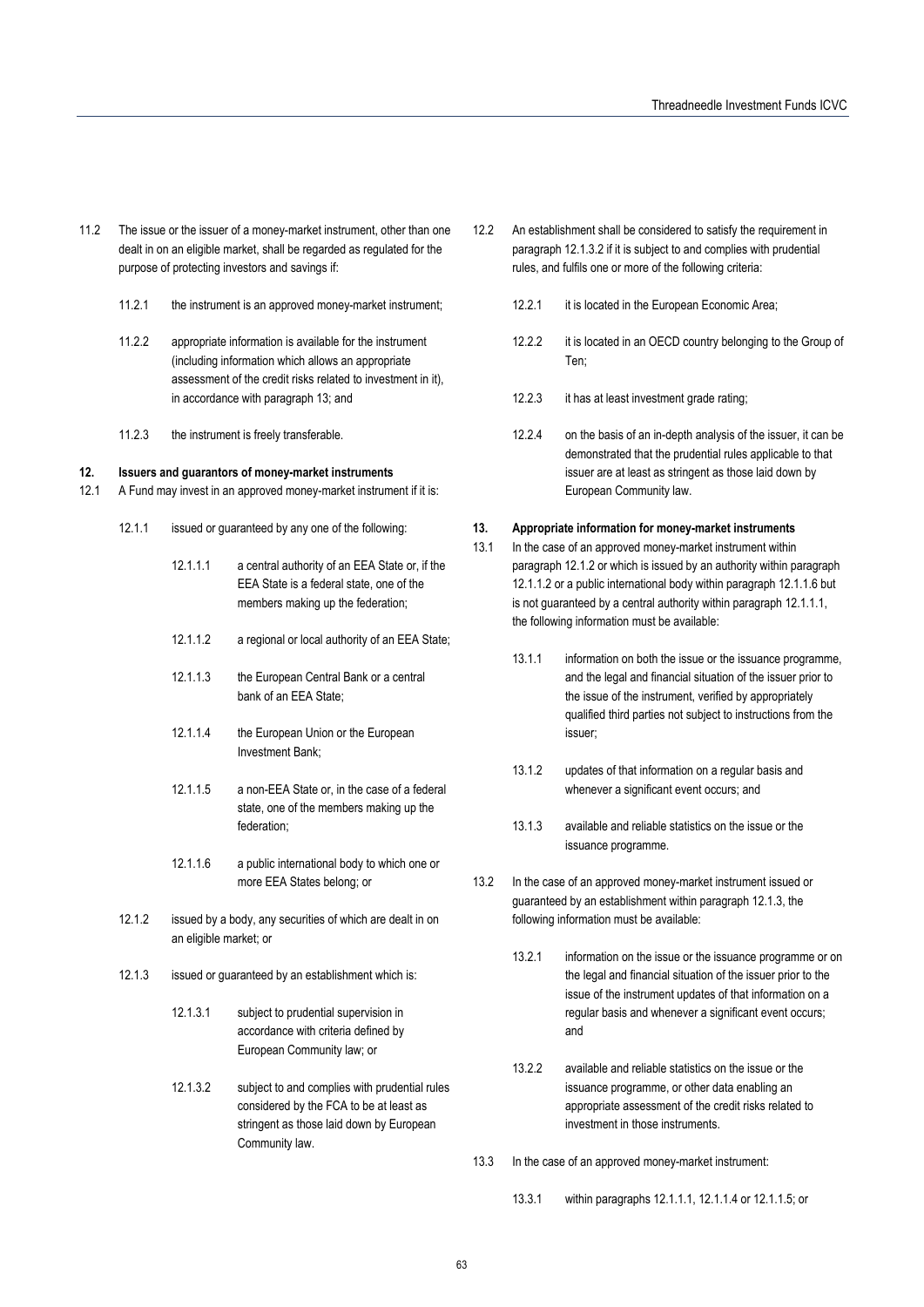13.3.2 which is issued by an authority within paragraph 12.1.1.2 or a public international body within paragraph 12.1.1.6 and is guaranteed by a central authority within paragraph 12.1.1.1;

information must be available on the issue or the issuance programme, or on the legal and financial situation of the issuer prior to the issue of the instrument.

### **14. Spread: general**

- 14.1 This paragraph does not apply in respect of a transferable security or an approved money-market instrument to which paragraph 15 applies or to the investments of the Sterling Short-Term Money Market Fund to which paragraph 46 applies.
- 14.2 For the purposes of this requirement companies included in the same group for the purposes of consolidated accounts as defined in accordance with Directive 83/349/EEC of 13 June 1983 or in the same group in accordance with international accounting standards are regarded as a single body.
- 14.3 Not more than 20% in value of the Scheme Property is to consist of deposits with a single body.
- 14.4 Not more than 5% in value of the Scheme Property is to consist of transferable securities or approved money market instruments issued by any single body.
- 14.5 The limit of 5% in paragraph 14.4 is raised to 10% in respect of up to 40% in value of the Scheme Property. Covered bonds need to be taken into account for the purpose of applying the limit of 40%.
- 14.6 The limit of 5% in 14.4 is raised to 25% in value of the Scheme Property in respect of covered bonds, provided that when a Fund invests more than 5% in covered bonds issued by a single body, the total value of covered bonds held must not exceed 80% in value of the Scheme Property.
- 14.7 In applying paragraphs 14.4 and 14.5 certificates representing certain securities are treated as equivalent to the underlying security.
- 14.8 The exposure to any one counterparty in an OTC derivative transaction must not exceed 5% in value of the Scheme Property. This limit is raised to 10% where the counterparty is an Approved Bank.
- 14.9 Not more than 20% in value of a Fund is to consist of transferable securities and approved money market instruments issued by the same group (as referred to in paragraph 14.2).
- 14.10 Not more than 20% in value of the Fund is to consist of the units of any one collective scheme. (Please also see the limits on investment in other collective investment schemes set out in paragraph 17.)
- 14.11 In applying the limits in paragraphs 14.3 to 14.8 in relation to a single body, and subject to paragraph 14.6, not more than 20% in value of the Scheme Property is to consist of any combination of two or more of the following:
	- 14.11.1 transferable securities (including covered bonds) or money market instruments issued by; or
	- 14.11.2 deposits made with that body; or
	- 14.11.3 exposures from OTC derivatives transactions made with that body.

#### **15. Spread: Government and public securities**

This paragraph does not apply in respect of the Sterling Short-Term Money Market Fund, to which paragraph 46 applies.

- 15.1 The above restrictions do not apply in respect of a transferable security or an approved money-market instrument ("such securities") that is issued by:
	- 15.1.1 an EEA State;
	- 15.1.2 a local authority of an EEA State;
	- 15.1.3 a non-EEA State; or
	- 15.1.4 a public international body to which one or more EEA States belong.
- 15.2 Where no more than 35% in value of the Scheme Property is invested in such securities issued by any one body, there is no limit on the amount which may be invested in such securities or in any one issue.
- 15.3 A Fund may invest more than 35% in value of the Scheme Property in such securities issued by any one body provided that:
	- 15.3.1 the ACD has before any such investment is made consulted with the Depositary and as a result considers that the issuer of such securities is one which is appropriate in accordance with the investment objectives of the authorised fund;
	- 15.3.2 no more than 30% in value of the Scheme Property consists of such securities of any one issue; and
		- 15.3.2.1 the Scheme Property includes such securities issued by that or another issuer, of at least six different issues; and
		- 15.3.2.2 the disclosures required by the FCA Rules have been made.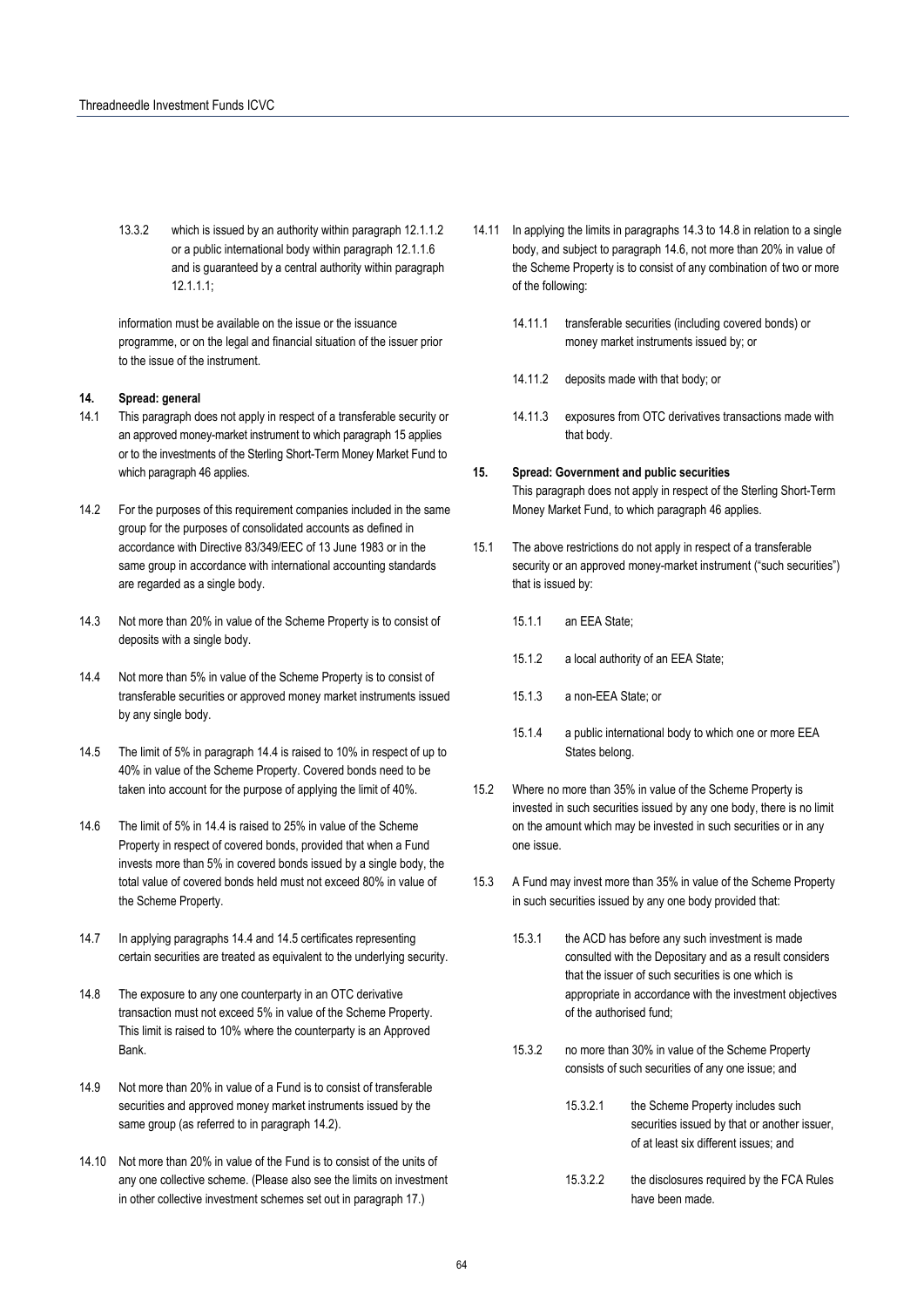- 15.4 Subject to this restriction and any restrictions in the investment objective and policy of a Fund there are no limits on the amount of Fund's property which may be invested in Government and public securities or such securities issued by any one issuer or of any issue.
- 15.5 In relation to such securities:
	- 15.5.1 issue, issued and issuer include guarantee, guaranteed and guarantor; and
	- 15.5.2 an issue differs from another if there is a difference as to repayment date, rate of interest, guarantor or other material terms of the issue.
- 15.6 A list of such securities is set out in Appendix III.
- **16. Counterparty risk and issuer concentration**  This paragraph does not apply in respect of the Sterling Short-Term Money Market Fund, to which paragraph 46 applies.
- 16.1 The ACD must ensure that counterparty risk arising from an OTC derivative is subject to the limits set out in paragraphs 14.8 and 14.11 above.
- 16.2 When calculating the exposure of a Fund to a counterparty in accordance with the limits in paragraph 14.8 the ACD must use the positive mark-to-market value of the OTC derivative contract with that counterparty.
- 16.3 The ACD may net the OTC derivative positions of a Fund with the same counterparty, provided they are able legally to enforce netting agreements with the counterparty on behalf of the Fund.
- 16.4 The netting agreements in paragraph 16.3 above are permissible only with respect to OTC derivatives with the same counterparty and not in relation to any other exposures the Fund may have with that same counterparty.
- 16.5 The ACD may reduce the exposure of scheme property to a counterparty of an OTC derivative through the receipt of collateral. Collateral received must be sufficiently liquid so that it can be sold quickly at a price that is close to its pre-sale valuation.
- 16.6 The ACD must take collateral into account in calculating exposure to counterparty risk in accordance with the limits in paragraph 14.8 when it passes collateral to an OTC counterparty on behalf of a Fund.
- 16.7 Collateral passed in accordance with paragraph 16.6 may be taken into account on a net basis only if the ACD is able legally to enforce netting arrangements with this counterparty on behalf of that Fund.
- 16.8 In relation to the exposure arising from OTC derivatives as referred to in paragraph 14.8 the ACD must include any exposure to OTC derivative counterparty risk in the calculation.
- 16.9 The ACD must calculate the issuer concentration limits referred to in paragraph 14.8 on the basis of the underlying exposure created through the use of OTC derivatives pursuant to the Commitment Approach.
- **17. Investment in collective investment schemes**  This paragraph does not apply in respect of the Sterling Short-Term Money Market Fund, to which paragraph 46 applies.
- 17.1 No more than 10% in the value of a Fund may be invested in units of collective investment schemes. Set out in the remainder of this paragraph are the FCA's current rules on collective investment schemes investing in other collective investment schemes.
- 17.2 A Fund may invest in units in a collective investment scheme ("the second scheme") provided that no more than 30% of the value of that Fund is in collective investment schemes which are not UCITS schemes (due to the restriction in 17.1 for the Funds this percentage reduced from 30% to 10%).
- 17.3 Subject to the limitation set out in 17.2, under the COLL rules a Fund may and only invest in a second scheme, (other than UCITS schemes) if the second scheme:
	- 17.3.1 complies with the conditions necessary for it to enjoy the rights under conferred by the UCITS Directive; or
	- 17.3.2 is recognised under the provisions of section 272 of the Financial Services and Markets Act (Individually recognised overseas schemes) that is authorised by the supervisory authorities of Guernsey, Jersey or the Isle of Man (provided the requirements of article 50(1)(e) of the UCITS Directive are met); or
	- 17.3.3 is authorised as a non-UCITS retails scheme (provided the requirements of article 50(1)(e) of the UCITS Directive are met); or
	- 17.3.4 is authorised in another EEA State (provided the requirements of article 50(1)(e) of the UCITS Directive are met); or
	- 17.3.5 is authorised by the competent authority of an OECD country (other than another EEA State) which has:
		- 17.3.5.1 signed the IOSCO Multilateral Memorandum of Understanding; and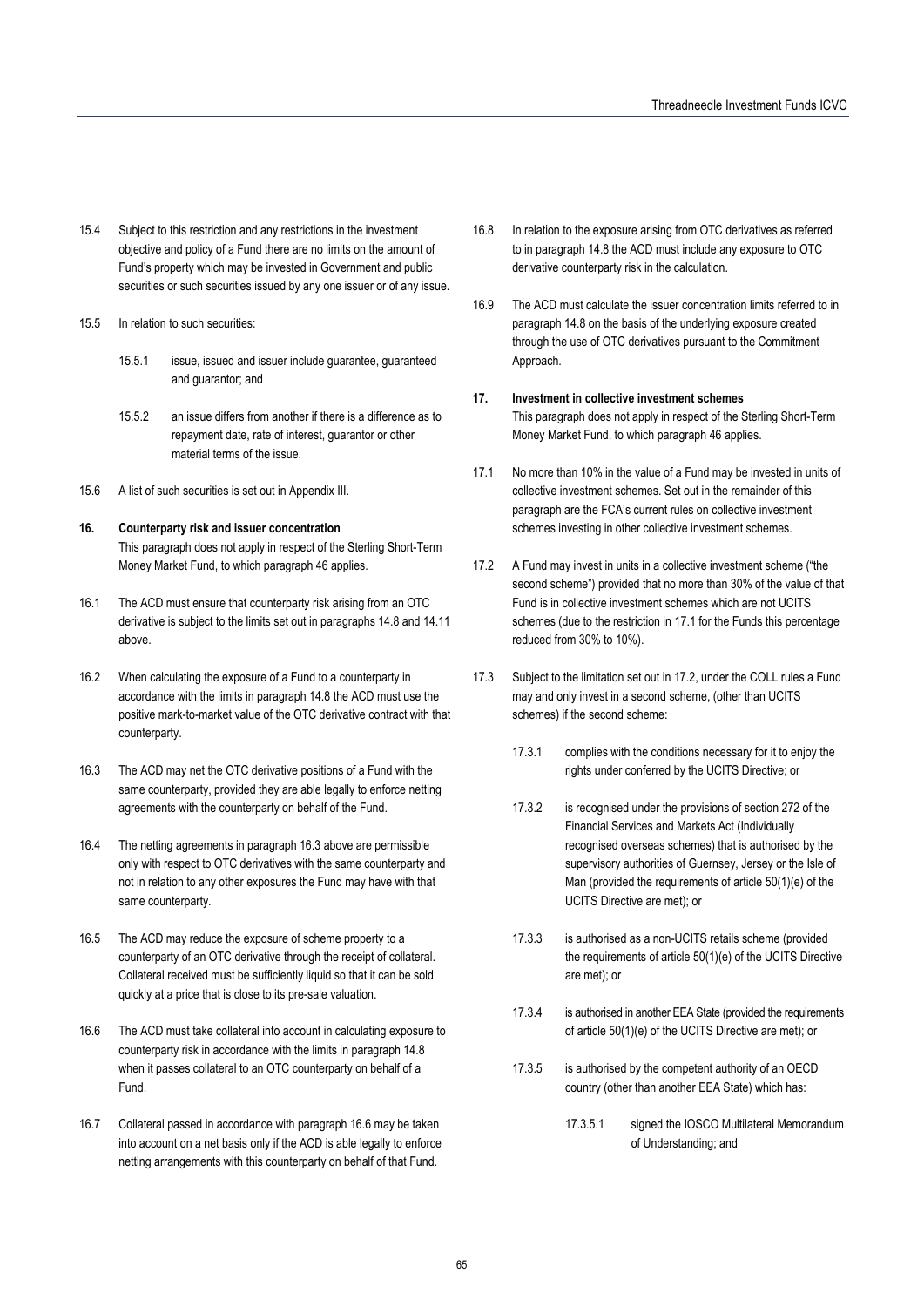17.3.5.2 approved the scheme's management company, rules and depositary/custody arrangements

(provided the requirements of article 50(1)(e) of the UCITS Directive are met).

- 17.4 Subject to the limitation set out in 17.2, under the COLL rules a Fund may only invest in a second scheme if:
	- 17.4.1 it is a scheme which complies where relevant with paragraph 17.5; and
	- 17.4.2 it is a scheme that has terms which prohibit more than 10% in value of the Scheme Property consisting of units in other collective investment schemes;

for the purposes of paragraphs 17.4.1 and 17.4.2 and paragraph 14 (Spread: General) each sub-fund of an umbrella scheme is to be treated as if it were a separate scheme.

- 17.5 Each of the Funds may include units in collective investment schemes managed or operated by (or, if it is an open-ended investment company has as its authorised corporate director), the ACD or an associate of the ACD, subject to the following conditions:
	- 17.5.1 there is no charge in respect of the investment in or the disposal of units in the second scheme; or
	- 17.5.2 where there is a charge the ACD is under a duty to pay to a Fund by the close of business on the fourth business day next after the agreement to buy or to sell the amount referred to in paragraphs 17.5.2.1 and 17.5.2.2:
		- 17.5.2.1 when an investment is made, either:
			- (a) any amount by which the consideration paid by the Fund for the units in the second scheme exceeds the price that would have been paid for the benefit of the second scheme had the units been newly issued or sold by it; or
			- (b) if such price cannot be ascertained by the ACD, the maximum amount of any charge permitted to be made by the seller of units in the second scheme;
		- 17.5.2.2 when a disposal is made, the amount referred to in paragraph 17.5.2 is any charge made for the account of the ACD of the second scheme or an associate of any of them in respect of the disposal
- 17.6 A Fund may invest in or dispose of Shares of another Fund (the second sub-fund) only if:
	- 17.6.1 the second sub-fund does not hold Shares in any other sub-fund of the same umbrella;
	- 17.6.2 the conditions in the remainder of this paragraph 17 are complied with; and
	- 17.6.3 the investing or disposing Fund is not be a feeder UCITS to the second sub-fund.
- 17.7 In this paragraph 17:
	- 17.7.1 any addition to or deduction from the consideration paid on the acquisition or disposal of units in the second scheme, which is applied for the benefit of the second scheme and is, or is like, a dilution levy, is to be treated as part of the price of the units and not as part of any charge; and
	- 17.7.2 any switching charge made in respect of an exchange of units in one Fund or separate part of the second scheme for units in another Fund or separate part of that scheme is to be included as part of the consideration paid for the units.

#### **18. Investment in nil and partly paid securities**

This paragraph does not apply in respect of the Sterling Short-Term Money Market Fund**.** 

- 18.1 A transferable security or an approved money market instrument on which any sum is unpaid falls within a power of investment only if it is reasonably foreseeable that the amount of any existing and potential call for any sum unpaid could be paid by each Fund, at the time when payment is required, without contravening the rules in Chapter 5 of the FCA Rules.
- **19. Use of derivatives and forward transactions general**  This paragraph does not apply in respect of the Sterling Short-Term Money Market Fund**.**
- 19.1 Under the COLL Sourcebook derivatives are permitted for Funds for investment purposes and derivative transactions may be used for the purposes of hedging or meeting the investment objectives or both.
- 19.2 Each of the Funds may use derivatives for EPM purposes in accordance with paragraph 19.5 and, in the case of the Emerging Market Bond Fund, in accordance with 19.6. As at the date of this Prospectus, the ACD does not intend to make use of this power with respect to the following Funds, however the ACD reserves the right to do so without notice to Shareholders at a future date:

American Smaller Companies Fund (US)

Asia Fund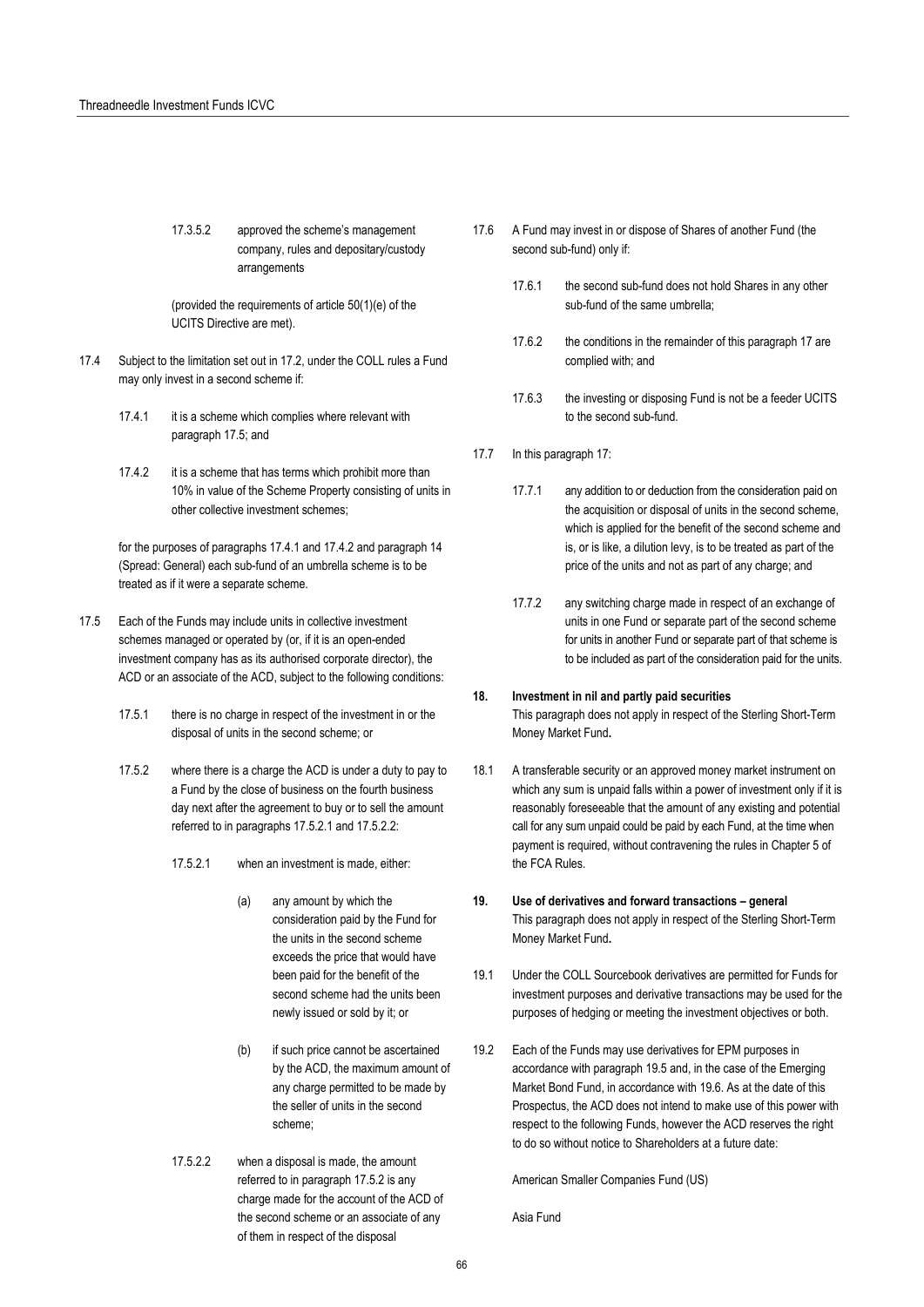European Select Fund

European Smaller Companies Fund

Global Select Fund

Japan Fund

Latin America Fund

UK Fund

UK Equity Income Fund

UK Equity Opportunities Fund

UK Growth & Income Fund

UK Institutional Fund

UK Monthly Income Fund

UK Select Fund

UK Smaller Companies Fund

19.3 The following Fund may, in accordance with the COLL Sourcebook, use derivatives for the purposes of EPM (including hedging) as well as for investment purposes:

19.3.1 Strategic Bond Fund

- 19.4 **Other than for the Strategic Bond Fund the use of derivatives is not intended to increase the risk profile of a Fund.**
- 19.5 The use of derivatives and forward transactions by the Funds listed in paragraph 19.2 for EPM purposes will be to achieve one of the following in respect of the Fund:
	- 19.5.1 Reduction of risk. This allows for the use of the technique of cross-currency hedging in order to switch all or part of the Scheme Property away from a currency the ACD considers unduly prone to risk, to another currency. This aim also permits the use of tactical asset allocation (please see paragraph 19.5.2). A detailed explanation of the types of risks that the ACD considers it may be sensible to reduce by the use of derivatives is set out in the section 'Risk Factors';
	- 19.5.2 Reduction of cost. The aims of reduction of risk or cost, together or separately, allow the ACD on a temporary

basis to use the technique of tactical asset allocation. Tactical asset allocation permits the ACD to undertake a switch in exposure by use of derivatives, rather than through sale and purchase of the Scheme Property;

- 19.5.3 (Ancillary to paragraphs 19.5.1 and 19.5.2 above) the generation of additional capital or income for the Fund with no, or an acceptably low level of risk. There is an acceptably low level of risk in any case where the ACD reasonably believes that the Fund is certain (or certain barring events which are not reasonably foreseeable) to derive a benefit; and
- 19.5.4 (Ancillary to paragraphs 19.5.1 and 19.5.2 above) enabling the investment objectives of Funds to be met.
- 19.6 In the case of the Emerging Market Bond Fund only, derivatives may be held for periods that are not necessarily considered to be short term, although the use of derivatives will be limited to EPM techniques as set out in paragraph 19.5.
- 19.7 A transaction in derivatives or a forward transaction must not be effected for a Fund unless:
	- 19.7.1 the transaction is of a kind specified in paragraph 20 (Permitted transactions (derivatives and forwards)); and
	- 19.7.2 the transaction is covered, as required by paragraph 39 (Cover for transactions in derivatives and forward transactions).
- 19.8 Where a Fund invests in derivatives, the exposure to the underlying assets must not exceed the limits in paragraph 14 (Spread: General) and paragraph 15 (Spread: government and public securities), save as provided below.
- 19.9 Where a transferable security or money market instrument embeds a derivative, this must be taken into account for the purposes of complying with this section.
- 19.10 A transferable security or an approved money-market instrument will embed a derivative if it contains a component which fulfils the following criteria:
	- 19.10.1 by virtue of that component some or all of the cash flows that otherwise would be required by the transferable security or approved money-market instrument which functions as host contract can be modified according to a specified interest rate, financial instrument price, foreign exchange rate, index of prices or rates, credit rating or credit index or other variable, and therefore vary in a way similar to a stand-alone derivative;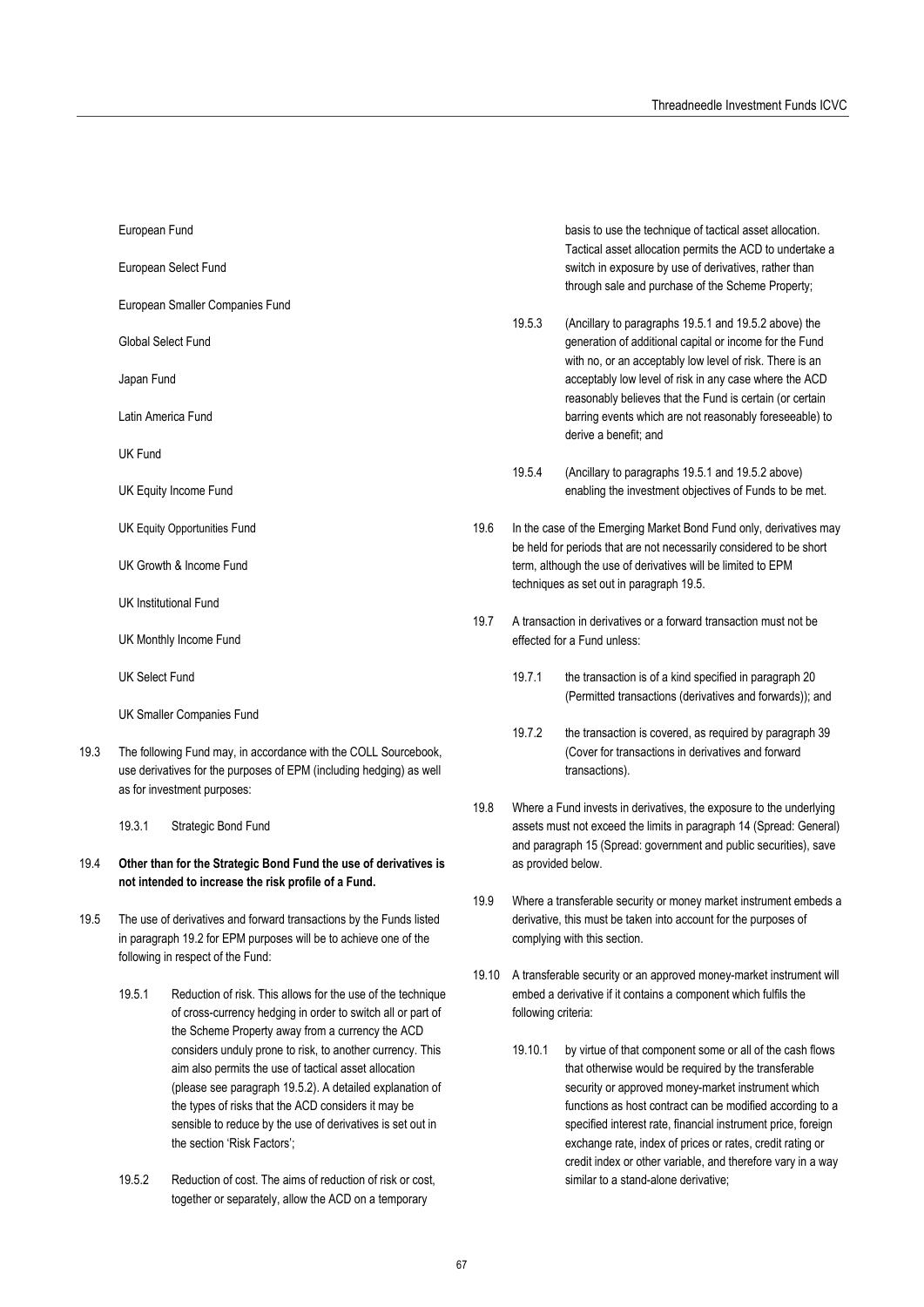- 19.10.2 its economic characteristics and risks are not closely related to the economic characteristics and risks of the host contract; and
- 19.10.3 it has a significant impact on the risk profile and pricing of the transferable security or approved money-market instrument.
- 19.11 A transferable security or an approved money-market instrument does not embed a derivative where it contains a component which is contractually transferable independently of the transferable security or the approved money-market instrument. That component shall be deemed to be a separate instrument.
- 19.12 Where a Fund invests in an index based derivative, provided the relevant index falls within paragraph 21 (Financial indices underlying derivatives) the underlying constituents of the index do not have to be taken into account for the purposes of paragraphs 14 (Spread: general) and 15 (Spread: Government and public securities).
- 19.13 The relaxation in the paragraph above is subject to the ACD taking account of the requirements on prudent spread of risk.
- 19.14 The ACD will use either a Commitment Approach or a value at risk (VaR) approach to measure the exposure of the Fund, depending on the way derivatives and forward transactions are used, Please see paragraphs 43.6 and 43.7 below for further details.
- **20. Permitted transactions (derivatives and forwards)**  This paragraph does not apply in respect of the Sterling Short-Term Money Market Fund which does not invest in derivatives.
- 20.1 A transaction in a derivative must be in an approved derivative; or be one which complies with paragraph 36 (OTC transactions in derivatives).
- 20.2 A transaction in a derivative must have the underlying consisting of any or all of the following to which a Fund is dedicated:
	- 20.2.1 transferable securities:
	- 20.2.2 approved money market instruments permitted under paragraph 8 (Approved money market instruments);
	- 20.2.3 deposits permitted under paragraph 22 (Investment in deposits);
	- 20.2.4 derivatives permitted under this Section;
	- 20.2.5 collective investment scheme units permitted under paragraph 17;
	- 20.2.6 financial indices in accordance with paragraph 21 (Financial indices underlying derivatives);
- 20.2.8 foreign exchange rates; and
- 20.2.9 currencies.
- 20.3 A transaction in an approved derivative must be effected on or under the rules of an eligible derivatives market.
- 20.4 A transaction in a derivative must not cause the Fund to diverge from its investment objectives as stated in the Instrument constituting the scheme and the most recently published version of this Prospectus.
- 20.5 A transaction in a derivative must not be entered into if the intended effect is to create the potential for an uncovered sale of one or more, transferable securities, approved money market instruments, units in collective investment schemes, or derivatives provided that the sale is not to be considered as uncovered if the conditions in the section on requirements to cover sales are satisfied.
- 20.6 Any forward transaction must be with an eligible institution or an Approved Bank.
- **21. Financial indices underlying derivatives**  This paragraph does not apply in respect of the Sterling Short-Term

Money Market Fund, to which paragraph 46 applies.

- 21.1 The financial indices referred to in paragraph 20.2.6 are those which satisfy the following criteria:
	- 21.1.1 the index is sufficiently diversified;
	- 21.1.2 the index represents an adequate benchmark for the market to which it refers; and
	- 21.1.3 the index is published in an appropriate manner.
- 21.2 A financial index is sufficiently diversified if:
	- 21.2.1 it is composed in such a way that price movements or trading activities regarding one component do not unduly influence the performance of the whole index;
	- 21.2.2 where it is composed of assets in which a Fund is permitted to invest, its composition is at least diversified in accordance with the requirements with respect to spread and concentration set out in this section; and
	- 21.2.3 where it is composed of assets in which a Fund cannot invest, it is diversified in a way which is equivalent to the diversification achieved by the requirements with respect to spread and concentration set out in this section.
- 21.3 A financial index represents an adequate benchmark for the market to which it refers if:

20.2.7 interest rates;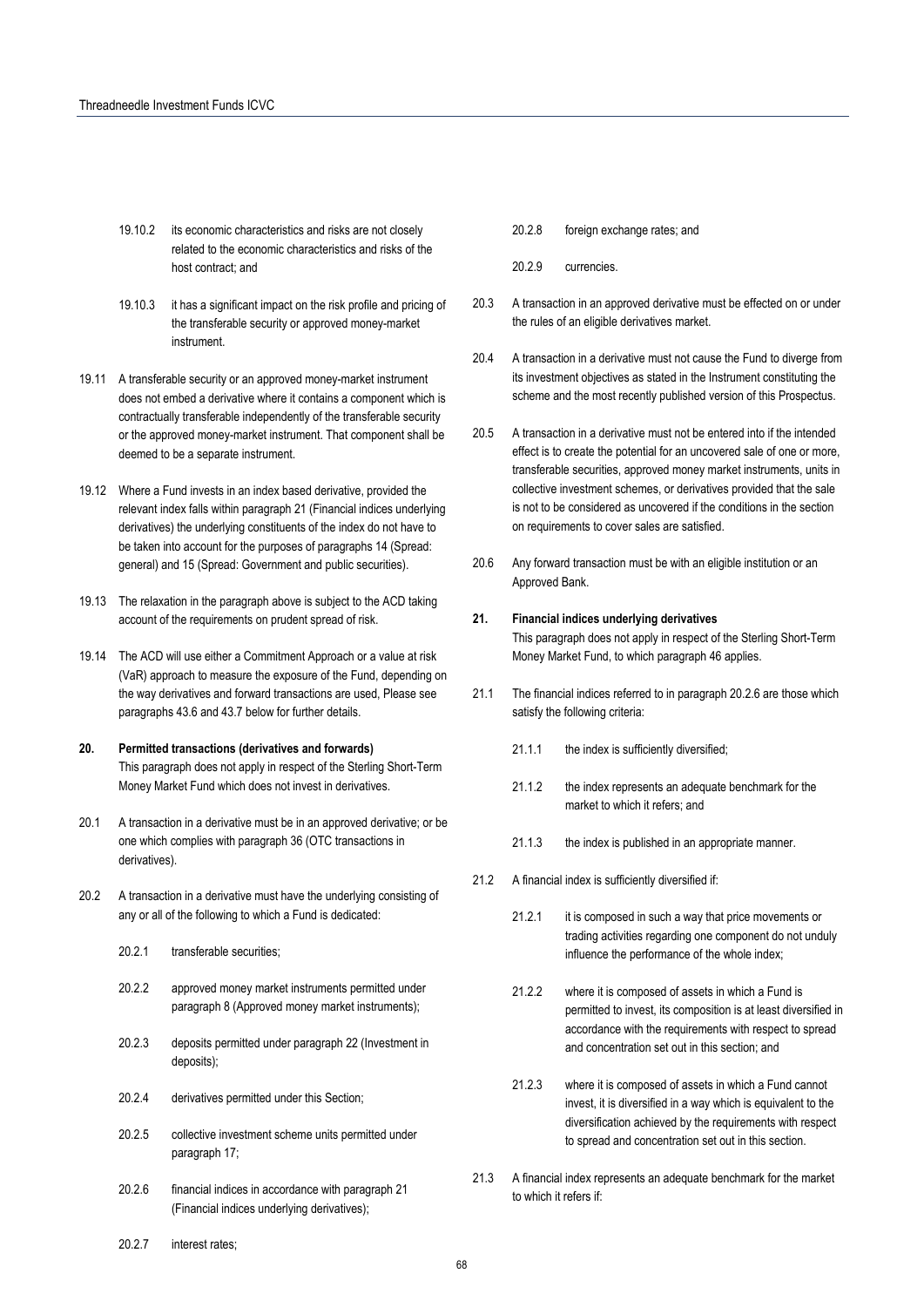- 21.3.1 it measures the performance of a representative group of underlyings in a relevant and appropriate way;
- 21.3.2 it is revised or rebalanced periodically to ensure that it continues to reflect the markets to which it refers, following criteria which are publicly available; and
- 21.3.3 the underlyings are sufficiently liquid, allowing users to replicate it if necessary.
- 21.4 A financial index is published in an appropriate manner if:
	- 21.4.1 its publication process relies on sound procedures to collect prices, and calculate and subsequently publish the index value, including pricing procedures for components where a market price is not available; and
	- 21.4.2 material information on matters such as index calculation, rebalancing methodologies, index changes or any operational difficulties in providing timely or accurate information is provided on a wide and timely basis.
- 21.5 Where the composition of underlyings of a transaction in a derivative does not satisfy the requirements for a financial index, the underlyings for that transaction shall where they satisfy the requirements with respect to other underlyings pursuant to 20.2, be regarded as a combination of those underlyings. A Fund may invest in deposits only with an Approved bank and which are repayable on demand or have the right to be withdrawn, and maturing in no more than 12 months.

#### **22. Investment in deposits**

Except the Sterling Short-Term Money Market Fund, a Fund may hold deposits in accordance with paragraph 23 only.

#### **23. Cash and near cash**

- 23.1 Cash and near cash must not be retained in the Scheme Property except to the extent that, where this may reasonably be regarded as necessary in order to enable:
	- 23.1.1 (where applicable) the pursuit of a Fund's investment objectives; or
	- 23.1.2 redemption of Shares; or
	- 23.1.3 efficient management of a Fund in accordance with its investment objectives; or
	- 23.1.4 other purposes which may reasonably be regarded as ancillary to the investment objectives of the Fund.
- 23.2 In the case of the Strategic Bond Fund and the Emerging Market Bond Fund up to one third of the value of the Fund may be invested in cash or near cash.
- 23.3 During the period of the initial offer the Scheme Property may consist of cash and near cash without limitation.
- 23.4 The investment policy of a Fund may mean that at times it is appropriate not to be fully invested in transferable securities but to hold cash or near cash in order to enable the pursuit of the Fund's investment objectives.

#### **24. Significant influence**

This paragraph does not apply in respect of the Sterling Short-Term Money Market Fund, to which paragraph 46 applies.

- 24.1 The Company must not acquire transferable securities issued by a body corporate and carrying rights to vote (whether or not on substantially all matters) at a general meeting of that body corporate if:
	- 24.1.1 immediately before the acquisition, the aggregate of any such securities held by the Company gives the Company power significantly to influence the conduct of business of that body corporate; or
	- 24.1.2 the acquisition gives the Company that power.
- 24.2 For the purpose of paragraph 24.1, the Company is to be taken to have power significantly to influence the conduct of business of a body corporate if it can, because of the transferable securities held by it, exercise or control the exercise of 20% or more of the voting rights in that body corporate (disregarding for this purpose any temporary suspension of voting rights in respect of the transferable securities of that body corporate).

### **25. Concentration**

This paragraph does not apply in respect of the Sterling Short-Term Money Market Fund, to which paragraph 46 applies.

A Company:

- 25.1 must not acquire transferable securities (other than debt securities) which:
	- 25.1.1 do not carry a right to vote on any matter at a general meeting of the body corporate that issued them; and
	- 25.1.2 represent more than 10% of those securities issued by that body corporate;
- 25.2 must not acquire more than 10% of the debt securities issued by any single body;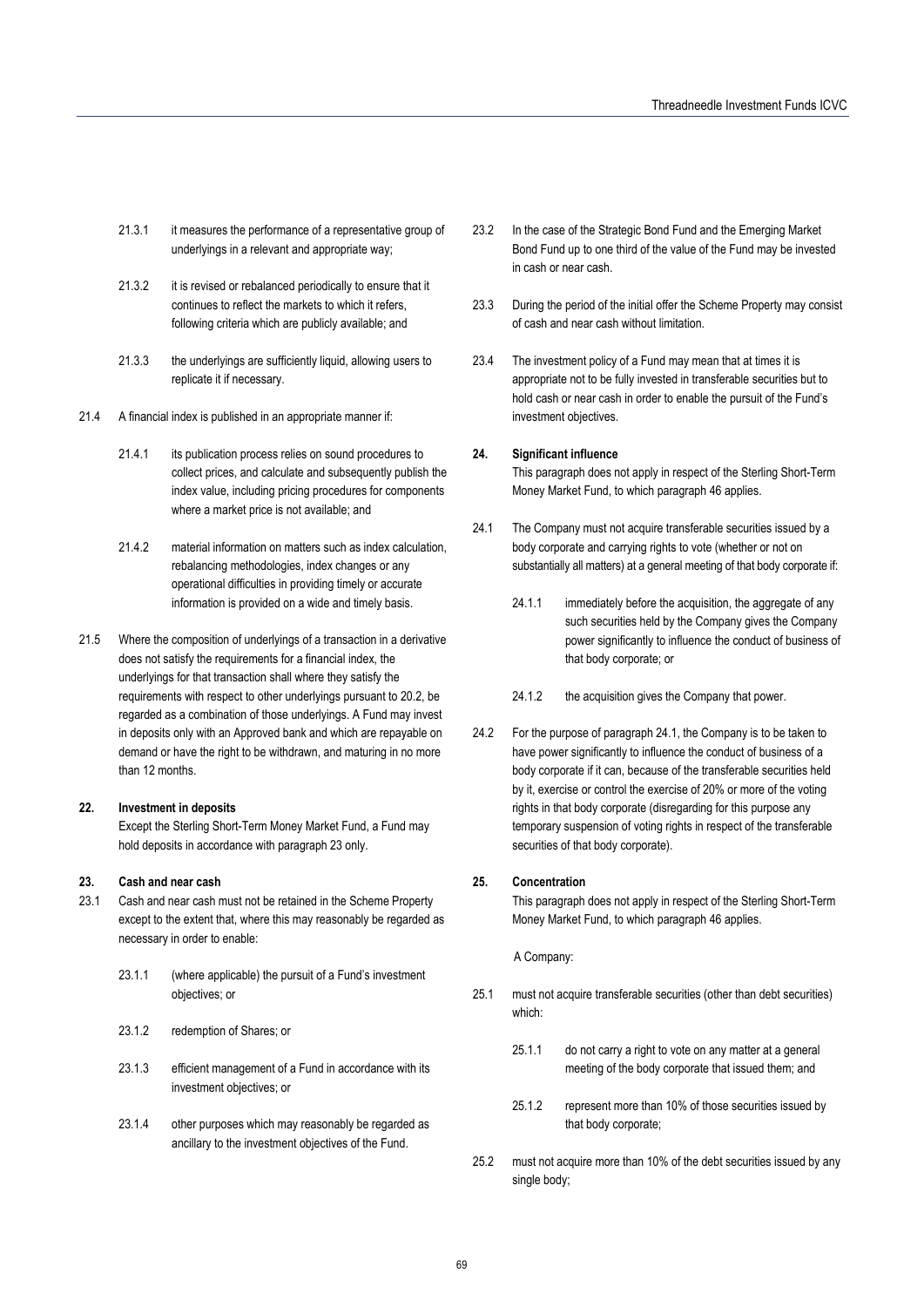- 25.3 must not acquire more than 25% of the units in a collective investment scheme;
- 25.4 must not acquire more than 10% of the money market instruments issued by any single body; and
- 25.5 need not comply with the limits in paragraphs 25.2 to 25.4 if, at the time of acquisition, the net amount in issue of the relevant investment cannot be calculated.

#### **26. Schemes replicating an index**

- 26.1 Notwithstanding paragraph 14 (Spread: general), a Fund may invest up to 20% in value of the Scheme Property in shares and debentures which are issued by the same body where the investment policy of that scheme as stated in the most recently published prospectus is to replicate the composition of a relevant index which satisfies the criteria specified in paragraph 21.
- 26.2 Replication of the composition of a relevant index shall be understood to be a reference to replication of the composition of the underlying assets of that index, including the use of techniques and instruments permitted for the purpose of EPM.
- 26.3 The limit in paragraph 26.1 can be raised for a particular UCITS scheme up to 35% in value of the Scheme Property, but only in respect of one body and where justified by exceptional market conditions.
- **27.** [left intentionally blank]

#### **28. General power to borrow**

- 28.1 Other than in the case of the Sterling Short-Term Money Market Fund, the Funds or the Depositary may, in accordance with this paragraph, borrow money for the use of the Funds on terms that the borrowing is to be repayable out of the Scheme Property. This power to borrow is subject to the obligation of the Fund to comply with any restriction in the instrument constituting the Fund.
- 28.2 The Fund may borrow under paragraph 28.1 only from an Eligible Institution or an Approved Bank.
- 28.3 The ACD must ensure that any borrowing is on a temporary basis and the borrowings are not persistent and for this purpose the ACD must have regard in particular to:
	- 28.3.1 the duration of any period of borrowing, and
	- 28.3.2 the number of occasions on which resort is had to borrowing in any period.
- 28.4 The ACD must ensure that no period of borrowing exceeds three months, whether in respect of any specific sum or at all, without the prior consent of the Depositary.
- 28.5 With respect to 28.4, the Depositary may only give its consent on such conditions as appear to the Depositary appropriate to ensure that the borrowing does not cease to be on a temporary basis only.
- 28.6 A Fund must not issue any debenture unless it acknowledges or creates a borrowing that complies with paragraph 28.1 to 28.5.
- 28.7 These borrowing restrictions and those in paragraph 29 (Borrowing Limits), do not apply to "back to back" borrowing for currency hedging purposes.

#### **29. Borrowing limits**

This paragraph does not apply in respect of the Sterling Short-Term Money Market Fund which is not permitted to borrow.

- 29.1 The ACD must ensure that a Fund's borrowing does not, on any business day, exceed 10% of the value of the Scheme Property of the Fund.
- 29.2 In this paragraph 29, "borrowing" includes, as well as borrowing in a conventional manner, any other arrangement (including a combination of derivatives) designed to achieve a temporary injection of money into the Scheme Property in the expectation that the sum will be repaid.
- 29.3 The ACD should ensure when calculating the Fund's borrowing for paragraph 29.1 that:
	- 29.3.1 the figure calculated is the total of all borrowing in all currencies by the Fund; and
	- 29.3.2 long and short positions in different currencies are not netted off against each other.

#### **30. Restrictions on lending of money**

- 30.1 None of the money in the Scheme Property of a Fund may be lent and, for the purposes of this prohibition, money is lent by a Fund if it is paid to a person ("the payee") on the basis that it should be repaid, whether or not by the payee.
- 30.2 Acquiring a debenture is not lending for the purposes of paragraph 30.1; nor is the placing of money on deposit or in a current account.
- 30.3 Paragraph 30.1 does not prevent a Fund from providing an officer of the Fund with funds to meet expenditure to be incurred by him for the purposes of the Fund (or for the purposes of enabling him properly to perform his duties as an officer of the Fund) or from doing anything to enable an officer to avoid incurring such expenditure.

#### **31. Restrictions on lending of property other than money**

- 31.1 The Scheme Property of a Fund other than money must not be lent by way of deposit or otherwise.
- 31.2 Transactions permitted by paragraph 44 (Stock lending) are not lending for the purposes of paragraph 31.1.
- 31.3 The Scheme Property of a Fund must not be mortgaged.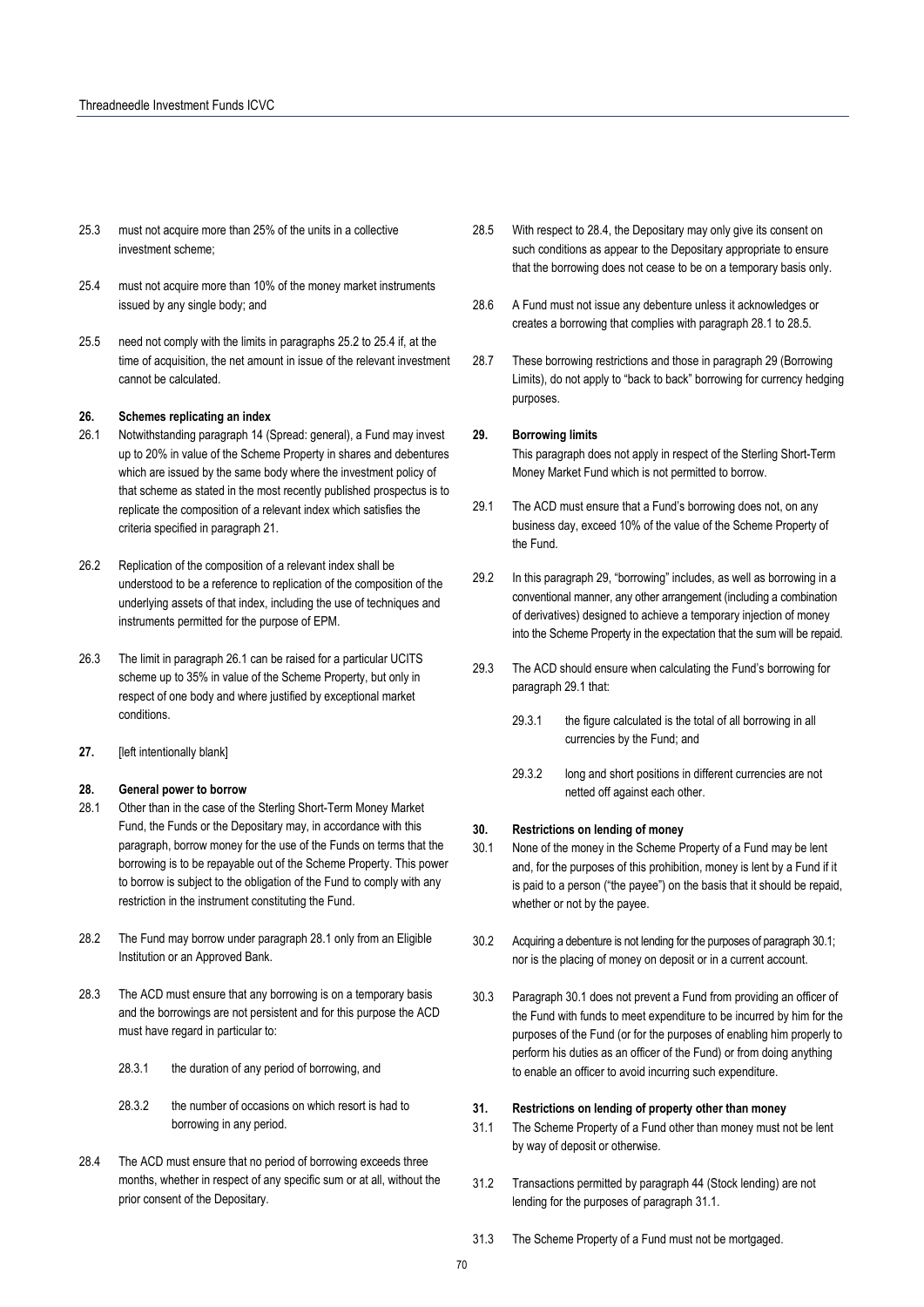#### **32. General power to accept or underwrite placings**

- 32.1 Any power in Chapter 5 of the FCA Rules to invest in transferable securities may be used for the purpose of entering into transactions to which this section applies, subject to compliance with any restriction in the Instrument of Incorporation.
- 32.2 This section applies, subject to paragraph 32.3, to any agreement or understanding:
	- 32.2.1 which is an underwriting or sub-underwriting agreement; or
	- 32.2.2 which contemplates that securities will or may be issued or subscribed for or acquired for the account of a Fund.
- 32.3 Paragraph 32.2 does not apply to:
	- 32.3.1 an option; or
	- 32.3.2 a purchase of a transferable security which confers a right:
		- 32.3.2.1 to subscribe for or acquire a transferable security; or
		- 32.3.2.2 to convert one transferable security into another.
- 32.4 The exposure of a Fund to agreements and understandings within paragraph 32.2 must, on any day:
	- 32.4.1 be covered in accordance with the requirements for cover for transactions in derivatives and forward transactions in the FCA Rules; and
	- 32.4.2 be such that, if all possible obligations arising under them had immediately to be met in full, there would be no breach of any limit in Chapter 5 of the FCA Rules.

#### **33. Guarantees and indemnities**

- 33.1 A Company or the Depositary for the account of a Fund must not provide any guarantee or indemnity in respect of the obligation of any person.
- 33.2 None of the Scheme Property of a Fund may be used to discharge any obligation arising under a guarantee or indemnity with respect to the obligation of any person.
- 33.3 Paragraphs 33.1 and 33.2 do not apply in respect of the Fund to:
	- 33.3.1 an indemnity falling within the provisions of regulation 62(3) of the OEIC Regulations;
	- 33.3.2 an indemnity (other than any provision in it which is void under regulation 62 of the OEIC Regulations) given to the

Depositary against any liability incurred by it as a consequence of the safekeeping of any of the Scheme Property by it or by anyone retained by it to assist it to perform its function of the safekeeping of the Scheme Property; and

33.3.3 an indemnity given to a person winding up a scheme if the indemnity is given for the purposes of arrangements by which the whole or part of the property of that scheme becomes the first property of the Fund and the holders of units in that scheme become the first shareholders in the Fund.

#### **34. Transactions for the purchase of property:**

This paragraph does not apply in respect of the Sterling Short-Term Money Market Fund which does not invest in derivatives.

- 34.1 A derivative or forward transaction which will or could lead to the delivery of property for the account of the Company may be entered into only if:
	- 34.1.1 that property can be held for the account of the Company; and
	- 34.1.2 the ACD having taken reasonable care determines that delivery of the property under the transaction will not occur or will not lead to a breach of the rules in the FCA Rules.

#### **35. Requirement to cover sales**

- 35.1 No agreement by or on behalf of the Company to dispose of property or rights may be made unless:
	- 35.1.1 the obligation to make the disposal and any other similar obligation could immediately be honoured by the Company by delivery of property or the assignment (or, in Scotland, assignation) of rights; and
	- 35.1.2 the property and rights above are owned by the Company at the time of the agreement.
- 35.2 This paragraph does not apply to a deposit.

#### **36. OTC transactions in derivatives**

This paragraph does not apply in respect of the Sterling Short-Term Money Market Fund which does not invest in derivatives.

- 36.1 Any transaction in an OTC derivative under paragraph 20.1 (Permitted transactions (derivatives and forwards)), must be:
	- 36.1.1 with an approved counterparty; a counterparty to a transaction in derivatives is approved only if the counterparty is:
		- 36.1.1.1 an Eligible Institution or an Approved Bank; or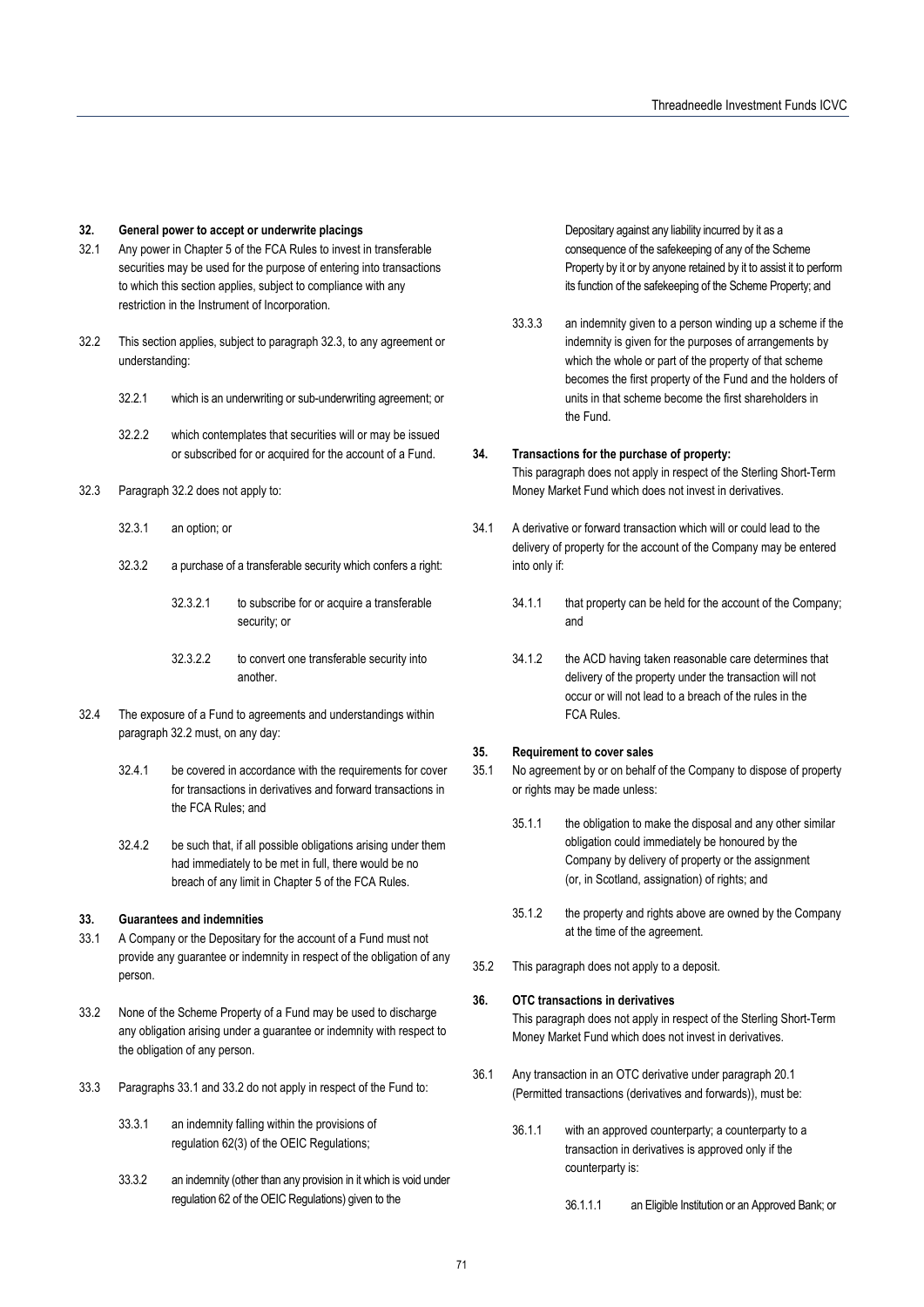- 36.1.1.2 a person whose permission (including any requirements or limitations), as published in the FCA Register or whose Home State authorisation, permits it to enter into the transaction as principal off-exchange;
- 36.1.2 on approved terms; the terms of the transaction in derivatives are approved only if the ACD carries out:
	- 36.1.2.1 at least daily a reliable and verifiable valuation in respect of that transaction corresponding to its fair value and which does not rely on market quotations by the counterparty; and
	- 36.1.2.2 can enter into one or more further transactions to close out that transaction at any time, at its fair value; and
- 36.1.3 capable of reliable valuation; a transaction in derivatives is capable of reliable valuation only if the ACD having taken reasonable care determines that, throughout the life of the derivative (if the transaction is entered into), it will be able to value the investment concerned with reasonable accuracy:
	- 36.1.3.1 on the basis of an up to date market value which the ACD and Depositary have agreed as reliable, the pricing model which has been agreed between the ACD and the Depositary; or
	- 36.1.3.2 if such value is not available, on the basis of a pricing model which the ACD and the Depository have agreed uses an adequate recognised methodogy.
- 36.1.4 subject to verifiable valuation; a transaction in derivatives is subject to verifiable valuation only if, throughout the life of the derivative (if the transaction is entered into) verification of the valuation is carried out by:
	- 36.1.4.1 an appropriate third party which is independent from the counterparty of the derivative, at an adequate frequency and in such a way that the authorised fund manager is able to check it; or
	- 36.1.4.2 a department within the authorised fund manager which is independent from the department in charge of managing the Scheme Property and which is adequately equipped for such a purpose.

36.1.5 For the purposes of paragraph 36.1.2 above, "fair value" is the amount for which an asset could be exchanged, or a liability settled, between knowledgeable, willing parties in an arm's length transaction.

#### **37. Valuation of OTC derivatives**

This paragraph does not apply in respect of the Sterling Short-Term Money Market Fund which does not invest in derivatives.

- 37.1 For the purposes of paragraph 36.1.2, the ACD must:
	- 37.1.1 establish, implement and maintain arrangements and procedures which ensure appropriate, transparent and fair valuation of the exposures of a Fund to OTC derivatives; and
	- 37.1.2 ensure that the fair value of OTC derivatives is subject to adequate, accurate and independent assessment.
- 37.2 Where the arrangements and procedures referred to in paragraph 37.1 involve the performance of certain activities by third parties, the ACD must comply with the requirements in SYSC 8.1.13 R (Additional requirements for a management company) and COLL 6.6A.4 R (4) to (6) (Due diligence requirements of AFMs of UCITS schemes).
- 37.3 The arrangements and procedures referred to in this rule must be:
	- 37.3.1 adequate and proportionate to the nature and complexity of the OTC derivative concerned; and
	- 37.3.2 adequately documented.

#### **38. Risk Management**

- 38.1 The ACD uses a Risk Management Policy. The processes detailed within are designed to monitor and measure as frequently as appropriate the risk of a Fund's positions and their contribution to the overall risk profile of a Fund.
- 38.2 The following details of the risk management process must be regularly notified by the ACD to the FCA and at least on an annual basis:
	- 38.2.1 a true and fair view of the types of derivatives and forward transactions to be used within a Fund together with their underlying risks and any relevant quantitative limits; and
	- 38.2.2 the methods for estimating risks in derivative and forward transactions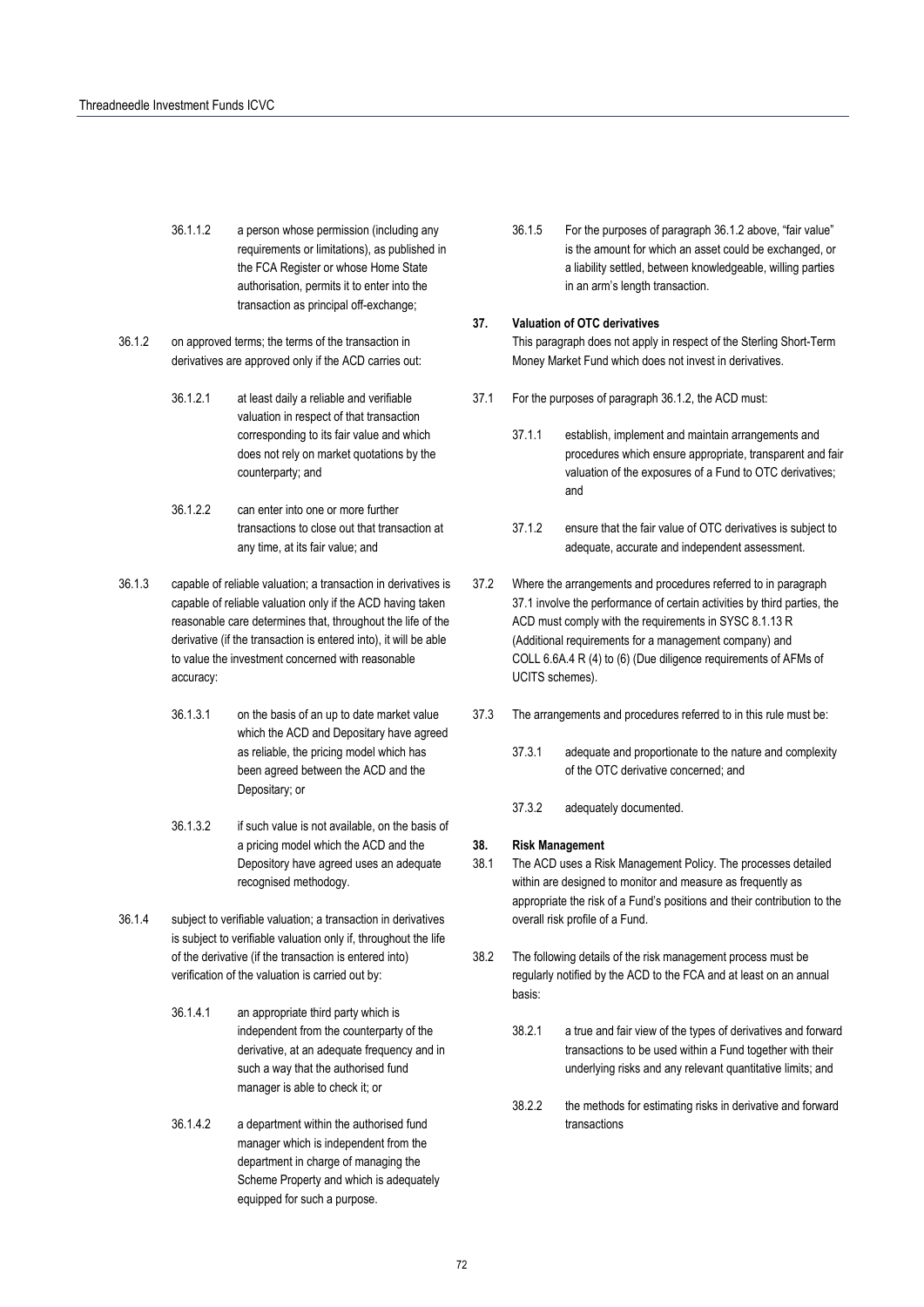#### **39. Cover for investment in derivatives**

This paragraph does not apply in respect of the Sterling Short-Term Money Market Fund which does not invest in derivatives.

- 39.1 A Fund may invest in derivatives and forward transactions as part of its investment policy provided:
	- 39.1.1 its Global Exposure relating to derivatives and forward transactions held in the Fund does not exceed the net value of the scheme property; and
	- 39.1.2 its Global Exposure to the underlying assets does not exceed in aggregate the investment limits laid down in paragraph 14 above.

#### **40. Daily calculation of Global Exposure**

- 40.1 The ACD must calculate the Global Exposure of a Fund on at least a daily basis.
- 40.2 For the purposes of this section, exposure must be calculated taking into account the current value of the underlying assets, the counterparty risk, future market movements and the time available to liquidate the positions.

#### **41. Calculation of Global Exposure**

- 41.1 The ACD must calculate the Global Exposure of any Fund it manages either as:
	- 41.1.1 the incremental exposure and leverage generated through the use of derivatives and forward transactions (including embedded derivatives as referred to in paragraph 19 (Derivatives: general), which may not exceed 100% of the net value of the scheme property of a Fund, by way of the Commitment Approach; or
	- 41.1.2 the market risk of the scheme property of a Fund, by way of the value at risk approach.
- 41.2 The ACD must ensure that the method selected above is appropriate, taking into account:
	- 41.2.1 the investment strategy pursued by the Fund;
	- 41.2.2 the types and complexities of the derivatives and forward transactions used; and
	- 41.2.3 the proportion of the scheme property comprising derivatives and forward transactions.
- 41.3 Where a Fund employs techniques and instruments including repo contracts or stock lending transactions in accordance with paragraph 43 (Stock lending) in order to generate additional leverage or

exposure to market risk, the ACD must take those transactions into consideration when calculating Global Exposure.

41.4 For the purposes of paragraph 41.1, value at risk means a measure of the maximum expected loss at a given confidence level over the specific time period.

#### **42. Commitment Approach**

- 42.1 Where the ACD uses the Commitment Approach for the calculation of Global Exposure, it must:
	- 42.1.1 ensure that it applies this approach to all derivative and forward transactions (including embedded derivatives as referred to in paragraph 19 (Derivatives: general)), whether used as part of the Fund's general investment policy, for the purposes of risk reduction or for the purposes of efficient portfolio management in accordance with paragraph 44 (Stock lending); and
	- 42.1.2 convert each derivative or forward transaction into the market value of an equivalent position in the underlying asset of that derivative or forward (standard Commitment Approach).
- 42.2 The ACD may apply other calculation methods which are equivalent to the standard Commitment Approach.
- 42.3 For the commitment approach, the ACD may take account of netting and hedging arrangements when calculating Global Exposure of a Fund, where these arrangements do not disregard obvious and material risks and result in a clear reduction in risk exposure.
- 42.4 Where the use of derivatives or forward transactions does not generate incremental exposure for the Fund, the underlying exposure need not be included in the commitment calculation.
- 42.5 Where the Commitment Approach is used, temporary borrowing arrangements entered into on behalf of the Fund need not form part of the Global Exposure calculation.
- **43. Cover for investment in derivatives and forward transactions**  This paragraph does not apply in respect of the Sterling Short-Term Money Market Fund which does not invest in derivatives.
- 43.1 A transaction in derivatives or forward transaction is to be entered into only if the maximum exposure, in terms of the principal or notional principal created by the transaction to which the scheme is or may be committed by another person is covered globally under the following paragraphs.
- 43.2 Exposure is covered globally if adequate cover from within the Scheme Property is available to meet the Scheme's Global Exposure, taking into account the value of the underlying assets, any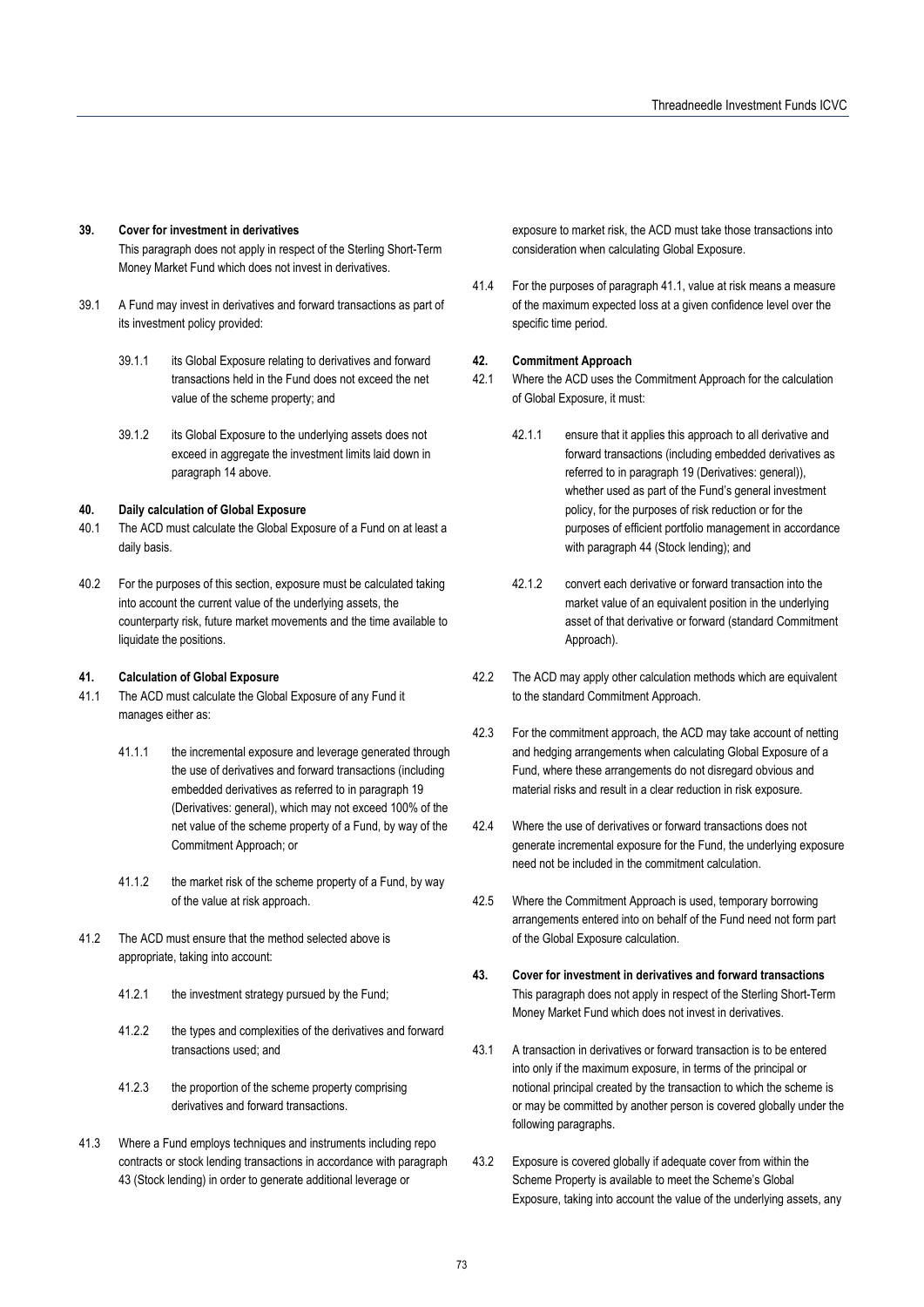reasonably foreseeable market movement, counterparty risk, and the time available to liquidate any positions.

- 43.3 Cash not yet received into the Scheme Property but due to be received within one month is available as cover for the purposes of the paragraph above.
- 43.4 Property the subject of a transaction under the Section on stock lending is only available for cover if the ACD has taken reasonable care to determine that it is obtainable (by return or re-acquisition) in time to meet the obligation for which cover is required.
- 43.5 The Global Exposure relating to derivatives held in the Fund may not exceed the net value of the Scheme Property.
- 43.6 In the case of each Fund except the Strategic Bond Fund, the ACD will use a Commitment Approach to measure the exposure of the Fund. The Commitment Approach measures the market value of a Fund's underlying exposure.
- 43.7 In the case of the Strategic Bond Fund, the ACD will use a value at risk (VaR) approach to measure the exposure of the Fund. The VaR approach uses a statistical methodology to predict the likely maximum loss that a Fund could suffer, based on historical data.

#### **44. Stock lending:**

This section applies to the Company or the Depositary, but does not apply to the Sterling Short-Term Money Market Fund which is restricted from entering into stock lending arrangements, or any other agreement that would encumber the assets of the Fund.

- 44.1 The Company or the Depositary may, at the request of the ACD, enter into certain stock lending arrangements or repo contracts in respect of the Company if it reasonably appears to the ACD to be appropriate to do so with a view to generating additional income for a Fund with an acceptable degree of risk.
- 44.2 There is no limit on the value of the Scheme Property which may be the subject of repo contracts or stock lending transactions.
- 44.3 Any stock lending arrangements engaged or repo entered into must be of the kind described in section 263 B of the Taxation of Chargeable Gains Act 1992 (without extension by section 263 C), but only if:
	- 44.3.1 all the terms of the agreement under which securities are to be reacquired by the Depositary for the account of the Company are in a form which is acceptable to the Depositary and are in accordance with good market practice;
	- 44.3.2 the counterparty is:
		- 44.3.2.1 an authorised person; or
- 44.3.2.2 a person authorised by a Home State regulator; or
- 44.3.2.3 a person registered as a broker-dealer with the Securities and Exchange Commission of the United States of America; or
- 44.3.2.4 a bank, or a branch of a bank, supervised and authorised to deal in investments as principal, with respect to OTC derivatives by at least one of the following federal banking supervisory authorities of the United States of America: the Office of the Comptroller of the Currency; the Federal Deposit Insurance Corporation; and the Board of Governors of the Federal Reserve System; and
- 44.3.3 collateral is obtained to secure the obligation of the counterparty under the terms referred to above and the collateral is acceptable to the Depositary, adequate and sufficiently immediate.
- 44.4 The counterparty for the purpose of paragraph 44.1 is the person who is obliged under the agreement referred to in paragraph 44.3.1 to transfer to the Depositary the securities transferred by the Depositary under the stock lending arrangement or securities of the same kind.
- 44.5 Paragraph 44.3.3 does not apply to a stock lending transaction made through Euroclear Bank SA/NV's Securities Lending and Borrowing Programme.

#### **45. Treatment of collateral**

- 45.1 Collateral is adequate for the purposes of this section only if it is:
	- 45.1.1 transferred to the Depositary or its agent;
	- 45.1.2 at least equal in value, at the time of the transfer to the Depositary, to the value of the securities transferred by the Depositary; and
	- 45.1.3 in the form of one or more of:

45.1.3.1 cash; or

- 45.1.3.2 a certificate of deposit; or
- 45.1.3.3 a letter of credit; or
- 45.1.3.4 a readily realisable security; or
- 45.1.3.5 commercial paper with no embedded derivative content; or
	- 45.1.3.6 a qualifying money market fund.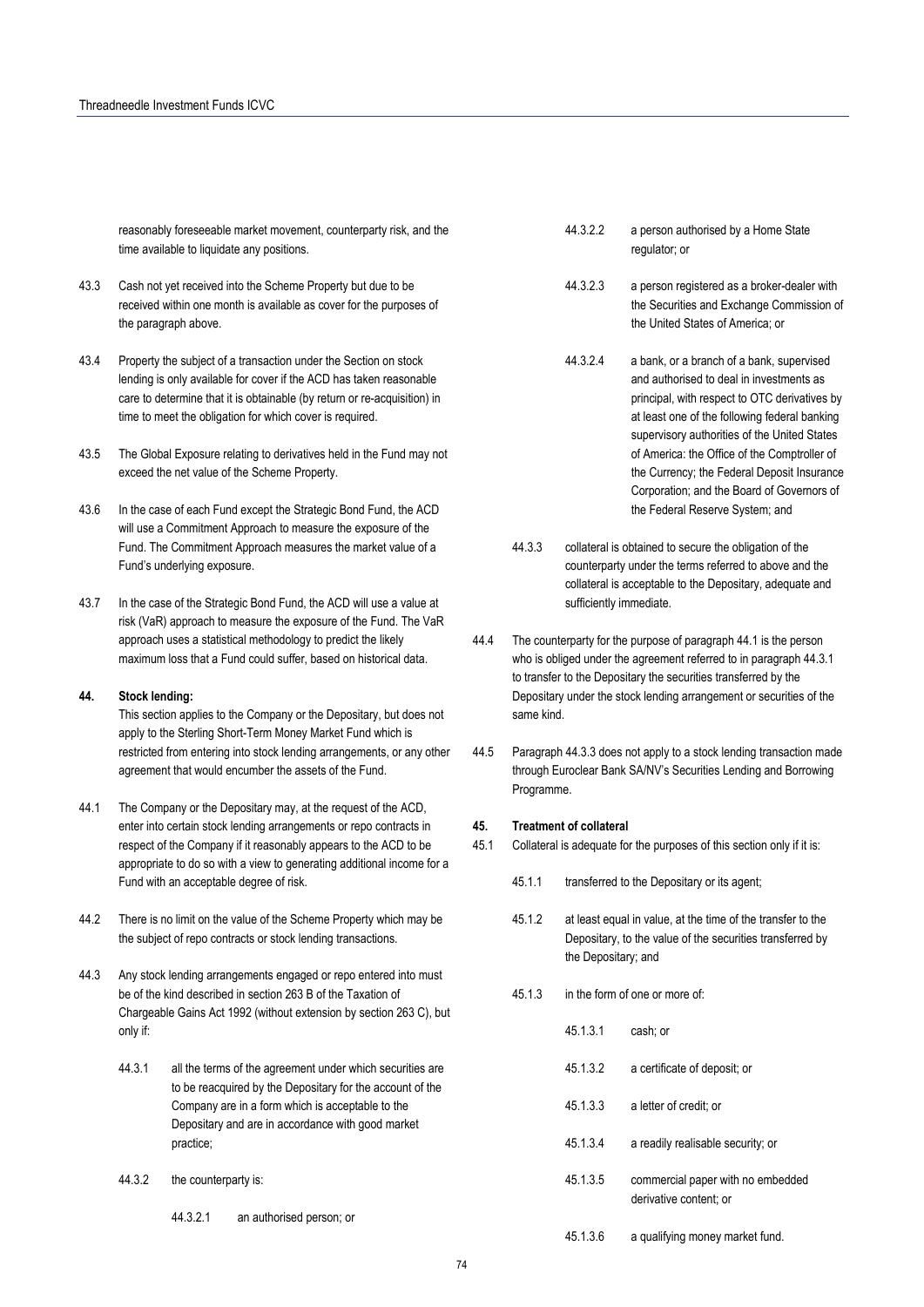- 45.2 Where the collateral is invested in units in a qualifying money market fund managed or operated by (or, for an ICVC, whose authorised corporate director is) the ACD or an associate of the ACD, the conditions in paragraph 17.5 (Investment in other group schemes) must be complied with.
- 45.3 Collateral is sufficiently immediate for the purposes of this section if:
	- 45.3.1 it is transferred before or at the time of the transfer of the securities by the Depositary; or
	- 45.3.2 the Depositary takes reasonable care to determine at the time referred to in paragraph 45.3.1 that it will be transferred at the latest by the close of business on the day of the transfer.
- 45.4 The Depositary must ensure that the value of the collateral at all times is at least equal to the value of the securities transferred by the Depositary.

Each day, collateral held in respect of each stock lending transaction is revalued. Where, due to market movements, the value of the collateral is less than the value of the loaned securities, the Company is entitled to call for additional collateral from the counterparty such that the value of the collateral and margin requirements is maintained.

In the event that there is a decline in the value of the collateral which exceeds the value of the margin held by the depositary, a counterparty credit risk will arise pending delivery of the additional collateral. In the normal course of events, additional collateral is delivered the following business day.

- 45.5 The duty in paragraph 45.4 may be regarded as satisfied in respect of collateral the validity of which is about to expire or has expired where the Depositary takes reasonable care to determine that sufficient collateral will again be transferred at the latest by the close of business on the day of expiry.
- 45.6 Any agreement for transfer at a future date of securities or of collateral (or of the equivalent of either) under this section may be regarded, for the purposes of valuation and pricing of the Company or this Appendix, as an unconditional agreement for the sale or transfer of property, whether or not the property is part of the property of the authorised fund.
- 45.7 Collateral transferred to the Depositary is part of the Scheme Property for the purposes of the rules in this sourcebook, except in the following respects:
	- 45.7.1 it does not fall to be included in any calculation of NAV or this Appendix, because it is offset under paragraph 45.6 by an obligation to transfer; and
- 45.7.2 it does not count as Scheme Property for any purpose of this Appendix other than this section.
- 45.8 Paragraph 45.6 and 45.7.1 not apply to any valuation of collateral itself for the purposes of this section.

#### **46. Sterling Short-Term Money Market Fund**

- 46.1 Not more than 10% in value of the Scheme Property is to consist of deposits with a single body.
- 46.2 Not more than 5% in value of the Scheme Property is to consist of money market instruments issued by a single body.
- 46.3 The limit of 5% in paragraph 46.2 is raised to 10% in respect of up to 40% in value of the Scheme Property
- 46.4 Notwithstanding the individual limits laid down in 46.1 to 46.3 above, not more than 15% in value of the Scheme Property is to consist of investments in money market instruments and deposits with a single body.
- 46.5 By way of derogation from the limit laid down in 46.1, up to 100% in value of the Scheme Property may be invested in different money market instruments issued or guaranteed separately or jointly by the European Union, the national, regional and local administrations of the Member States of the European Union or their central banks, the European Central Bank, the European Investment Bank, the European Investment Fund, the European Stability Mechanism, the European Financial Stability Facility, a central authority or central bank of a third country, the International Monetary Fund, the International Bank for Reconstruction and Development, the Council of Europe Development Bank, the European Bank for Reconstruction and Development, the Bank for International Settlements, or any other relevant international financial institution or organisation to which one or more Member States belong, subject to all of the following requirements being met:
	- 46.5.1 the Fund holds at least six different issues by the issuer; and
	- 46.5.2 not more than 30% in value of the Scheme Property is invested in money market instruments from the same issue;
	- 46.5.3 the Fund makes express reference, in its instrument of incorporation, to all administrations, institutions or organisations referred to in paragraph 46.5 that issue or guarantee separately or jointly money market instruments in which it intends to invest more than 5% of its assets;
	- 46.5.4 the Fund includes a prominent statement in its prospectus and marketing communications drawing attention to the use of the derogation and indicating all administrations,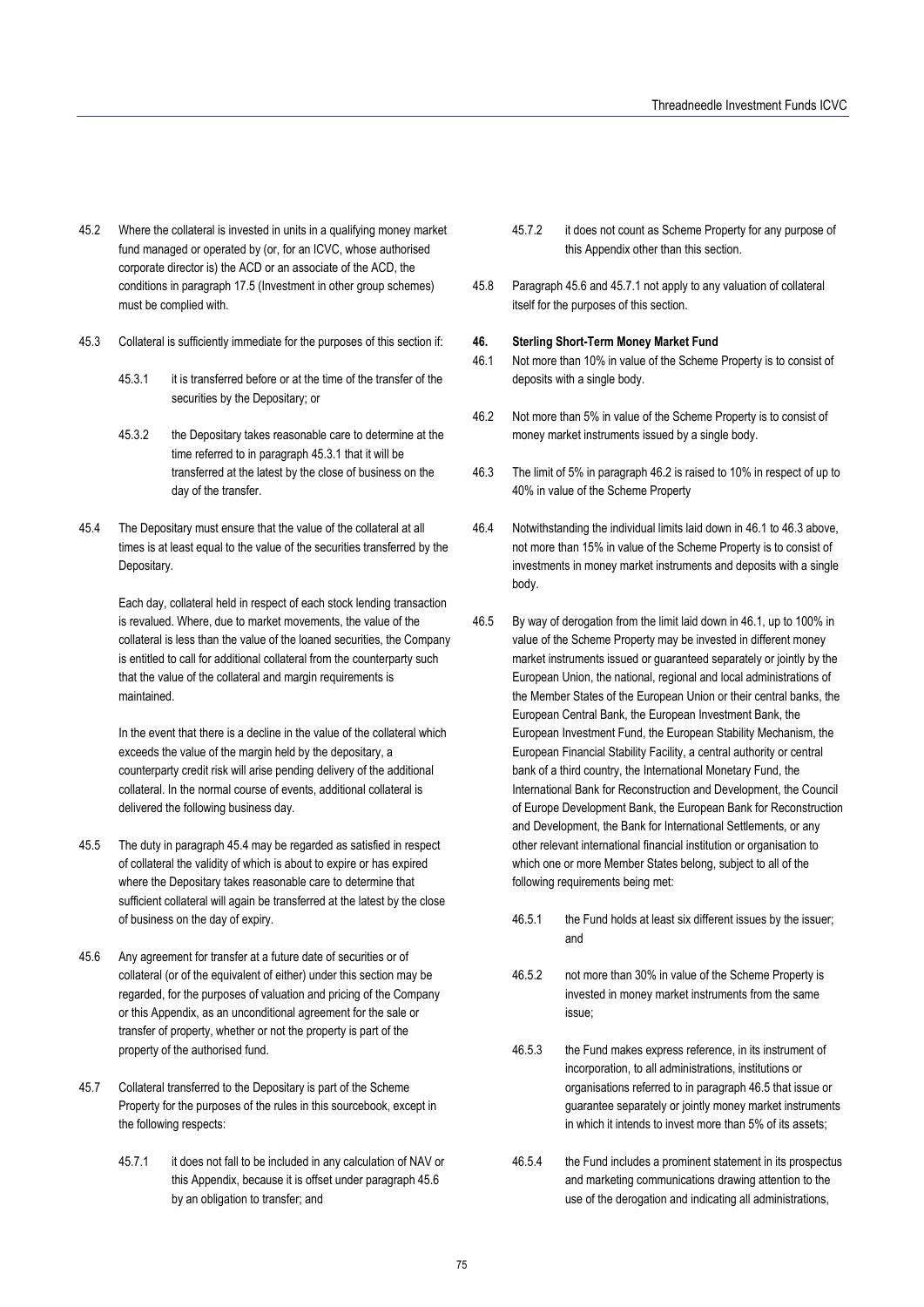institutions or organisations referred to in paragraph 46.5 that issue or guarantee separately or jointly money market instruments in which it intends to invest more than 5% of its assets – See Appendix III.

- 46.6 Not more than 5% in value of the Scheme Property is to consist of the units of any one collective scheme.
- 46.7 No more than 10% in value of the Scheme Property is to consist, in aggregate, in units of other collective investment schemes.
- 46.8 The Fund may acquire the units or shares of any other Fund ('targeted fund') provided that all of the following conditions are fulfilled:
	- 46.8.1 no more than 10 % of the assets of the targeted fund are able, according to its fund rules or instruments of incorporation, to be invested in aggregate in units or shares of other funds;
	- 46.8.2 the targeted fund does not hold units or shares in the Sterling Short-Term Money Market Fund, and will not do so during the period in which the Sterling Short-Term Money Market Fund holds units or shares in it;
	- 46.8.3 the targeted fund is authorised as a Short-Term money market fund under the European Money Market Fund Regulation;
	- 46.8.4 where the targeted fund is managed, whether directly or under a delegation, by the same manager as that of the Sterling Short-Term Money Market Fund or by any other company to which the manager of the Sterling Short-Term Money Market is linked by common management or control, or by a substantial direct or indirect holding, the manager of the targeted fund, or that other company, is prohibited from charging subscription or redemption fees on account of the investment by the Sterling Short-Term Money Market in the units or shares of the targeted fund.
- 46.9 The Fund is to have a Weighted Average Maturity of no more than 60 days.
- 46.10 The Fund is to have a Weighted Average Life of no more than 120 days.
- 46.11 At least 7.5% of the Scheme Property is to be comprised of daily maturing assets, or cash which is able to be withdrawn by giving prior notice of one working day. The Fund is not to acquire any asset other than a daily maturing asset when such acquisition would result in the Fund investing less than 7.5% of its portfolio in daily maturing assets.
- 46.12 At least 15% of the Scheme Property is to be comprised of weekly maturing assets, or cash which is able to be withdrawn by giving prior notice of five working days. The Fund is not to acquire any asset

other than a weekly maturing asset when such acquisition would result in the Fund investing less than 15% of its portfolio in weekly maturing assets. Money market instruments or units or shares of other MMFs may be included within the weekly maturing assets of the Fund up to a limit of 7.5% of its assets provided they are able to be redeemed and settled within five working days.

- 46.13 If the limits referred to in paragraphs 46.9 to 46.12 are exceeded for reasons beyond the control of the Fund, or as a result of the exercise of subscription or redemption rights, the Fund shall adopt as a priority objective the correction of that situation, taking due account of the interests of its Shareholders.
- 46.14 Companies which are included in the same group for the purposes of consolidated accounts under Directive 2013/34/EU of the European Parliament and of the Council, or in accordance with recognised international accounting rules, shall be regarded as a single body for the purpose of calculating the limits referred to in paragraphs 46.1 to 46.4 above.
- 46.15 The Fund shall not hold more than 10% of the money market instruments issued by a single body. This shall not apply in respect of holdings of money market instruments issued or guaranteed by the European Union, national, regional and local administrations of the Member States of the European Union or their central banks, the European Central Bank, the European Investment Bank, the European Investment Fund, the European Stability Mechanism, the European Financial Stability Facility, a central authority or central bank of a third country, the International Monetary Fund, the International Bank for Reconstruction and Development, the Council of Europe Development Bank, the European Bank for Reconstruction and Development, the Bank for International Settlements, or any other relevant international financial institution or organisation to which one or more Member States belong.

46.16 The Fund is subject to the following credit rating restrictions:

- Bank deposits shall be held with and certificates of deposit shall be issued by a deposit taking institution with a minimum long term credit rating of either (a) Standard & Poor's AA-, or (b) Moody's AA3;
- Commercial paper issued by institutions with a minimum short term credit rating either (a) Standard & Poor's A1, or (b) Moody's P1, and with a maximum term to maturity of 184 days; and
- UK Government issued treasury bills shall have a maximum term to maturity of 184 days.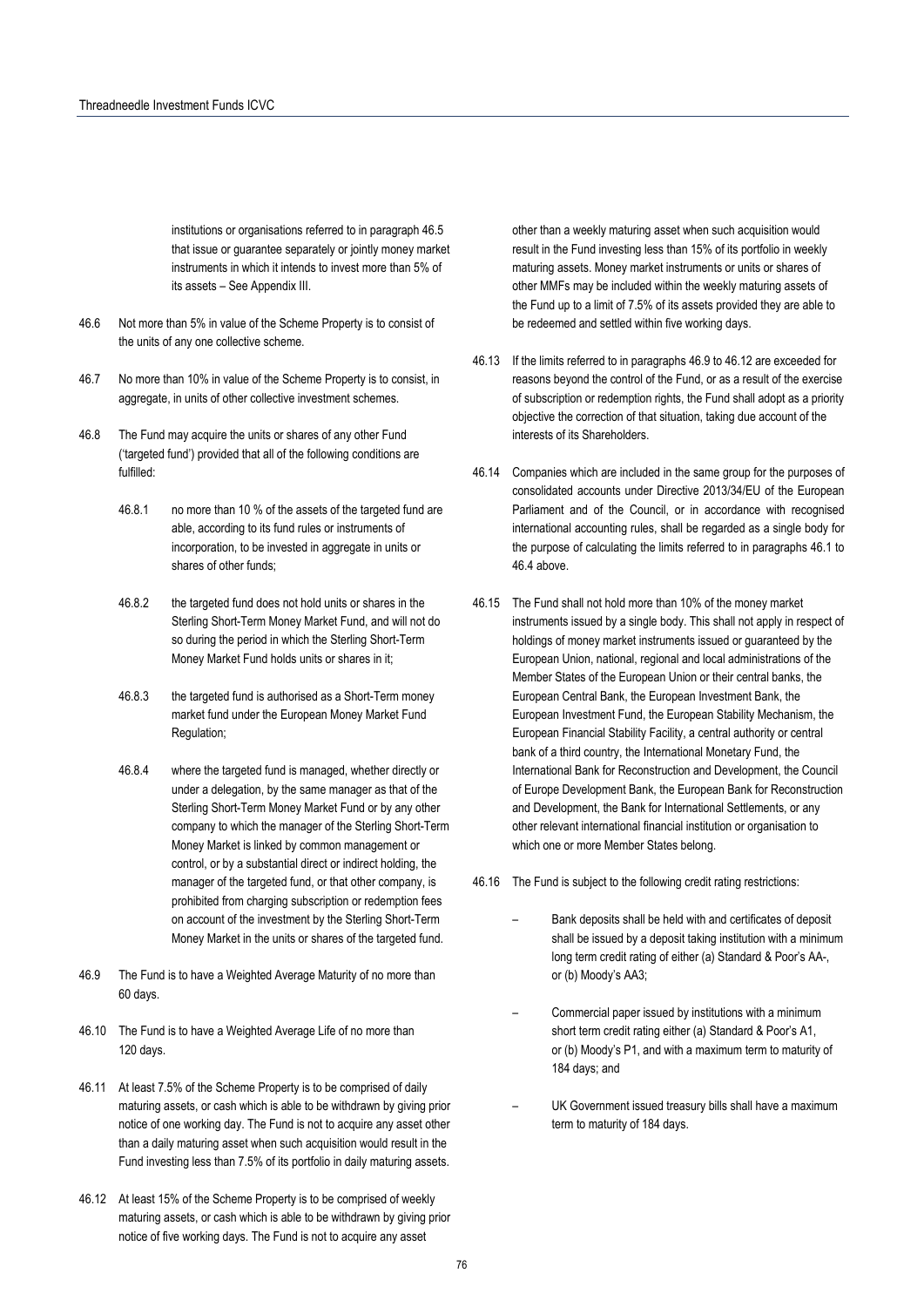# **Appendix III securities in which the Company may**

**List of states, local authorities or public international bodies issuing or guaranteeing the securities in which the Company may invest.** 

These are the only public bodies in which the Company may invest more than 35% of the assets of each Fund.

**Australia Austria Belgium Canada Denmark Finland France Germany Greece Iceland Ireland Italy Japan Liechtenstein Luxembourg Netherlands New Zealand Northern Ireland Norway Portugal Spain Sweden Switzerland United Kingdom United States Asian Development Bank (ADB) Council of Europe Development Bank Eurofima European Bank for Reconstruction and Development (EBRD) International Finance Corporation (IFC) Nordic Investment Bank (NIB)**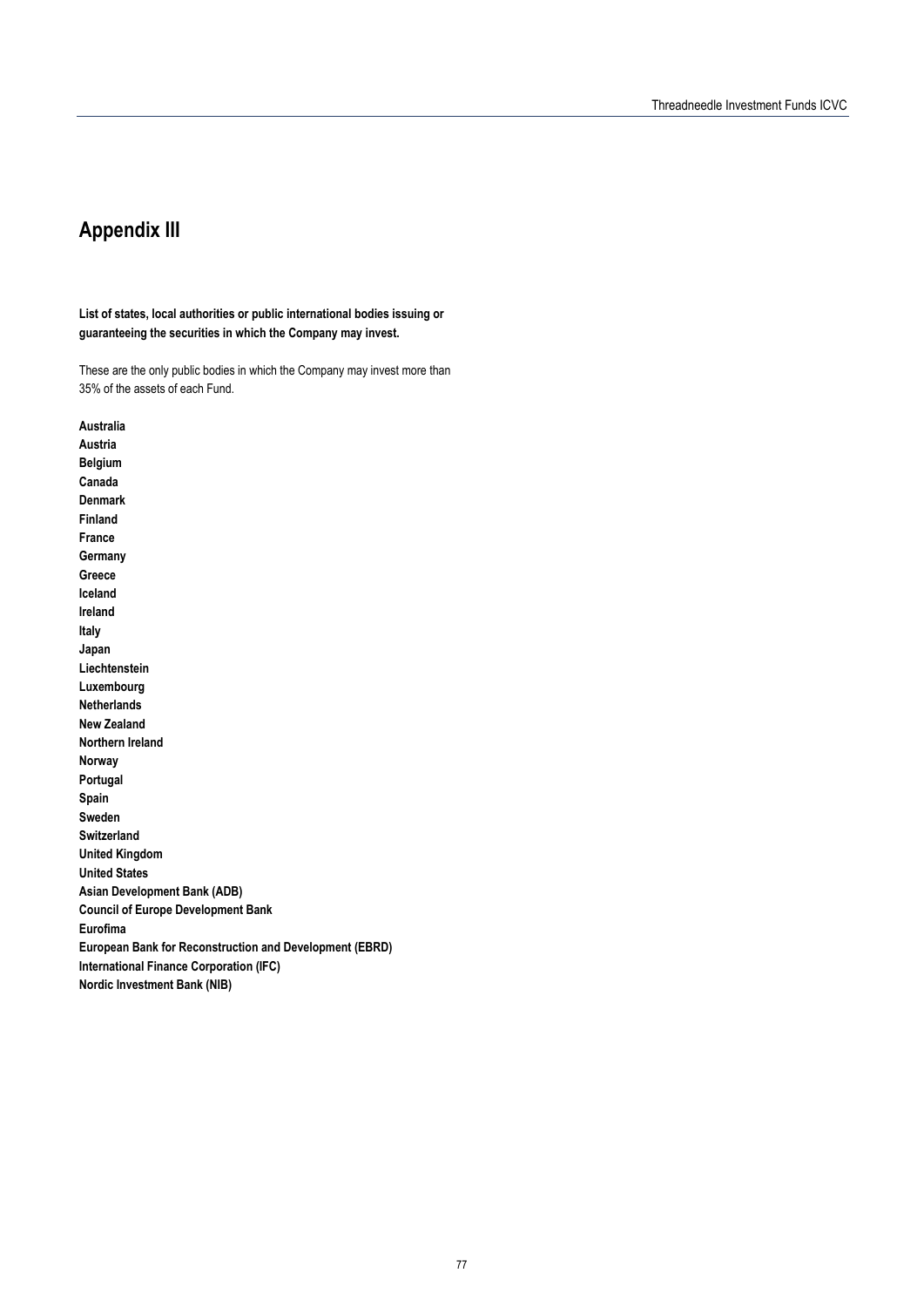# **Appendix IV**

#### **Dilution adjustment estimates**

Estimates of the dilution adjustment based on securities held in each Fund and market conditions at the time of this Prospectus and number of occasions on which the dilution adjustment has been applied in the period from 1 January 2019 to 30 June 2019:

| <b>Fund</b>                                  | <b>Estimate of</b><br>dilution adjustment<br>applicable<br>to purchases | <b>Estimate of</b><br>dilution adjustment<br>applicable to<br>sales | Number of days on<br>which dilution<br>adjustment has been<br>applied during the period |
|----------------------------------------------|-------------------------------------------------------------------------|---------------------------------------------------------------------|-----------------------------------------------------------------------------------------|
| <b>American Fund</b>                         | 0.03%                                                                   | 0.03%                                                               | $\mathbf{1}$                                                                            |
| <b>American Select Fund</b>                  | 0.03%                                                                   | 0.03%                                                               | $\mathbf 0$                                                                             |
| American Smaller Companies Fund (US)         | 0.05%                                                                   | 0.05%                                                               | $\mathbf 0$                                                                             |
| Asia Fund                                    | 0.20%                                                                   | 0.28%                                                               | $\sqrt{3}$                                                                              |
| <b>Dollar Bond Fund</b>                      | 0.08%                                                                   | 0.08%                                                               | $\mathbf 0$                                                                             |
| <b>Emerging Market Bond Fund</b>             | 0.23%                                                                   | 0.23%                                                               | $\overline{2}$                                                                          |
| <b>European Bond Fund</b>                    | 0.13%                                                                   | 0.13%                                                               | $\mathbf{1}$                                                                            |
| <b>European Fund</b>                         | 0.23%                                                                   | 0.09%                                                               | $\sqrt{3}$                                                                              |
| <b>European Select Fund</b>                  | 0.20%                                                                   | 0.08%                                                               | $\mathbf{1}$                                                                            |
| <b>European Smaller Companies Fund</b>       | 0.30%                                                                   | 0.18%                                                               | $\mathbf{1}$                                                                            |
| <b>Global Bond Fund</b>                      | 0.04%                                                                   | 0.04%                                                               | 5                                                                                       |
| <b>Global Select Fund</b>                    | 0.10%                                                                   | 0.06%                                                               | $\mathbf 0$                                                                             |
| <b>High Yield Bond Fund</b>                  | 0.43%                                                                   | 0.43%                                                               | $\mathbf 0$                                                                             |
| Japan Fund                                   | 0.15%                                                                   | 0.15%                                                               | 3                                                                                       |
| <b>Latin America Fund</b>                    | 0.20%                                                                   | 0.20%                                                               | 3                                                                                       |
| <b>Monthly Extra Income Fund</b>             | 0.54%                                                                   | 0.15%                                                               | $\mathbf 0$                                                                             |
| <b>Sterling Bond Fund</b>                    | 0.03%                                                                   | 0.03%                                                               | $\overline{4}$                                                                          |
| Sterling Corporate Bond Fund <sup>7</sup>    | 0.31%                                                                   | 0.31%                                                               | $\mathbf 0$                                                                             |
| <b>Sterling Short-Term Money Market Fund</b> | 0.00%                                                                   | $-0.00%$                                                            | $\pmb{0}$                                                                               |
| <b>Strategic Bond Fund</b>                   | 0.42%                                                                   | 0.42%                                                               | $\mathbf 0$                                                                             |
| <b>UK Equity Income Fund</b>                 | 0.59%                                                                   | 0.09%                                                               | $\mathbf 0$                                                                             |
| <b>UK Equity Opportunities Fund</b>          | 0.60%                                                                   | 0.10%                                                               | 0                                                                                       |
| <b>UK Fund</b>                               | 0.56%                                                                   | 0.07%                                                               | $\mathbf 0$                                                                             |
| <b>UK Growth and Income Fund</b>             | 0.61%                                                                   | 0.11%                                                               | $\pmb{0}$                                                                               |
| <b>UK Institutional Fund</b>                 | 0.58%                                                                   | 0.09%                                                               | 3                                                                                       |
| <b>UK Monthly Income Fund</b>                | 0.60%                                                                   | 0.11%                                                               | 0                                                                                       |
| <b>UK Select Fund</b>                        | 0.56%                                                                   | 0.08%                                                               | $\mathbf{1}$                                                                            |
| <b>UK Smaller Companies Fund</b>             | 1.16%                                                                   | 0.88%                                                               | 37                                                                                      |

 $\overline{a}$ 

Updated figures for the dilution adjustment estimates will be published on www.columbiathreadneedle.com

<sup>7</sup> UK Corporate Bond Fund until 30 August 2019 (inclusive).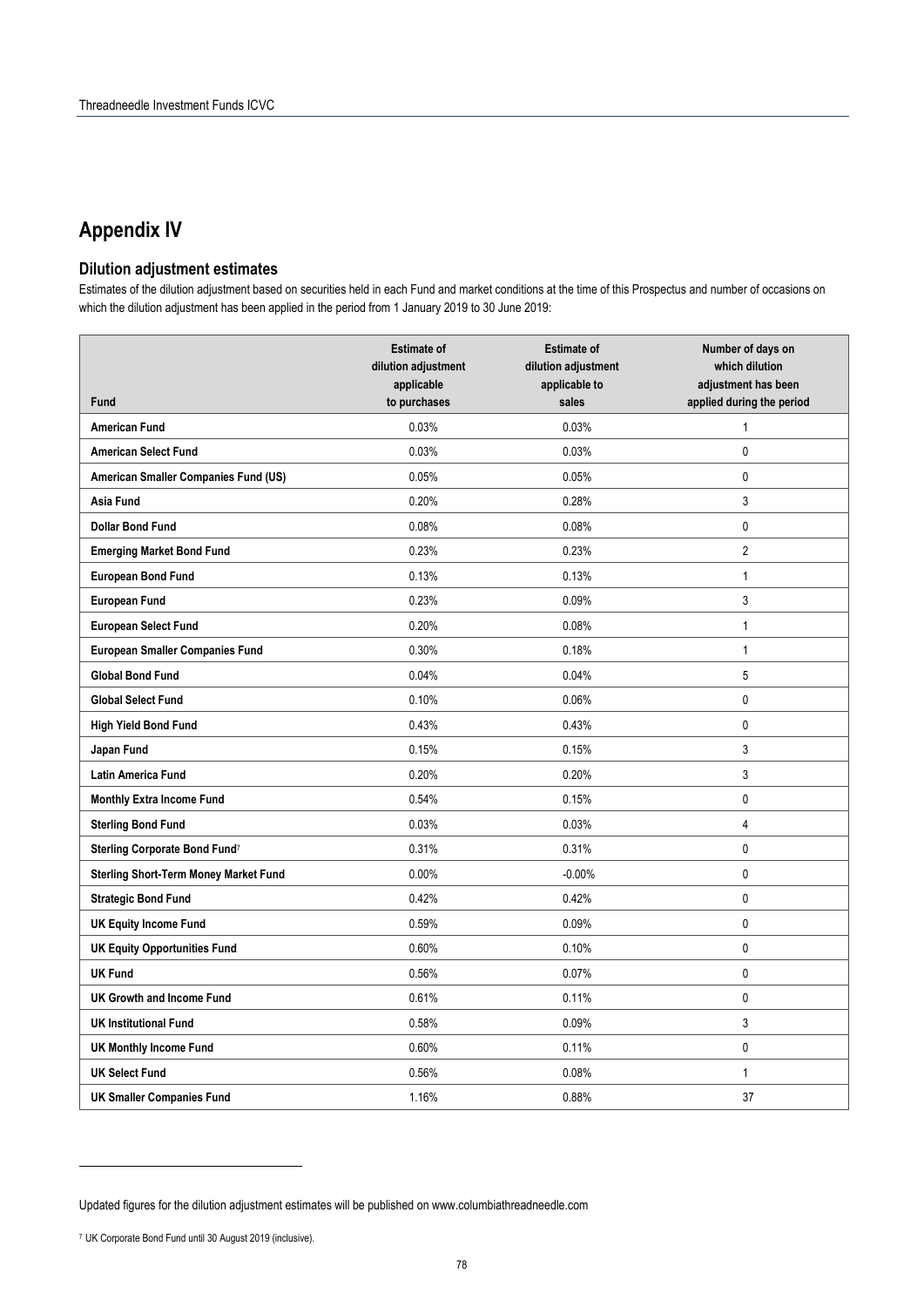# **Appendix V**

## **Performance of the Funds (GBP)**

Performance\* for Class 1 Shares§ quoted in GBP (on a bid to bid price basis, net of fees, with unadjusted income reinvested, based on 12 pm prices). Annualised performance since launch is quoted to 30 June 2019 (source: Morningstar)

|                                                                                                    |       |       |          |       |       |         |       |       |       |          | <b>Annualised</b><br>performance |
|----------------------------------------------------------------------------------------------------|-------|-------|----------|-------|-------|---------|-------|-------|-------|----------|----------------------------------|
|                                                                                                    | 2009  | 2010  | 2011     | 2012  | 2013  | 2014    | 2015  | 2016  | 2017  | 2018     | since launch                     |
| <b>UK Fund (Launch date October 1985)</b>                                                          | (%)   | (%)   | (%)      | (%)   | (%)   | (%)     | (%)   | (%)   | (%)   | (%)      | (%)                              |
| Target benchmark: FTSE All-Share Index                                                             |       |       |          |       |       |         |       |       |       |          |                                  |
| Fund performance                                                                                   | 26.24 | 19.77 | $-3.94$  | 16.08 | 25.02 | 2.76    | 5.51  | 12.47 | 10.35 | $-12.59$ | 10.53                            |
| <b>Target benchmark</b>                                                                            | 30.12 | 14.51 | $-3.46$  | 12.30 | 20.81 | 1.18    | 0.98  | 16.75 | 13.10 | $-9.47$  | n/a                              |
| <b>UK Select Fund</b> (launch date September 1972)                                                 |       |       |          |       |       |         |       |       |       |          |                                  |
| Target benchmark: FTSE All-Share Index                                                             |       |       |          |       |       |         |       |       |       |          |                                  |
| <b>Fund performance</b>                                                                            | 23.25 | 16.82 | $-2.86$  | 10.55 | 28.60 | 5.02    | 11.05 | 4.00  | 12.03 | $-14.32$ | 9.43                             |
| <b>Target benchmark</b>                                                                            | 30.12 | 14.51 | $-3.46$  | 12.30 | 20.81 | 1.18    | 0.98  | 16.75 | 13.10 | 9.47     | n/a                              |
| <b>UK Equity Opportunities Fund</b> ***8 (Class 2) (launch date June 1976)                         |       |       |          |       |       |         |       |       |       |          |                                  |
| Target benchmark: FTSE All-Share Index                                                             |       |       |          |       |       |         |       |       |       |          |                                  |
| <b>Fund performance</b>                                                                            | 22.08 | 15.65 | 0.25     | 16.57 | 30.23 | 2.05    | 1.46  | 17.14 | 8.56  | $-8.69$  | 10.38                            |
| <b>Target benchmark</b>                                                                            | 30.12 | 14.51 | $-3.46$  | 12.30 | 20.81 | 1.18    | 0.98  | 16.75 | 13.10 | 9.47     | n/a                              |
| <b>UK Monthly Income Fund (launch date July 1973)</b>                                              |       |       |          |       |       |         |       |       |       |          |                                  |
| Target benchmark: FTSE All-Share Index (yield)                                                     |       |       |          |       |       |         |       |       |       |          |                                  |
| <b>Fund performance</b>                                                                            | 15.78 | 15.53 | 2.71     | 10.86 | 27.40 | 5.45    | 6.94  | 6.59  | 3.50  | $-10.90$ | 10.64                            |
| UK Equity Income Fund (launch date October 1985)                                                   |       |       |          |       |       |         |       |       |       |          |                                  |
| Target benchmark: FTSE All-Share Index (yield)                                                     |       |       |          |       |       |         |       |       |       |          |                                  |
| <b>Fund performance</b>                                                                            | 17.38 | 16.05 | 0.39     | 16.02 | 28.42 | 5.74    | 3.62  | 12.88 | 6.55  | $-7.15$  | 10.89                            |
| <b>Monthly Extra Income Fund (launch date November 1999)</b>                                       |       |       |          |       |       |         |       |       |       |          |                                  |
| Target benchmark: FTSE All-Share Index (yield)                                                     |       |       |          |       |       |         |       |       |       |          |                                  |
| <b>Fund performance</b>                                                                            | 18.03 | 14.29 | 2.11     | 17.08 | 22.49 | 6.65    | 3.34  | 12.39 | 6.59  | $-5.45$  | 6.71                             |
| UK Growth and Income Fund (launch date July 1973)                                                  |       |       |          |       |       |         |       |       |       |          |                                  |
| Target benchmark FTSE All-Share Index                                                              |       |       |          |       |       |         |       |       |       |          |                                  |
| <b>Fund performance</b>                                                                            | 21.62 | 15.29 | 0.24     | 16.42 | 29.25 | 3.52    | 2.96  | 13.92 | 7.29  | $-7.53$  | 8.89                             |
| <b>Target benchmark</b>                                                                            | 30.12 | 14.51 | $-3.46$  | 12.30 | 20.81 | 1.18    | 0.98  | 16.75 | 13.10 | 9.47     | n/a                              |
| <b>UK Institutional Fund</b> (launch date August 2002)                                             |       |       |          |       |       |         |       |       |       |          |                                  |
| Target benchmark: FTSE All-Share Index                                                             |       |       |          |       |       |         |       |       |       |          |                                  |
| <b>Fund performance</b>                                                                            | 28.74 | 18.41 | $-8.06$  | 14.28 | 23.47 | $-0.16$ | 2.68  | 13.32 | 10.11 | $-10.07$ | 6.88                             |
| <b>Target benchmark</b>                                                                            | 30.12 | 14.51 | $-3.46$  | 12.30 | 20.81 | 1.18    | 0.98  | 16.75 | 13.10 | $-9.47$  | 7.89                             |
| UK Smaller Companies Fund (launch date March 1995)                                                 |       |       |          |       |       |         |       |       |       |          |                                  |
| Target benchmark: Numis Smaller Companies Index ex Investment Companies<br><b>Fund performance</b> | 39.51 | 37.86 | $-10.10$ | 24.50 | 33.21 | 2.83    | 23.28 | 7.08  | 35.67 | $-21.30$ | 10.32                            |
|                                                                                                    |       |       |          |       |       |         |       |       |       |          |                                  |
| <b>Target benchmark</b>                                                                            | 60.73 | 28.49 | $-9.13$  | 29.94 | 36.93 | $-1.85$ | 10.61 | 11.08 | 19.50 | $-15.35$ | n/a                              |

<sup>8</sup> UK Overseas Earnings Fund until 30 June 2019 (inclusive)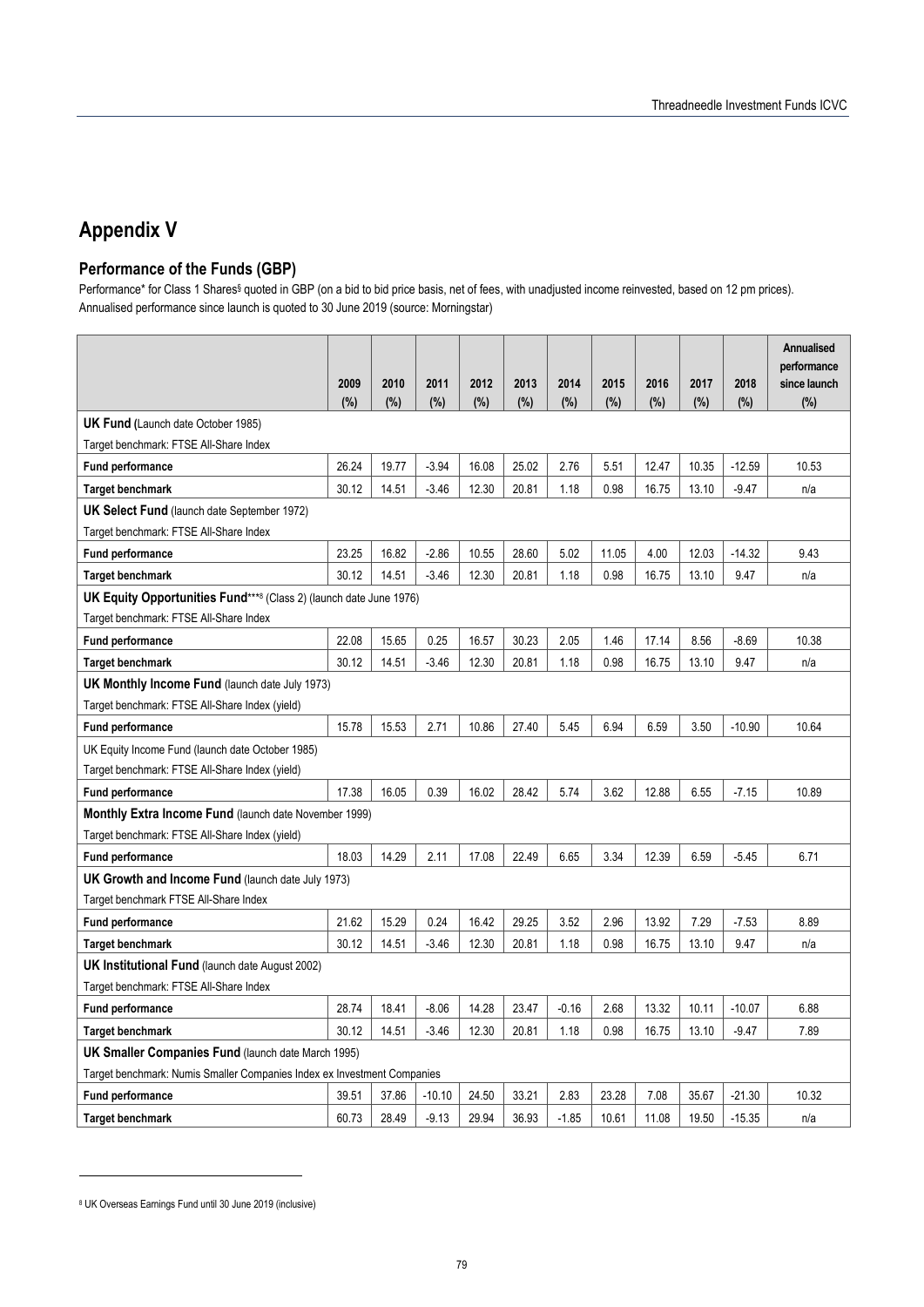|                                                                                                                                                   | 2009<br>(%) | 2010<br>(%) | 2011<br>(%) | 2012<br>(%) | 2013<br>(%) | 2014<br>(%) | 2015<br>(%) | 2016<br>(%) | 2017<br>(%) | 2018<br>(%) | Annualised<br>performance<br>since launch<br>(%) |
|---------------------------------------------------------------------------------------------------------------------------------------------------|-------------|-------------|-------------|-------------|-------------|-------------|-------------|-------------|-------------|-------------|--------------------------------------------------|
| Sterling Short-Term Money Market Fund** (launch date January 2008                                                                                 |             |             |             |             |             |             |             |             |             |             |                                                  |
| Target benchmark: 1 Month GBP London Interbank Bid Rate (LIBID)                                                                                   |             |             |             |             |             |             |             |             |             |             |                                                  |
| Fund performance                                                                                                                                  | 1.27        | 0.21        | 0.27        | 0.27        | 0.12        | 0.15        | 0.15        | $-0.03$     | 0.00        | 0.37        | 0.39                                             |
| <b>Target benchmark</b>                                                                                                                           | n/a         | n/a         | n/a         | 0.42        | 0.36        | 0.35        | 0.36        | 0.26        | 0.16        | 0.45        | n/a                                              |
| European Fund (launch date October 1985)                                                                                                          |             |             |             |             |             |             |             |             |             |             |                                                  |
| Target benchmark: FTSE World Europe ex UK Index                                                                                                   |             |             |             |             |             |             |             |             |             |             |                                                  |
| Fund performance                                                                                                                                  | 16.27       | 12.38       | $-16.82$    | 21.00       | 21.42       | $-0.36$     | 12.66       | 8.96        | 14.61       | $-10.57$    | 11.09                                            |
| <b>Target benchmark</b>                                                                                                                           | 20.09       | 5.75        | $-14.71$    | 17.82       | 25.18       | 0.16        | 5.35        | 19.69       | 17.53       | $-9.45$     | n/a                                              |
| European Select Fund (launch date November 1986)                                                                                                  |             |             |             |             |             |             |             |             |             |             |                                                  |
| Target benchmark: FTSE World Europe ex UK Index                                                                                                   |             |             |             |             |             |             |             |             |             |             |                                                  |
| <b>Fund performance</b>                                                                                                                           | 20.12       | 20.46       | $-5.41$     | 21.13       | 22.15       | 3.62        | 10.21       | 11.58       | 18.63       | $-11.25$    | 9.63                                             |
| <b>Target benchmark</b>                                                                                                                           | 20.09       | 5.75        | $-14.71$    | 17.82       | 25.18       | 0.16        | 5.35        | 19.69       | 17.53       | $-9.45$     | 8.61                                             |
| European Smaller Companies Fund (launch date December 1997)                                                                                       |             |             |             |             |             |             |             |             |             |             |                                                  |
| Target benchmark: EMIX Smaller European Companies Ex UK Index                                                                                     |             |             |             |             |             |             |             |             |             |             |                                                  |
| Fund performance                                                                                                                                  | 26.60       | 32.34       | $-11.49$    | 28.67       | 22.35       | $-0.31$     | 22.18       | 16.37       | 27.09       | $-11.68$    | 14.43                                            |
| <b>Target benchmark</b>                                                                                                                           | 42.48       | 17.40       | -23.79      | 16.96       | 37.46       | $-1.89$     | 17.20       | 23.28       | 23.32       | $-12.67$    | 10.22                                            |
| American Fund (launch date July 1973)                                                                                                             |             |             |             |             |             |             |             |             |             |             |                                                  |
| Target benchmark: S&P 500 Index                                                                                                                   |             |             |             |             |             |             |             |             |             |             |                                                  |
| Fund performance                                                                                                                                  | 22.68       | 18.87       | 3.59        | 5.11        | 32.87       | 17.58       | 7.46        | 26.81       | 14.00       | $-1.89$     | 11.09                                            |
| <b>Target benchmark</b>                                                                                                                           | 12.60       | 18.68       | 2.87        | 10.91       | 29.93       | 20.76       | 7.25        | 33.55       | 11.29       | 1.56        | 12.47                                            |
| American Select Fund (launch date April 1982)                                                                                                     |             |             |             |             |             |             |             |             |             |             |                                                  |
| Target benchmark: S&P 500 Index                                                                                                                   |             |             |             |             |             |             |             |             |             |             |                                                  |
| Fund performance                                                                                                                                  | 23.13       | 14.34       | 2.35        | 7.62        | 29.78       | 13.05       | 6.30        | 30.23       | 12.48       | $-2.31$     | 12.95                                            |
| <b>Target benchmark</b>                                                                                                                           | 12.60       | 18.68       | 2.87        | 10.91       | 29.93       | 20.76       | 7.25        | 33.55       | 11.29       | 1.56        | 12.97                                            |
| American Smaller Companies Fund (US) (launch date December 1997                                                                                   |             |             |             |             |             |             |             |             |             |             |                                                  |
| Target benchmark: Russell 2500 Index (S&P 400 Mid Cap prior to 01/01/2018, Russell 2000 Index prior to 31/03/2010)<br>Fund performance            | 39.99       | 33.27       | $-8.20$     | 5.85        | 37.12       | 18.51       | 2.20        | 35.69       | 6.43        | $-10.53$    | 9.48                                             |
|                                                                                                                                                   |             | 30.33       | $-1.00$     | 12.70       | 31.02       | 16.60       | 3.49        |             | 6.18        |             |                                                  |
| <b>Target benchmark</b><br>Latin America Fund (launch date December 1997)                                                                         | 13.22       |             |             |             |             |             |             | 44.02       |             | -4.41       | 9.51                                             |
| Target benchmark: MSCI EM Latin America 10/40 Index (IFC Latin America Investible Index to 31/12/2005 & MSCI Latin America to 31/12/2007)         |             |             |             |             |             |             |             |             |             |             |                                                  |
| <b>Fund performance</b>                                                                                                                           | 83.61       | 25.83       | $-21.96$    | 5.58        | $-16.05$    | $-10.01$    | $-29.47$    | 48.66       | 8.56        | $-2.45$     | 8.10                                             |
| <b>Target benchmark</b>                                                                                                                           | 80.38       | 21.24       | $-17.77$    | 5.00        | $-14.77$    | $-6.56$     | $-26.81$    | 56.82       | 13.41       | $-0.30$     | 9.84                                             |
| Asia Fund (launch date November 1990)                                                                                                             |             |             |             |             |             |             |             |             |             |             |                                                  |
| Target benchmark: MSCI AC Asia Pacific ex Japan Index                                                                                             |             |             |             |             |             |             |             |             |             |             |                                                  |
| Fund performance                                                                                                                                  | 52.52       | 18.29       | $-18.05$    | 15.42       | 2.73        | 11.32       | $-4.68$     | 25.76       | 30.29       | $-12.36$    | 9.42                                             |
| <b>Target benchmark</b>                                                                                                                           | 54.61       | 22.14       | $-14.75$    | 17.24       | 1.73        | 9.51        | $-3.85$     | 27.70       | 25.43       | $-8.32$     | 9.91                                             |
| Japan Fund (launch date February 1981)                                                                                                            |             |             |             |             |             |             |             |             |             |             |                                                  |
| Target benchmark MSCI Japan Index                                                                                                                 |             |             |             |             |             |             |             |             |             |             |                                                  |
| Fund performance                                                                                                                                  | $-9.68$     | 15.69       | $-14.75$    | 1.04        | 25.51       | $-4.62$     | 15.13       | 20.52       | 16.46       | $-12.80$    | 6.19                                             |
| <b>Target benchmark</b>                                                                                                                           | $-6.70$     | 19.53       | $-11.85$    | 2.82        | 24.67       | 2.68        | 18.16       | 23.41       | 15.33       | $-7.14$     | n/a                                              |
| Global Bond Fund (launch date December 1997)                                                                                                      |             |             |             |             |             |             |             |             |             |             |                                                  |
| Target benchmark: J.P. Morgan Government Bond Index Global (Traded) (prior to 31/07/2012 JPM GBI Global ex Japan. Prior to 28/02/2003 JPM Global) |             |             |             |             |             |             |             |             |             |             |                                                  |
| Fund performance                                                                                                                                  | $-10.52$    | 4.66        | 5.09        | $-2.21$     | $-7.65$     | 6.63        | 1.19        | 18.52       | $-3.87$     | 3.29        | 4.32                                             |
| <b>Target benchmark</b>                                                                                                                           | $-7.56$     | 4.88        | 7.77        | $-2.61$     | $-6.27$     | 6.93        | 3.03        | 21.15       | $-2.42$     | 5.51        | 5.09                                             |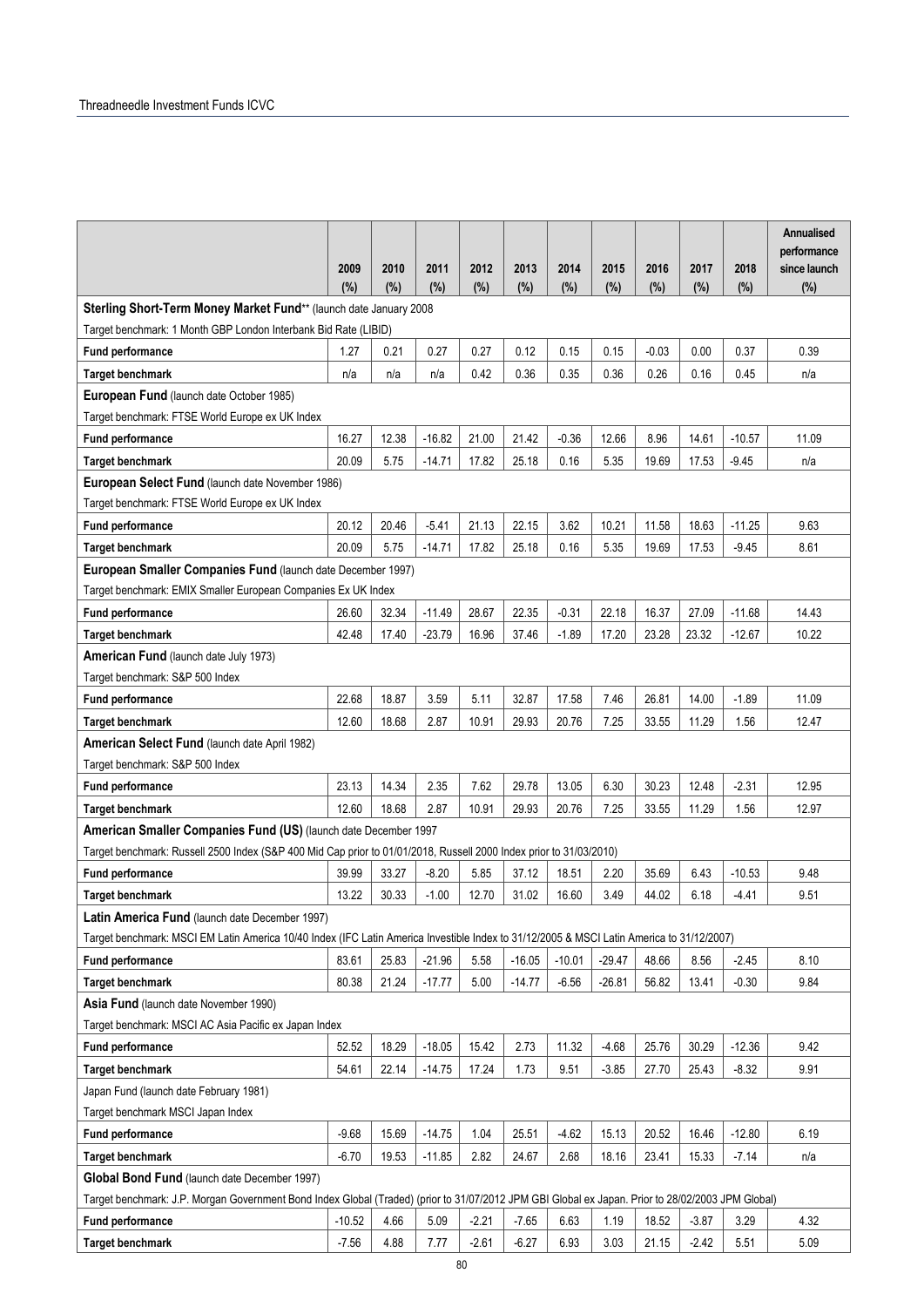|                                                                                                                                    |         |       |         |        |          |        |         |        |         |         | <b>Annualised</b>           |
|------------------------------------------------------------------------------------------------------------------------------------|---------|-------|---------|--------|----------|--------|---------|--------|---------|---------|-----------------------------|
|                                                                                                                                    | 2009    | 2010  | 2011    | 2012   | 2013     | 2014   | 2015    | 2016   | 2017    | 2018    | performance<br>since launch |
|                                                                                                                                    | (%)     | (%)   | $(\%)$  | $(\%)$ | (%)      | $(\%)$ | (%)     | $(\%)$ | $(\%)$  | (%)     | (%)                         |
| Sterling Corporate Bond Fund <sup>9</sup> (launch date August 1995)                                                                |         |       |         |        |          |        |         |        |         |         |                             |
| <b>Fund performance</b>                                                                                                            | 16.07   | 7.17  | 3.72    | 14.13  | 0.64     | 9.15   | 0.30    | 9.67   | 5.05    | $-2.37$ | 5.49                        |
| <b>Emerging Market Bond Fund (launch date January 1998)</b>                                                                        |         |       |         |        |          |        |         |        |         |         |                             |
| Target benchmark: J.P. Morgan Emerging Market Bond Index Global                                                                    |         |       |         |        |          |        |         |        |         |         |                             |
| Fund performance                                                                                                                   | 13.09   | 10.53 | 6.01    | 10.41  | $-12.00$ | 7.93   | 1.54    | 32.22  | $-0.26$ | $-2.28$ | 7.34                        |
| <b>Target benchmark</b>                                                                                                            | 14.12   | 15.56 | 9.27    | 13.33  | $-8.32$  | 12.09  | 7.09    | 31.44  | $-0.14$ | 1.32    | 9.51                        |
| Sterling Bond Fund (launch date May 1998)                                                                                          |         |       |         |        |          |        |         |        |         |         |                             |
| Target benchmark: FTSE Actuaries UK Gilts All Stocks Index                                                                         |         |       |         |        |          |        |         |        |         |         |                             |
| Fund performance                                                                                                                   | $-3.06$ | 4.91  | 14.73   | 1.69   | $-5.44$  | 12.55  | $-0.78$ | 9.11   | 0.76    | 0.03    | 3.87                        |
| <b>Target benchmark</b>                                                                                                            | $-1.16$ | 7.20  | 15.57   | 2.70   | $-3.94$  | 13.86  | 0.57    | 10.10  | 1.83    | 0.57    | 4.97                        |
| Strategic Bond Fund (launch date December 2001)                                                                                    |         |       |         |        |          |        |         |        |         |         |                             |
| Fund performance                                                                                                                   | 28.25   | 8.98  | $-0.14$ | 14.69  | 2.86     | 3.12   | $-0.68$ | 6.74   | 3.74    | $-2.96$ | 4.32                        |
| High Yield Bond Fund (launch date November 1999)                                                                                   |         |       |         |        |          |        |         |        |         |         |                             |
| Target benchmark: ICE BofAML European Currency High Yield Excluding Subordinated Financials Constrained (Hedged to Sterling) Index |         |       |         |        |          |        |         |        |         |         |                             |
| Fund performance                                                                                                                   | 52.54   | 11.96 | $-3.23$ | 18.35  | 6.77     | 3.01   | 0.57    | 7.30   | 5.51    | $-2.15$ | 5.55                        |
| <b>Target benchmark</b>                                                                                                            | 66.99   | 14.70 | $-1.35$ | 25.10  | 9.37     | 5.01   | 1.23    | 11.15  | 7.09    | $-2.25$ | 6.35                        |
| Global Select Fund (launch date September 1997)                                                                                    |         |       |         |        |          |        |         |        |         |         |                             |
| Target benchmark: MSCI ACWI Index                                                                                                  |         |       |         |        |          |        |         |        |         |         |                             |
| Fund performance                                                                                                                   | 18.57   | 16.04 | $-8.60$ | 7.79   | 25.82    | 8.61   | 8.46    | 21.00  | 20.42   | $-6.70$ | 7.96                        |
| <b>Target benchmark</b>                                                                                                            | 20.56   | 16.77 | $-6.17$ | 11.67  | 21.15    | 11.22  | 3.84    | 29.40  | 13.84   | $-3.27$ | 7.57                        |
| Dollar Bond Fund (launch date May 1998)                                                                                            |         |       |         |        |          |        |         |        |         |         |                             |
| <b>Fund performance</b>                                                                                                            | 0.98    | 11.03 | 6.08    | 1.72   | $-4.90$  | 11.90  | 3.31    | 23.77  | $-5.80$ | 3.64    | 4.56                        |
| European Bond Fund (launch date May 1998                                                                                           |         |       |         |        |          |        |         |        |         |         |                             |
| Target benchmark: ICE BofAML Pan-Europe Broad Market Index                                                                         |         |       |         |        |          |        |         |        |         |         |                             |
| Fund performance                                                                                                                   | $-1.35$ | 1.38  | 1.57    | 7.00   | 2.42     | 5.32   | $-4.74$ | 18.70  | 2.25    | 0.72    | 5.05                        |
| <b>Target benchmark</b>                                                                                                            | $-1.09$ | 0.14  | 3.05    | 7.39   | 3.30     | 5.42   | $-3.09$ | 18.00  | 4.25    | 1.30    | 6.24                        |

\* Please be aware that past performance is not a guide for future performance.

\*\*The Sterling Short-Term Money Market Fund changed its name from ""UK Cash Fund" to "Sterling Fund" with effect from 22 December 2011 and from "Sterling Fund" to "Sterling Short-Term Money Market Fund" with effect from 1 May 2019.

\*\*\* The UK Equity Opportunities Fund changed its name from "UK Overseas Earnings Fund with effect from 1 July 2019. § unless otherwise indicated.

<sup>9</sup> UK Corporate Bond Fund until 30 August 2019 (inclusive)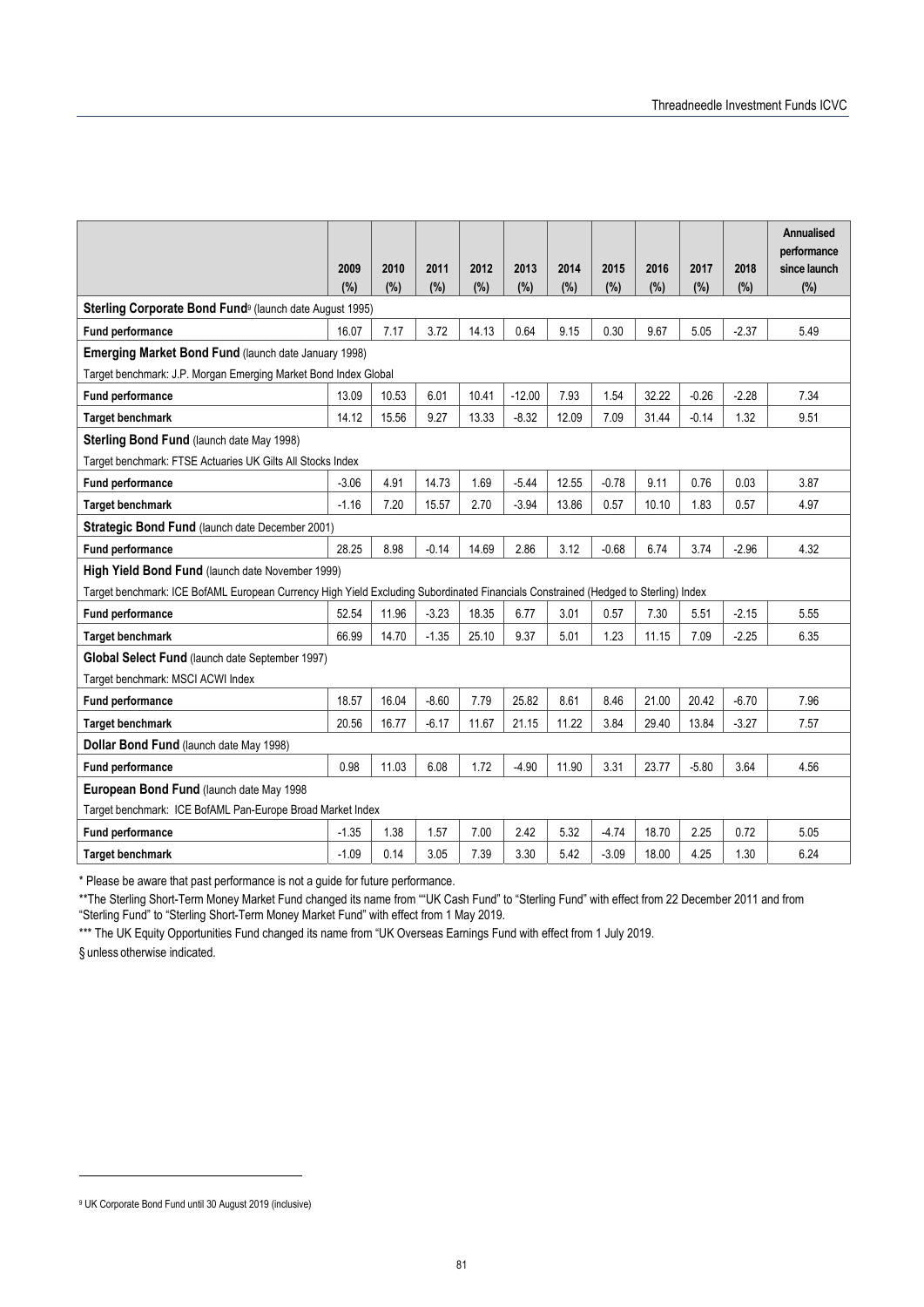#### **Performance of the Funds (Euro)**

Performance\* for Class 1 Shares§ quoted in EUR (on a bid to bid price basis, net of fees, with unadjusted income reinvested, based on 12 pm prices). Annualised performance since launch is quoted to 30 June 2019 (source: Morningstar).

|                                                                            | 2009  | 2010  | 2011    | 2012  | 2013(   | 2014  | 2015  | 2016     | 2017    | 2018     | Annualised<br>performance<br>since launch |
|----------------------------------------------------------------------------|-------|-------|---------|-------|---------|-------|-------|----------|---------|----------|-------------------------------------------|
|                                                                            | (%)   | (%)   | (%)     | (%)   | %)      | (%)   | (%)   | (%)      | (%)     | $(\%)$   | (%)                                       |
| <b>UK Fund (Launch date October 1985)</b>                                  |       |       |         |       |         |       |       |          |         |          |                                           |
| Target benchmark: FTSE All-Share Index                                     |       |       |         |       |         |       |       |          |         |          |                                           |
| <b>Fund performance</b>                                                    | 37.37 | 24.18 | $-1.47$ | 19.55 | 21.88   | 10.16 | 11.10 | $-2.89$  | 6.12    | $-13.56$ | 10.31                                     |
| <b>Target benchmark</b>                                                    | 41.59 | 18.74 | $-0.97$ | 15.66 | 17.77   | 8.47  | 6.32  | 0.81     | 8.76    | $-10.47$ | n/a                                       |
| <b>UK Select Fund</b> (launch date September 1972)                         |       |       |         |       |         |       |       |          |         |          |                                           |
| Target benchmark: FTSE All-Share Index                                     |       |       |         |       |         |       |       |          |         |          |                                           |
| <b>Fund performance</b>                                                    | 34.11 | 21.13 | $-0.36$ | 13.85 | 25.37   | 12.58 | 16.93 | $-10.20$ | 7.73    | $-15.26$ | 7.98                                      |
| <b>Target benchmark</b>                                                    | 41.59 | 18.74 | $-0.97$ | 15.66 | 17.77   | 8.47  | 6.32  | 0.81     | 8.76    | $-10.47$ | n/a                                       |
| <b>UK Equity Opportunities Fund***10 (Class 2) (launch date June 1976)</b> |       |       |         |       |         |       |       |          |         |          |                                           |
| Target benchmark: FTSE All-Share Index                                     |       |       |         |       |         |       |       |          |         |          |                                           |
| <b>Fund performance</b>                                                    | 32.84 | 19.92 | 2.84    | 20.06 | 26.96   | 9.41  | 6.83  | 1.15     | 4.39    | $-9.69$  | 9.63                                      |
| <b>Target benchmark</b>                                                    | 41.59 | 18.74 | $-0.97$ | 15.66 | 17.77   | 8.47  | 6.32  | 0.81     | 8.76    | $-10.47$ | n/a                                       |
| <b>UK Monthly Income Fund (launch date July 1973)</b>                      |       |       |         |       |         |       |       |          |         |          |                                           |
| Target benchmark: FTSE All-Share Index (yield)                             |       |       |         |       |         |       |       |          |         |          |                                           |
| Fund performance                                                           | 25.99 | 19.79 | 5.36    | 14.17 | 24.20   | 13.05 | 12.60 | $-7.97$  | $-0.47$ | $-11.88$ | 9.02                                      |
| UK Equity Income Fund (launch date October 1985)                           |       |       |         |       |         |       |       |          |         |          |                                           |
| Target benchmark: FTSE All-Share Index (yield)                             |       |       |         |       |         |       |       |          |         |          |                                           |
| <b>Fund performance</b>                                                    | 27.74 | 20.33 | 2.98    | 19.49 | 25.19   | 13.36 | 9.10  | $-2.54$  | 2.46    | $-8.17$  | 10.67                                     |
| Monthly Extra Income Fund (launch date November 1999)                      |       |       |         |       |         |       |       |          |         |          |                                           |
| Target benchmark: FTSE All-Share Index (yield)                             |       |       |         |       |         |       |       |          |         |          |                                           |
| <b>Fund performance</b>                                                    | 28.44 | 18.51 | 4.74    | 20.58 | 19.41   | 14.33 | 8.82  | $-2.96$  | 2.50    | $-6.50$  | 4.92                                      |
| UK Growth and Income Fund (launch date July 1973)                          |       |       |         |       |         |       |       |          |         |          |                                           |
| Target benchmark: FTSE All-Share Index                                     |       |       |         |       |         |       |       |          |         |          |                                           |
| <b>Fund performance</b>                                                    | 32.34 | 19.54 | 2.82    | 19.89 | 26.00   | 10.97 | 8.41  | $-1.64$  | 3.17    | -8.55    | 7.30                                      |
| <b>Target benchmark</b>                                                    | 41.59 | 18.74 | $-0.97$ | 15.66 | 17.77   | 8.47  | 6.32  | 0.81     | 8.76    | $-10.47$ | n/a                                       |
| <b>UK Institutional Fund (launch date August 2002)</b>                     |       |       |         |       |         |       |       |          |         |          |                                           |
| Target benchmark: FTSE All-Share Index                                     |       |       |         |       |         |       |       |          |         |          |                                           |
| <b>Fund performance</b>                                                    | 40.09 | 22.78 | $-5.68$ | 17.70 | 20.37   | 7.03  | 8.11  | $-2.15$  | 5.89    | $-11.07$ | 4.66                                      |
| <b>Target benchmark</b>                                                    | 41.59 | 18.74 | $-0.97$ | 15.66 | 17.77   | 8.47  | 6.32  | 0.81     | 8.76    | $-10.47$ | 5.65                                      |
| <b>UK Smaller Companies Fund (launch date March 1995)</b>                  |       |       |         |       |         |       |       |          |         |          |                                           |
| Target benchmark: Numis Smaller Companies Index ex Investment Companies    |       |       |         |       |         |       |       |          |         |          |                                           |
| <b>Fund performance</b>                                                    | 51.81 | 42.95 | $-7.78$ | 28.22 | 29.87   | 10.24 | 29.81 | $-7.54$  | 30.46   | $-22.16$ | 9.48                                      |
| <b>Target benchmark</b>                                                    | 74.91 | 33.23 | $-6.78$ | 33.83 | 33.49   | 5.22  | 16.46 | $-4.09$  | 14.91   | $-16.28$ | n/a                                       |
| Sterling Short-Term Money Market Fund** (launch date January 2008          |       |       |         |       |         |       |       |          |         |          |                                           |
| Target benchmark: 1 Month GBP London Interbank Bid Rate (LIBID)            |       |       |         |       |         |       |       |          |         |          |                                           |
| <b>Fund performance</b>                                                    | 10.34 | 3.91  | 2.86    | 3.25  | $-2.39$ | 7.36  | 5.46  | $-13.68$ | $-3.84$ | $-0.74$  | $-1.21$                                   |
| <b>Target benchmark</b>                                                    | n/a   | n/a   | n/a     | 1.73  | 2.83    | 1.55  | 4.97  | $-13.43$ | $-3.68$ | $-0.65$  | n/a                                       |

<sup>10</sup> UK Overseas Earnings Fund until 30 June 2019 (inclusive)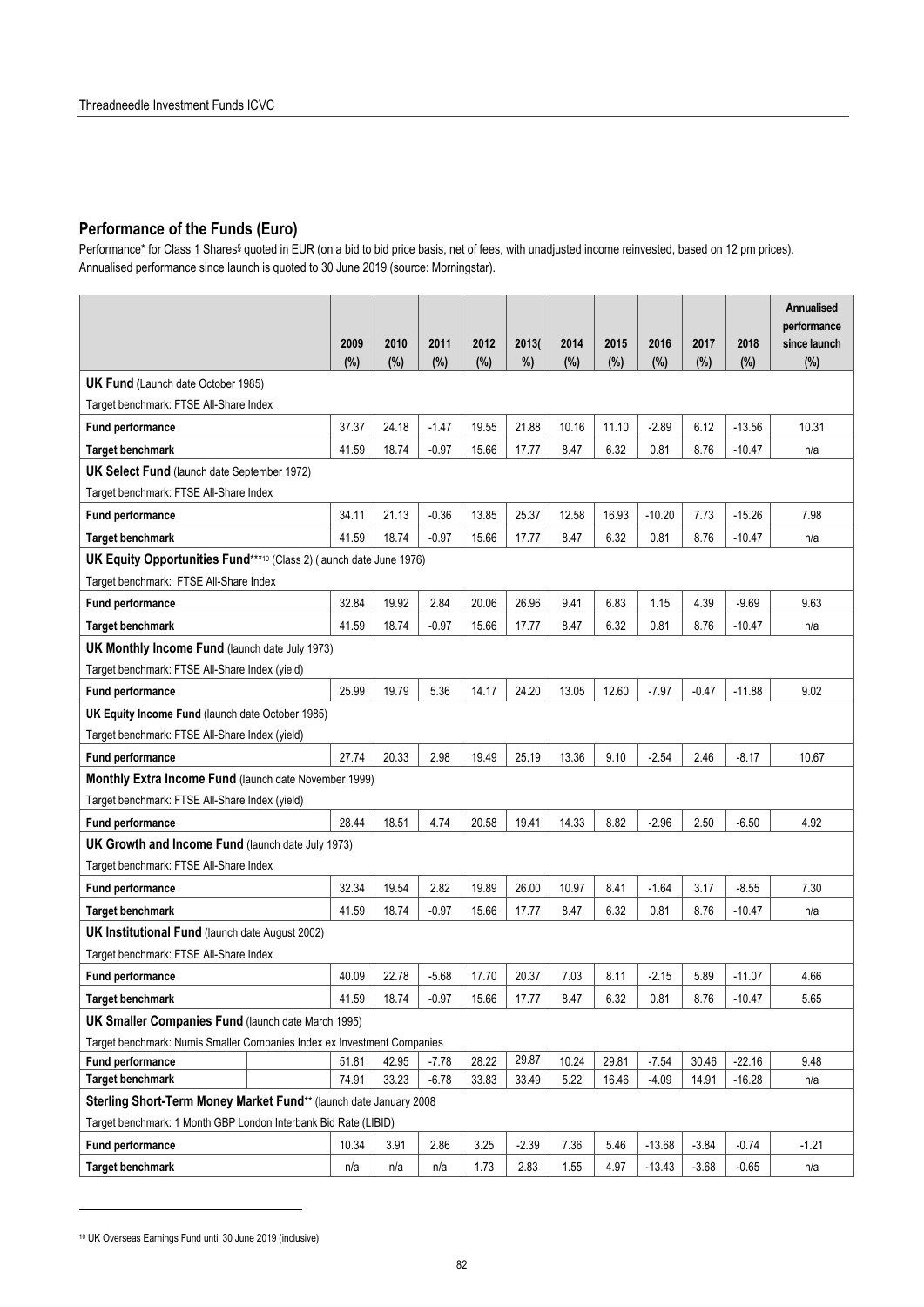|                                                                                                                                                   |         |       |          |       |          |         |          |         |         |          | <b>Annualised</b>           |
|---------------------------------------------------------------------------------------------------------------------------------------------------|---------|-------|----------|-------|----------|---------|----------|---------|---------|----------|-----------------------------|
|                                                                                                                                                   | 2009    | 2010  | 2011     | 2012  | 2013(    | 2014    | 2015     | 2016    | 2017    | 2018     | performance<br>since launch |
|                                                                                                                                                   | (%)     | (%)   | (%)      | (%)   | %        | (%)     | (%)      | (%)     | (%)     | (%)      | (%)                         |
| European Fund (launch date October 1985)                                                                                                          |         |       |          |       |          |         |          |         |         |          |                             |
| Target benchmark: FTSE World Europe ex UK Index                                                                                                   |         |       |          |       |          |         |          |         |         |          |                             |
| <b>Fund performance</b>                                                                                                                           | 26.53   | 16.53 | $-14.67$ | 24.61 | 18.37    | 6.82    | 18.62    | $-5.92$ | 10.21   | $-11.55$ | 10.86                       |
| <b>Target benchmark</b>                                                                                                                           | 30.68   | 9.65  | $-12.51$ | 21.34 | 22.04    | 7.38    | 10.92    | 3.35    | 13.01   | $-10.45$ | n/a                         |
| European Select Fund (launch date November 1986)                                                                                                  |         |       |          |       |          |         |          |         |         |          |                             |
| Target benchmark: FTSE World Europe ex UK Index                                                                                                   |         |       |          |       |          |         |          |         |         |          |                             |
| Fund performance                                                                                                                                  | 30.71   | 24.91 | $-2.97$  | 24.75 | 19.09    | 11.09   | 16.05    | $-3.66$ | 14.07   | $-12.23$ | 9.40                        |
| <b>Target benchmark</b>                                                                                                                           | 30.68   | 9.65  | $-12.51$ | 21.34 | 22.04    | 7.38    | 10.92    | 3.35    | 13.01   | $-10.45$ | 8.38                        |
| European Smaller Companies Fund (launch date December 1997)                                                                                       |         |       |          |       |          |         |          |         |         |          |                             |
| Target benchmark: EMIX Smaller European Companies Ex UK Index                                                                                     |         |       |          |       |          |         |          |         |         |          |                             |
| <b>Fund performance</b>                                                                                                                           | 36.54   | 36.49 | $-9.21$  | 32.51 | 19.27    | 6.87    | 28.65    | 0.48    | 22.21   | $-12.65$ | 13.11                       |
| <b>Target benchmark</b>                                                                                                                           | 55.22   | 21.72 | $-21.82$ | 20.44 | 34.00    | 5.18    | 23.45    | 6.41    | 18.60   | $-13.64$ | 8.73                        |
| American Fund (launch date July 1973)                                                                                                             |         |       |          |       |          |         |          |         |         |          |                             |
| Target benchmark: S&P 500 Index                                                                                                                   |         |       |          |       |          |         |          |         |         |          |                             |
| <b>Fund performance</b>                                                                                                                           | 33.50   | 23.26 | 6.27     | 8.25  | 29.53    | 26.06   | 13.15    | 9.49    | 9.62    | $-2.97$  | 10.26                       |
| Target benchmark                                                                                                                                  | 22.52   | 23.06 | 5.53     | 14.22 | 26.67    | 29.46   | 12.93    | 15.31   | 7.01    | 0.44     | 10.82                       |
| American Select Fund (launch date April 1982)                                                                                                     |         |       |          |       |          |         |          |         |         |          |                             |
| Target benchmark: S&P 500 Index                                                                                                                   |         |       |          |       |          |         |          |         |         |          |                             |
| <b>Fund performance</b>                                                                                                                           | 33.99   | 18.56 | 4.99     | 10.83 | 26.53    | 21.20   | 11.92    | 12.44   | 8.16    | $-3.39$  | 12.03                       |
| Target benchmark                                                                                                                                  | 22.52   | 23.06 | 5.53     | 14.22 | 26.67    | 29.46   | 12.93    | 15.31   | 7.01    | 0.44     | 12.05                       |
| American Smaller Companies Fund (US) (launch date December 1997                                                                                   |         |       |          |       |          |         |          |         |         |          |                             |
| Target benchmark: Russell 2500 Index (S&P 400 Mid Cap prior to 01/01/2018, Russell 2000 Index prior to 31/03/2010)                                |         |       |          |       |          |         |          |         |         |          |                             |
| Fund performance                                                                                                                                  | 52.33   | 38.19 | $-5.83$  | 9.01  | 33.67    | 27.05   | 7.62     | 17.16   | 2.35    | $-11.51$ | 8.22                        |
| Target benchmark                                                                                                                                  | 23.21   | 35.14 | 1.55     | 16.07 | 27.73    | 25.00   | 8.97     | 24.35   | 2.11    | $-5.46$  | 8.25                        |
| Latin America Fund (launch date December 1997)                                                                                                    |         |       |          |       |          |         |          |         |         |          |                             |
| Target benchmark: MSCI EM Latin America 10/40 Index (IFC Latin America Investible Index to 31/12/2005 & MSCI Latin America to 31/12/2007)         |         |       |          |       |          |         |          |         |         |          |                             |
| Fund performance                                                                                                                                  | 99.80   | 30.47 | $-19.95$ | 8.73  | $-18.16$ | $-3.52$ | $-25.73$ | 28.35   | 4.39    | $-3.53$  | 6.86                        |
| Target benchmark                                                                                                                                  | 96.28   | 25.71 | $-15.65$ | 8.13  | $-16.91$ | 0.81    | $-22.94$ | 35.40   | 9.05    | $-1.40$  | 8.58                        |
| Asia Fund (launch date November 1990)                                                                                                             |         |       |          |       |          |         |          |         |         |          |                             |
| Target benchmark: MSCI AC Asia Pacific ex Japan Index                                                                                             |         |       |          |       |          |         |          |         |         |          |                             |
| <b>Fund performance</b>                                                                                                                           | 65.97   | 22.65 | $-15.94$ | 18.86 | 0.15     | 19.34   | 0.37     | 8.58    | 25.29   | $-13.33$ | 7.93                        |
| Target benchmark                                                                                                                                  | 68.25   | 26.64 | $-12.55$ | 20.74 | $-0.83$  | 17.40   | 1.24     | 10.26   | 20.62   | $-9.33$  | 8.41                        |
| Japan Fund (launch date February 1981)                                                                                                            |         |       |          |       |          |         |          |         |         |          |                             |
| Target benchmark: MSCI Japan Index                                                                                                                |         |       |          |       |          |         |          |         |         |          |                             |
| Fund performance                                                                                                                                  | $-1.72$ | 19.96 | $-12.55$ | 4.06  | 22.35    | 2.25    | 21.23    | 4.06    | 11.99   | $-13.76$ | 4.56                        |
| Target benchmark                                                                                                                                  | 1.53    | 23.94 | $-9.58$  | 5.89  | 21.54    | 10.08   | 24.41    | 6.56    | 10.91   | $-8.17$  | n/a                         |
| Global Bond Fund (launch date December 1997)                                                                                                      |         |       |          |       |          |         |          |         |         |          |                             |
| Target benchmark: J.P. Morgan Government Bond Index Global (Traded) (prior to 31/07/2012 JPM GBI Global ex Japan. Prior to 28/02/2003 JPM Global) |         |       |          |       |          |         |          |         |         |          |                             |
| Fund performance                                                                                                                                  | $-2.63$ | 8.52  | 7.80     | 0.71  | $-9.97$  | 14.31   | 6.55     | 2.33    | $-7.56$ | 2.15     | 3.12                        |
| Target benchmark                                                                                                                                  | 0.59    | 8.75  | 10.55    | 0.30  | $-8.62$  | 14.63   | 8.49     | 4.60    | $-6.16$ | 4.35     | 3.88                        |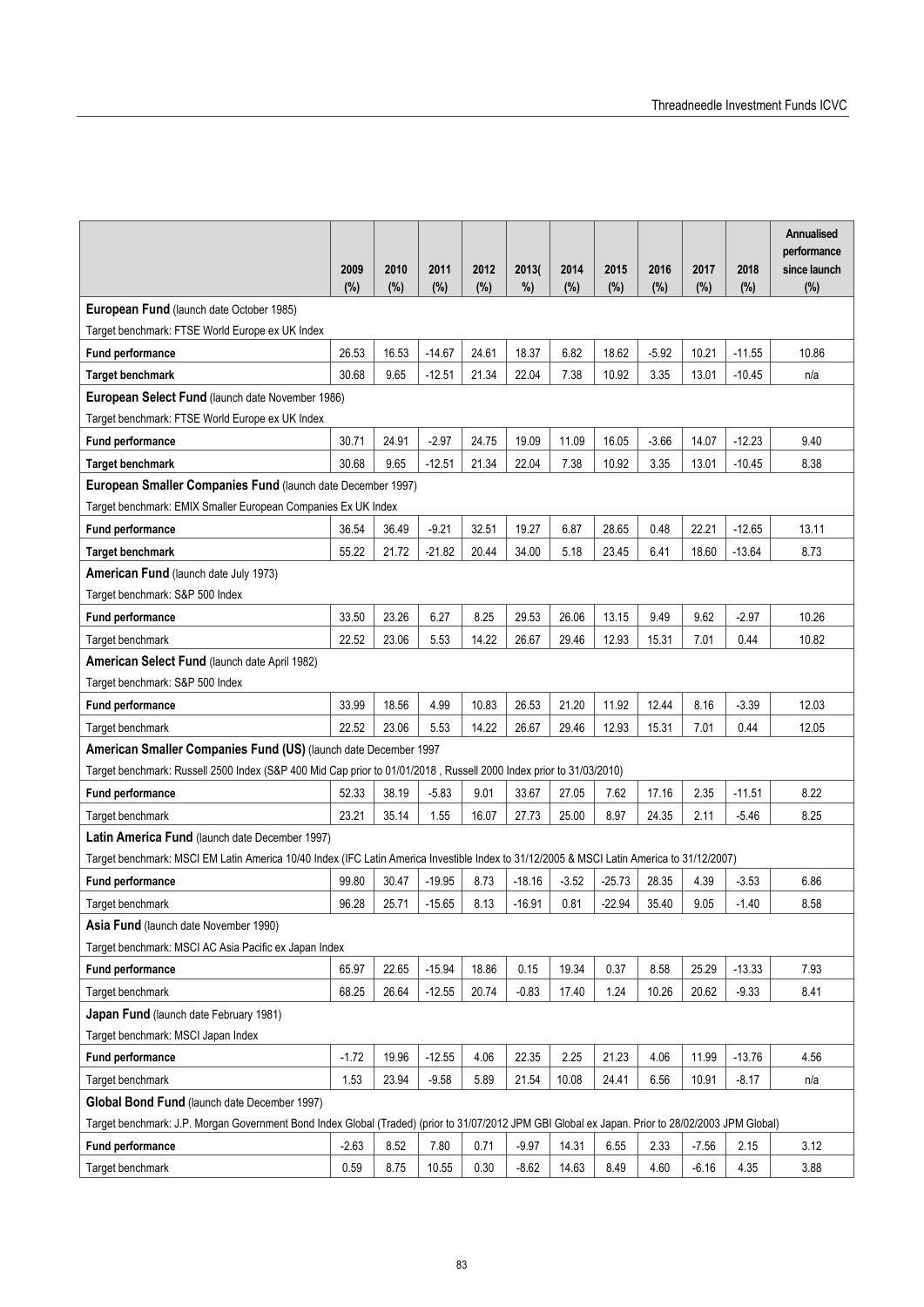|                                                                                                                  |       |       |         |       |          |       |       |         |         |         | Annualised<br>performance |
|------------------------------------------------------------------------------------------------------------------|-------|-------|---------|-------|----------|-------|-------|---------|---------|---------|---------------------------|
|                                                                                                                  | 2009  | 2010  | 2011    | 2012  | 2013(    | 2014  | 2015  | 2016    | 2017    | 2018    | since launch              |
|                                                                                                                  | (%)   | (%)   | (%)     | (%)   | %        | (%)   | (%)   | (%)     | (%)     | (%)     | $(\%)$                    |
| Sterling Corporate Bond Fund <sup>11</sup> (launch date August 1995)                                             |       |       |         |       |          |       |       |         |         |         |                           |
| <b>Fund performance</b>                                                                                          | 26.30 | 11.12 | 6.39    | 17.54 | $-1.89$  | 17.02 | 5.61  | $-5.31$ | 1.02    | $-3.44$ | 4.62                      |
| Emerging Market Bond Fund (launch date January 1998)                                                             |       |       |         |       |          |       |       |         |         |         |                           |
| Target benchmark: J.P. Morgan Emerging Market Bond Index Global                                                  |       |       |         |       |          |       |       |         |         |         |                           |
| Fund performance                                                                                                 | 23.07 | 14.61 | 8.75    | 13.71 | $-14.21$ | 15.71 | 6.91  | 14.17   | $-4.09$ | $-3.36$ | 6.21                      |
| Target benchmark                                                                                                 | 24.18 | 19.82 | 12.09   | 16.71 | $-10.62$ | 20.17 | 12.76 | 13.49   | $-3.98$ | 0.20    | 8.37                      |
| Sterling Bond Fund (launch date May 1998)                                                                        |       |       |         |       |          |       |       |         |         |         |                           |
| Target benchmark: FTSE Actuaries UK Gilts All Stocks Index                                                       |       |       |         |       |          |       |       |         |         |         |                           |
| <b>Fund performance</b>                                                                                          | 5.49  | 8.78  | 17.69   | 4.72  | $-7.82$  | 20.67 | 4.48  | $-5.79$ | $-3.10$ | $-1.08$ | 2.69                      |
| Target benchmark                                                                                                 | 7.55  | 11.16 | 18.55   | 5.77  | $-6.36$  | 22.06 | 5.89  | $-4.94$ | $-2.08$ | $-0.54$ | 3.78                      |
| Strategic Bond Fund (launch date December 2001)                                                                  |       |       |         |       |          |       |       |         |         |         |                           |
| <b>Fund performance</b>                                                                                          | 39.56 | 13.00 | 2.43    | 18.12 | 0.28     | 10.55 | 4.58  | $-7.84$ | $-0.24$ | $-4.04$ | 2.24                      |
| High Yield Bond Fund (launch date November 1999)                                                                 |       |       |         |       |          |       |       |         |         |         |                           |
| ICE BofAML European Currency High Yield Excluding Subordinated Financials Constrained (Hedged to Sterling) Index |       |       |         |       |          |       |       |         |         |         |                           |
| <b>Fund performance</b>                                                                                          | 65.99 | 16.09 | $-0.73$ | 21.88 | 4.09     | 10.43 | 5.89  | $-7.35$ | 1.46    | $-3.23$ | 3.77                      |
| Target benchmark                                                                                                 | 81.71 | 18.93 | 1.20    | 28.83 | 6.36     | 12.58 | 6.59  | $-4.03$ | 2.98    | $-3.32$ | 4.60                      |
| Global Select Fund (launch date September 1997)                                                                  |       |       |         |       |          |       |       |         |         |         |                           |
| Target benchmark: MSCI ACWI Index                                                                                |       |       |         |       |          |       |       |         |         |         |                           |
| <b>Fund performance</b>                                                                                          | 29.03 | 20.32 | $-6.24$ | 11.01 | 22.66    | 16.44 | 14.21 | 4.48    | 15.79   | $-7.73$ | 6.92                      |
| Target benchmark                                                                                                 | 31.19 | 21.08 | $-3.75$ | 15.01 | 18.11    | 19.23 | 9.34  | 11.73   | 9.47    | $-4.34$ | 6.53                      |
| Dollar Bond Fund (launch date May 1998)                                                                          |       |       |         |       |          |       |       |         |         |         |                           |
| <b>Fund performance</b>                                                                                          | 9.88  | 15.12 | 8.82    | 4.76  | $-7.29$  | 19.96 | 8.78  | 6.86    | $-9.42$ | 2.49    | 3.37                      |
| European Bond Fund (launch date May 1998                                                                         |       |       |         |       |          |       |       |         |         |         |                           |
| Target benchmark: ICE BofAML Pan-Europe Broad Market Index                                                       |       |       |         |       |          |       |       |         |         |         |                           |
| <b>Fund performance</b>                                                                                          | 7.35  | 5.12  | 4.19    | 10.20 | $-0.16$  | 12.91 | 0.31  | 2.49    | $-1.68$ | $-0.39$ | 3.85                      |
| Target benchmark                                                                                                 | 7.64  | 3.84  | 5.71    | 10.60 | 0.71     | 13.02 | 2.04  | 1.88    | 0.25    | 0.18    | 5.03                      |

\* Please be aware that past performance is not a guide for future performance.

\*\*The Sterling Short-Term Money Market Fund changed its name from ""UK Cash Fund" to "Sterling Fund" with effect from 22 December 2011 and from "Sterling Fund" to "Sterling Short-Term Money Market Fund" with effect from 1 May 2019.

\*\*\* The UK Equity Opportunities Fund changed its name from "UK Overseas Earnings Fund with effect from 1 July 2019.

§ unless otherwise indicated.

<sup>11</sup> UK Corporate Bond Fund until 30 August 2019 (inclusive)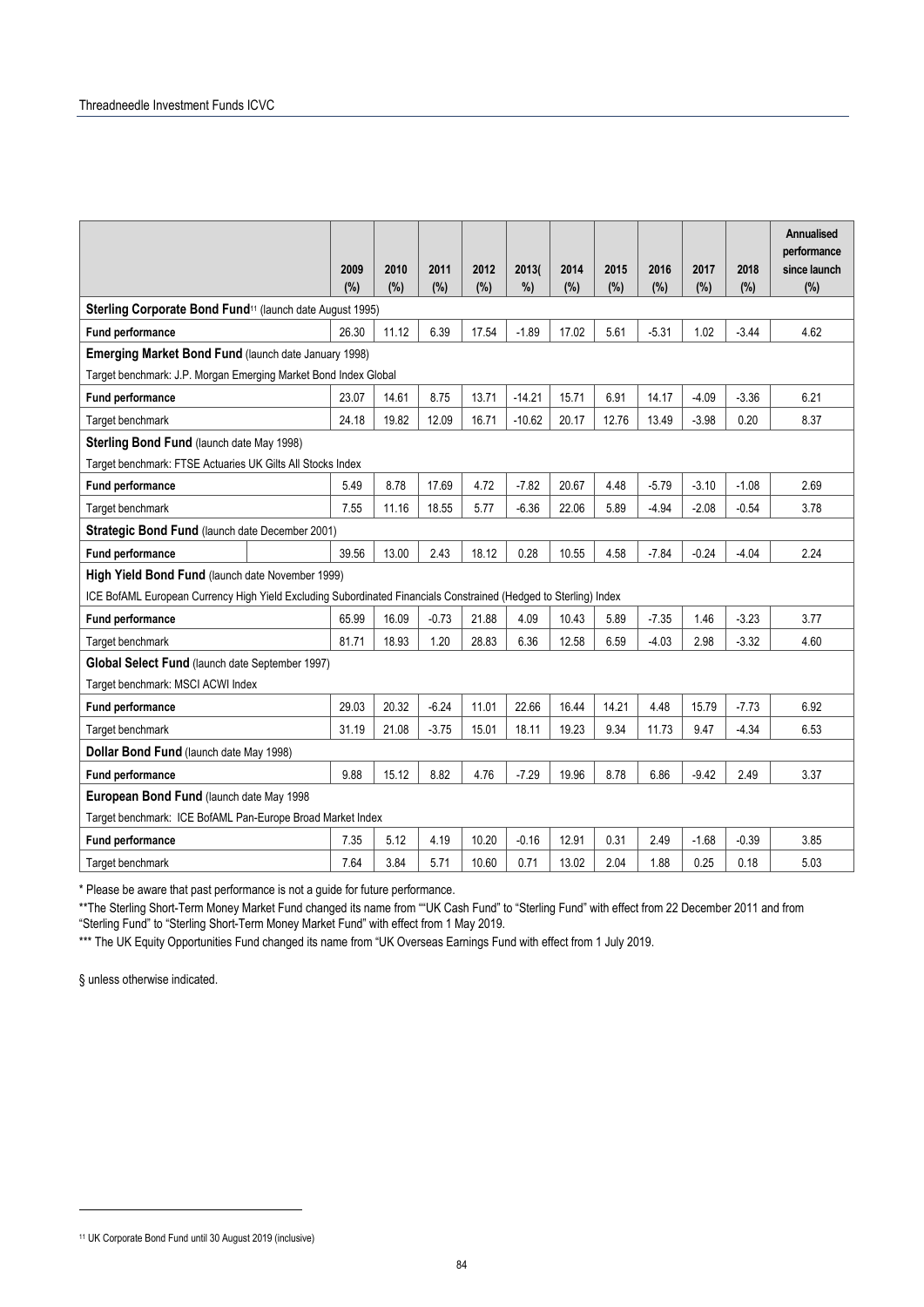#### **Performance of the Funds (US\$)**

Performance\* for Class 1 Shares§ quoted in USD (on a bid to bid price basis, net of fees, with unadjusted income reinvested, based on 12 pm prices). Annualised performance since launch is quoted to 30 June 2019 (source: Morningstar).

|                                                                         | 2009<br>(%) | 2010<br>(%) | 2011<br>(%) | 2012<br>$(\%)$ | 2013<br>(%) | 2014<br>(%) | 2015<br>$(\%)$ | 2016<br>$(\%)$ | 2017<br>(%) | 2018<br>(%) | Annualised<br>performance<br>since launch<br>(%) |
|-------------------------------------------------------------------------|-------------|-------------|-------------|----------------|-------------|-------------|----------------|----------------|-------------|-------------|--------------------------------------------------|
| <b>UK Fund (Launch date October 1985)</b>                               |             |             |             |                |             |             |                |                |             |             |                                                  |
| Target benchmark: FTSE All-Share Index                                  |             |             |             |                |             |             |                |                |             |             |                                                  |
| <b>Fund performance</b>                                                 | 41.79       | 16.12       | $-4.65$     | 21.41          | 27.38       | $-3.26$     | $-0.27$        | $-5.71$        | 20.81       | $-17.71$    | 10.21                                            |
| Target benchmark                                                        | 46.15       | 11.03       | $-4.17$     | 17.46          | 23.09       | $-4.75$     | $-4.55$        | $-2.12$        | 23.82       | $-14.77$    | n/a                                              |
| <b>UK Select Fund</b> (launch date September 1972)                      |             |             |             |                |             |             |                |                |             |             |                                                  |
| Target benchmark: FTSE All-Share Index                                  |             |             |             |                |             |             |                |                |             |             |                                                  |
| <b>Fund performance</b>                                                 | 38.43       | 13.26       | $-3.58$     | 15.63          | 31.03       | $-1.13$     | 4.97           | $-12.81$       | 22.65       | $-19.33$    | 7.91                                             |
| Target benchmark                                                        | 46.15       | 11.03       | $-4.17$     | 17.46          | 23.09       | $-4.75$     | $-4.55$        | -2.12          | 23.82       | $-14.77$    | n/a                                              |
| UK Equity Opportunities Fund***12 (Class 2) (launch date June 1976)     |             |             |             |                |             |             |                |                |             |             |                                                  |
| Target benchmark: FTSE All-Share Index                                  |             |             |             |                |             |             |                |                |             |             |                                                  |
| <b>Fund performance</b>                                                 | 37.11       | 12.13       | $-0.49$     | 21.93          | 32.70       | $-3.92$     | $-4.09$        | $-1.79$        | 18.85       | $-14.03$    | 9.55                                             |
| Target benchmark                                                        | 46.15       | 11.03       | $-4.17$     | 17.46          | 23.09       | $-4.75$     | $-4.55$        | $-2.12$        | 23.82       | $-14.77$    | n/a                                              |
| <b>UK Monthly Income Fund (launch date July 1973)</b>                   |             |             |             |                |             |             |                |                |             |             |                                                  |
| Target benchmark: FTSE All-Share Index (yield)                          |             |             |             |                |             |             |                |                |             |             |                                                  |
| <b>Fund performance</b>                                                 | 30.04       | 12.01       | 1.95        | 15.95          | 29.81       | $-0.72$     | 1.09           | $-10.64$       | 13.31       | $-16.11$    | 8.95                                             |
| UK Equity Income Fund (launch date October 1985)                        |             |             |             |                |             |             |                |                |             |             |                                                  |
| Target benchmark: FTSE All-Share Index (yield)                          |             |             |             |                |             |             |                |                |             |             |                                                  |
| <b>Fund performance</b>                                                 | 31.84       | 12.51       | $-0.35$     | 21.35          | 30.85       | $-0.45$     | $-2.06$        | $-5.37$        | 16.65       | $-12.58$    | 10.57                                            |
| Monthly Extra Income Fund (launch date November 1999)                   |             |             |             |                |             |             |                |                |             |             |                                                  |
| Target benchmark: FTSE All-Share Index (yield)                          |             |             |             |                |             |             |                |                |             |             |                                                  |
| <b>Fund performance</b>                                                 | 32.57       | 10.81       | 1.36        | 22.46          | 24.81       | 0.40        | $-2.31$        | $-5.78$        | 16.69       | $-10.99$    | 5.34                                             |
| Target benchmark                                                        | 46.15       | 11.03       | $-4.17$     | 17.46          | 23.09       | $-4.75$     | $-4.55$        | $-2.12$        | 23.82       | $-14.77$    | n/a                                              |
| UK Growth and Income Fund (launch date July 1973)                       |             |             |             |                |             |             |                |                |             |             |                                                  |
| Target benchmark FTSE All-Share Index                                   |             |             |             |                |             |             |                |                |             |             |                                                  |
| <b>Fund performance</b>                                                 | 36.60       | 11.78       | $-0.50$     | 21.77          | 31.69       | $-2.55$     | $-2.68$        | $-4.49$        | 17.46       | $-12.94$    | 7.23                                             |
| Target benchmark                                                        | 46.15       | 11.03       | $-4.17$     | 17.46          | 23.09       | $-4.75$     | $-4.55$        | -2.12          | 23.82       | -14.77      | n/a                                              |
| <b>UK Institutional Fund (launch date August 2002)</b>                  |             |             |             |                |             |             |                |                |             |             |                                                  |
| Target benchmark: FTSE All-Share Index                                  |             |             |             |                |             |             |                |                |             |             |                                                  |
| Fund performance                                                        | 44.59       | 14.80       | $-8.73$     | 19.53          | 25.81       | $-6.01$     | $-2.94$        | $-4.99$        | 20.55       | $-15.34$    | 5.59                                             |
| Target benchmark                                                        | 46.15       | 11.03       | $-4.17$     | 17.46          | 23.09       | $-4.75$     | $-4.55$        | $-2.12$        | 23.82       | $-14.77$    | 6.59                                             |
| <b>UK Smaller Companies Fund (launch date March 1995)</b>               |             |             |             |                |             |             |                |                |             |             |                                                  |
| Target benchmark: Numis Smaller Companies Index ex Investment Companies |             |             |             |                |             |             |                |                |             |             |                                                  |
| <b>Fund performance</b>                                                 | 56.70       | 33.66       | $-10.76$    | 30.22          | 35.73       | $-3.19$     | 16.54          | $-10.23$       | 48.52       | $-25.90$    | 9.35                                             |
| Target benchmark                                                        | 80.53       | 24.57       | $-9.80$     | 35.91          | 39.52       | $-7.60$     | 4.55           | $-6.87$        | 30.83       | $-20.30$    | n/a                                              |

12 UK Overseas Earnings Fund until 30 June 2019 (inclusive)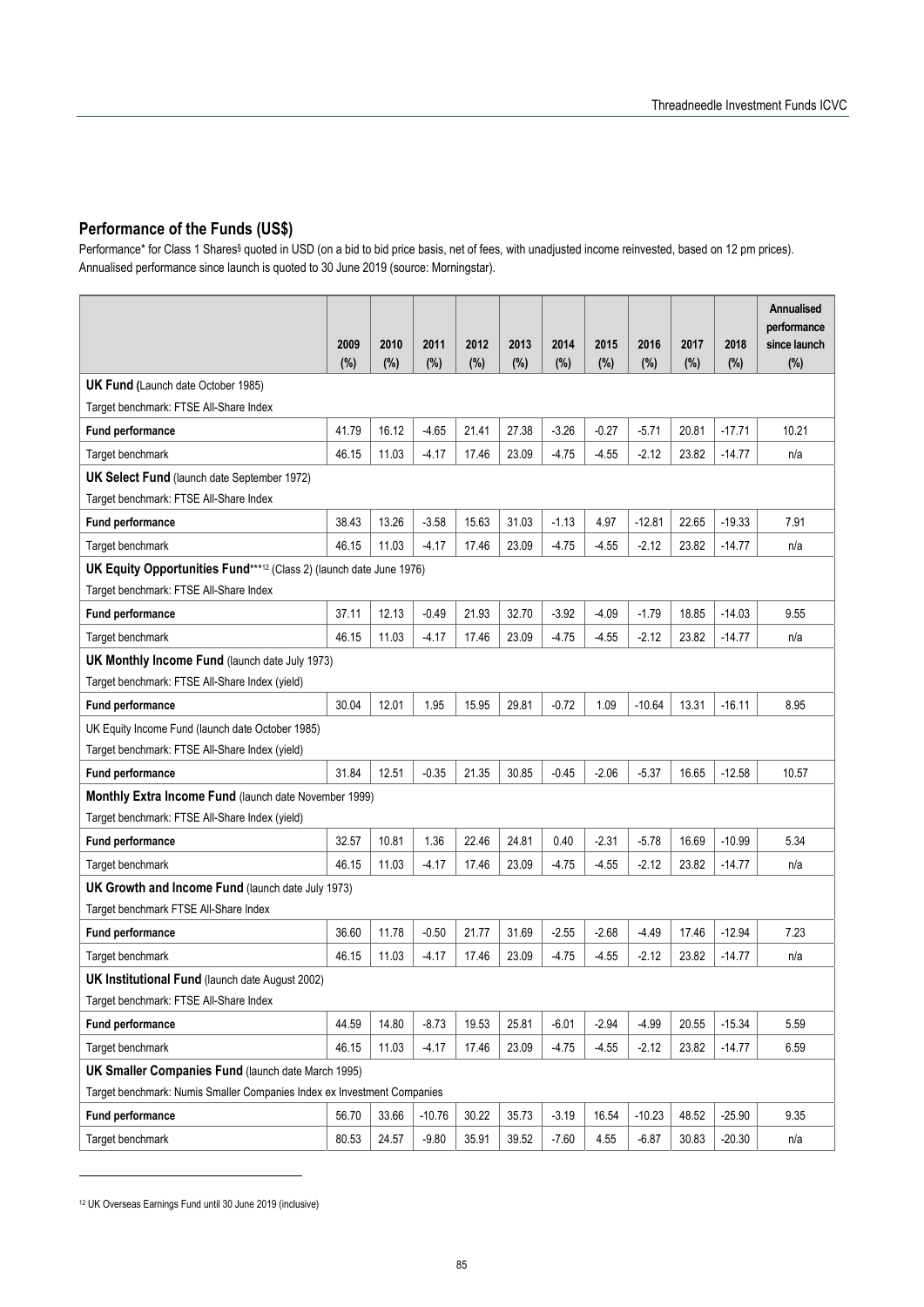|                                                                                                                                                                                             |             |         |          |             |          |          |          |             |       |          | <b>Annualised</b><br>performance |
|---------------------------------------------------------------------------------------------------------------------------------------------------------------------------------------------|-------------|---------|----------|-------------|----------|----------|----------|-------------|-------|----------|----------------------------------|
|                                                                                                                                                                                             | 2009<br>(%) | 2010    | 2011     | 2012<br>(%) | 2013     | 2014     | 2015     | 2016<br>(%) | 2017  | 2018     | since launch                     |
| Sterling Short-Term Money Market Fund** (launch date January 2008                                                                                                                           |             | (%)     | (%)      |             | (%)      | (%)      | (%)      |             | (%)   | (%)      | (%)                              |
| Target benchmark: 1 Month GBP London Interbank Bid Rate (LIBID)                                                                                                                             |             |         |          |             |          |          |          |             |       |          |                                  |
| <b>Fund performance</b>                                                                                                                                                                     | 13.90       | $-2.84$ | $-0.47$  | 4.86        | 2.01     | $-5.72$  | $-5.33$  | $-16.19$    | 9.48  | $-5.50$  | $-3.45$                          |
| Target benchmark                                                                                                                                                                            | n/a         | n/a     | n/a      | 2.03        | 1.10     | 1.18     | $-1.09$  | $-15.95$    | 9.65  | $-5.42$  | n/a                              |
| European Fund (launch date October 1985)                                                                                                                                                    |             |         |          |             |          |          |          |             |       |          |                                  |
| Target benchmark: FTSE World Europe ex UK Index                                                                                                                                             |             |         |          |             |          |          |          |             |       |          |                                  |
| <b>Fund performance</b>                                                                                                                                                                     | 30.60       | 8.96    | $-17.43$ | 26.56       | 23.72    | $-6.20$  | 6.49     | $-8.66$     | 25.47 | $-15.80$ | 10.76                            |
| Target benchmark                                                                                                                                                                            | 34.88       | 2.53    | $-15.34$ | 23.24       | 27.55    | $-5.71$  | $-0.42$  | 0.35        | 28.66 | $-14.75$ | n/a                              |
| European Select Fund (launch date November 1986)                                                                                                                                            |             |         |          |             |          |          |          |             |       |          |                                  |
| Target benchmark: FTSE World Europe ex UK Index                                                                                                                                             |             |         |          |             |          |          |          |             |       |          |                                  |
| <b>Fund performance</b>                                                                                                                                                                     | 34.91       | 16.79   | $-6.11$  | 26.69       | 24.46    | $-2.45$  | 4.18     | $-6.46$     | 29.87 | $-16.45$ | 9.30                             |
| Target benchmark                                                                                                                                                                            | 34.88       | 2.53    | $-15.34$ | 23.24       | 27.55    | $-5.71$  | -0.42    | 0.35        | 28.66 | $-14.75$ | 8.28                             |
| European Smaller Companies Fund (launch date December 1997)                                                                                                                                 |             |         |          |             |          |          |          |             |       |          |                                  |
| Target benchmark: EMIX Smaller European Companies Ex UK Index                                                                                                                               |             |         |          |             |          |          |          |             |       |          |                                  |
| <b>Fund performance</b>                                                                                                                                                                     | 42.19       | 28.31   | $-12.15$ | 34.58       | 24.66    | $-6.15$  | 15.49    | $-2.44$     | 39.14 | $-16.85$ | 12.95                            |
| Target benchmark                                                                                                                                                                            | 59.72       | 13.84   | $-24.36$ | 22.31       | 40.07    | $-7.63$  | 10.80    | 3.38        | 34.97 | $-17.79$ | 8.80                             |
| American Fund (launch date July 1973)                                                                                                                                                       |             |         |          |             |          |          |          |             |       |          |                                  |
| Target benchmark: S&P 500 Index                                                                                                                                                             |             |         |          |             |          |          |          |             |       |          |                                  |
| <b>Fund performance</b>                                                                                                                                                                     | 37.79       | 15.25   | 2.83     | 9.94        | 35.38    | 10.70    | 1.58     | 6.31        | 24.80 | $-7.63$  | 10.19                            |
| Target benchmark                                                                                                                                                                            | 26.46       | 15.06   | 2.11     | 16.00       | 32.39    | 13.69    | 1.38     | 11.96       | 21.83 | $-4.38$  | 10.75                            |
| American Select Fund (launch date April 1982)                                                                                                                                               |             |         |          |             |          |          |          |             |       |          |                                  |
| Target benchmark: S&P 500 Index                                                                                                                                                             |             |         |          |             |          |          |          |             |       |          |                                  |
| <b>Fund performance</b>                                                                                                                                                                     | 38.30       | 10.86   | 1.60     | 12.56       | 32.24    | 6.43     | 0.48     | 9.18        | 23.14 | $-8.03$  | 11.94                            |
| Target benchmark                                                                                                                                                                            | 26.46       | 15.06   | 2.11     | 12.56       | 32.39    | 13.69    | 1.38     | 11.96       | 21.83 | -4.38    | 11.96                            |
| American Smaller Companies Fund (US) (launch date December 1997                                                                                                                             |             |         |          |             |          |          |          |             |       |          |                                  |
| Target benchmark: Russell 2500 Index (S&P 400 Mid Cap prior to 01/01/2018, Russell 2000 Index prior to 31/03/2010)                                                                          |             |         |          |             |          |          |          |             |       |          |                                  |
| <b>Fund performance</b>                                                                                                                                                                     | 57.23       | 29.21   | $-8.88$  | 10.71       | 39.71    | 11.57    | $-3.39$  | 13.75       | 16.52 | $-15.76$ | 8.07                             |
| Target benchmark                                                                                                                                                                            | 27.17       | 26.36   | $-1.73$  | 17.88       | 33.50    | 9.77     | $-2.18$  | 20.74       | 16.24 | $-10.00$ | 8.10                             |
| Latin America Fund (launch date December 1997)<br>Target benchmark: MSCI EM Latin America 10/40 Index (IFC Latin America Investible Index to 31/12/2005 & MSCI Latin America to 31/12/2007) |             |         |          |             |          |          |          |             |       |          |                                  |
| <b>Fund performance</b>                                                                                                                                                                     | 106.22      | 21.99   | $-22.54$ | 10.43       | $-14.46$ | $-15.28$ | $-33.33$ | 24.63       | 18.85 | -8.16    | 6.71                             |
| Target benchmark                                                                                                                                                                            | 102.59      | 17.55   | $-18.37$ | 9.82        | $-13.15$ | $-12.03$ | $-30.82$ | 31.47       | 24.15 | $-6.14$  | 8.43                             |
| Asia Fund (launch date November 1990)                                                                                                                                                       |             |         |          |             |          |          |          |             |       |          |                                  |
| Target benchmark: MSCI AC Asia Pacific ex Japan Index                                                                                                                                       |             |         |          |             |          |          |          |             |       |          |                                  |
| <b>Fund performance</b>                                                                                                                                                                     | 71.31       | 14.68   | $-18.66$ | 20.72       | 4.68     | 4.80     | $-9.89$  | 5.43        | 42.64 | $-17.49$ | 7.81                             |
| Target benchmark                                                                                                                                                                            | 73.66       | 18.42   | $-15.38$ | 22.63       | 3.65     | 3.09     | $-9.12$  | 7.06        | 37.32 | $-13.68$ | 8.29                             |
| Japan Fund (launch date February 1981)                                                                                                                                                      |             |         |          |             |          |          |          |             |       |          |                                  |
| Target benchmark MSCI Japan Index                                                                                                                                                           |             |         |          |             |          |          |          |             |       |          |                                  |
| Fund performance                                                                                                                                                                            | 1.44        | 12.17   | $-15.38$ | 5.68        | 27.88    | $-10.21$ | 8.83     | 1.04        | 27.50 | $-17.90$ | 4.48                             |
| Target benchmark                                                                                                                                                                            | 4.79        | 15.89   | $-12.50$ | 7.54        | 27.03    | $-3.33$  | 11.69    | 3.46        | 26.26 | $-12.58$ | n/a                              |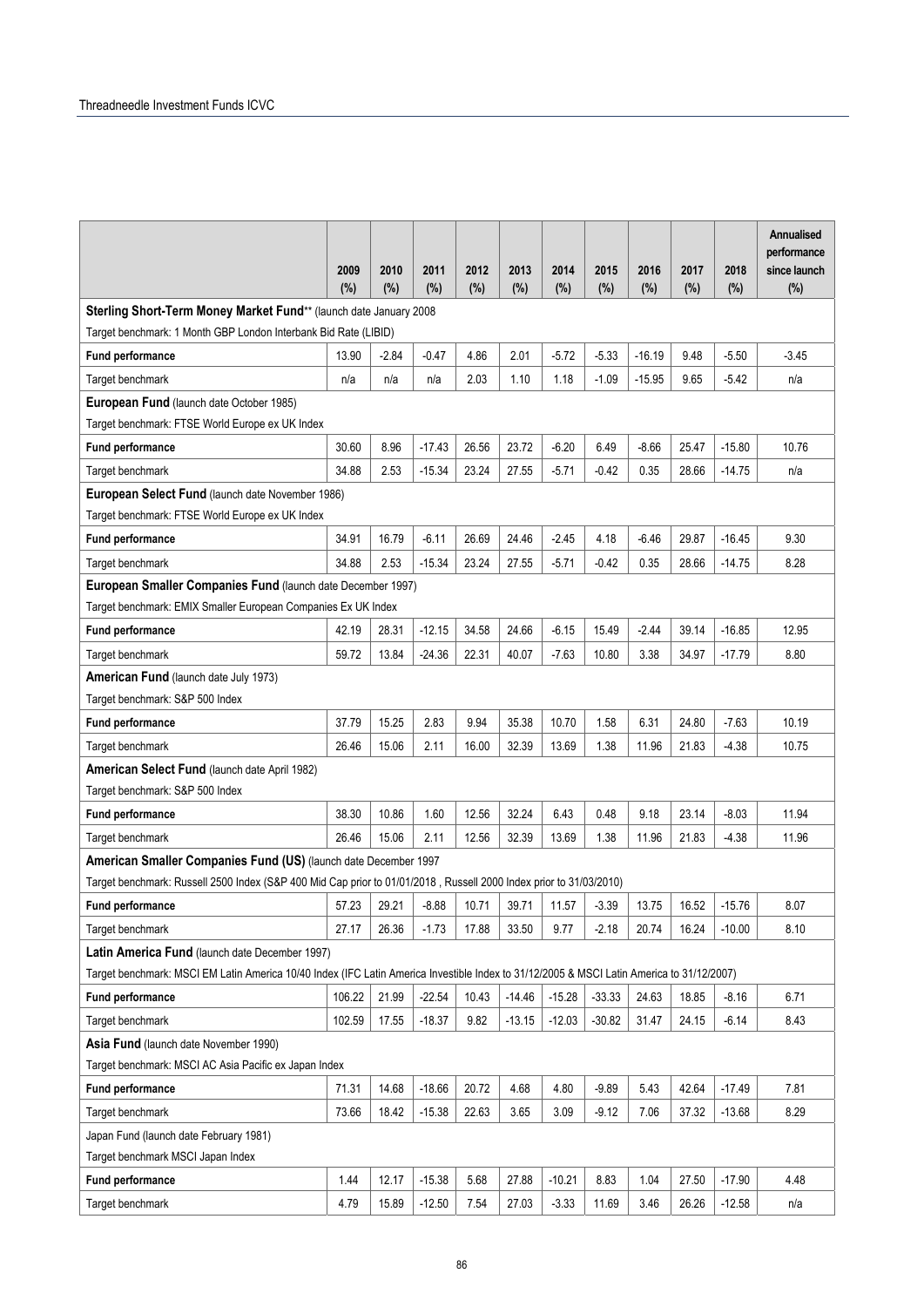|                                                                                                                                                   |             |             |             |             |                |                |                |                |             |             | Annualised<br>performance |
|---------------------------------------------------------------------------------------------------------------------------------------------------|-------------|-------------|-------------|-------------|----------------|----------------|----------------|----------------|-------------|-------------|---------------------------|
|                                                                                                                                                   | 2009<br>(%) | 2010<br>(%) | 2011<br>(%) | 2012<br>(%) | 2013<br>$(\%)$ | 2014<br>$(\%)$ | 2015<br>$(\%)$ | 2016<br>$(\%)$ | 2017<br>(%) | 2018<br>(%) | since launch<br>$(\%)$    |
| Global Bond Fund (launch date December 1997)                                                                                                      |             |             |             |             |                |                |                |                |             |             |                           |
| Target benchmark: J.P. Morgan Government Bond Index Global (Traded) (prior to 31/07/2012 JPM GBI Global ex Japan. Prior to 28/02/2003 JPM Global) |             |             |             |             |                |                |                |                |             |             |                           |
| <b>Fund performance</b>                                                                                                                           | 0.50        | 1.47        | 4.31        | 2.28        | $-5.90$        | 0.38           | $-4.35$        | $-0.64$        | 5.24        | $-2.75$     | 2.97                      |
| Target benchmark                                                                                                                                  | 3.83        | 1.69        | 6.97        | 1.87        | $-4.50$        | 0.67           | $-2.61$        | 1.57           | 6.83        | $-0.66$     | 3.71                      |
| Sterling Corporate Bond Fund <sup>13</sup> (launch date August 1995)                                                                              |             |             |             |             |                |                |                |                |             |             |                           |
| <b>Fund performance</b>                                                                                                                           | 30.37       | 3.90        | 2.95        | 19.37       | 2.54           | 2.76           | $-5.19$        | $-8.06$        | 15.01       | $-8.08$     | 4.49                      |
| Target benchmark                                                                                                                                  | 24.43       | 5.08        | 6.13        | 18.23       | 2.78           | 5.63           | $-5.01$        | $-7.23$        | 14.22       | $-7.29$     | 3.80                      |
| <b>Emerging Market Bond Fund (launch date January 1998)</b>                                                                                       |             |             |             |             |                |                |                |                |             |             |                           |
| Target benchmark: J.P. Morgan Emerging Market Bond Index Global                                                                                   |             |             |             |             |                |                |                |                |             |             |                           |
| Fund performance                                                                                                                                  | 27.02       | 7.16        | 5.23        | 15.48       | $-10.33$       | 1.61           | $-4.02$        | 10.85          | 9.19        | $-8.00$     | 6.06                      |
| Target benchmark                                                                                                                                  | 28.18       | 12.04       | 8.46        | 18.54       | $-6.58$        | 5.53           | 1.23           | 10.19          | 9.32        | $-4.64$     | 8.21                      |
| <b>Sterling Bond Fund (launch date May 1998)</b>                                                                                                  |             |             |             |             |                |                |                |                |             |             |                           |
| Target benchmark: FTSE Actuaries UK Gilts All Stocks Index                                                                                        |             |             |             |             |                |                |                |                |             |             |                           |
| <b>Fund performance</b>                                                                                                                           | 8.88        | 1.71        | 13.88       | 6.36        | $-3.65$        | 5.96           | $-6.21$        | $-8.53$        | 10.31       | $-5.83$     | 2.54                      |
| Target benchmark                                                                                                                                  | 11.01       | 3.94        | 14.71       | 7.42        | $-2.13$        | 7.19           | $-4.94$        | $-7.70$        | 11.48       | $-5.31$     | 3.63                      |
| Strategic Bond Fund (launch date December 2001)                                                                                                   |             |             |             |             |                |                |                |                |             |             |                           |
| <b>Fund performance</b>                                                                                                                           | 44.05       | 5.66        | $-0.88$     | 19.96       | 4.81           | $-2.92$        | $-6.12$        | $-10.51$       | 13.58       | $-8.64$     | 3.65                      |
| Target benchmark                                                                                                                                  | 48.34       | 7.44        | 2.70        | 23.49       | 6.18           | 0.07           | $-4.12$        | $-9.22$        | 14.72       | $-7.00$     | 5.75                      |
| High Yield Bond Fund (launch date November 1999)                                                                                                  |             |             |             |             |                |                |                |                |             |             |                           |
| Target benchmark: ICE BofAML European Currency High Yield Excluding Subordinated Financials Constrained (Hedged to Sterling) Index                |             |             |             |             |                |                |                |                |             |             |                           |
| <b>Fund performance</b>                                                                                                                           | 71.33       | 8.55        | $-3.94$     | 23.79       | 8.79           | $-3.03$        | $-4.94$        | $-10.04$       | 15.51       | $-7.87$     | 4.20                      |
| Target benchmark                                                                                                                                  | 87.56       | 11.20       | $-2.08$     | 30.84       | 11.44          | $-1.14$        | $-4.31$        | $-6.82$        | 17.24       | $-7.96$     | 4.99                      |
| Global Select Fund (launch date September 1997)                                                                                                   |             |             |             |             |                |                |                |                |             |             |                           |
| Target benchmark: MSCI ACWI Index                                                                                                                 |             |             |             |             |                |                |                |                |             |             |                           |
| <b>Fund performance</b>                                                                                                                           | 33.18       | 12.50       | $-9.27$     | 12.74       | 28.20          | 2.25           | 2.53           | 1.44           | 31.83       | $-12.16$    | 6.77                      |
| Target benchmark                                                                                                                                  | 35.41       | 13.21       | $-6.86$     | 16.80       | 23.44          | 4.71           | $-1.84$        | 8.48           | 24.62       | $-8.93$     | 6.39                      |
| Dollar Bond Fund (launch date May 1998)                                                                                                           |             |             |             |             |                |                |                |                |             |             |                           |
| <b>Fund performance</b>                                                                                                                           | 13.42       | 7.64        | 5.30        | 6.40        | $-3.11$        | 5.35           | $-2.35$        | 3.76           | 3.12        | $-2.43$     | 3.22                      |
| European Bond Fund (launch date May 1998                                                                                                          |             |             |             |             |                |                |                |                |             |             |                           |
| Target benchmark: ICE BofAML Pan-Europe Broad Market Index                                                                                        |             |             |             |             |                |                |                |                |             |             |                           |
| Fund performance                                                                                                                                  | 10.71       | $-1.71$     | 0.82        | 11.92       | 4.35           | $-0.85$        | $-9.95$        | $-0.48$        | 11.94       | $-5.17$     | 3.70                      |
| Target benchmark                                                                                                                                  | 11.10       | $-2.91$     | 2.29        | 12.33       | 5.26           | $-0.75$        | $-8.40$        | $-1.08$        | 14.13       | $-4.63$     | 4.88                      |

\* Please be aware that past performance is not a guide for future performance.

\*\*The Sterling Short-Term Money Market Fund changed its name from ""UK Cash Fund" to "Sterling Fund" with effect from 22 December 2011 and from "Sterling Fund" to "Sterling Short-Term Money Market Fund" with effect from 1 May 2019.

\*\*\* The UK Equity Opportunities Fund changed its name from "UK Overseas Earnings Fund with effect from 1 July 2019.

§ unless otherwise indicated.

<sup>13</sup> UK Corporate Bond Fund until 30 August 2019 (inclusive)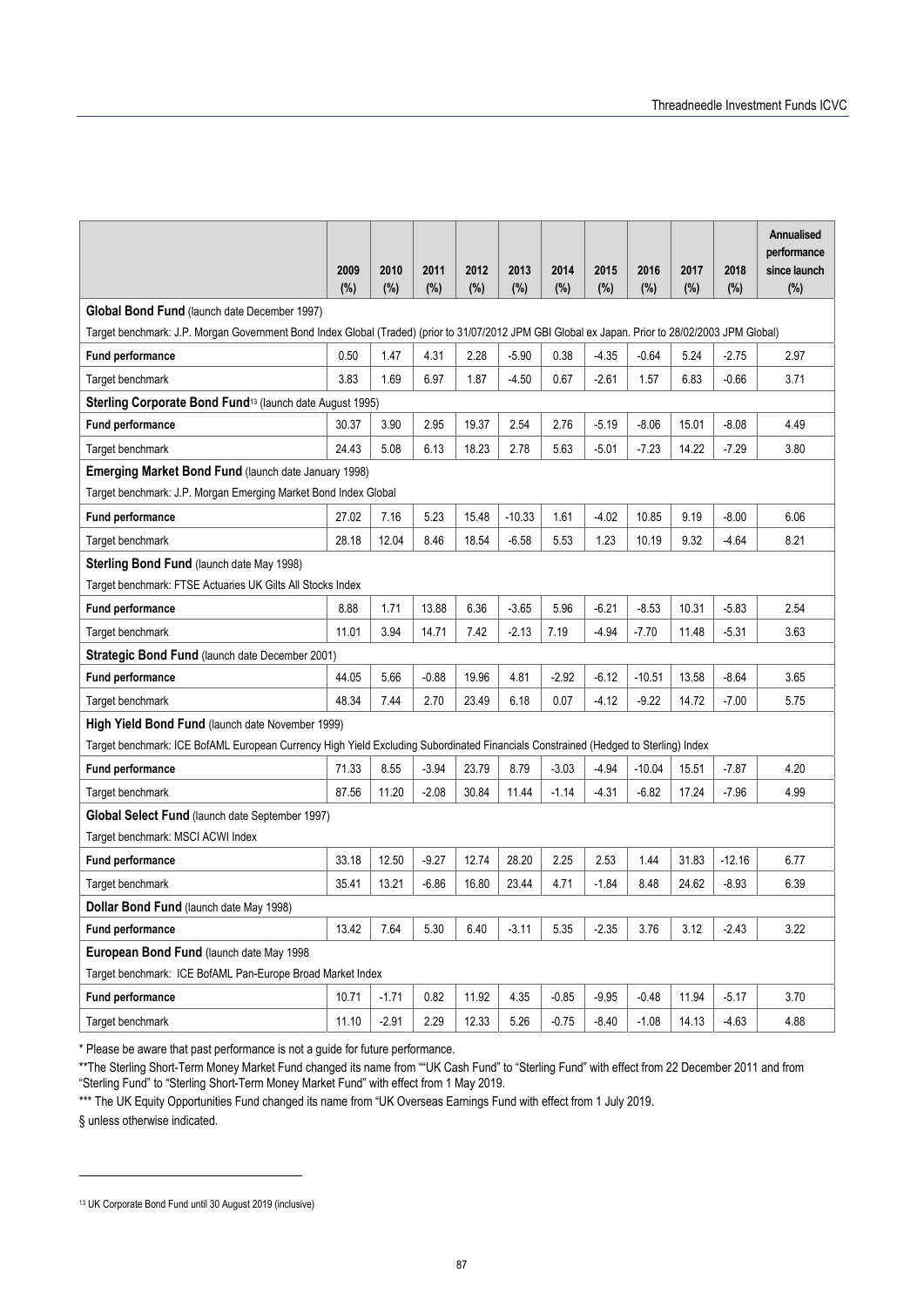# Appendix VI **Appendix VI**

# Share class availability and fund launch dates **Share class availability and fund launch dates**

|                                         |               |                    |         |         |                          | Income Shares |         |         |         |                    |         |         | <b>Accumulation Shares</b> |         |         |
|-----------------------------------------|---------------|--------------------|---------|---------|--------------------------|---------------|---------|---------|---------|--------------------|---------|---------|----------------------------|---------|---------|
| Fund                                    | Launch Date   | Class <sub>1</sub> | Class 2 | Class D | Class L                  | Class M       | Class N | Class X | Class Z | Class <sub>1</sub> | Class 2 | Class D | Class L                    | Class X | Class Z |
| American Fund                           | August 1997   | >                  |         |         |                          |               |         |         | >       | >                  | >       |         |                            | >       | >       |
| American Select Fund                    | August 1997   | >                  |         |         |                          |               |         |         | >       | >                  | >       |         |                            | >       | >       |
| American Smaller Companies<br>Fund (US) | November 1997 | 7                  |         |         |                          |               |         |         | 7       | 7                  | ॽ       |         |                            |         | >       |
| Asia Fund                               | August 1997   |                    |         |         |                          |               |         |         |         | ᅐ                  | 7       |         |                            | 7       | >       |
| Dollar Bond Fund                        | April 1998    | >                  |         |         |                          |               |         |         | >       | 7                  |         |         |                            | >       | >       |
| Emerging Market Bond Fund               | December 1997 | ॽ                  | >       |         |                          |               |         | ॽ       | >       | ॽ                  | >       |         |                            | ॽ       | >       |
| European Bond Fund                      | April 1998    | 7                  |         |         |                          |               |         |         | >       | マ                  | >       |         |                            | >       |         |
| European Fund                           | August 1997   |                    |         |         | $\overline{\phantom{0}}$ |               |         |         | >       | マ                  | >       | >       | >                          | >       | >       |
| European Select Fund                    | August 1997   | >                  | >       |         |                          |               |         |         | ॽ       | ॽ                  | マ       |         |                            | ॽ       | >       |
| European Smaller Companies<br>Fund      | November 1997 | 7                  |         |         |                          |               |         |         | >       | 7                  | 7       |         |                            |         | >       |
| Global Bond Fund                        | November 1997 | マ                  | >       |         |                          |               |         |         | マ       | マ                  | マ       |         |                            | >       | >       |
| Global Select Fund                      | August 1997   |                    |         |         |                          |               |         |         | ⋗       | >                  | >       |         |                            | >       | >       |
| High Yield Bond Fund                    | October 1999  | 7                  | >       |         |                          |               |         | >       | >       | 7                  | >       |         |                            | >       | >       |
| Japan Fund                              | August 1997   |                    |         |         |                          |               |         | ॽ       |         | 7                  | マ       |         |                            | >       | >       |
| Latin America Fund                      | November 1997 |                    |         |         |                          |               |         |         |         | マ                  | >       |         |                            | マ       | >       |
| Monthly Extra Income Fund               | October 1999  | >                  |         |         |                          |               |         | >       | >       | 7                  |         |         |                            | >       | >       |
| Sterling Bond Fund                      | April 1988    | >                  |         |         |                          |               |         | ॽ       | 7       | マ                  |         |         |                            |         | >       |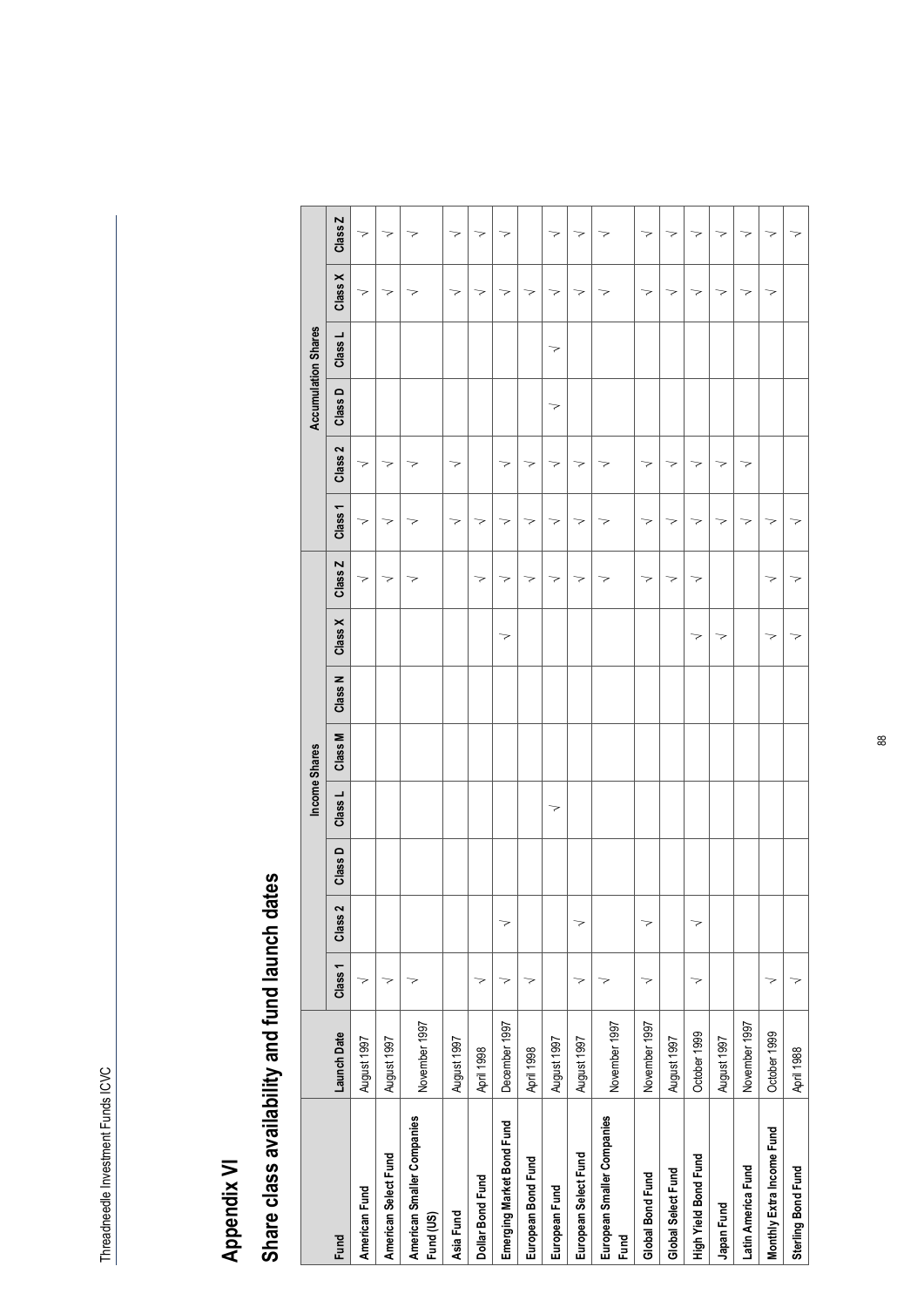|                                            |               |         |                    |         | Income Shares |         |         |         |         |         |                    | <b>Accumulation Shares</b> |         |         |         |
|--------------------------------------------|---------------|---------|--------------------|---------|---------------|---------|---------|---------|---------|---------|--------------------|----------------------------|---------|---------|---------|
| Fund                                       | Launch Date   | Class 1 | Class <sub>2</sub> | Class D | Class L       | Class M | Class N | Class X | Class Z | Class 1 | Class <sub>2</sub> | Class D                    | Class L | Class X | Class Z |
| Sterling Corporate Bond Fund <sup>14</sup> | August 1997   |         |                    |         | 7             |         |         | 7       |         |         |                    |                            |         |         |         |
| Sterling Short-Term Money<br>Market Fund   | January 2008  |         |                    |         |               |         |         |         |         |         |                    |                            |         |         |         |
| Strategic Bond Fund                        | November 2001 |         |                    |         |               |         |         |         |         |         |                    |                            |         |         |         |
| UK Equity Income Fund                      | August 1997   |         | 7                  |         | 7             |         |         |         |         |         |                    |                            |         |         |         |
| UK Equity Opportunities Fund               | August 1997   |         |                    |         |               |         |         |         |         |         |                    |                            |         |         |         |
| UK Fund                                    | August 1997   |         |                    |         |               |         |         | ł       |         |         |                    |                            |         |         |         |
| UK Growth and Income Fund                  | October 1997  |         |                    |         |               |         |         |         |         |         |                    |                            |         |         |         |
| <b>UK Institutional Fund</b>               | August 1997   |         |                    |         |               |         |         |         |         |         |                    |                            |         |         |         |
| UK Monthly Income Fund                     | October 1997  |         |                    |         |               |         |         |         |         |         |                    |                            |         |         |         |
| UK Select Fund                             | August 1997   |         | 7                  |         |               |         |         |         |         |         |                    |                            |         |         |         |
| UK Smaller Companies Fund                  | August 1997   |         |                    |         |               |         |         | ć       |         |         |                    |                            |         |         |         |

<sup>&</sup>lt;sup>14</sup> UK Corporate Bond Fund until 30 August 2019 (inclusive). 14 UK Corporate Bond Fund until 30 August 2019 (inclusive).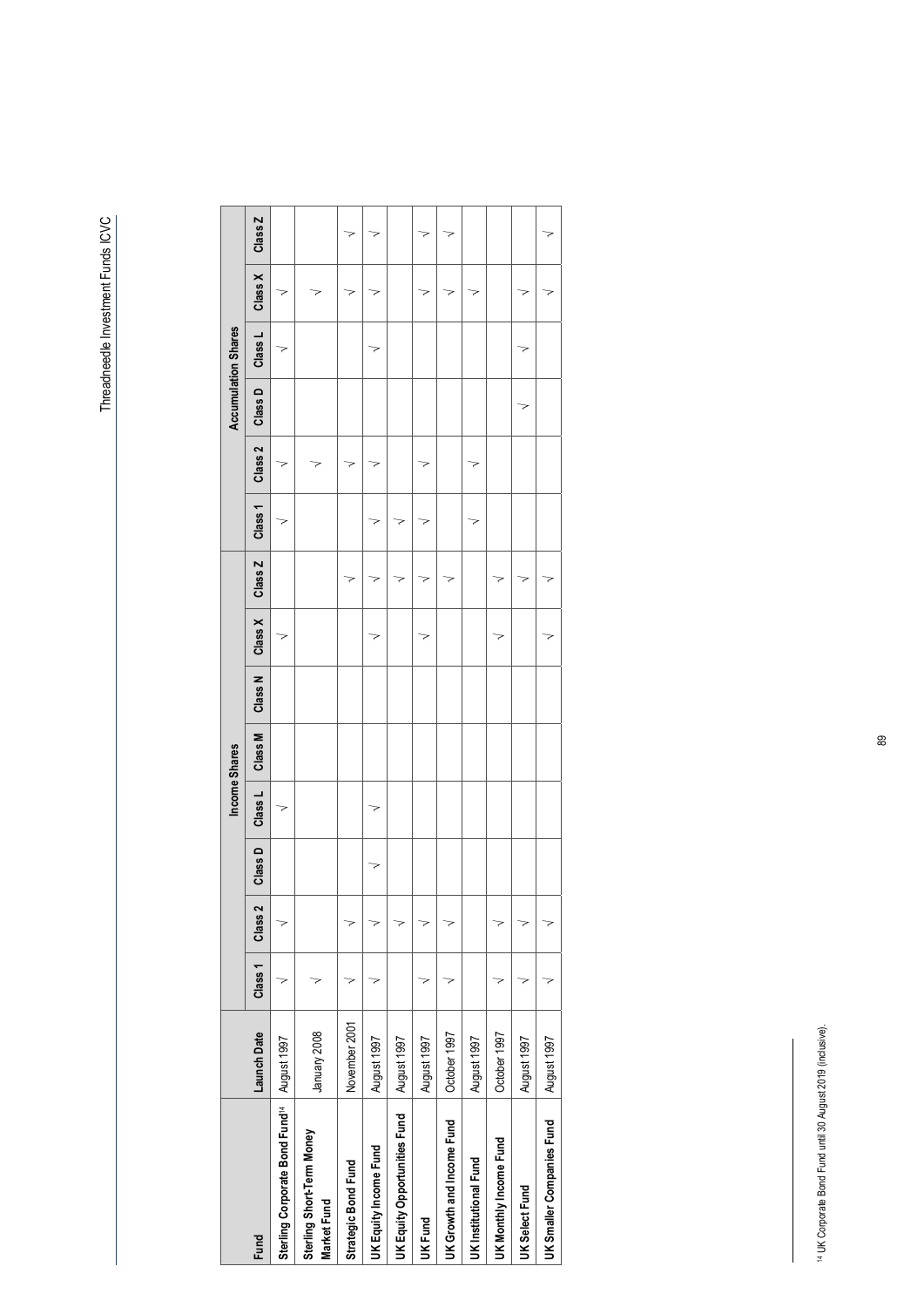# **Appendix VII**

# **Hedged Share Class availability**

|                                        | Reference  | <b>Hedged</b><br><b>Accumulation</b> |         |         | <b>Hedged</b><br>Income |         |         |         |                |         |
|----------------------------------------|------------|--------------------------------------|---------|---------|-------------------------|---------|---------|---------|----------------|---------|
| Fund                                   | Currency   | Class 1                              | Class 2 | Class Z | Class 1                 | Class 2 | Class L | Class M | <b>Class N</b> | Class Z |
| <b>American Fund</b>                   | <b>USD</b> | EUR(R)                               |         | EUR(R)  |                         |         |         |         |                |         |
| <b>American Select Fund</b>            | <b>USD</b> | EUR(R)                               | EUR(R)  | EUR(R)  |                         |         |         |         |                |         |
|                                        |            |                                      |         | GBP (R) |                         |         |         |         |                |         |
|                                        |            |                                      |         | CHF(R)  |                         |         |         |         |                |         |
| <b>American Smaller Companies Fund</b> | <b>USD</b> |                                      |         | EUR(R)  |                         |         |         |         |                |         |
| (US)                                   |            |                                      |         | CHF(R)  |                         |         |         |         |                |         |
| <b>European Select Fund</b>            | <b>EUR</b> | SGD (R)                              | USD(R)  |         |                         |         |         |         |                |         |
|                                        |            | USD (R)                              |         |         |                         |         |         |         |                |         |
| <b>European Smaller Companies Fund</b> | <b>EUR</b> | CHF(R)                               |         | CHF(R)  |                         |         |         |         |                |         |
| High Yield Bond Fund                   | GBP        |                                      |         |         | USD(R)                  |         |         |         |                |         |
| Monthly Extra Income Fund              | GBP        | EUR(R)                               |         | EUR(R)  | EUR(R)                  |         |         |         |                |         |
| <b>UK Fund</b>                         | GBP        |                                      |         | EUR(R)  |                         |         |         |         |                |         |
|                                        |            |                                      |         | USD(R)  |                         |         |         |         |                |         |
|                                        |            |                                      |         | CHF(R)  |                         |         |         |         |                |         |
| <b>UK Equity Income Fund</b>           | GBP        | EUR(R)                               |         | EUR(R)  |                         |         |         |         |                |         |
|                                        |            | USD(R)                               |         | USD(R)  |                         |         |         |         |                |         |
|                                        |            | CHF(R)                               |         | CHF(R)  |                         |         |         |         |                |         |
| <b>UK Smaller Companies Fund</b>       | GBP        |                                      |         | CHF(R)  |                         |         |         |         |                |         |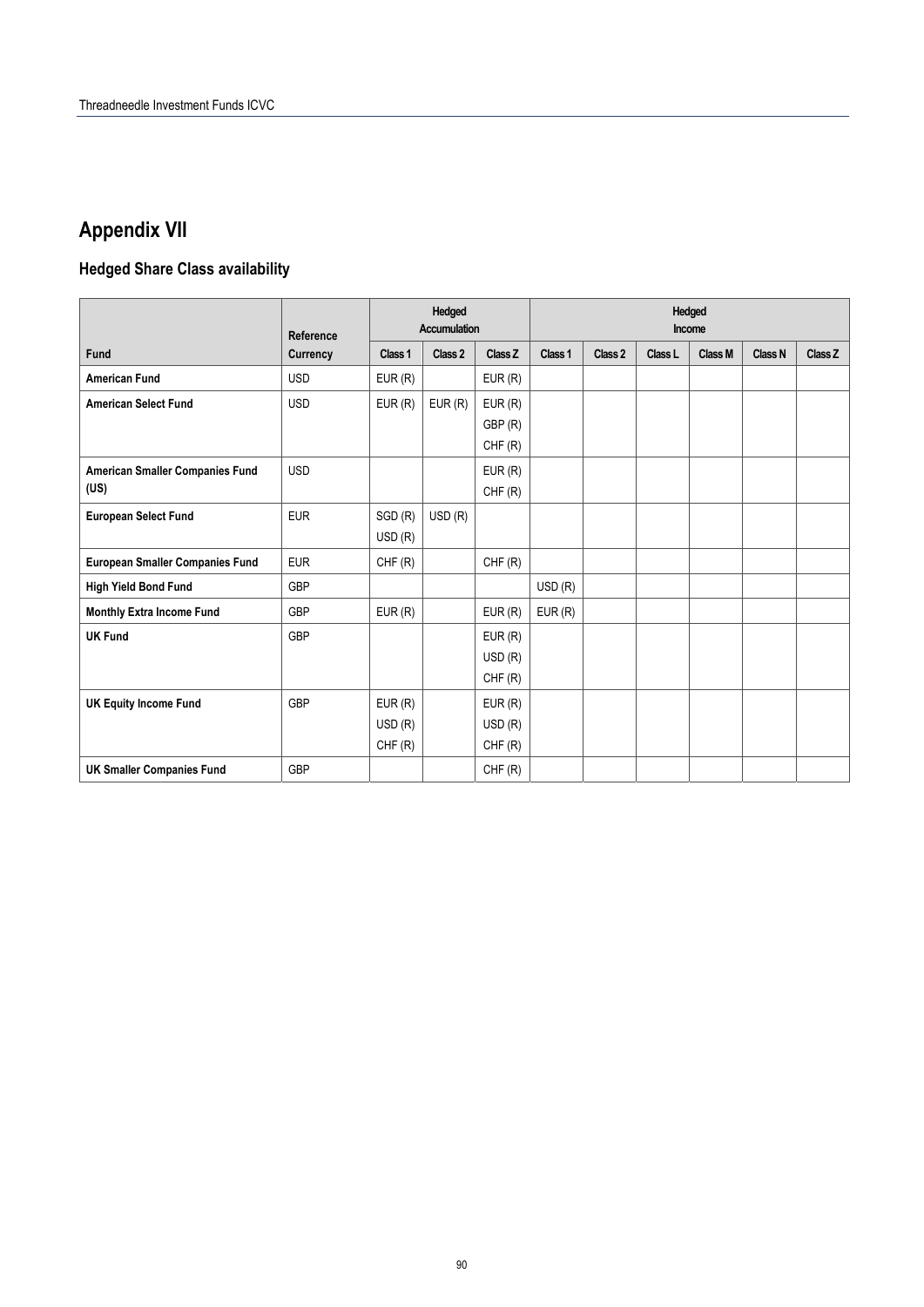# **Appendix VIII: Delegates of the Depositary**

The following list sets out the entities to which the Depositary may delegate its safekeeping functions, subject to the terms of the Depositary Agreement.

| Country                                    | <b>Entity</b>                                                                                                  |  |
|--------------------------------------------|----------------------------------------------------------------------------------------------------------------|--|
| Argentina                                  | The branch of Citibank N.A. in the Republic of<br>Argentina                                                    |  |
| Australia                                  | Citigroup Pty. Limited                                                                                         |  |
| Austria                                    | Citibank Europe plc                                                                                            |  |
| <b>Bahrain</b>                             | Citibank N.A., Bahrain Branch                                                                                  |  |
| <b>Bangladesh</b>                          | Citibank N.A., Bangladesh Branch                                                                               |  |
| <b>Belgium</b>                             | Citibank Europe plc                                                                                            |  |
| Bermuda                                    | The Hong Kong & Shanghai Banking Corporation<br>Limited acting through its agent, HSBC Bank<br>Bermuda Limited |  |
| Bosnia-Herzegovina<br>(Sarajevo)           | UniCredit Bank d.d.                                                                                            |  |
| Bosnia-Herzegovina:<br>Srpska (Banja Luka) | UniCredit Bank d.d.                                                                                            |  |
| <b>Botswana</b>                            | Standard Chartered Bank of Botswana Limited                                                                    |  |
| <b>Brazil</b>                              | Citibank, N.A., Brazilian Branch                                                                               |  |
| <b>Bulgaria</b>                            | Citibank Europe plc, Bulgaria Branch                                                                           |  |
| Canada                                     | Citibank Canada                                                                                                |  |
| Chile                                      | Banco de Chile                                                                                                 |  |
| China B Shanghai                           | Citibank, N.A., Hong Kong Branch (For China B<br>shares)                                                       |  |
| <b>China A Shares</b>                      | Citibank China Co Itd (For China A Shares)                                                                     |  |
| China Hong Kong<br><b>Stock Connect</b>    | Citibank, N.A., Hong Kong Branch                                                                               |  |
| <b>Clearstream ICSD</b>                    | Clearstream ICSD                                                                                               |  |
| Colombia                                   | Cititrust Colombia S.A. Sociedad Fiduciaria                                                                    |  |
| Costa Rica                                 | Banco Nacional de Costa Rica                                                                                   |  |
| Croatia                                    | Privedna banka Zagreb d.d.                                                                                     |  |
| Cyprus                                     | Citibank Europe plc, Greece branch                                                                             |  |
| <b>Czech Republic</b>                      | Citibank Europe plc, organizacni slozka                                                                        |  |
| <b>Denmark</b>                             | Citibank Europe plc                                                                                            |  |
| Egypt                                      | Citibank, N.A., Egypt                                                                                          |  |
| Estonia                                    | Swedbank AS                                                                                                    |  |
| Euroclear                                  | Euroclear Bank                                                                                                 |  |
| Finland                                    | Nordea Bank AB (publ), Finnish Branch                                                                          |  |
| France                                     | Citibank Europe plc                                                                                            |  |
| Georgia                                    | JSC Bank of Georgia                                                                                            |  |
| Germany                                    | Citibank Europe plc                                                                                            |  |

| Country            | Entity                                                                                           |  |  |
|--------------------|--------------------------------------------------------------------------------------------------|--|--|
| Ghana              | Standard Chartered Bank of Ghana Limited                                                         |  |  |
| Greece             | Citibank Europe plc, Greece Branch                                                               |  |  |
| <b>Hong Kong</b>   | Citibank N.A., Hong Kong                                                                         |  |  |
| Hungary            | Citibank Europe plc Hungarian Branch Office                                                      |  |  |
| Iceland            | Citibank is a direct member of Clearstream<br>Banking, which is an ICSD.                         |  |  |
| India              | Citibank N.A., Mumbai Branch                                                                     |  |  |
| Indonesia          | Citibank, N.A., Jakarta Branch                                                                   |  |  |
| Ireland            | Citibank N.A., London Branch                                                                     |  |  |
| <b>Israel</b>      | Citibank N.A., Israel Branch                                                                     |  |  |
| Italy              | Citibank N.A., Milan Branch                                                                      |  |  |
| Jamaica            | Scotia Investments Jamaica Limited                                                               |  |  |
| Japan              | Citibank N.A Tokyo Branch                                                                        |  |  |
| Jordan             | Standard Chartered Bank Jordan Branch                                                            |  |  |
| Kenya              | Standard Chartered Bank Kenya Limited                                                            |  |  |
| Korea (South)      | Citibank Korea Inc.                                                                              |  |  |
| Kuwait             | Citibank N.A., Kuwait Branch                                                                     |  |  |
| Latvia             | Swedbank AS, based in Estonia and acting<br>through its Latvian branch, Swedbank AS              |  |  |
| Lebanon            | Blominvest Bank S.A.L.                                                                           |  |  |
| Lithuania          | Swedbank AS, based in Estonia and acting<br>through its Lithuanian branch "Swedbank" AB          |  |  |
| Macedonia          | Raiffeisen Bank International AG                                                                 |  |  |
| Malaysia           | Citibank Berhad                                                                                  |  |  |
| Malta              | Citibank is a direct member of Clearstream<br>Banking, which is an ICSD.                         |  |  |
| <b>Mauritius</b>   | The Hong Kong & Shanghai Banking Corporation<br>Limited                                          |  |  |
| Mexico             | Banco Nacional de Mexico, S.A.                                                                   |  |  |
| <b>Morocco</b>     | Citibank Maghreb                                                                                 |  |  |
| Namibia            | Standard Bank of South Africa Limited acting<br>through its agent, Standard Bank Namibia Limited |  |  |
| <b>Netherlands</b> | Citibank Europe plc                                                                              |  |  |
| New Zealand        | Citibank, N.A., New Zealand Branch                                                               |  |  |
| Nigeria            | Citibank Nigeria Limited                                                                         |  |  |
| Norway             | Citibank Europe plc                                                                              |  |  |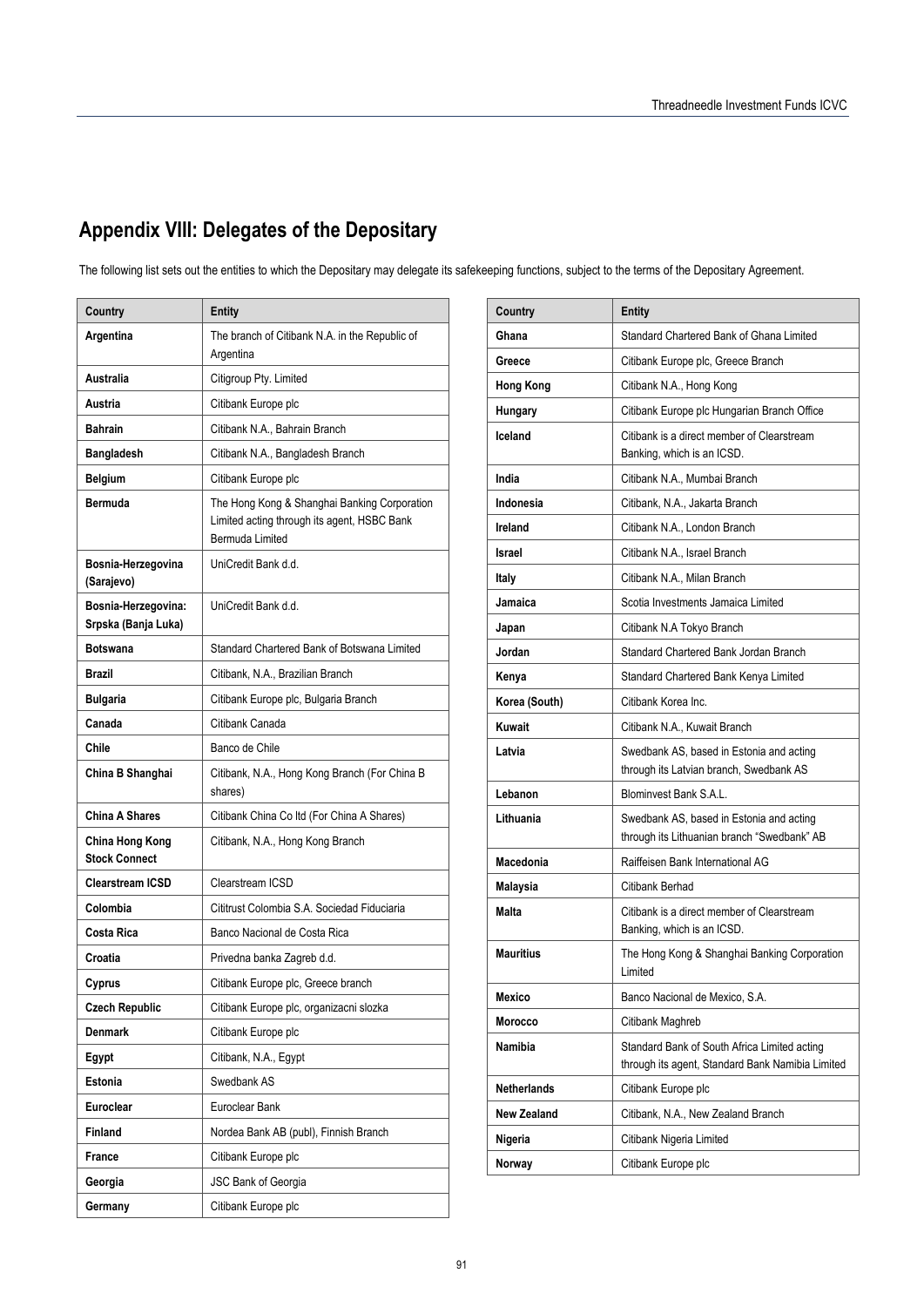| Country                                             | <b>Entity</b>                                                                                                      |
|-----------------------------------------------------|--------------------------------------------------------------------------------------------------------------------|
| Oman                                                | The Hong Kong & Shanghai Banking Corporation<br>Limited acting through its agent, HSBC Bank<br>Oman S.A.O.G        |
| Pakistan                                            | Citibank, N.A., Pakistan Branch                                                                                    |
| Panama                                              | Citibank N.A., Panama Branch                                                                                       |
| Peru                                                | Citibank del Peru S.A                                                                                              |
| <b>Philippines</b>                                  | Citibank, N.A., Philippine Branch                                                                                  |
| Poland                                              | Bank Handlowy w Warszawie SA                                                                                       |
| Portugal                                            | Citibank Europe plc                                                                                                |
| Qatar                                               | The Hong Kong & Shanghai Banking Corporation<br>Limited acting through its agent, HSBC Bank<br>Middle East Limited |
| Romania                                             | Citibank Europe plc, Dublin - Romania Branch                                                                       |
| Russia                                              | <b>AO Citibank</b>                                                                                                 |
| Saudi Arabia                                        | Hong Kong & Shanghai Banking Corporation<br>Limited acting through its agent, HSBC Saudi<br>Arabia Ltd             |
| Serbia                                              | UniCredit Bank Srbija a.d.                                                                                         |
| Singapore                                           | Citibank, N.A., Singapore Branch                                                                                   |
| Slovak Republic                                     | Citibank Europe plc pobocka zahranicnej banky                                                                      |
| Slovenia                                            | UniCredit Banka Slovenia d.d. Ljubljana                                                                            |
| South Africa                                        | Citibank NA South Africa branch                                                                                    |
| Spain                                               | Citibank Europe plc, Sucursal en Espana                                                                            |
| Sri Lanka                                           | Citibank N.A., Colombo Branch                                                                                      |
| Sweden                                              | Citibank Europe plc, Sweden Branch                                                                                 |
| <b>Switzerland</b>                                  | Citibank N.A., London branch                                                                                       |
| <b>Taiwan</b>                                       | Citibank Taiwan Limited                                                                                            |
| Tanzania                                            | Standard Bank of South Africa acting through its<br>affiiliate Stanbic Bank Tanzania Ltd                           |
| <b>Thailand</b>                                     | Citibank, N.A., Bangkok Branch                                                                                     |
| <b>Tunisia</b>                                      | Union Internationale de Banques                                                                                    |
| <b>Turkey</b>                                       | Citibank, A.S.                                                                                                     |
| Uganda                                              | Standard Chartered Bank of Uganda Limited                                                                          |
| <b>United Arab Emirates</b><br><b>ADX &amp; DFM</b> | Citibank N.A. UAE                                                                                                  |
| <b>United Arab Emirates</b><br><b>NASDAQ Dubai</b>  | Citibank N.A., UAE                                                                                                 |
| <b>United Kingdom</b>                               | Citibank N.A., London branch                                                                                       |
| <b>United States</b>                                | Citibank N.A., New York offices                                                                                    |
| <b>Uruguay</b>                                      | Banco Itau Uruguay S.A.                                                                                            |
| Vietnam                                             | Citibank N.A., Hanoi Branch                                                                                        |
| Zambia                                              | Standard Chartered Bank Zambia Plc                                                                                 |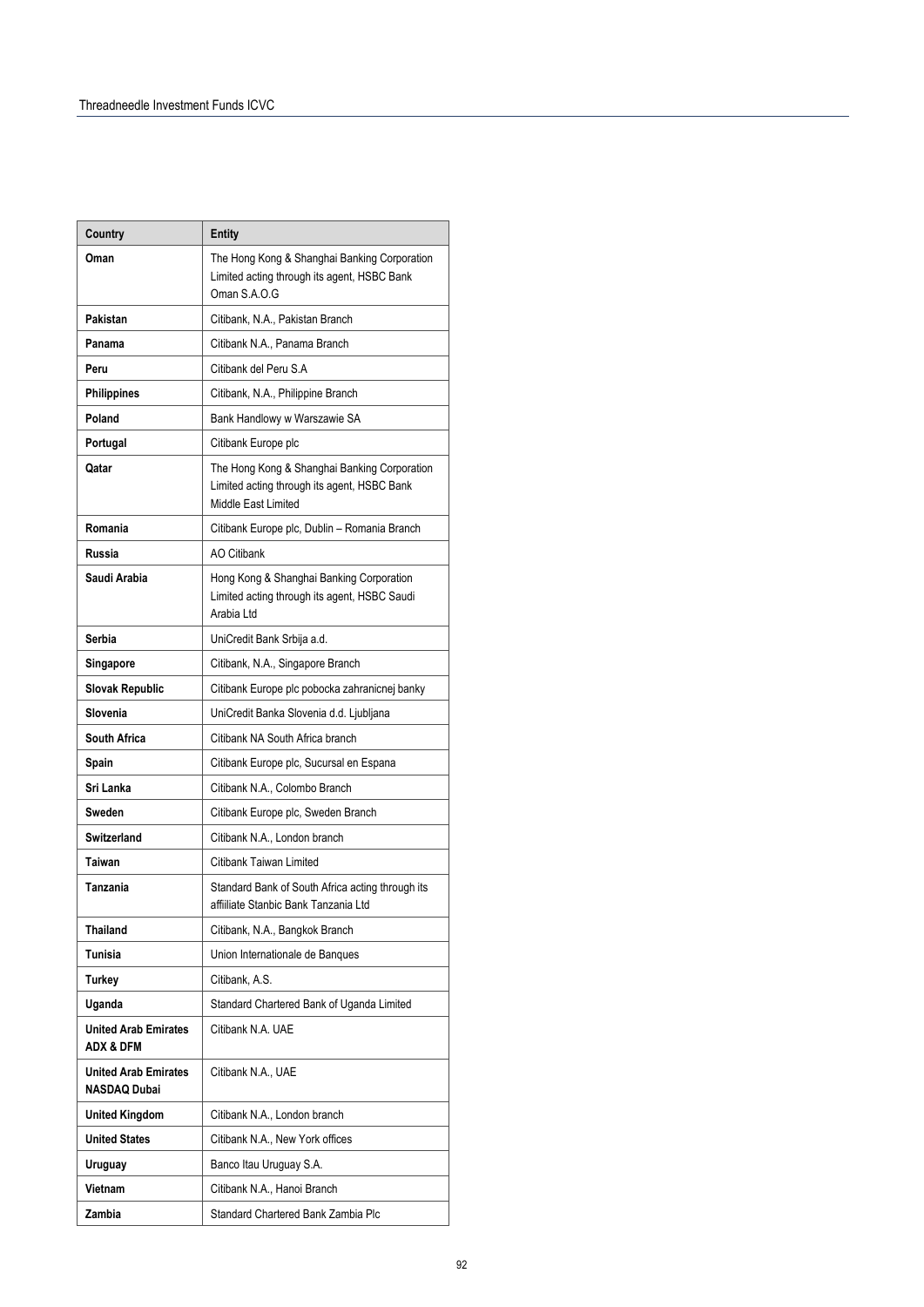# **Directory**

#### **The Company and Head Office:**

Threadneedle Investment Funds ICVC Cannon Place 78 Cannon Street London EC4N 6AG

**Authorised Corporate Director:**  Threadneedle Investment Services Limited

#### **Authorised Corporate Director Client Services Details UK Investors**

Address: Threadneedle Investment Services Limited PO Box 10033 Chelmsford Essex CM99 2AL Telephone (dealing & customer enquiries): 0800 953 0134 Fax (dealing): 0845 113 0274 Email (enquiries): questions@service.columbiathreadneedle.co.uk

#### **Asian Investors**

Address: Threadneedle Investment Services Limited International Financial Data Services 47, avenue JF Kennedy L-1855 Luxembourg Grand Duchy of Luxembourg Telephone (dealing & customer enquiries): +852 3667 7111 Fax (dealing): +352 2452 9807 Email (enquiries): columbiathreadneedleenquiries@statestreet.com

#### **All other Investors**

Address: Threadneedle Investment Services Limited International Financial Data Services 47, avenue JF Kennedy L-1855 Luxembourg Grand Duchy of Luxembourg Telephone (dealing & customer enquiries): +352 46 40 10 7020 Fax (dealing):+352 2452 9807 Email (enquiries): questions@service.columbiathreadneedle.co.uk

#### **Registered Address and Head Office**

Cannon Place 78 Cannon Street London EC4N 6AG

#### **Investment Manager:**

Threadneedle Asset Management Limited Cannon Place 78 Cannon Street London EC4N 6AG

#### **Depositary:**

Citibank Europe plc, UK Branch (authorised and regulated by the Prudential Regulatory Authority and regulated by the FCA) Citigroup Centre Canada Square Canary Wharf London E14 5LB

#### **Registrar:**

Threadneedle Investment Services Limited delegated to DST Financial Services Europe Limited (authorised and regulated by the Financial Conduct Authority) St Nicholas Lane Basildon Essex SS15 5FS

#### **Legal Advisers:**

Eversheds Sutherland (International) LLP One Wood Street London EC2V 7WS

#### **Auditors:**

PricewaterhouseCoopers LLP Atria One 144 Morrison Street Edinburgh EH3 8EX

# **Paying Agents**

**Austria**  Raiffeisen Zentralbank Österreich AG Am Stadtpark 9 1030 Vienna Austria

#### **Belgium**

CACEIS Belgium Avenue du Port 86C Bte 320 1000 Brussels Belgium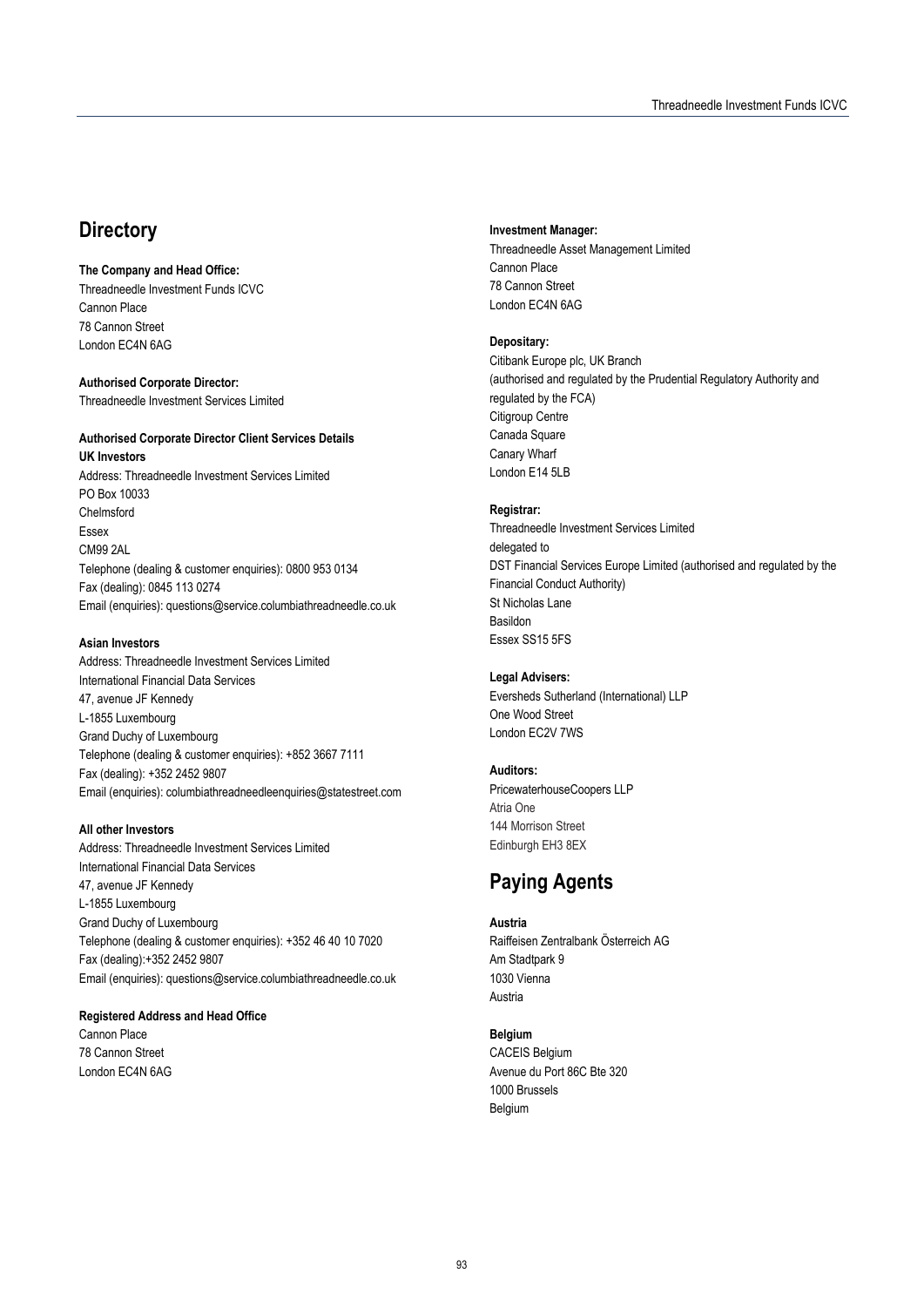#### **France**

BNP Paribas Securities Services Les Grands Moulins de Pantin 9 rue du Débarcadère 93500 Pantin France

#### **Germany**

J.P. Morgan AG Junghofstr.14 60311 Frankfurt am Main **Germany** 

#### **Luxembourg**

State Street Bank Luxembourg S.A. 49 avenue J.F. Kennedy L-1855 Luxembourg Grand Duchy of Luxembourg

#### **Hong Kong**

HSBC Institutional Trust Services (Asia) Limited Services Transfer Agency, Fund Services 1 Queen's Road Central Hong Kong

#### **Ireland**

J.P. Morgan Bank Administration Services (Ireland) Limited J.P. Morgan House, International Financial Services Centre Dublin 1 Ireland

#### **Italy**

Allfunds Bank S.A., filiale di Milano via Bocchetto, 6 20123 Milan Italy

BNP PARIBAS Securities Services, succursale di Milano Piazza Lina Bo Bardi, 3 20124 Milan Italy

SGSS S.p.A. con sede legale in Milano via Benigno Crespi 19/A – MAC2 Italy

State Street Bank S.p.A. Via Ferrante Aporti, 10 20125 Milan Italy

#### **Spain**

Threadneedle Investment Funds ICVC is duly authorised for its marketing in Spain under registered number 482 for such purposes with the Register of Foreign Collective Investment Schemes of the Comisión Nacional del Mercado de Valores (CNMV), in accordance with section 15.2 of Law 35/2003 of 4 November 2003 on Collective Investment Schemes, as amended.

A list of the appointed local distributors Funds and share classes available for public distribution in Spain is available at the CNMV web page (www.cnmv.es).

#### **Sweden**

Skandinaviska Enskilda Banken AB Kungsträdgårdsgatan SE-10640 Stockholm Sweden

## **Representative and Paying Agent in Switzerland**

BNP Paribas Securities Services, Paris, succursale de Zurich Selnaustrasse 16 8002 Zurich **Switzerland**